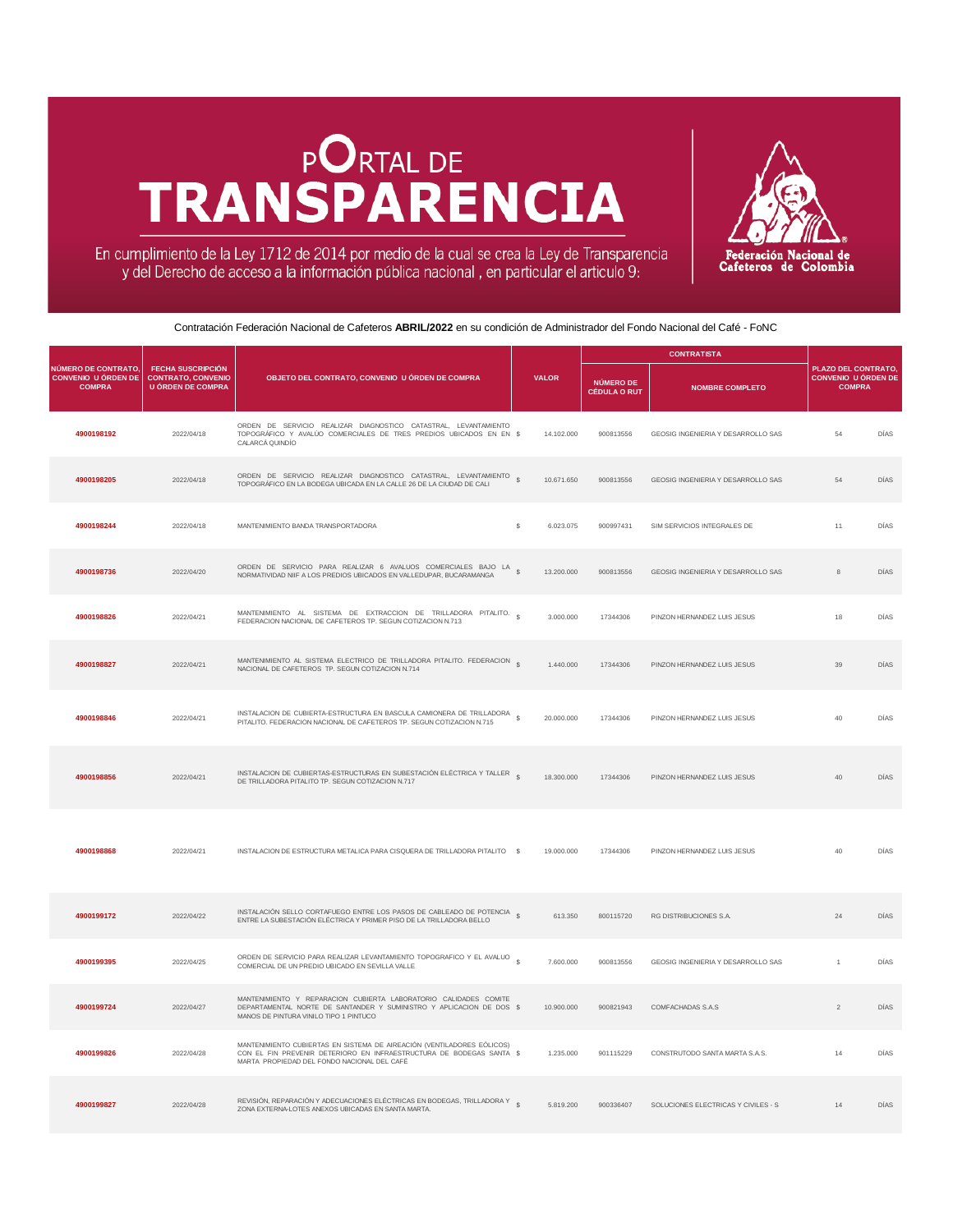|                                                                    |                                                                                   |                                                                                                                                                                                                 |                               |                                  | <b>CONTRATISTA</b>                  |                                                                    |             |
|--------------------------------------------------------------------|-----------------------------------------------------------------------------------|-------------------------------------------------------------------------------------------------------------------------------------------------------------------------------------------------|-------------------------------|----------------------------------|-------------------------------------|--------------------------------------------------------------------|-------------|
| NÚMERO DE CONTRATO.<br><b>CONVENIO U ÓRDEN DE</b><br><b>COMPRA</b> | <b>FECHA SUSCRIPCIÓN</b><br><b>CONTRATO, CONVENIO</b><br><b>U ÓRDEN DE COMPRA</b> | OBJETO DEL CONTRATO, CONVENIO U ÓRDEN DE COMPRA                                                                                                                                                 | <b>VALOR</b>                  | NÚMERO DE<br><b>CÉDULA O RUT</b> | <b>NOMBRE COMPLETO</b>              | PLAZO DEL CONTRATO.<br><b>CONVENIO U ÓRDEN DE</b><br><b>COMPRA</b> |             |
| 4900196994                                                         | 2022/04/01                                                                        | SELLO CORTAFUEGO ENTRE LOS PASOS DE CABLEADO DE POTENCIA ENTRE LA \$<br>SUBESTACIÓN ELÉCTRICA Y PRIMER PISO DE LA TRILLADORA BELLO.                                                             | 467.025                       | 800115720                        | RG DISTRIBUCIONES S.A.              | 14                                                                 | DÍAS        |
| 4900196979                                                         | 2022/04/01                                                                        | MANTENIMIENTO, IMPERMEABILIZACIÓN Y LIMPIEZA DE CANALES Y CUBIERTAS,<br>INSTALACIÓN DE MADERA Y SILOS INCLUYE SUMINISTRO E INSTALACIÓN DE 8 TEJAS \$<br>DE ETERNIT DE LA PLANTA DE SILOS BELLO. | 11.624.000                    | 900821943                        | COMFACHADAS S.A.S                   | 44                                                                 | DÍAS        |
| 4900196975                                                         | 2022/04/01                                                                        | REPUESTO PARA MANTENIMIENTO CONJUGADA PALINI DE LA TRILLADORA BELLO                                                                                                                             | s<br>555.826                  | 890907841                        | ALMACEN RODAMIENTOS S.A.            | 14                                                                 | DÍAS        |
| 4900196986                                                         | 2022/04/01                                                                        | ELEMENTO PARA MANTENIMIENTO Y REPARACIÓN DE ACOMETIDAS ELECTRICAS DE \$<br>LA PLANTA DE SILO BELLO.                                                                                             | 1.888.400                     | 890923389                        | ELECTROPARTES S.A.S                 | $\mathsf g$                                                        | DÍAS        |
| 4900197269                                                         | 2022/04/05                                                                        | MANIPULEO DE CAFE:-MOVILIZACIÓN DE MERCANCÍAS -TRASVACEOS EN TRILLADORA<br>ANDES DE 1440 EMPAQUES DE 70 KILOS A EMPAQUE DE 25 KILOS                                                             | 1.518.764                     | 890907638                        | COOPERATIVA DE CAFICULTORES DE      | 10                                                                 | DÍAS        |
| 4900196978                                                         | 2022/04/01                                                                        | REPUESTOS PARA MANTENIMIENTO COMPRESOR QUINCY DE LA TRILLADORA BELLO.<br>COTIZACION AIRECOMED 2202586 DE MARZO 05 DE 2022.                                                                      | 11.823.500                    | 800226201                        | AIRECOMED S.A.S.                    | 14                                                                 | <b>DÍAS</b> |
| 4900197124                                                         | 2022/04/04                                                                        | SERVICIO DE MANTENIMIENTO PARA MÁQUINA COSEDORA DE EMPAQUE DE LA<br>PLANTA TRILLADORA, UBICADA EN LA AUTOPISTA SUR KM 14 VÍA BOGOTÁ-GIRARDOT                                                    | 685.000                       | 901332233                        | JAREXCO S.A.S                       | $\overline{c}$                                                     | DÍAS        |
| 4900197417                                                         | 2022/04/06                                                                        | REPUESTO PARA MANTENIMIENTO DE EQUIPOS DE LA TRILLADORA BELLO.<br>COTIZACIÓN INGENIUM NO. C-132-296 DE MARZO 25 DE 2022                                                                         | 2.059.486                     | 901136778                        | <b>INGENIUM SAS</b>                 | $\,9$                                                              | DÍAS        |
| 4900196988                                                         | 2022/04/01                                                                        | REEMPLAZO Y ADECUACIÓN RED HIDROSANITARIA DE TUBERÍA DE GRES POR PVC Y<br>RECOLECCIÓN DE AGUAS LLUVIAS SOBRE CUBIERTA INSTALACIONES DE LA PLANTA \$<br>DE SILOS BELLO.                          | 5.020.000                     | 901389230                        | INGENIERIA INCODA SAS               | 19                                                                 | DÍAS        |
| 4900196985                                                         | 2022/04/01                                                                        | ELEMENTO PARA MANTENIMIENTO SISTEMAS NEUMÁTICOS DE LA PLANTA DE SILOS §<br>BELLO. COTIZACIÓN ADMITEC 001-CT-022284                                                                              | 464.750                       | 811006253                        | ADMITEC S.A.S                       | 10                                                                 | <b>DÍAS</b> |
| 4900197193                                                         | 2022/04/04                                                                        | SOFTWARE PARA MANTENIMIENTO DE LA BASCULA DE PASO DE LA PLANTA \$<br>TRILLADORA ALMATRILLA                                                                                                      | 850.000                       | 10277142                         | OCAMPO PEREZ JAIME ALBERTO          | $\overline{4}$                                                     | DÍAS        |
| 4900197610                                                         | 2022/04/07                                                                        | SERVICIO DE ADQUISICION DE SISTEMA DE PESAJE PARA LA PLANTA TRILLADORA<br>ALMATRILLA                                                                                                            | $\hat{\mathbf{S}}$<br>350.000 | 10277142                         | OCAMPO PEREZ JAIME ALBERTO          | 23                                                                 | <b>DÍAS</b> |
| 4900198833                                                         | 2022/04/21                                                                        | COMPRA DE ELEMENTOS PARA MANTENIMIENTO DE EQUIPOS EN LA PLANTA \$<br>TRILLADORA UBICADA EN LA AUTOPISTA SUR KM 14 VIA BOGOTA - GIRARDOT                                                         | 218.400                       | 890934807                        | A.R. LOS RESTREPOS S.A.S.           | $\overline{1}$                                                     | DÍAS        |
| 4900198559                                                         | 2022/04/19                                                                        | ELEMENTOS PARA TRANSMISIÓN DE MONITOR DE LA TRILLADORA BELLO.<br>COTIZACIÓN DIBTEC DE ABRIL 11 DE 2022.                                                                                         | 767.244                       | 900246864                        | DIBTEC S.A.S.                       | 12                                                                 | DÍAS        |
| 4900198168                                                         | 2022/04/18                                                                        | REPUESTOS PARA MANTENIMIENTO EQUIPOS DE LA TRILLADORA BELLO.<br>COTIZACIÓN AR LOS RESTREPOS NO. MD-38913 DE ABRIL 11 DE 2022.                                                                   | 1.348.711                     | 890934807                        | A.R. LOS RESTREPOS S.A.S.           | $\overline{7}$                                                     | DÍAS        |
| 4900198169                                                         | 2022/04/18                                                                        | REPUESTO PARA MANTENIMIENTO MESA DENSIMÉTRICA DE LA TRILLADORA BELLO.<br>COTIZACIÓN INGENIUM NO. C-132-302 DE ABRIL 08 DE 2022.                                                                 | 550.000                       | 901136778                        | <b>INGENIUM SAS</b>                 | $\,$ 8                                                             | DÍAS        |
| 4900199240                                                         | 2022/04/25                                                                        | SERVICIO DE MARCACIÓN DE EMPAQUES A RAZÓN DE \$2.000 MAS IVA LA UNIDAD §<br>CON UNA TINTA Y \$3,000 MAS IVA                                                                                     | 30.000.000                    | 901152400                        | SCREEN REPRESENTACIONES SAS         | 250                                                                | DÍAS        |
| 4900199304                                                         | 2022/04/25                                                                        | SERVICIO DE COURIER PARA LA PLATAFORMA DE EXPORTACIÓN CAFIX 2022,<br>NÚMERO DE CUENTA 683243208 ALMACAFE SUCURSAL BOGOTÁ                                                                        | 5.000.000                     | 860502609                        | DHL EXPRESS COLOMBIA LTDA           | 1                                                                  | <b>DÍAS</b> |
| 4900198831                                                         | 2022/04/21                                                                        | SERVICIO DE MANTENIMIENTO PARA CLASIFICADORAS ELECTRÓNICAS SORTEX DE<br>LA TRILLADORA, UBICADA EN LA AUTOPISTA SUR KM 14 VIA BOGOTA - GIRARDOT                                                  | 2.500.000                     | 900535593                        | CLASIFICADORAS ELECTRONICAS DE GRAN | $\overline{1}$                                                     | DÍAS        |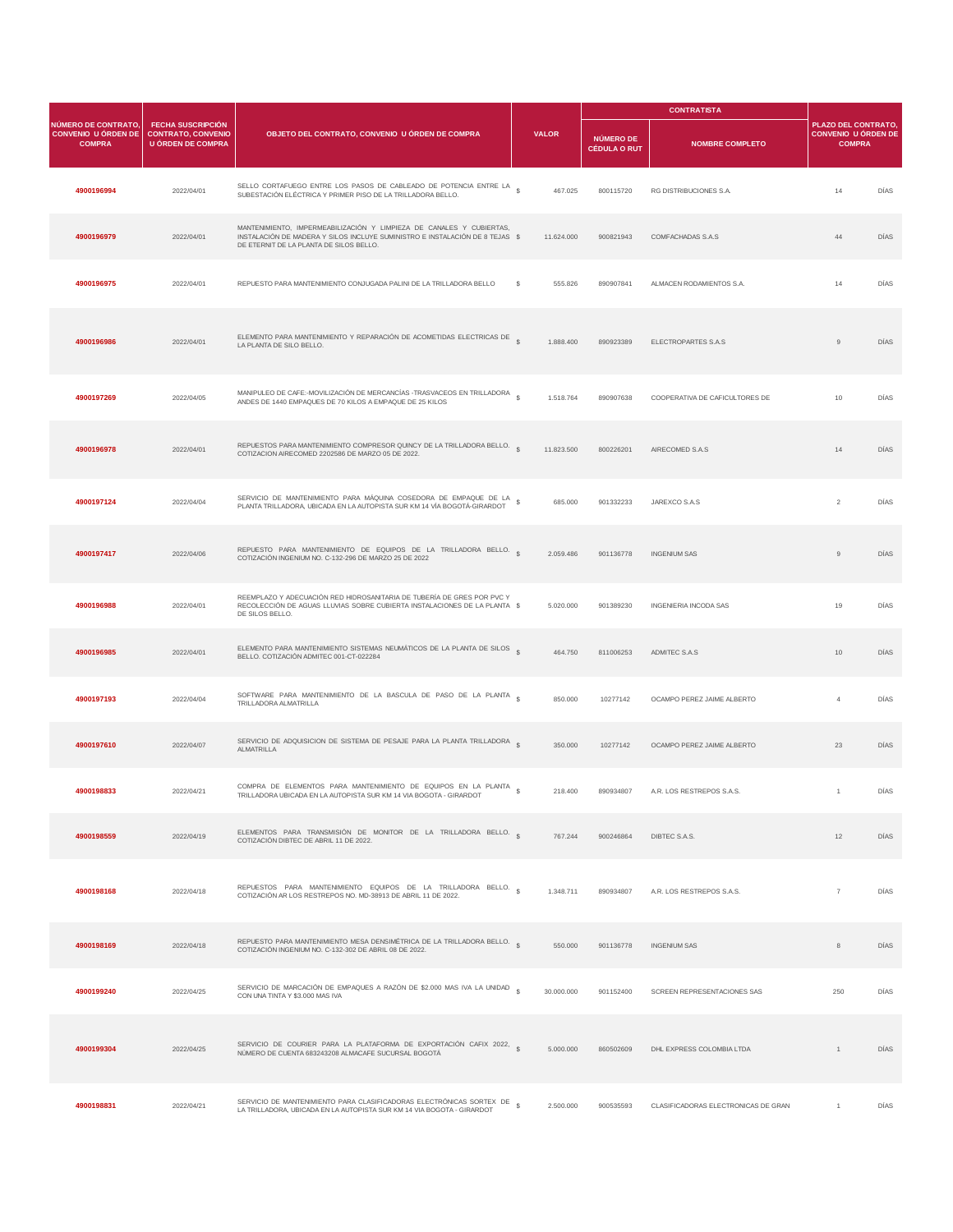|                                                                    |                                                                                   |                                                                                                                                                                                     |                 |           |                                         | <b>CONTRATISTA</b>                  |                                                                    |             |  |
|--------------------------------------------------------------------|-----------------------------------------------------------------------------------|-------------------------------------------------------------------------------------------------------------------------------------------------------------------------------------|-----------------|-----------|-----------------------------------------|-------------------------------------|--------------------------------------------------------------------|-------------|--|
| NÚMERO DE CONTRATO,<br><b>CONVENIO U ÓRDEN DE</b><br><b>COMPRA</b> | <b>FECHA SUSCRIPCIÓN</b><br><b>CONTRATO, CONVENIO</b><br><b>U ÓRDEN DE COMPRA</b> | OBJETO DEL CONTRATO, CONVENIO U ÓRDEN DE COMPRA                                                                                                                                     | <b>VALOR</b>    |           | <b>NÚMERO DE</b><br><b>CÉDULA O RUT</b> | <b>NOMBRE COMPLETO</b>              | PLAZO DEL CONTRATO,<br><b>CONVENIO U ÓRDEN DE</b><br><b>COMPRA</b> |             |  |
| 4900199109                                                         | 2022/04/22                                                                        | SERVICIO MOVILIZACION DE CARGA, TRASVASES Y REEMPAQUES VARIOS EN<br>BOD.ALMATRILLA, RECLASIFICACION DE EMPAQUE BOD.01                                                               | s<br>30.000.000 |           | 810003946                               | COOPERATIVA DE TRABAJO ASOCIADO     | 69                                                                 | DÍAS        |  |
| 4900196982                                                         | 2022/04/01                                                                        | ELEMENTOS PARA MANTENIMIENTO FLUJOS DE LA TRILLADORA BELLO. COTIZACIÓN \$<br>NO. 12032022 DE MARZO 12 DE 2022                                                                       |                 | 1.322.500 | 901173879                               | DEPOSITO Y FERRETERIA J.C JIREH S.A | 10                                                                 | DÍAS        |  |
| 4900199075                                                         | 2022/04/22                                                                        | SERVICIOS ANÁLISIS DE GLYPHOSATE + GLUFOSINATE + AMPA - LC-MSMS EN \$<br>MUESTRAS DE CAFÉ ORGÁNICO                                                                                  |                 | 1.033.200 | 900357604                               | PRIMORIS COLOMBIA SAS               | 39                                                                 | DÍAS        |  |
| 4900199499                                                         | 2022/04/26                                                                        | MOTO VIBRADOR PARA MANTENIMIENTO DE LA MAQUINA TRILLADORA APOLO 4 DE LA 8<br>PLANTA TRILLADORA ALMATRILLA                                                                           |                 | 2.094.015 | 900042180                               | TRANSMISIONES INDUSTRIALES          | $\overline{4}$                                                     | DÍAS        |  |
| 4900199456                                                         | 2022/04/26                                                                        | RENOVACION DE DOMINIOS JUAN VALDEZ                                                                                                                                                  | \$              | 1.193.165 | 44444444                                | <b>ENOM</b>                         | $\mathbf{1}$                                                       | DÍAS        |  |
| 4900196989                                                         | 2022/04/01                                                                        | REPUESTOS PARA MANTENIMIENTO DE CLASIFICADORAS ELECTRÓNICAS DE LA S<br>TRILLADORA BELLO.                                                                                            |                 | 909.278   | 890943055                               | SUMINISTROS Y CONTROLES ELECTRONICO | 10                                                                 | DÍAS        |  |
| 4900197607                                                         | 2022/04/07                                                                        | SUMINISTRO DE MATERIAL PARA MANTENIMIENTO CERCA-LINDERO EN TRILLADORA $_{\,S}$<br>PITALITO TP. SEGUN COTIZACION N.801                                                               |                 | 773.529   | 10839027                                | RODRIGUEZ SANCHEZ JUAN CAMILO       | $\overline{4}$                                                     | DÍAS        |  |
| 4900197645                                                         | 2022/04/07                                                                        | SUMINISTRO DE ELEMENTOS PARA MANTENIMIENTO Y ADECUACION EN FLUJOS Y<br>ESTRUCTURAS DE MAQUINARIA Y EQUIPO EN TRILLADORA GARZON TG. SEGUN \$<br>COTIZACIÓN N.734                     |                 | 2.130.925 | 10839027                                | RODRIGUEZ SANCHEZ JUAN CAMILO       | 6                                                                  | DÍAS        |  |
| 4900197657                                                         | 2022/04/07                                                                        | SUMINISTRO DE ELEMENTOS PARA ADECUACION DE SUMIDERO AGUAS LLUVIAS EN «<br>TRILLADORA GARZON TG. SEGUN COTIZACION N-742                                                              |                 | 5.921.160 | 10839027                                | RODRIGUEZ SANCHEZ JUAN CAMILO       | 6                                                                  | <b>DÍAS</b> |  |
| 4900198836                                                         | 2022/04/21                                                                        | SUMINISTRO DE HILO INDUSTRIAL DE ALTA RESISTENCIA PARA OPERACIÓN DE<br>ENSAQUE EN LA TRILLADORA UBICADA EN LA AUTOPISTA SUR KM 14 VÍA BOGOTÁ- \$<br>GIRARDOT.                       |                 | 540,000   | 901332233                               | JAREXCO S.A.S                       | $\overline{1}$                                                     | DÍAS        |  |
| 4900198615                                                         | 2022/04/20                                                                        | SERVICIO DE MANO DE OBRA Y MATERIALES PARA LABORES CORRECTIVAS S<br>TRANSFORMADOR DE 800 KVA DE LA PLANTA TRILLADORA ALMATRILLA.                                                    |                 | 4.828.147 | 890800128                               | CENTRAL HIDROELECTRICA DE CALDAS    | 10                                                                 | <b>DÍAS</b> |  |
| 4900199805                                                         | 2022/04/28                                                                        | MATERIALES PARA MANTENIMIENTO DE EL AREA DE SELECCION MECANICA DE LA S<br>PLANTA TRILLADORA ALMATRILLA                                                                              |                 | 4.452.084 | 10265101                                | JOSE GILBERTO RAMIREZ GALLEGO       | $\mathcal{P}$                                                      | DÍAS        |  |
| 4900199171                                                         | 2022/04/22                                                                        | SERVICIO DE MANTENIMIENTO, CAMBIO DE VIGA CENTRAL, MONTAJE DE<br>TRANSMISIÓN Y REPARACIÓN DE CAJA SUPERIOR DEL MONITOR DE ALMENDRA \$<br>PINHALENSE PORTO II DE LA TRILLADORA BELLO |                 | 9.750.000 | 900711378                               | AGRO & INDUSTRIA REPRESENTACIONES S | 24                                                                 | DIAS        |  |
| 4900199683                                                         | 2022/04/27                                                                        | ESFERAS PARA MANTENIMIENTO MONITOR DE ALMENDRA PINHALENSE DE LA \$<br>TRILLADORA BELLO. COTIZACIÓN AIREP NO. 0123 DE ABRIL 25 DE 202                                                |                 | 8.840.000 | 900711378                               | AGRO & INDUSTRIA REPRESENTACIONES S | 19                                                                 | DÍAS        |  |
| 4900199681                                                         | 2022/04/27                                                                        | ELEMENTO PARA MANTENIMIENTO MONITOR DE ALMENDRA PINHALENSE PORTO II DE<br>LA TRILLADORA BELLO. COTIZACIÓN ARSA NO. CCI-00017295 D                                                   |                 | 1.880.506 | 890907841                               | ALMACEN RODAMIENTOS S.A.            | 13                                                                 | DÍAS        |  |
| 4900196974                                                         | 2022/04/01                                                                        | GUARDAS DE PROTECCIÓN BASES DE LAS DOS CISQUERAS DE LA TRILLADORA §<br><b>BELLO</b>                                                                                                 |                 | 2.359.900 | 900246864                               | DIBTEC S.A.S.                       | 14                                                                 | DÍAS        |  |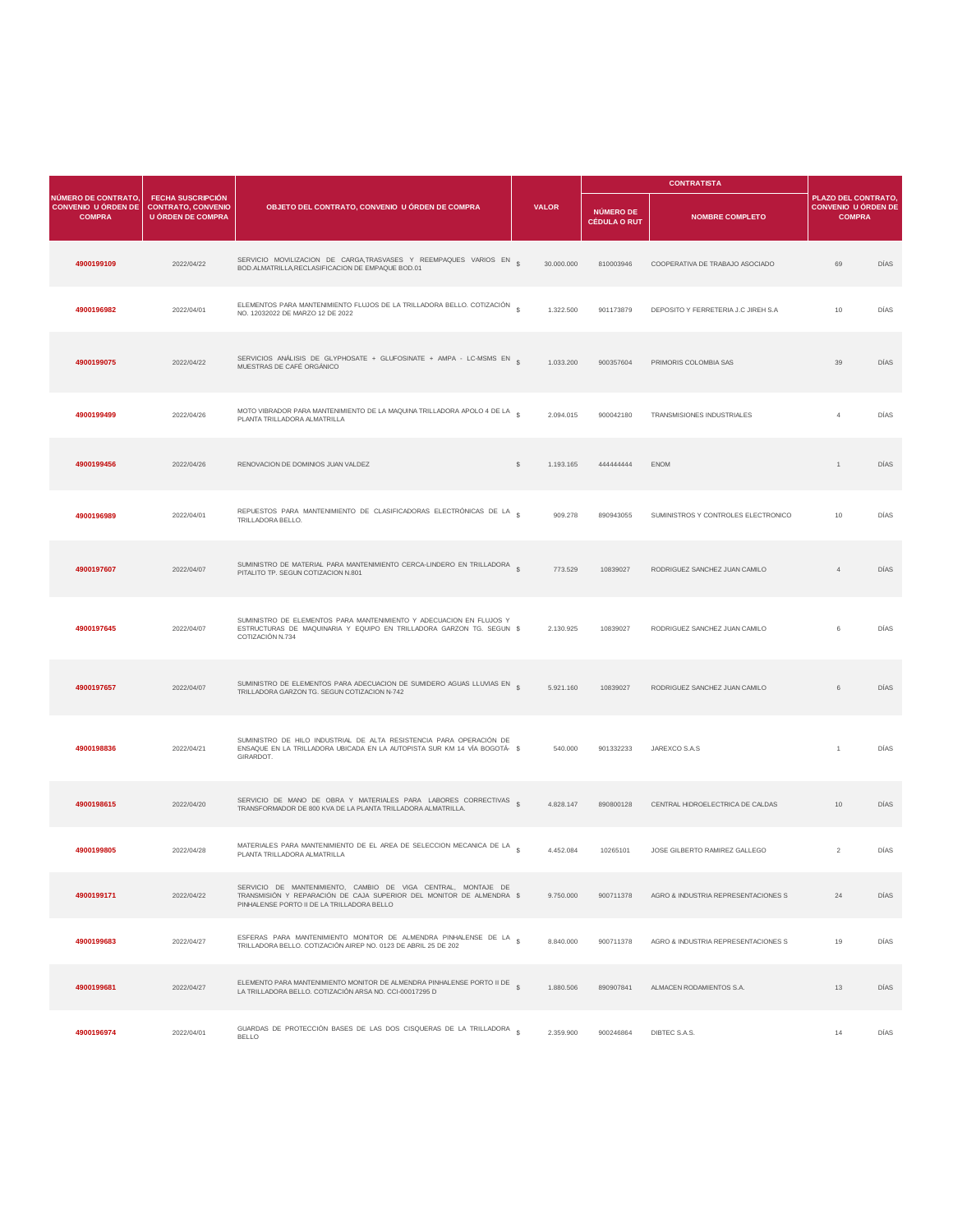|                                                                    |                                                                                   |                                                                                                                                      |              |              |                                         | <b>CONTRATISTA</b>                   |                                                             |      |
|--------------------------------------------------------------------|-----------------------------------------------------------------------------------|--------------------------------------------------------------------------------------------------------------------------------------|--------------|--------------|-----------------------------------------|--------------------------------------|-------------------------------------------------------------|------|
| NÚMERO DE CONTRATO,<br><b>CONVENIO U ÓRDEN DE</b><br><b>COMPRA</b> | <b>FECHA SUSCRIPCIÓN</b><br><b>CONTRATO, CONVENIO</b><br><b>U ÓRDEN DE COMPRA</b> | OBJETO DEL CONTRATO, CONVENIO U ÓRDEN DE COMPRA                                                                                      |              | <b>VALOR</b> | <b>NÚMERO DE</b><br><b>CÉDULA O RUT</b> | <b>NOMBRE COMPLETO</b>               | PLAZO DEL CONTRATO,<br>CONVENIO U ÓRDEN DE<br><b>COMPRA</b> |      |
| 4900197816                                                         | 2022/04/08                                                                        | MANTENIMIENTO DE 140 METROS DE CANAL INTERNA BODEGA 1 BODEGA PAMPLONA. \$                                                            |              | 7.300.000    | 900821943                               | COMFACHADAS S.A.S                    | 18                                                          | DÍAS |
| 4900198820                                                         | 2022/04/21                                                                        | SUMINISTRO DE REPUESTOS PARA MANTENIMIENTO AL SISTEMA DE EXTRACCION DE<br>TRILLADORA PITALITO TP. SEGUN COTIZACION CCI-00033843.     |              | 3.482.884    | 890907841                               | ALMACEN RODAMIENTOS S.A.             | $\bf8$                                                      | DÍAS |
| 4900197604                                                         | 2022/04/07                                                                        | SUMINISTRO DE AZUL DE METILENO PARA MARCACION DE EMPAQUE EN TRILLADORA \$<br>GARZON Y TRILLADORA PITALITO SEGUN COTIZACIÓN 003-2022. |              | 6.828.000    | 10273282                                | VARGAS HOYOS ALVARO DE JESUS         | $\,6\,$                                                     | DÍAS |
| 4900196976                                                         | 2022/04/01                                                                        | ANALISIS LABORATORIO MUESTRA COLD BREW BUENCAFE                                                                                      | s            | 7.294.210    | 860049921                               | SGS COLOMBIA S.A.S                   | 14                                                          | DÍAS |
| 4900196980                                                         | 2022/04/01                                                                        | PRUEBAS NUEVA TECNOLOGIA CONCENTRACION EXTRACTO BUENCAFE                                                                             | s            | 58.687.969   | 444444444                               | PORIFERA INC                         | 8                                                           | DÍAS |
| 4900196999                                                         | 2022/04/01                                                                        | EQUIPOS COMPUTO BUENCAFE                                                                                                             | s            | 5.363.768    | 901039927                               | GTI-ALBERTO ALVAREZ LOPEZ SAS        | 14                                                          | DÍAS |
| 4900197029                                                         | 2022/04/01                                                                        | ELEMENTO INSTRUMENTACION Y CONTROL PLANTA BUENCAFE                                                                                   | s            | 2.041.000    | 900228307                               | TECNOVALVULAS SAS                    | $\overline{7}$                                              | DÍAS |
| 4900197030                                                         | 2022/04/01                                                                        | ELEMENTOS COMPUTO BUENCAFE                                                                                                           | s            | 1.315.966    | 900168908                               | SOLUCIONES TECNICAS SOLUTEC SAS      | 17                                                          | DÍAS |
| 4900197036                                                         | 2022/04/01                                                                        | ELEMENTO FERRETERIA PLANTA BUENCAFE                                                                                                  | s            | 2.336.820    | 890913555                               | FERROINDUSTRIAL S.A.                 | $\overline{4}$                                              | DÍAS |
| 4900197057                                                         | 2022/04/01                                                                        | REPUESTO MECANICO PLANTA BUENCAFE                                                                                                    | s            | 680.000      | 890915475                               | EMPAQUETADURAS Y EMPAQUES S.A.       | $\overline{7}$                                              | DÍAS |
| 4900197060                                                         | 2022/04/01                                                                        | MATERIAL BIBLIOGRAFICO BUENCAFE                                                                                                      | $\mathbb{S}$ | 159.800      | 900850150                               | LEGIS INFORMACION PROFESIONAL S A    | 14                                                          | DÍAS |
| 4900197061                                                         | 2022/04/01                                                                        | REPUESTO ELECTRICO PLANTA BUENCAFE                                                                                                   | $\mathbb{S}$ | 534.960      |                                         | 800121118 ELEMENTOS ELECTRICOS S.A.S | 95                                                          | DÍAS |
| 4900197064                                                         | 2022/04/01                                                                        | ELEMENTO INSTRUMENTACION Y CONTROL PLANTA BUENCAFE                                                                                   | $\mathbb{S}$ | 4.841.703    | 800061585                               | FESTO S.A.S                          | 35                                                          | DÍAS |
| 4900197076                                                         | 2022/04/01                                                                        | ELEMENTOS SEGURIDAD BUENCAFE                                                                                                         | \$           | 4.348.877    | 900319774                               | SUPROKOM SAS                         | 42                                                          | DÍAS |
| 4900197081                                                         | 2022/04/01                                                                        | ELEMENTOS LABORATORIO BUENCAFE                                                                                                       | $\mathbb{S}$ | 147.000      | 810004774                               | OUTSOURCING COMERCIAL SAS            | 12                                                          | DÍAS |
| 4900197089                                                         | 2022/04/01                                                                        | BRANDEO COFFEE TRUCK BUENDIA BUENCAFE                                                                                                | \$           | 973.000      | 900176990                               | A.B.C. PUBLICIDAD INTEGRAL SOCIEDAD  | $\overline{7}$                                              | DÍAS |
| 4900197119                                                         | 2022/04/04                                                                        | ELEMENTO INSTRUMENTACION Y CONTROL PLANTA BUENCAFE                                                                                   | \$           | 5.537.918    | 890943055                               | SUMINISTROS Y CONTROLES ELECTRONICO  | 91                                                          | DÍAS |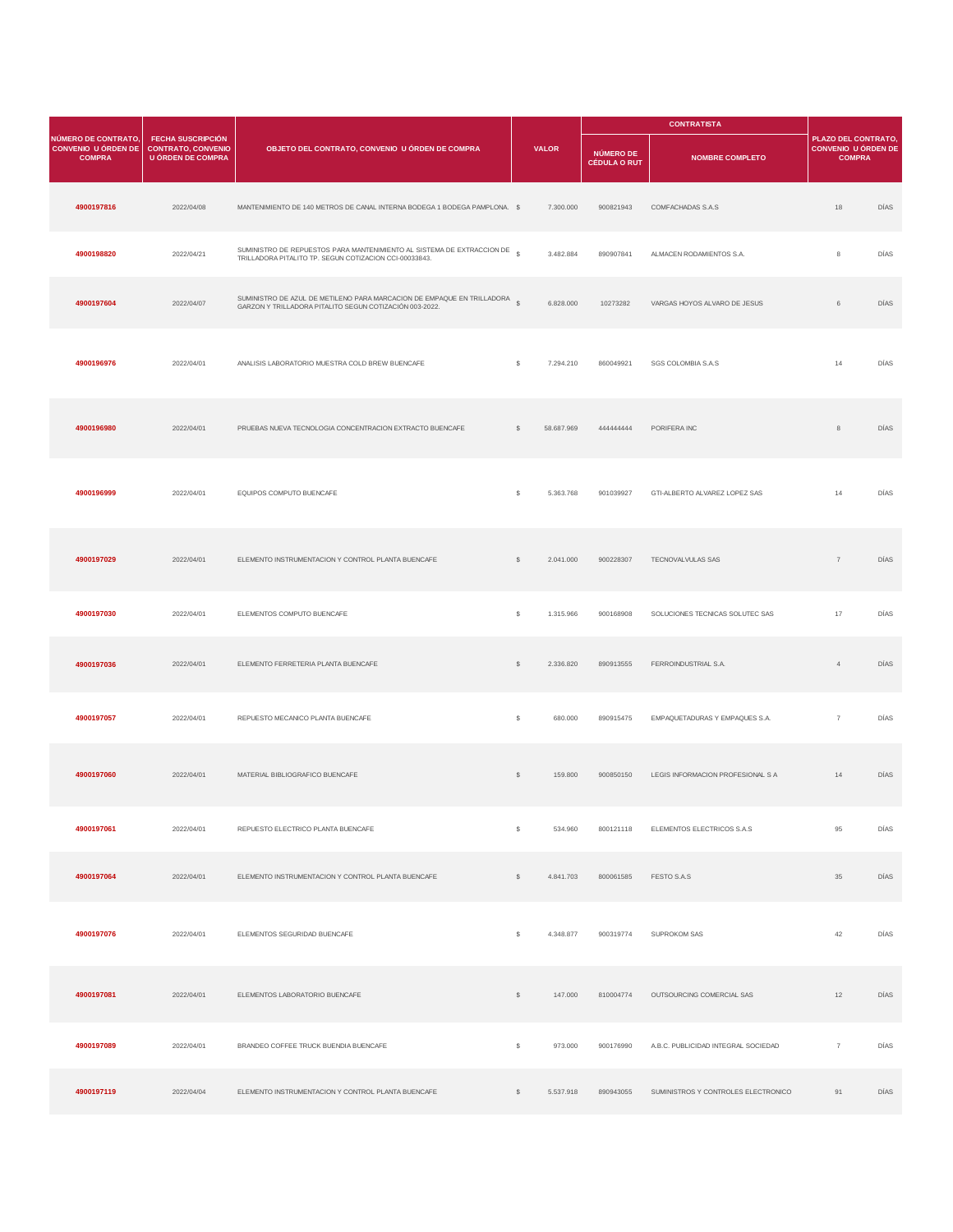|                                                                    |                                                                                   |                                                                   |              |               | <b>CONTRATISTA</b>                      |                                    |                                                                    |             |
|--------------------------------------------------------------------|-----------------------------------------------------------------------------------|-------------------------------------------------------------------|--------------|---------------|-----------------------------------------|------------------------------------|--------------------------------------------------------------------|-------------|
| NÚMERO DE CONTRATO,<br><b>CONVENIO U ÓRDEN DE</b><br><b>COMPRA</b> | <b>FECHA SUSCRIPCIÓN</b><br><b>CONTRATO, CONVENIO</b><br><b>U ÓRDEN DE COMPRA</b> | OBJETO DEL CONTRATO, CONVENIO U ÓRDEN DE COMPRA                   |              | <b>VALOR</b>  | <b>NÚMERO DE</b><br><b>CÉDULA O RUT</b> | <b>NOMBRE COMPLETO</b>             | PLAZO DEL CONTRATO,<br><b>CONVENIO U ÓRDEN DE</b><br><b>COMPRA</b> |             |
| 4900197120                                                         | 2022/04/04                                                                        | REPUESTO MECANICO PLANTA BUENCAFE                                 | s            | 4.251.900     | 800078269                               | RODANDO S.A.S                      | $_{3}$                                                             | DÍAS        |
| 4900197121                                                         | 2022/04/04                                                                        | REPUESTO MECANICO PLANTA BUENCAFE                                 | \$           | 1.436.000     | 800251566                               | A SELLASEG INGENIERIA S.A.S.       | 17                                                                 | DÍAS        |
| 4900197122                                                         | 2022/04/04                                                                        | REPUESTO MECANICO PLANTA BUENCAFE                                 | \$           | 326.400       | 811033997                               | CDEM & CDEB S.A.                   | $\overline{4}$                                                     | DÍAS        |
| 4900197138                                                         | 2022/04/04                                                                        | ANÁLISIS BROMATOLÓGICO MUESTRA PROYECTO I<(>&<)>D BUENCAFE        | $\mathbb{S}$ | 2.082.194     | 890932535                               | TECNIMICRO LABORATORIO DE ANALISIS | 32                                                                 | DÍAS        |
| 4900197139                                                         | 2022/04/04                                                                        | ACTIVIDADES PROMOCIONALES BUENCAFE MARCA BUENDIA AÑO 2022         | s            | 1.000.000.000 | 890301884                               | COLOMBINA S.A.                     | 271                                                                | DÍAS        |
| 4900197155                                                         | 2022/04/04                                                                        | REPARACION BRAZO ANTIGIOR ACTUADOR CABINA VACIADO PLANTA BUENCAFE | $\mathbb{S}$ | 2.640.000     | 900055948                               | TALLER INDUSTRIAL SERVIACERO S.A.S | 17                                                                 | <b>DÍAS</b> |
| 4900197204                                                         | 2022/04/04                                                                        | MATERIAL EMPAQUE BUENCAFÉ                                         | \$           | 195.196.000   | 890300406                               | CARTON DE COLOMBIA S.A.            | 15                                                                 | DÍAS        |
| 4900197207                                                         | 2022/04/04                                                                        | INSUMO SABORIZANTE BUENCAFÉ                                       | $\mathbb{S}$ | 51.032.400    | 900785648                               | THE PERFECT FLAVOR S.A.S.          | 28                                                                 | DÍAS        |
| 4900197221                                                         | 2022/04/04                                                                        | REPUESTO MECANICO PLANTA BUENCAFE                                 | \$           | 2.938.300     | 901281826                               | IDEAS INDUSTRIALES CEN S.A.S       | 29                                                                 | DÍAS        |
| 4900197224                                                         | 2022/04/04                                                                        | REPARACION DASHER VOTATORE CRIOCONCENTRADOR 1 PLANTA BUENCAFE     | $\mathbb{S}$ | 5.430.000     | 900055948                               | TALLER INDUSTRIAL SERVIACERO S.A.S | $\,9$                                                              | DÍAS        |
| 4900197225                                                         | 2022/04/04                                                                        | REPUESTO MECANICO PLANTA BUENCAFE                                 | s            | 6.289.500     | 900055948                               | TALLER INDUSTRIAL SERVIACERO S.A.S | 16                                                                 | DÍAS        |
| 4900197321                                                         | 2022/04/05                                                                        | REPUESTO MECANICO PLANTA BUENCAFE                                 | \$           | 3.408.493     | 890907841                               | ALMACEN RODAMIENTOS S.A.           | $\scriptstyle{7}$                                                  | DÍAS        |
| 4900197323                                                         | 2022/04/05                                                                        | MATERIAL EMPAQUE BUENCAFÉ                                         | -S           | 54.627.300    | 890801451                               | RIDUCO S.A.                        | $27\,$                                                             | DÍAS        |
| 4900197347                                                         | 2022/04/05                                                                        | ANALISIS MATERIALES CONTACTO MUESTRAS CAFE BUENCAFE               | $\mathbb{S}$ | 1.790.688     | 860049921                               | SGS COLOMBIA S.A.S                 | 27                                                                 | DÍAS        |
| 4900197354                                                         | 2022/04/05                                                                        | ELEMENTO PAPELERÍA BUENCAFÉ                                       | \$           | 2.050.000     | 890804970                               | EDITORIAL BLANECOLOR S.A.S         | 17                                                                 | DÍAS        |
| 4900197359                                                         | 2022/04/05                                                                        | ELEMENTOS COMPUTO BUENCAFE                                        | S            | 1.964.684     | 901039927                               | GTI-ALBERTO ALVAREZ LOPEZ SAS      | 17                                                                 | DÍAS        |
| 4900197388                                                         | 2022/04/05                                                                        | REPUESTO MECANICO PLANTA BUENCAFE                                 | \$           | 595.000       | 900943143                               | INDUSTRIALES DEL EJE S.A.S         | 30                                                                 | DÍAS        |
| 4900197399                                                         | 2022/04/06                                                                        | REPUESTO MECANICO PLANTA BUENCAFE                                 | $\mathbb{S}$ | 11.929.800    | 800078269                               | RODANDO S.A.S                      | $5\phantom{.0}$                                                    | DÍAS        |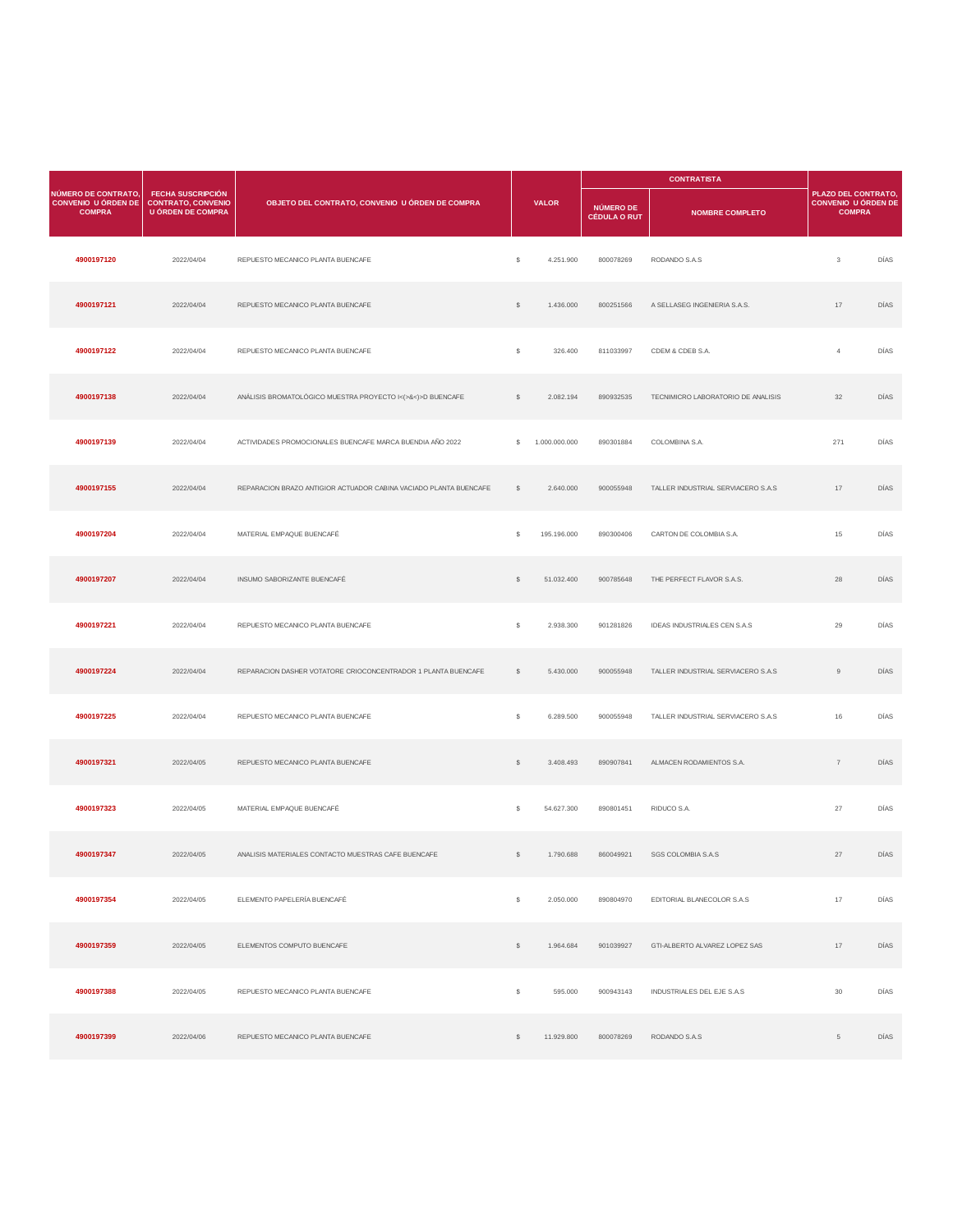|                                                             |                                                                                   |                                                                 |              |              |                                         | <b>CONTRATISTA</b>                  |                                                                    |      |
|-------------------------------------------------------------|-----------------------------------------------------------------------------------|-----------------------------------------------------------------|--------------|--------------|-----------------------------------------|-------------------------------------|--------------------------------------------------------------------|------|
| NÚMERO DE CONTRATO,<br>CONVENIO U ÓRDEN DE<br><b>COMPRA</b> | <b>FECHA SUSCRIPCIÓN</b><br><b>CONTRATO, CONVENIO</b><br><b>U ÓRDEN DE COMPRA</b> | OBJETO DEL CONTRATO, CONVENIO U ÓRDEN DE COMPRA                 |              | <b>VALOR</b> | <b>NÚMERO DE</b><br><b>CÉDULA O RUT</b> | <b>NOMBRE COMPLETO</b>              | PLAZO DEL CONTRATO,<br><b>CONVENIO U ÓRDEN DE</b><br><b>COMPRA</b> |      |
| 4900197408                                                  | 2022/04/06                                                                        | ACOMPAÑAMIENTO MANTENIMIENTO SUBESTACIONES ELECTRICAS BUENCAFE  | s            | 804.400      | 811000740                               | ISAGEN S.A. E.S.P.                  | $\sqrt{2}$                                                         | DÍAS |
| 4900197499                                                  | 2022/04/06                                                                        | REPUESTO MECANICO PLANTA BUENCAFE                               | $\mathbb{S}$ | 465.276      | 890907841                               | ALMACEN RODAMIENTOS S.A.            | $\overline{5}$                                                     | DÍAS |
| 4900197512                                                  | 2022/04/06                                                                        | ELEMENTO INSTRUMENTACION Y CONTROL PLANTA BUENCAFE              | \$           | 3.126.800    | 890943055                               | SUMINISTROS Y CONTROLES ELECTRONICO | 14                                                                 | DÍAS |
| 4900197565                                                  | 2022/04/06                                                                        | REPUESTO MECANICO PLANTA BUENCAFE                               | $\mathbb{S}$ | 153.100      | 800078269                               | RODANDO S.A.S                       | $5\phantom{.0}$                                                    | DÍAS |
| 4900197567                                                  | 2022/04/06                                                                        | MANTENIMIENTO PREDICTIVO COMPRESORES MYCOM PLANTA BUENCAFE      | \$           | 14.731.500   | 830036006                               | MAYEKAWA COLOMBIA S.A.S             | 14                                                                 | DÍAS |
| 4900197570                                                  | 2022/04/06                                                                        | ELEMENTO INSTRUMENTACION Y CONTROL PLANTA BUENCAFE              | $\mathbb{S}$ | 5.480.640    | 890331634                               | IMPORTACION TECNICA ESTUDIOS Y      | $\,$ 5 $\,$                                                        | DÍAS |
| 4900197573                                                  | 2022/04/06                                                                        | REPUESTO MECANICO PLANTA BUENCAFE                               | \$           | 4.797.000    | 890300768                               | LA BALINERA S.A.                    | 138                                                                | DÍAS |
| 4900197605                                                  | 2022/04/07                                                                        | MANTENIMIENTO EQUIPOS LABORATORIO BUENCAFE                      | $\mathbb{S}$ | 380.000      | 900238504                               | <b>BIOSOLUTIONS LTDA</b>            | 15                                                                 | DÍAS |
| 4900197614                                                  | 2022/04/07                                                                        | CALIFICACION DESEMPEÑO EQUIPO LABORATORIO BUENCAFE              | s            | 3.425.000    | 900186088                               | COMPAÑIA NACIONAL DE METROLOGIA LT  | 15                                                                 | DÍAS |
| 4900197632                                                  | 2022/04/07                                                                        | LAVADO PISCINA AGUAS LLUVIAS PLANTA BUENCAFE                    | $\mathbb{S}$ | 264.431      | 890300327                               | BRILLADORA EL DIAMANTE S.A.         | 15                                                                 | DÍAS |
| 4900197663                                                  | 2022/04/07                                                                        | REPARACION BOTAS DOTACION CUARTO FRIO BUENCAFE                  | s            | 565.832      | 901539440                               | MULATO TODO CUERO S.A.S             | $_{\rm 6}$                                                         | DÍAS |
| 4900197670                                                  | 2022/04/07                                                                        | ELEMENTOS LABORATORIO CALIDAD BUENCAFE                          | \$           | 12.629.100   | 800246805                               | PROFINAS SOCIEDAD POR ACCIONES      | 11                                                                 | DÍAS |
| 4900197688                                                  | 2022/04/07                                                                        | ELEMENTOS LABORATORIO CALIDAD BUENCAFE                          | s            | 1.272.000    | 800154351                               | BLAMIS DOTACIONES LABORATORIO S A S | 11                                                                 | DÍAS |
| 4900197691                                                  | 2022/04/07                                                                        | ELEMENTOS LABORATORIO CALIDAD BUENCAFE                          | \$           | 6.582.756    | 860518299                               | PURIFICACION Y ANALISIS DE FLUIDOS  | 11                                                                 | DÍAS |
| 4900197707                                                  | 2022/04/07                                                                        | MEDICION ENSAYOS NO DESTRUCTIVO AREA EXTRACCION PLANTA BUENCAFE | -S           | 2.477.000    | 805001775                               | METALURGICAS MECANICAS LTDA         | 13                                                                 | DÍAS |
| 4900197716                                                  | 2022/04/07                                                                        | ELEMENTOS LABORATORIO CALIDAD BUENCAFE                          | $\mathbb{S}$ | 1.183.433    | 900923902                               | LABZUL S A S                        | 11                                                                 | DÍAS |
| 4900197737                                                  | 2022/04/07                                                                        | ELEMENTOS LABORATORIO CALIDAD BUENCAFE                          | \$           | 20.325.925   | 890941471                               | PROBETAS Y PIPETAS LTDA             | 11                                                                 | DÍAS |
| 4900197756                                                  | 2022/04/07                                                                        | ELEMENTO INSTRUMENTACION Y CONTROL PLANTA BUENCAFE              | $\mathbb{S}$ | 1.150.500    | 901039927                               | GTI-ALBERTO ALVAREZ LOPEZ SAS       | 15                                                                 | DÍAS |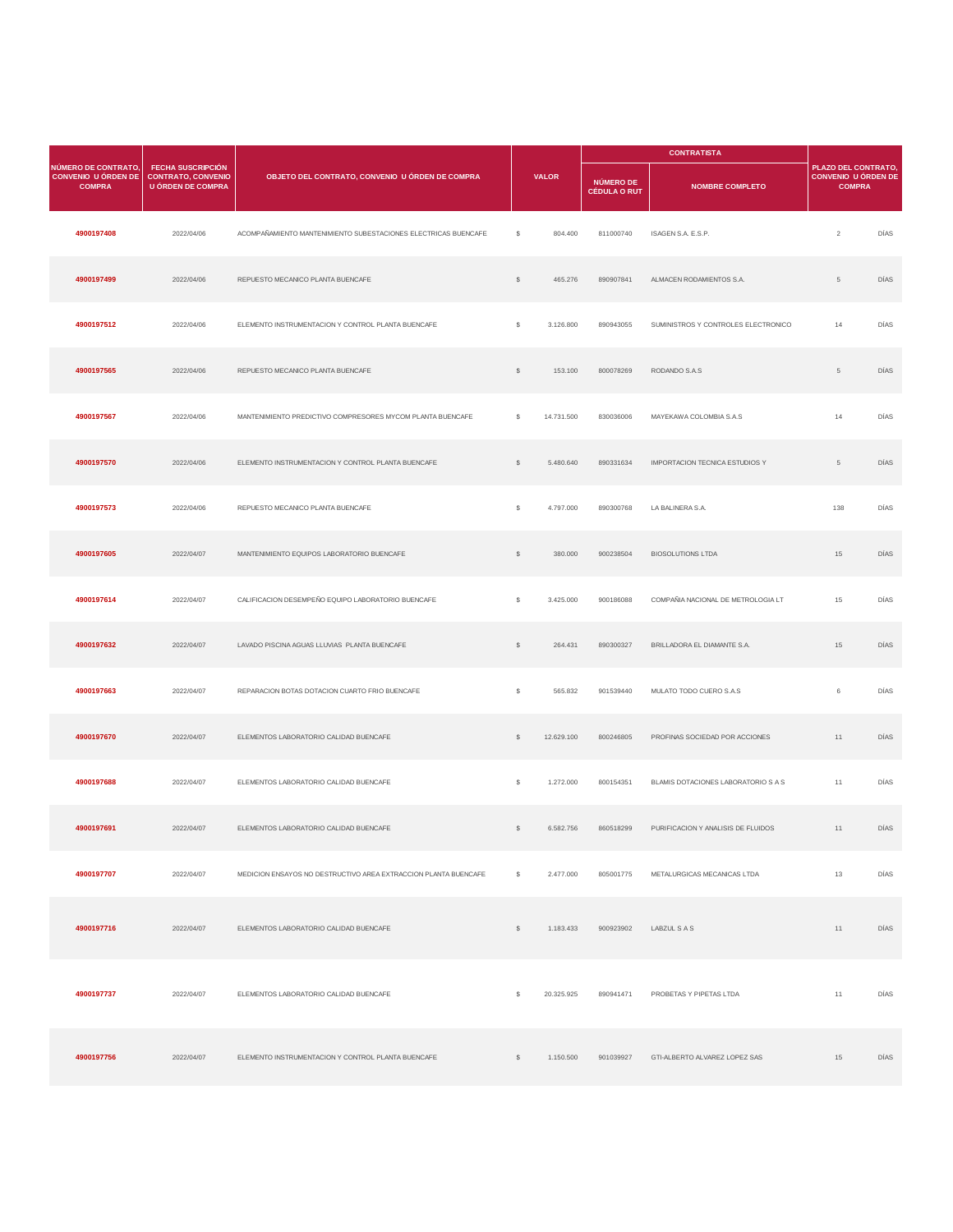|                                                                    |                                                                                   |                                                                 |              |              |                                  | <b>CONTRATISTA</b>              |                                                                    |      |
|--------------------------------------------------------------------|-----------------------------------------------------------------------------------|-----------------------------------------------------------------|--------------|--------------|----------------------------------|---------------------------------|--------------------------------------------------------------------|------|
| NÚMERO DE CONTRATO,<br><b>CONVENIO U ÓRDEN DE</b><br><b>COMPRA</b> | <b>FECHA SUSCRIPCIÓN</b><br><b>CONTRATO, CONVENIO</b><br><b>U ÓRDEN DE COMPRA</b> | OBJETO DEL CONTRATO, CONVENIO U ÓRDEN DE COMPRA                 |              | <b>VALOR</b> | NÚMERO DE<br><b>CÉDULA O RUT</b> | <b>NOMBRE COMPLETO</b>          | PLAZO DEL CONTRATO,<br><b>CONVENIO U ÓRDEN DE</b><br><b>COMPRA</b> |      |
| 4900197760                                                         | 2022/04/07                                                                        | REPUESTO MECANICO PLANTA BUENCAFE                               | s            | 4.379.148    | 890929497                        | MAPER S.A.                      | 61                                                                 | DÍAS |
| 4900197763                                                         | 2022/04/07                                                                        | CALIBRACION SONOMETRO SIMPSON SALUD OCUPACIONAL PLANTA BUENCAFE | $\mathbb{S}$ | 617.422      | 830102766                        | LAB & SERVICE ELECTRONICA       | 15                                                                 | DÍAS |
| 4900197767                                                         | 2022/04/07                                                                        | ELEMENTO INSTRUMENTACION Y CONTROL PLANTA BUENCAFE              | s            | 11.988.832   | 900935511                        | PRECISUR S A S                  | 120                                                                | DÍAS |
| 4900197795                                                         | 2022/04/08                                                                        | ELEMENTO SEGURIDAD BUENCAFE                                     | $\mathbb{S}$ | 750.000      | 37926408                         | HERNANDEZ MONTES DONATILA       | $\,$ 5 $\,$                                                        | DÍAS |
| 4900197808                                                         | 2022/04/08                                                                        | ELEMENTO SEGURIDAD BUENCAFE                                     | \$           | 1.221.120    | 900319774                        | SUPROKOM SAS                    | 5                                                                  | DÍAS |
| 4900197815                                                         | 2022/04/08                                                                        | ELEMENTO PAPELERIA BUENCAFE                                     | $\mathbb{S}$ | 550.000      | 890806968                        | MOLANO LONDOÑO E HIJOS S.A.S.   | $10$                                                               | DÍAS |
| 4900197982                                                         | 2022/04/09                                                                        | REPUESTO MECANICO PLANTA BUENCAFE                               | \$           | 6.104.000    | 901206297                        | METAL & MAGNETS SAS             | 27                                                                 | DÍAS |
| 4900197983                                                         | 2022/04/09                                                                        | REPUESTO MECANICO PLANTA BUENCAFE                               | $\mathbb{S}$ | 2.853.068    | 890800788                        | SUMATEC S.A.S.                  | 12                                                                 | DÍAS |
| 4900197985                                                         | 2022/04/09                                                                        | ELEMENTO INSTRUMENTACION Y CONTROL PLANTA BUENCAFE              | \$           | 2.201.000    | 900228307                        | TECNOVALVULAS SAS               | 37                                                                 | DÍAS |
| 4900197986                                                         | 2022/04/09                                                                        | REPUESTO MECANICO PLANTA BUENCAFE                               | $\mathbb{S}$ | 6.180.132    | 830114220                        | VPC INGENIERIA S.A.S            | 55                                                                 | DÍAS |
| 4900197998                                                         | 2022/04/11                                                                        | INSUMO QUÍMICO PLATA PRODUCCIÓN BUENCAFÉ                        | s            | 94.137.120   | 890312630                        | PROTECNICA INGENIERIA S.A.S     | 248                                                                | DÍAS |
| 4900198011                                                         | 2022/04/11                                                                        | REPUESTO MECANICO PLANTA BUENCAFE                               | $\mathbb{S}$ | 2.128.616    | 901295382                        | NETZSCH BOGOTA COLOMBIA SAS     | 10                                                                 | DÍAS |
| 4900198012                                                         | 2022/04/11                                                                        | REFORMAR ESTRUCTURA METALICA PASILLO TUBERIAS PLANTA BUENCAFE   | $\mathsf{s}$ | 9.247.600    | 901376143                        | ACIER INGENIERIA S.A.S.         | 10                                                                 | DÍAS |
| 4900198030                                                         | 2022/04/11                                                                        | AUDITORIA CLIENTE WALMART BUENCAFE                              | \$           | 4.603.718    | 44444444                         | UL VERIFICATION SERVICES INC.   | 11                                                                 | DÍAS |
| 4900198037                                                         | 2022/04/11                                                                        | MATERIAL EMPAQUE BUENCAFÉ                                       | s            | 50.838.000   | 900483014                        | EMPAQUES FLEXA S.A.S            | 42                                                                 | DÍAS |
| 4900198038                                                         | 2022/04/11                                                                        | ELEMENTO INSTRUMENTACION Y CONTROL PLANTA BUENCAFE              | $\mathbb{S}$ | 9.839.586    | 830036006                        | MAYEKAWA COLOMBIA S.A.S         | 98                                                                 | DÍAS |
| 4900198039                                                         | 2022/04/11                                                                        | INSTALACIO DUCTOS ASPIRACION DE POLVO PLANTA BUENCAFE           | \$           | 6.700.000    | 900482023                        | QIAN COLOMBIA S.A.S             | $30\,$                                                             | DÍAS |
| 4900198042                                                         | 2022/04/12                                                                        | INSUMO USO INDUSTRIAL MES ABRIL - MAYO 2022 - BUENCAFÉ          | $\mathbb{S}$ | 12.750.000   | 800045228                        | DESCAFEINADORA COLOMBIANA S.A.S | $\,6\,$                                                            | DÍAS |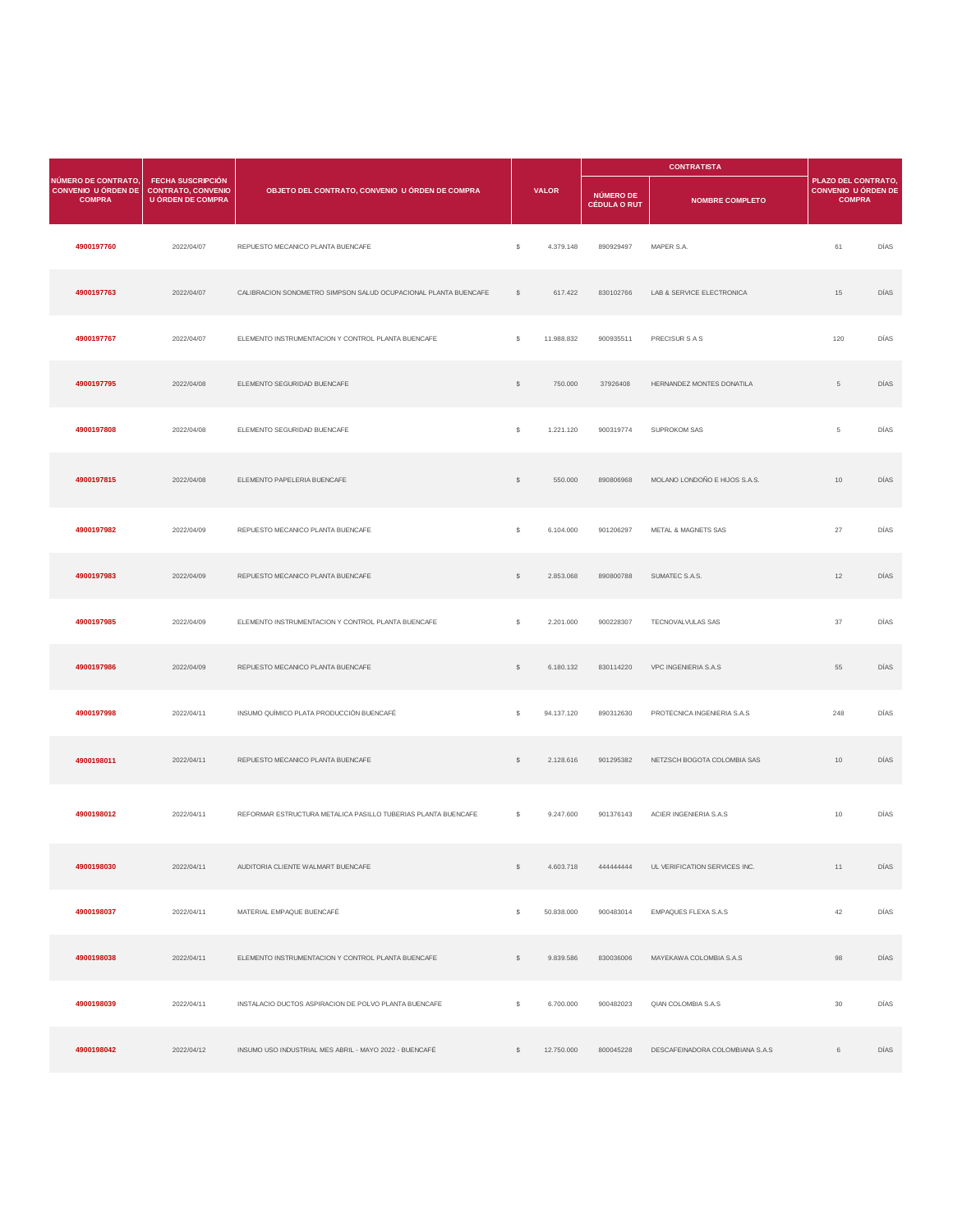|                                                             |                                                                                   |                                                        |              |              | <b>CONTRATISTA</b>                      |                                    |                                                                    |      |
|-------------------------------------------------------------|-----------------------------------------------------------------------------------|--------------------------------------------------------|--------------|--------------|-----------------------------------------|------------------------------------|--------------------------------------------------------------------|------|
| NÚMERO DE CONTRATO,<br>CONVENIO U ÓRDEN DE<br><b>COMPRA</b> | <b>FECHA SUSCRIPCIÓN</b><br><b>CONTRATO, CONVENIO</b><br><b>U ÓRDEN DE COMPRA</b> | OBJETO DEL CONTRATO, CONVENIO U ÓRDEN DE COMPRA        |              | <b>VALOR</b> | <b>NÚMERO DE</b><br><b>CÉDULA O RUT</b> | <b>NOMBRE COMPLETO</b>             | PLAZO DEL CONTRATO,<br><b>CONVENIO U ÓRDEN DE</b><br><b>COMPRA</b> |      |
| 4900198044                                                  | 2022/04/12                                                                        | MATERIAL BIBLIOGRAFICO BUENCAFE                        | s            | 856.980      | 860012336                               | INSTITUTO COLOMBIANO DE NORMAS     | 10                                                                 | DÍAS |
| 4900198045                                                  | 2022/04/12                                                                        | ELEMENTO COMPUTO BUENCAFE                              | $\mathbb{S}$ | 640.000      | 900344843                               | KAVANTIC S.A.S                     | 10                                                                 | DÍAS |
| 4900198048                                                  | 2022/04/12                                                                        | ELEMENTO SEGURIDAD BUENCAFE                            | $\mathbb S$  | 3.756.000    | 890800788                               | SUMATEC S.A.S.                     | 10                                                                 | DÍAS |
| 4900198057                                                  | 2022/04/12                                                                        | EQUIPO CAFETERIA SALUD OCUPACIONAL BUENCAFÉ            | $\mathbb{S}$ | 6.086.175    | 900813998                               | EKIPANDO S.A.S.                    | 10                                                                 | DÍAS |
| 4900198066                                                  | 2022/04/12                                                                        | ELEMENTO INSTRUMENTACION Y CONTROL PLANTA BUENCAFE     | $\mathbb{S}$ | 1.125.000    | 860527857                               | ROCHA Y LONDOÑO SAS                | $\overline{9}$                                                     | DÍAS |
| 4900198067                                                  | 2022/04/12                                                                        | MAQUINARIA Y EQUIPO PLANTA BUENCAFE                    | $\mathbb{S}$ | 8.116.000    | 860502528                               | CASA CIENTIFICA BLANCO Y COMPAÑIA  | 80                                                                 | DÍAS |
| 4900198070                                                  | 2022/04/12                                                                        | ELEMENTO INSTRUMENTACION Y CONTROL PLANTA BUENCAFE     | $\mathbb{S}$ | 544.738      | 860531287                               | MELEXA S.A.S                       | $\overline{7}$                                                     | DÍAS |
| 4900198071                                                  | 2022/04/12                                                                        | MAQUINARIA Y EQUIPO PLANTA BUENCAFE                    | $\mathbb{S}$ | 11,200,000   | 830141369                               | INSTRU ELECTRONIC COLOMBIA S.A.S   | 80                                                                 | DÍAS |
| 4900198080                                                  | 2022/04/12                                                                        | REPUESTO MECANICO PLANTA BUENCAFE                      | \$           | 24.625.164   | 890907841                               | ALMACEN RODAMIENTOS S.A.           | 143                                                                | DÍAS |
| 4900198091                                                  | 2022/04/12                                                                        | REPUESTO ELECTRICO PLANTA BUENCAFE                     | $\mathbb{S}$ | 33.620       | 890805825                               | PUNTO ELECTRICO S.A.S              | $\,7$                                                              | DÍAS |
| 4900198092                                                  | 2022/04/12                                                                        | MATERIAL EMPAQUE BUENCAFÉ                              | \$           | 6.056.400    | 890907406                               | PLASTICOS TRUHER S.A               | 27                                                                 | DÍAS |
| 4900198093                                                  | 2022/04/12                                                                        | MATERIAL EMPAQUE BUENCAFÉ                              | $\mathbb{S}$ | 29,131,900   | 890928257                               | ALICO S.A.S                        | 50                                                                 | DÍAS |
| 4900198094                                                  | 2022/04/12                                                                        | MANTENIMIENTO TAPADORA PNEUMATIC SCALE PLANTA BUENCAFE | s            | 26.387.500   | 900343708                               | FYMAQ S.A.S                        | 50                                                                 | DÍAS |
| 4900198095                                                  | 2022/04/13                                                                        | ATENCION VISITA BUENCAFE PERSONAL OFICINA CENTRAL      | $\mathbb{S}$ | 196.560      | 800230447                               | SODEXO S A S                       | $\,$ 5 $\,$                                                        | DÍAS |
| 4900198100                                                  | 2022/04/13                                                                        | ANALISIS COMPONENTES MUESTRAS CAFE BUENCAFE            | $\mathbb{S}$ | 1.021.900    | 890932535                               | TECNIMICRO LABORATORIO DE ANALISIS | 19                                                                 | DÍAS |
| 4900198102                                                  | 2022/04/13                                                                        | ANALISIS CONTAMINATES MUESTRAS CAFE BUENCAFE           | $\mathbb{S}$ | 13.991.000   | 900357604                               | PRIMORIS COLOMBIA SAS              | 19                                                                 | DÍAS |
| 4900198103                                                  | 2022/04/13                                                                        | ANALISIS INTERLABORATORIO BUENCAFE                     | \$           | 10.191.795   | 900489271                               | R BIOPHARM COLOMBIA SAS            | 17                                                                 | DÍAS |
| 4900198104                                                  | 2022/04/13                                                                        | ANALISIS COMPONENTES MUESTRAS CAFE BUENCAFE            | s            | 2.122.446    | 860049921                               | SGS COLOMBIA S.A.S                 | 19                                                                 | DÍAS |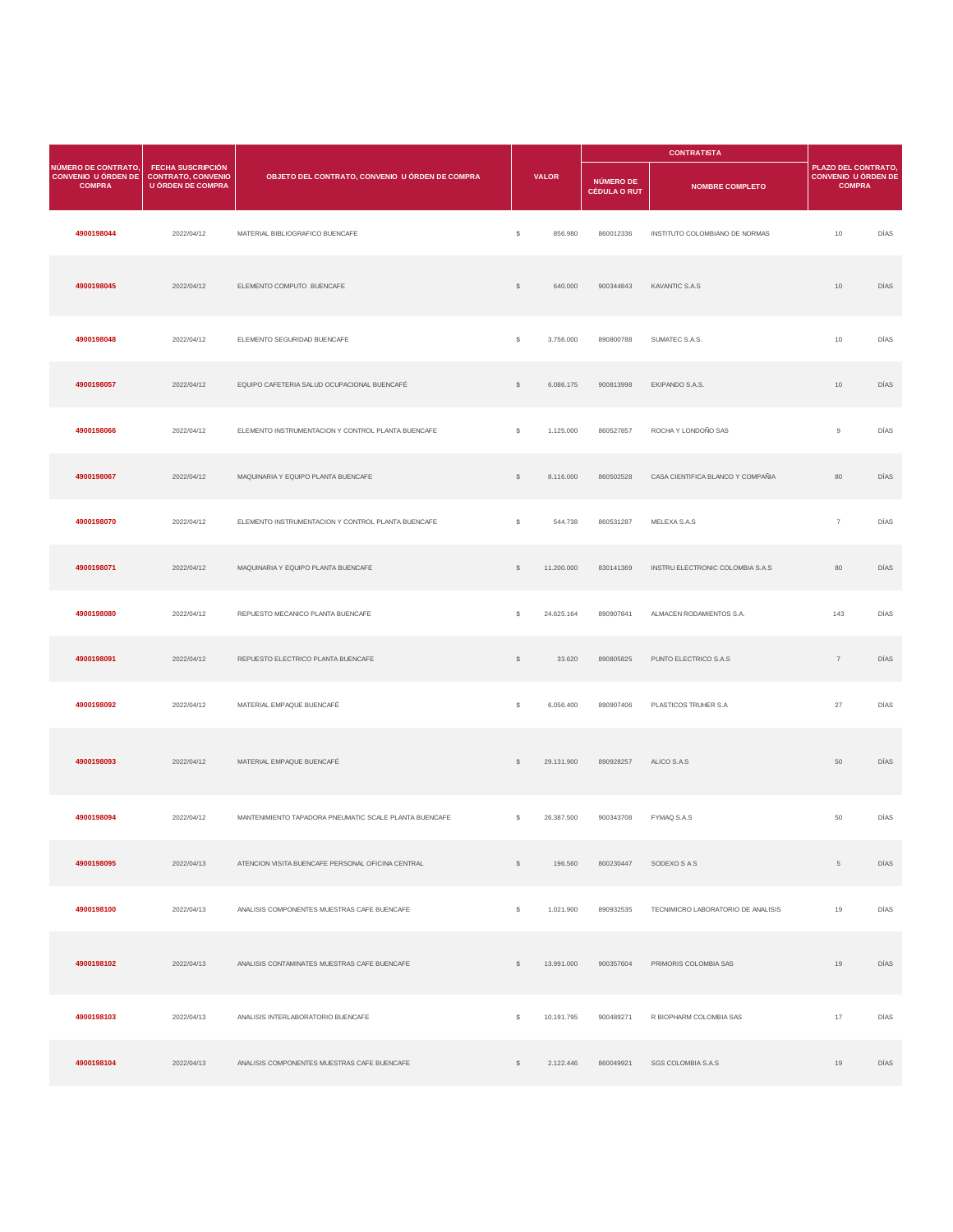|                                                                    |                                                                                   |                                                                                     |              |              |                                         | <b>CONTRATISTA</b>                 |                                                                    |      |  |
|--------------------------------------------------------------------|-----------------------------------------------------------------------------------|-------------------------------------------------------------------------------------|--------------|--------------|-----------------------------------------|------------------------------------|--------------------------------------------------------------------|------|--|
| NÚMERO DE CONTRATO,<br><b>CONVENIO U ÓRDEN DE</b><br><b>COMPRA</b> | <b>FECHA SUSCRIPCIÓN</b><br><b>CONTRATO, CONVENIO</b><br><b>U ÓRDEN DE COMPRA</b> | OBJETO DEL CONTRATO, CONVENIO U ÓRDEN DE COMPRA                                     |              | <b>VALOR</b> | <b>NÚMERO DE</b><br><b>CÉDULA O RUT</b> | <b>NOMBRE COMPLETO</b>             | PLAZO DEL CONTRATO,<br><b>CONVENIO U ÓRDEN DE</b><br><b>COMPRA</b> |      |  |
| 4900198107                                                         | 2022/04/13                                                                        | REPUESTO MECANICO PLANTA BUENCAFE                                                   | s            | 5.790.000    | 900943143                               | INDUSTRIALES DEL EJE S.A.S         | 28                                                                 | DÍAS |  |
| 4900198108                                                         | 2022/04/13                                                                        | MATERIAL EMPAQUE BUENCAFÉ                                                           | s            | 279.270.250  | 800159265                               | IQA TEXTIL SAS                     | 40                                                                 | DÍAS |  |
| 4900198112                                                         | 2022/04/13                                                                        | REPUESTO MECANICO PLANTA BUENCAFE                                                   | s            | 4.254.600    | 800078269                               | RODANDO S.A.S                      | $\overline{7}$                                                     | DÍAS |  |
| 4900198116                                                         | 2022/04/13                                                                        | BALANCEAR DINAMICAMENTE VENTILADORES TIRO FORZADO BORSI PLANTA S<br><b>BUENCAFE</b> |              | 1.230.000    | 890300768                               | LA BALINERA S.A.                   | $\boldsymbol{7}$                                                   | DÍAS |  |
| 4900198117                                                         | 2022/04/13                                                                        | ELEMENTO EMPAQUE BUENCAFE                                                           | s            | 264.000.000  | 802006084                               | HIT DISTRIBUCIONES S.A.S.          | 95                                                                 | DÍAS |  |
| 4900198118                                                         | 2022/04/13                                                                        | REPARACION MALLAS PRENSA JONES AREA RESIDUOS PLANTA BUENCAFE                        | s            | 4.357.000    | 900055948                               | TALLER INDUSTRIAL SERVIACERO S.A.S | $9\,$                                                              | DÍAS |  |
| 4900198121                                                         | 2022/04/13                                                                        | REPARACION MOTOR TOSHIBA 700 HP REFRIGERACION 5 PLANTA BUENCAFE                     | s            | 24.800.000   | 860507111                               | INTER SERVICIOS ELECTRICOS ISE SAS | 20                                                                 | DÍAS |  |
| 4900198132                                                         | 2022/04/13                                                                        | REPUESTO MECANICO PLANTA BUENCAFE                                                   | s            | 14.049.992   | 900022476                               | A.M. INDUSTRIAL S.A.S.             | 54                                                                 | DÍAS |  |
| 4900198134                                                         | 2022/04/13                                                                        | ANALISIS CONTAMINANTES MUESTRAS CAFE BUENCAFE                                       | s            | 10.357.282   | 44444444                                | READING SCIENTIFIC SERVICES LTD    | 19                                                                 | DÍAS |  |
| 4900198137                                                         | 2022/04/13                                                                        | ANALISIS COMPONENTES CONTAMINATES MUESTRAS CAFE BUENCAFE                            | $\mathbb{S}$ | 15.844.021   | 44444444                                | EUROFINS ANALYTIK GMBH             | 19                                                                 | DÍAS |  |
| 4900198138                                                         | 2022/04/13                                                                        | ANALISIS CONTAMINANTES MUESTRAS CAFE BUENCAFE                                       | s            | 4.266.256    | 444444444                               | EUROFINS SOFIA GMBH                | 19                                                                 | DÍAS |  |
| 4900198139                                                         | 2022/04/13                                                                        | ELEMENTO EMPAQUE BUENCAFÉ                                                           | $\mathbb{S}$ | 9.669.000    | 900258442                               | SMART P. Y L. S.A.S                | $\overline{7}$                                                     | DÍAS |  |
| 4900198140                                                         | 2022/04/13                                                                        | ALQUILER GRUA TELECOSPICA MANTENIMIENTO CALDERA 6 PLANTA BUENCAFE                   | \$           | 6.120.000    | 900676410                               | MOVITRAM GRUAS S.A.S.              | $^{\rm 8}$                                                         | DÍAS |  |
| 4900198141                                                         | 2022/04/13                                                                        | ELEMENTO EMPAQUE BUENCAFÉ                                                           | $\mathbb{S}$ | 820.000      | 900115658                               | <b>TITADSU SAS</b>                 | $\,$ 8 $\,$                                                        | DÍAS |  |
| 4900198143                                                         | 2022/04/13                                                                        | REPUESTO MECANICO PLANTA BUENCAFE                                                   | s            | 3.880.000    | 890914614                               | VOESTALPINE HIGH PERFORMANCE       | 33                                                                 | DÍAS |  |
| 4900198153                                                         | 2022/04/16                                                                        | ELEMENTO INSTRUMENTACION Y CONTROL PLANTA BUENCAFE                                  | s            | 22.681.795   | 890913321                               | PREMAC S.A.S                       | 177                                                                | DÍAS |  |
| 4900198206                                                         | 2022/04/18                                                                        | REPUESTO MECANICO PLANTA BUENCAFE                                                   | s            | 5.600.000    | 800251566                               | A SELLASEG INGENIERIA S.A.S.       | 14                                                                 | DÍAS |  |
| 4900198228                                                         | 2022/04/18                                                                        | REPARACION MANGUERA GRANELERA DESCARGUE CISCO PLANTA BUENCAFE                       | $\mathbb{S}$ | 440.480      | 811033997                               | CDEM & CDEB S.A.                   | 18                                                                 | DÍAS |  |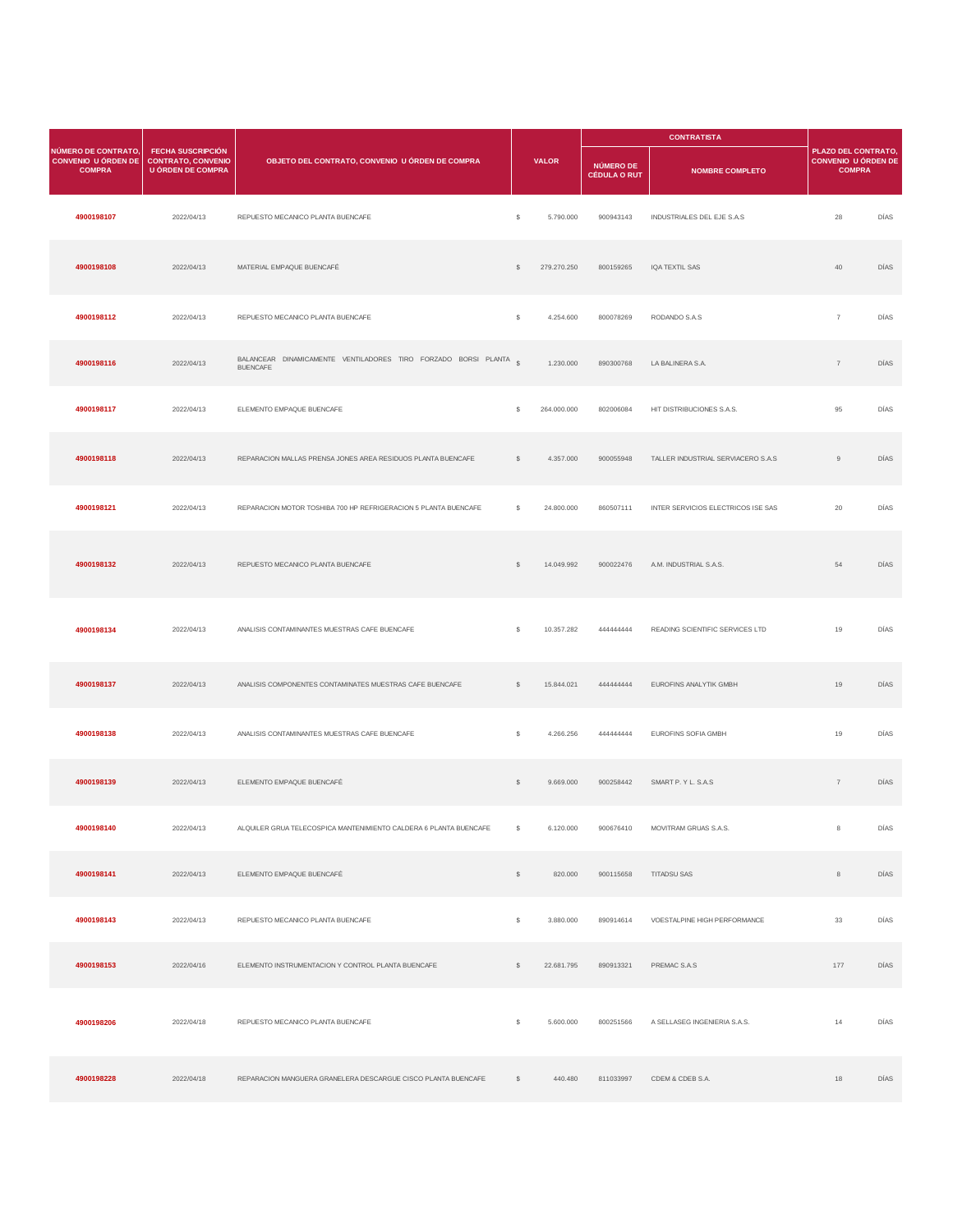|                                                                    |                                                                                   |                                                            |                |                  |                                         | <b>CONTRATISTA</b>             |                                                             |      |
|--------------------------------------------------------------------|-----------------------------------------------------------------------------------|------------------------------------------------------------|----------------|------------------|-----------------------------------------|--------------------------------|-------------------------------------------------------------|------|
| NÚMERO DE CONTRATO,<br><b>CONVENIO U ÓRDEN DE</b><br><b>COMPRA</b> | <b>FECHA SUSCRIPCIÓN</b><br><b>CONTRATO, CONVENIO</b><br><b>U ÓRDEN DE COMPRA</b> | OBJETO DEL CONTRATO, CONVENIO U ÓRDEN DE COMPRA            |                | <b>VALOR</b>     | <b>NÚMERO DE</b><br><b>CÉDULA O RUT</b> | <b>NOMBRE COMPLETO</b>         | PLAZO DEL CONTRATO,<br>CONVENIO U ÓRDEN DE<br><b>COMPRA</b> |      |
| 4900198230                                                         | 2022/04/18                                                                        | REPUESTO MECANICO PLANTA BUENCAFE                          | s              | 520.000          | 800226013                               | TECNIYALE S.A.S.               | 15                                                          | DÍAS |
| 4900198253                                                         | 2022/04/18                                                                        | MATERIAL EMPAQUE BUENCAFÉ                                  | $\mathbb{S}$   | 566.412.200      | 800171939                               | CONTIFLEX S.A                  | 14                                                          | DÍAS |
| 4900198288                                                         | 2022/04/18                                                                        | MATERIAL EMPAQUE BUENCAFÉ                                  | \$             | 489.513.600      | 830120152                               | COMPAÑIA PRODUCTORA DE ENVASES | 49                                                          | DÍAS |
| 4900198292                                                         | 2022/04/18                                                                        | MATERIAL EMPAQUE BUENCAFÉ                                  | $\mathbb{S}$   | 347.760.000      | 830120152                               | COMPAÑIA PRODUCTORA DE ENVASES | 79                                                          | DÍAS |
| 4900198293                                                         | 2022/04/18                                                                        | INSUMOS QUIMICOS PLANTA BUENCAFE                           | \$             | 4.302.796        | 830039854                               | ECOLAB COLOMBIA S.A.           | $\overline{4}$                                              | DÍAS |
| 4900198294                                                         | 2022/04/18                                                                        | MATERIAL EMPAQUE BUENCAFÉ                                  | \$             | 204.019.200      | 830120152                               | COMPAÑIA PRODUCTORA DE ENVASES | 110                                                         | DÍAS |
| 4900198320                                                         | 2022/04/18                                                                        | MATERIAL EMPAQUE BUENCAFÉ                                  | \$             | 574.564.600      | 890300406                               | CARTON DE COLOMBIA S.A.        | 14                                                          | DÍAS |
| 4900198329                                                         | 2022/04/18                                                                        | MATERIAL EMPAQUE BUENCAFÉ                                  | $\mathbb{S}$   | 909.283.600      | 890900118                               | CRISTALERIA PELDAR S.A.        | 23                                                          | DÍAS |
| 4900198332                                                         | 2022/04/18                                                                        | MATERIAL EMPAQUE BUENCAFÉ                                  |                | \$ 1.136.631.202 | 890900118                               | CRISTALERIA PELDAR S.A.        | 24                                                          | DÍAS |
| 4900198334                                                         | 2022/04/18                                                                        | MATERIAL EMPAQUE BUENCAFÉ                                  | \$             | 541.302.398      | 890900118                               | CRISTALERIA PELDAR S.A.        | 25                                                          | DÍAS |
| 4900198344                                                         | 2022/04/19                                                                        | EQUIPO COMPUTO BUENCAFE                                    | \$             | 1.139.000        | 900344843                               | KAVANTIC S.A.S                 | 16                                                          | DÍAS |
| 4900198444                                                         | 2022/04/19                                                                        | ELEMENTO SEGURIDAD BUENCAFE                                | $\mathbb{S}$   | 930.540          | 901038504                               | KPN COLOMBIA S.A.S.            | $\mathbf{3}$                                                | DÍAS |
| 4900198445                                                         | 2022/04/19                                                                        | MANTENINIENTO EDIFICIOS Y AREAS PLANTA PRODUCCION BUENCAFE | \$             | 9.430.406        | 900622954                               | <b>CUBIKAR SAS</b>             | 11                                                          | DÍAS |
| 4900198460                                                         | 2022/04/19                                                                        | CALIBRACION EQUIPOS AREA CALIDAD PLANTA BUENCAFE           | S              | 22.843.845       | 860012336                               | INSTITUTO COLOMBIANO DE NORMAS | 24                                                          | DÍAS |
| 4900198477                                                         | 2022/04/19                                                                        | ELEMENTO EMPAQUE BUENCAFÉ                                  | \$             | 4.970.000        | 900607785                               | PACKCOL S.A.S                  | $_{3}$                                                      | DÍAS |
| 4900198490                                                         | 2022/04/19                                                                        | MUEBLES Y ENSERES BUENCAFE                                 | \$             | 9.145.000        | 890311274                               | CARVAJAL ESPACIOS S.A.S BIC    | 17                                                          | DÍAS |
| 4900198530                                                         | 2022/04/19                                                                        | EQUIPO CAFETERIA ADMISTRACION BUENCAFÉ                     | \$             | 4.200.000        | 900813998                               | EKIPANDO S.A.S.                | 17                                                          | DÍAS |
| 4900198547                                                         | 2022/04/19                                                                        | EQUIPO LABORATORIO CALIDAD BUENCAFE                        | $\mathbb{S}^-$ | 621.848          | 800150444                               | RESTREPO GONZALEZ Y CIA S A S  | $\mathbf{3}$                                                | DÍAS |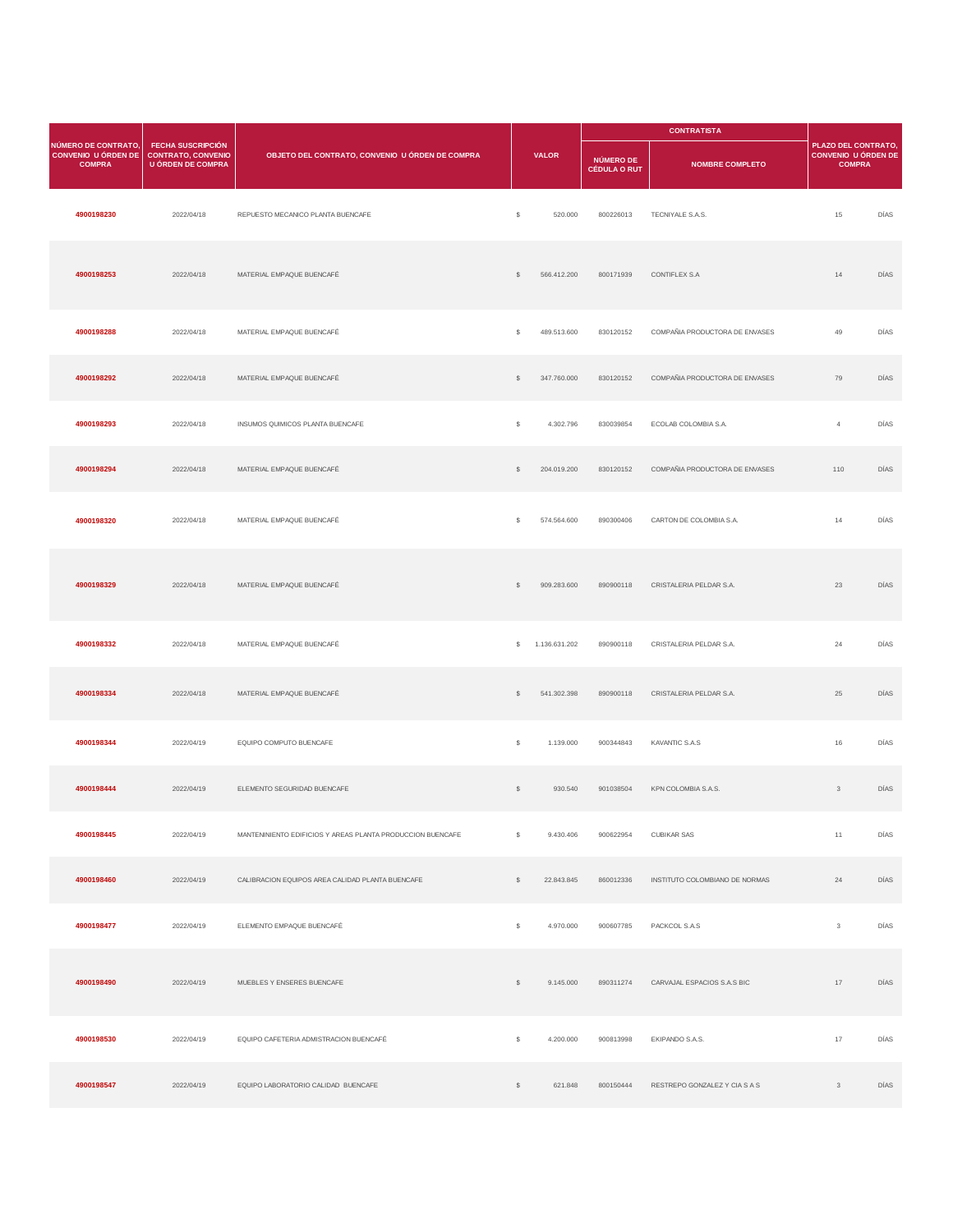|                                                                    |                                                                                   |                                                             |              |              |                                         |                                     | <b>CONTRATISTA</b>                                          |      |  |
|--------------------------------------------------------------------|-----------------------------------------------------------------------------------|-------------------------------------------------------------|--------------|--------------|-----------------------------------------|-------------------------------------|-------------------------------------------------------------|------|--|
| NÚMERO DE CONTRATO,<br><b>CONVENIO U ÓRDEN DE</b><br><b>COMPRA</b> | <b>FECHA SUSCRIPCIÓN</b><br><b>CONTRATO, CONVENIO</b><br><b>U ÓRDEN DE COMPRA</b> | OBJETO DEL CONTRATO, CONVENIO U ÓRDEN DE COMPRA             |              | <b>VALOR</b> | <b>NÚMERO DE</b><br><b>CÉDULA O RUT</b> | <b>NOMBRE COMPLETO</b>              | PLAZO DEL CONTRATO,<br>CONVENIO U ÓRDEN DE<br><b>COMPRA</b> |      |  |
| 4900198552                                                         | 2022/04/19                                                                        | ELEMENTO INSTRUMENTACION Y CONTROL PLANTA BUENCAFE          | $\mathsf{s}$ | 13.414.358   | 900896981                               | ENDRESS+HAUSER (COLOMBIA) S A S     | 49                                                          | DÍAS |  |
| 4900198598                                                         | 2022/04/19                                                                        | MATERIAL EMPAQUE BUENCAFÉ                                   | $\mathbb{S}$ | 12.096.000   | 890907406                               | PLASTICOS TRUHER S.A                | 31                                                          | DÍAS |  |
| 4900198601                                                         | 2022/04/19                                                                        | ELEMENTO EMPAQUE BUENCAFÉ                                   | \$           | 9.254.500    | 830506276                               | COLPLAS S.A.S. COLOMBIANA DE PLASTI | $\overline{2}$                                              | DÍAS |  |
| 4900198602                                                         | 2022/04/19                                                                        | MATERIAL EMPAQUE BUENCAFÉ                                   | $\mathbb{S}$ | 139.494.960  | 890900118                               | CRISTALERIA PELDAR S.A.             | 52                                                          | DÍAS |  |
| 4900198604                                                         | 2022/04/20                                                                        | REPUESTO MECANICO PLANTA BUENCAFE                           | \$           | 51.324.000   | 900343708                               | FYMAQ S.A.S                         | 44                                                          | DÍAS |  |
| 4900198605                                                         | 2022/04/20                                                                        | INSTALACION LINEAS RESIDUOS AREA EXTRACCION PLANTA BUENCAFE | \$           | 17.883.500   | 900343708                               | FYMAQ S.A.S                         | 79                                                          | DÍAS |  |
| 4900198606                                                         | 2022/04/20                                                                        | REPUESTO MECANICO PLANTA BUENCAFE                           | \$           | 85.975.050   | 890300768                               | LA BALINERA S.A.                    | 239                                                         | DÍAS |  |
| 4900198607                                                         | 2022/04/20                                                                        | REPUESTO MECANICO PLANTA BUENCAFE                           | $\mathbb{S}$ | 12.671.712   | 890800788                               | SUMATEC S.A.S.                      | 239                                                         | DÍAS |  |
| 4900198611                                                         | 2022/04/20                                                                        | MATERIAL EMPAQUE BUENCAFÉ                                   | s            | 63.584.962   | 810000073                               | MADECO S.A.S                        | 34                                                          | DÍAS |  |
| 4900198630                                                         | 2022/04/20                                                                        | ELEMENTO SEGURIDAD BUENCAFÉ                                 | $\mathbb{S}$ | 1.000.000    | 19271371                                | URREA OSORIO JOSE EDISON            | 23                                                          | DÍAS |  |
| 4900198703                                                         | 2022/04/20                                                                        | REPUESTO MECANICO PLANTA BUENCAFE                           | \$           | 13.697.510   | 830036006                               | MAYEKAWA COLOMBIA S.A.S             | 12                                                          | DÍAS |  |
| 4900198707                                                         | 2022/04/20                                                                        | REPUESTO MECANICO PLANTA BUENCAFE                           | s            | 5.577.437    | 860500689                               | ALFRIO S A S                        | 50                                                          | DÍAS |  |
| 4900198744                                                         | 2022/04/20                                                                        | REPUESTO MECANICO PLANTA BUENCAFE                           | \$           | 12.902.000   | 900055948                               | TALLER INDUSTRIAL SERVIACERO S.A.S  | $30\,$                                                      | DÍAS |  |
| 4900198747                                                         | 2022/04/20                                                                        | MATERIAL EMPAQUE BUENCAFÉ                                   | $\mathbb{S}$ | 60.553.440   | 890801451                               | RIDUCO S.A.                         | 12                                                          | DÍAS |  |
| 4900198749                                                         | 2022/04/20                                                                        | ELEMENTO FERRETERIA PLANTA BUENCAFE                         | \$           | 3.145.150    | 890800788                               | SUMATEC S.A.S.                      | 16                                                          | DÍAS |  |
| 4900198755                                                         | 2022/04/20                                                                        | ELEMENTO FERRETERIA PLANTA BUENCAFE                         | $\mathbb{S}$ | 480.550      | 806014553                               | TUVACOL S.A.                        | 16                                                          | DÍAS |  |
| 4900198756                                                         | 2022/04/20                                                                        | MATERIAL EMPAQUE BUENCAFÉ                                   | $\mathbb{S}$ | 60.279.570   | 810006197                               | <b>INVERSIONES REG S.A.S</b>        | 34                                                          | DÍAS |  |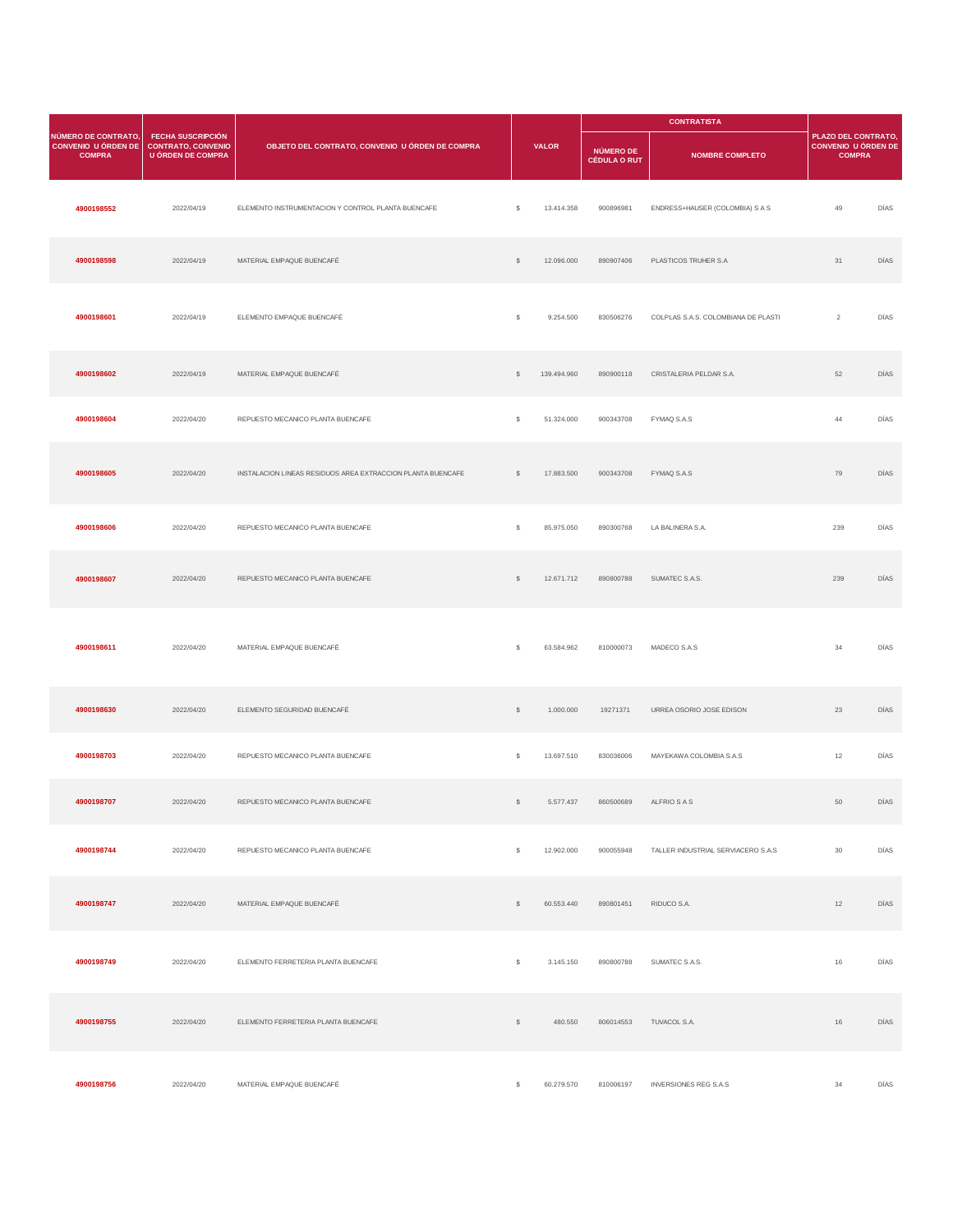|                                                                    |                                                                                   |                                                              |              |              |                                         | <b>CONTRATISTA</b>                  |                                                             |      |
|--------------------------------------------------------------------|-----------------------------------------------------------------------------------|--------------------------------------------------------------|--------------|--------------|-----------------------------------------|-------------------------------------|-------------------------------------------------------------|------|
| NÚMERO DE CONTRATO,<br><b>CONVENIO U ÓRDEN DE</b><br><b>COMPRA</b> | <b>FECHA SUSCRIPCIÓN</b><br><b>CONTRATO, CONVENIO</b><br><b>U ÓRDEN DE COMPRA</b> | OBJETO DEL CONTRATO, CONVENIO U ÓRDEN DE COMPRA              |              | <b>VALOR</b> | <b>NÚMERO DE</b><br><b>CÉDULA O RUT</b> | <b>NOMBRE COMPLETO</b>              | PLAZO DEL CONTRATO,<br>CONVENIO U ÓRDEN DE<br><b>COMPRA</b> |      |
| 4900198761                                                         | 2022/04/20                                                                        | REPUESTO MECANICO PLANTA BUENCAFE                            | $\mathbb{S}$ | 2.656.602    | 890907841                               | ALMACEN RODAMIENTOS S.A.            | $\overline{2}$                                              | DÍAS |
| 4900198763                                                         | 2022/04/20                                                                        | REPUESTO MECANICO PLANTA BUENCAFE                            | s            | 3.434.200    | 800078269                               | RODANDO S.A.S                       | $\overline{2}$                                              | DÍAS |
| 4900198764                                                         | 2022/04/20                                                                        | REPUESTO MECANICO PLANTA BUENCAFE                            | $\mathbb{S}$ | 1.610.000    | 890301956                               | CASA SUECA S.A                      | $\overline{2}$                                              | DÍAS |
| 4900198768                                                         | 2022/04/20                                                                        | REPUESTO MECANICO PLANTA BUENCAFE                            | s            | 188.232.712  | 900158025                               | GEA ANDINA SOCIEDAD POR ACCIONES    | 105                                                         | DÍAS |
| 4900198788                                                         | 2022/04/20                                                                        | MATERIAL EMPAQUE BUENCAFÉ                                    | $\mathbb{S}$ | 34.446.000   | 18594898                                | LOPEZ NARSES VICENTE                | 58                                                          | DÍAS |
| 4900198791                                                         | 2022/04/20                                                                        | MATERIAL EMPAQUE BUENCAFÉ                                    | \$           | 302.017.500  | 800159265                               | IQA TEXTIL SAS                      | $_{3}$                                                      | DÍAS |
| 4900198792                                                         | 2022/04/20                                                                        | MATERIAL EMPAQUE BUENCAFÉ                                    | \$           | 62.633.000   | 890300406                               | CARTON DE COLOMBIA S.A.             | 13                                                          | DÍAS |
| 4900198794                                                         | 2022/04/20                                                                        | ELEMENTO EMPAQUE BUENCAFÉ                                    | \$           | 11.599.500   | 901186274                               | SOLUCIONES INDUSTRIALES GS SAS      | $_{3}$                                                      | DÍAS |
| 4900198795                                                         | 2022/04/20                                                                        | REPARACION CABLE DISCO AREA EXTRACCION PLANTA BUENCAFE       | \$           | 24.197.620   | 900939477                               | PROTEM SAS                          | 23                                                          | DÍAS |
| 4900198796                                                         | 2022/04/20                                                                        | MATERIAL EMPAQUE BUENCAFÉ                                    | s            | 634.649.077  | 890907406                               | PLASTICOS TRUHER S.A.               | 21                                                          | DÍAS |
| 4900198798                                                         | 2022/04/21                                                                        | REPARACION EJE DECANTER FOODEC100 EXTRACCION PLANTA BUENCAFE | s            | 9.393.111    | 860023385                               | ALFA LAVAL S.A.                     | $\mathbf{1}$                                                | DÍAS |
| 4900198802                                                         | 2022/04/21                                                                        | PRUEBAS FILTRACION I<(>&<)>D BUENCAFE                        | s            | 22.551.900   | 900788118                               | KANZEN ENVIRONMENTAL SERVICES S.A.S | 15                                                          | DÍAS |
| 4900198807                                                         | 2022/04/21                                                                        | ANÁLISIS MIGRACIÓN MUESTRAS MATERIAL EMPAQUE BUENCAFE        | $\mathsf{S}$ | 14.729.827   | 444444444                               | EUROFINS CONSUMER PRODUCT TESTING G | 15                                                          | DÍAS |
| 4900198809                                                         | 2022/04/21                                                                        | ANÁLISIS ACRILAMIDAS MUESTRAS CAFÉ BUENCAFE                  | $\mathbb{S}$ | 1.196.437    | 44444444                                | EUROFINS ANALYTIK GMBH              | 15                                                          | DÍAS |
| 4900198818                                                         | 2022/04/21                                                                        | DESARROLLO VIDEO CLIENTES BUENCAFE                           | \$           | 2.750.000    | 900300047                               | ROWELL S.A.S.                       | $22\,$                                                      | DÍAS |
| 4900198822                                                         | 2022/04/21                                                                        | REPUESTO MECANICO PLANTA BUENCAFE                            | \$           | 2.410.000    | 800251566                               | A SELLASEG INGENIERIA S.A.S.        | $\mathbf{1}$                                                | DÍAS |
| 4900198823                                                         | 2022/04/21                                                                        | DIAGNOSTICO MARCA BUENDIA BUENACFE                           | \$           | 5.000.000    | 830044783                               | ALDAS BRAND SAS                     | 22                                                          | DÍAS |
| 4900198825                                                         | 2022/04/21                                                                        | REPARACION ESFERAS VALVULAS EXTRACCION PLANTA BUENCAFE       | $\mathbb S$  | 22.430.000   | 890907651                               | NIQUELADOS COLOMBIANOS S.A          | 47                                                          | DÍAS |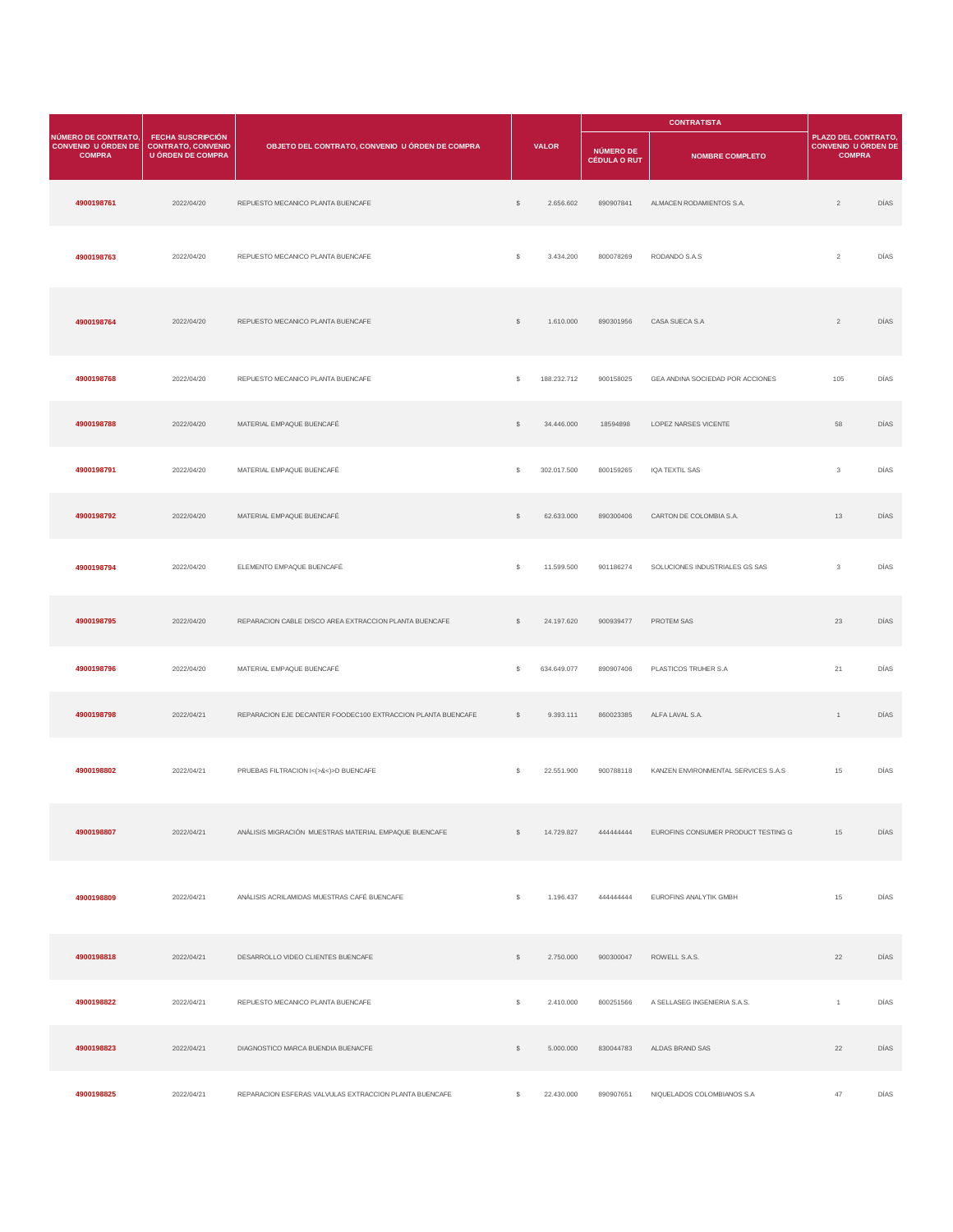|                                                                    |                                                                                   |                                                                  |              |              |                                  | <b>CONTRATISTA</b>                  |                                                                    |      |
|--------------------------------------------------------------------|-----------------------------------------------------------------------------------|------------------------------------------------------------------|--------------|--------------|----------------------------------|-------------------------------------|--------------------------------------------------------------------|------|
| NÚMERO DE CONTRATO,<br><b>CONVENIO U ÓRDEN DE</b><br><b>COMPRA</b> | <b>FECHA SUSCRIPCIÓN</b><br><b>CONTRATO, CONVENIO</b><br><b>U ÓRDEN DE COMPRA</b> | OBJETO DEL CONTRATO, CONVENIO U ÓRDEN DE COMPRA                  |              | <b>VALOR</b> | NÚMERO DE<br><b>CÉDULA O RUT</b> | <b>NOMBRE COMPLETO</b>              | PLAZO DEL CONTRATO,<br><b>CONVENIO U ÓRDEN DE</b><br><b>COMPRA</b> |      |
| 4900198832                                                         | 2022/04/21                                                                        | ELEMENTO PROMOCIONAL MARCA BUENDIA BUENCAFE                      | $\mathbb{S}$ | 947.500      | 800226923                        | SIGNAL MARKETING SAS                | 15                                                                 | DÍAS |
| 4900198903                                                         | 2022/04/21                                                                        | REPARACION BOTAS DOTACION CUARTO FRIO PERSONAL AÑO 2022 BUENCAFE | s            | 5.446.160    | 901539440                        | MULATO TODO CUERO S.A.S             | 254                                                                | DÍAS |
| 4900198917                                                         | 2022/04/21                                                                        | MATERIAL EMPAQUE BUENCAFÉ                                        | \$           | 721.638.800  | 890801451                        | RIDUCO S.A.                         | 20                                                                 | DÍAS |
| 4900198928                                                         | 2022/04/21                                                                        | ELEMENTO COMPUNTO BUENCAFE                                       | s            | 190.476      | 900344843                        | KAVANTIC S.A.S                      | 15                                                                 | DÍAS |
| 4900198941                                                         | 2022/04/21                                                                        | ELEMENTO EMPAQUE BUENCAFE                                        | $\mathbb{S}$ | 38.403.456   | 860002693                        | 3M COLOMBIA S.A.                    | 19                                                                 | DÍAS |
| 4900198942                                                         | 2022/04/21                                                                        | ELEMENTOS ASEO BUENCAFE                                          | s            | 903.000      | 10253605                         | SALAZAR LARA RODRIGO                | 15                                                                 | DÍAS |
| 4900198947                                                         | 2022/04/21                                                                        | ELEMENTO EMPAQUE BUENCAFÉ                                        | $\mathbb{S}$ | 4.622.000    | 10267805                         | HUERTAS HERNANDEZ NESTOR ANGEL      | 19                                                                 | DÍAS |
| 4900198949                                                         | 2022/04/21                                                                        | EQUIPOS DE COMPUTO BUENCAFE                                      | s            | 10.286.824   | 800058607                        | CONTROLES EMPRESARIALES S A S       | 15                                                                 | DÍAS |
| 4900198954                                                         | 2022/04/21                                                                        | ELEMENTO EMPAQUE BUENCAFÉ                                        | s            | 20.133.932   | 900319774                        | <b>SUPROKOM SAS</b>                 | 11                                                                 | DÍAS |
| 4900198969                                                         | 2022/04/21                                                                        | REPUESTO MECANICO PLANTA BUENCAFE                                | s            | 4.850.000    | 900943143                        | INDUSTRIALES DEL EJE S.A.S          | $\mathbf{1}$                                                       | DÍAS |
| 4900198979                                                         | 2022/04/21                                                                        | ELEMENTO EMPAQUE BUENCAFÉ                                        | s            | 33.532.000   | 805001509                        | WM IMPRESORES S.A.                  | 11                                                                 | DÍAS |
| 4900198990                                                         | 2022/04/21                                                                        | MATERIAL EMPAQUE BUENCAFÉ                                        | S            | 78.250.000   | 890800234                        | EDITORIAL LA PATRIA S.A.            | 32                                                                 | DÍAS |
| 4900198991                                                         | 2022/04/21                                                                        | MATERIAL EMPAQUE BUENCAFÉ                                        | $\mathbb{S}$ | 126.924.000  | 900482687                        | MM PACKAGING COLOMBIA S.A.S         | 24                                                                 | DÍAS |
| 4900198996                                                         | 2022/04/21                                                                        | MATERIAL EMPAQUE BUENCAFÉ                                        | S            | 249.761.800  | 890928257                        | ALICO S.A.S                         | 43                                                                 | DÍAS |
| 4900198997                                                         | 2022/04/21                                                                        | ELEMENTO INSTRUMENTACION Y CONTROL PLANTA BUENCAFE               | $\mathbb{S}$ | 1.890.000    | 890805053                        | JORGE E JARAMILLO V Y CIA S.A.S.    | 47                                                                 | DÍAS |
| 4900198998                                                         | 2022/04/21                                                                        | MATERIAL EMPAQUE BUENCAFE                                        | $\mathbb{S}$ | 9.280.000    | 890913337                        | TOPFLIGHT ANDINA S.A.               | 22                                                                 | DÍAS |
| 4900198999                                                         | 2022/04/21                                                                        | MATERIAL EMPAQUE BUENCAFE                                        | $\mathbb{S}$ | 19.443.000   | 890319254                        | SUPRAPAK S A.S                      | 27                                                                 | DÍAS |
| 4900199000                                                         | 2022/04/21                                                                        | MATERIAL EMPAQUE BUENCAFÉ                                        | $\mathbb{S}$ | 5.060.000    |                                  | 800174904 ETIQUETAS E IMPRESOS S.A. | 29                                                                 | DÍAS |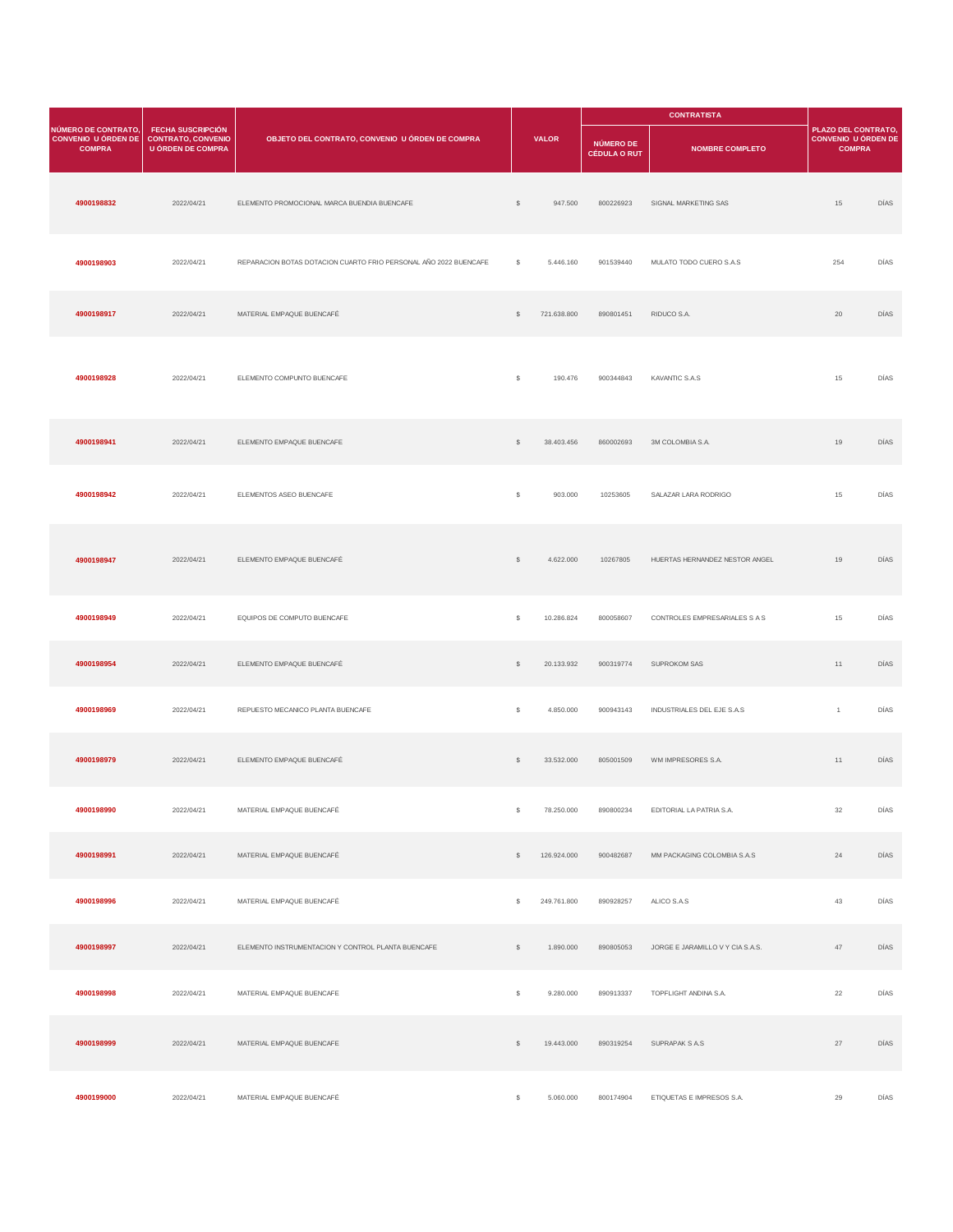|                                                                    |                                                                                   |                                                            |              |              |                                         | <b>CONTRATISTA</b>                  |                                                                    |      |
|--------------------------------------------------------------------|-----------------------------------------------------------------------------------|------------------------------------------------------------|--------------|--------------|-----------------------------------------|-------------------------------------|--------------------------------------------------------------------|------|
| NÚMERO DE CONTRATO.<br><b>CONVENIO U ÓRDEN DE</b><br><b>COMPRA</b> | <b>FECHA SUSCRIPCIÓN</b><br><b>CONTRATO, CONVENIO</b><br><b>U ÓRDEN DE COMPRA</b> | OBJETO DEL CONTRATO, CONVENIO U ÓRDEN DE COMPRA            |              | <b>VALOR</b> | <b>NÚMERO DE</b><br><b>CÉDULA O RUT</b> | <b>NOMBRE COMPLETO</b>              | PLAZO DEL CONTRATO.<br><b>CONVENIO U ÓRDEN DE</b><br><b>COMPRA</b> |      |
| 4900199001                                                         | 2022/04/21                                                                        | MATERIAL EMPAQUE BUENCAFÉ                                  | $\mathbb{S}$ | 3.300.000    | 900974862                               | GRAFICAS Y EMPAQUES UNIVERSAL SAS   | 22                                                                 | DÍAS |
| 4900199002                                                         | 2022/04/21                                                                        | ELEMENTO EMPAQUE BUENCAFÉ                                  | \$           | 43.698.000   | 900474121                               | DAKADI SOLUCIONES Y EMPAQUE SAS     | 22                                                                 | DÍAS |
| 4900199003                                                         | 2022/04/21                                                                        | ELEMENTO EMPAQUE BUENCAFÉ                                  | $\mathbb{S}$ | 9.900.000    | 901091496                               | SIGNODE COLOMBIA S.A.S.             | 27                                                                 | DÍAS |
| 4900199067                                                         | 2022/04/22                                                                        | PEAJES PREPAGO BUENCAFE AÑO 2022                           | \$           | 3.840.000    | 830025490                               | AUTOPISTAS DEL CAFE S.A             | $\overline{7}$                                                     | DÍAS |
| 4900199110                                                         | 2022/04/22                                                                        | DISPOSICION RESIDUOS BUENCAFE                              | $\mathbb{S}$ | 387.233      | 805001538                               | VEOLIA SERVICIOS INDUSTRIALES COLOM | 14                                                                 | DÍAS |
| 4900199124                                                         | 2022/04/22                                                                        | ELEMENTOS PAPELERIA BUENCAFE                               | $\mathbb{S}$ | 1.496.540    | 890806968                               | MOLANO LONDOÑO E HIJOS S.A.S.       | 14                                                                 | DÍAS |
| 4900199149                                                         | 2022/04/22                                                                        | ELEMENTOS COMPUTO BUENCAFE                                 | $\mathbb{S}$ | 2.492.862    | 900344843                               | KAVANTIC S.A.S                      | 14                                                                 | DÍAS |
| 4900199152                                                         | 2022/04/22                                                                        | MATERIAL EMPAQUE BUENCAFÉ                                  | s            | 38.929.000   | 800171939                               | CONTIFLEX S.A                       | 42                                                                 | DÍAS |
| 4900199155                                                         | 2022/04/22                                                                        | ADECUACION FLAUTA PURGA CONTINUA CALDERA 6 PLANTA BUENCAFE | $\mathbb{S}$ | 1.437.793    | 900983646                               | INDUMET CORP S.A.S.                 | 10                                                                 | DÍAS |
| 4900199177                                                         | 2022/04/22                                                                        | MATERIAL EMPAQUE BUENCAFÉ                                  | \$           | 3.430.000    | 890913337                               | TOPFLIGHT ANDINA S.A.               | 28                                                                 | DÍAS |
| 4900199179                                                         | 2022/04/22                                                                        | MATERIAL EMPAQUE BUENCAFÉ                                  | $\mathbb{S}$ | 15.420.800   | 890928257                               | ALICO S.A.S                         | 45                                                                 | DÍAS |
| 4900199212                                                         | 2022/04/23                                                                        | REPUESTO MECANICO PLANTA BUENCAFE                          | \$           | 371.944      | 890907841                               | ALMACEN RODAMIENTOS S.A.            | $\,9$                                                              | DÍAS |
| 4900199224                                                         | 2022/04/24                                                                        | REPUESTO MECANICO PLANTA BUENCAFE                          | $\mathbb{S}$ | 3.588.992    | 900498582                               | SPIRAX SARCO COLOMBIA S.A.S.        | 12                                                                 | DÍAS |
| 4900199225                                                         | 2022/04/24                                                                        | REPUESTO MECANICO PLANTA BUENCAFE                          | s            | 1.200.000    | 37926408                                | HERNANDEZ MONTES DONATILA           | 26                                                                 | DÍAS |
| 4900199226                                                         | 2022/04/24                                                                        | ELEMENTO INSTRUMENTACION Y CONTROL PLANTA BUENCAFE         | $\mathsf{S}$ | 2.002.980    | 900294335                               | SENTRONIC S.A.S.                    | 54                                                                 | DÍAS |
| 4900199227                                                         | 2022/04/25                                                                        | ELEMENTO INSTRUMENTACION Y CONTROL PLANTA BUENCAFE         | \$           | 3.010.000    | 901039927                               | GTI-ALBERTO ALVAREZ LOPEZ SAS       | 11                                                                 | DÍAS |
| 4900199228                                                         | 2022/04/25                                                                        | REPUESTO MECANICO PLANTA BUENCAFE                          | $\mathbb{S}$ | 43.294.000   | 900770307                               | SIMES CALDAS S.A.S.                 | 39                                                                 | DÍAS |
| 4900199229                                                         | 2022/04/25                                                                        | INSTALACION TOLVA COLECTORA CASCARILLA AREA TOSTADORAS     | \$           | 7.839.000    | 900770307                               | SIMES CALDAS S.A.S.                 | 59                                                                 | DÍAS |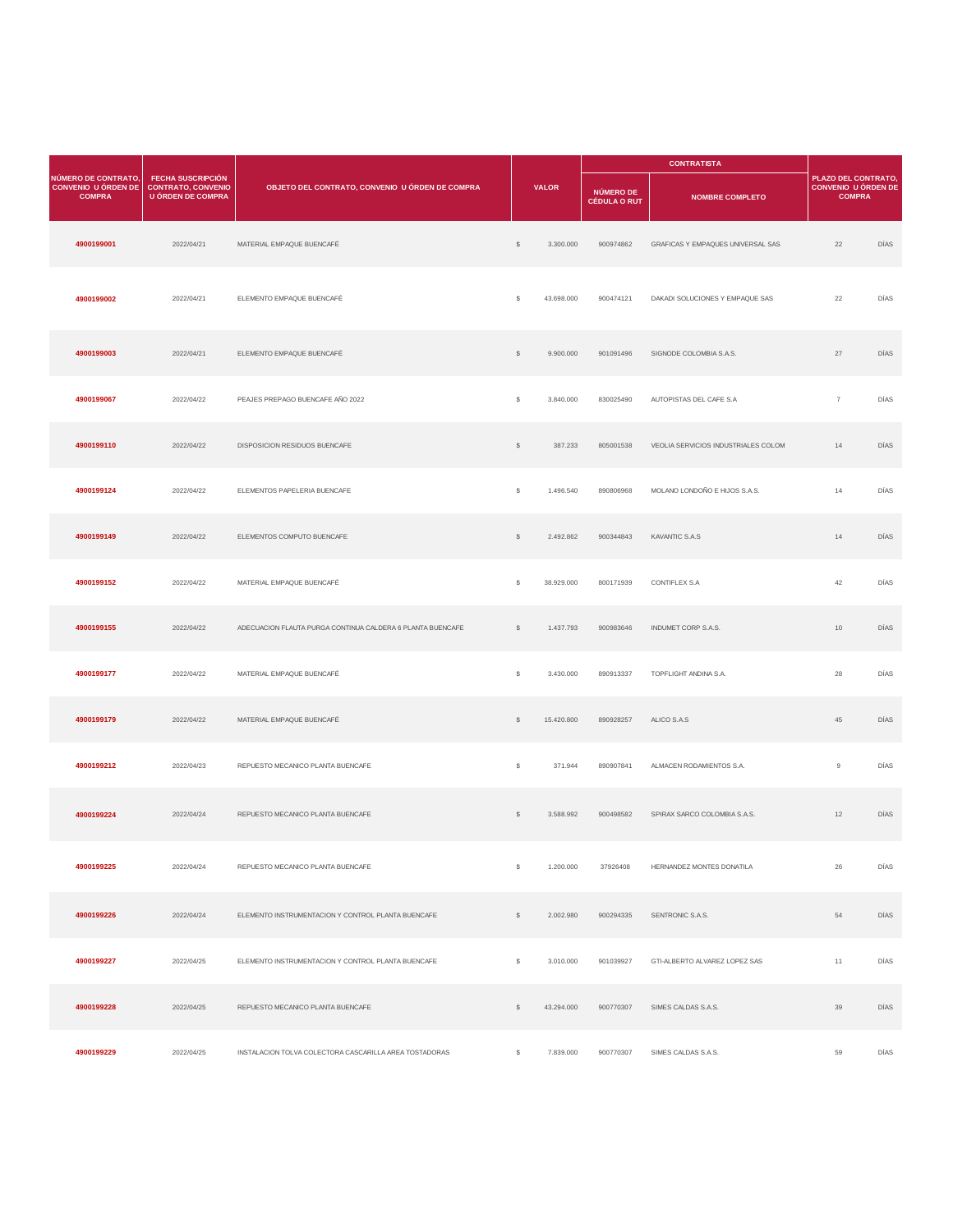|                                                                    |                                                                                   |                                                                               |              |              |                                         | <b>CONTRATISTA</b>                  |                                                                    |      |
|--------------------------------------------------------------------|-----------------------------------------------------------------------------------|-------------------------------------------------------------------------------|--------------|--------------|-----------------------------------------|-------------------------------------|--------------------------------------------------------------------|------|
| NÚMERO DE CONTRATO,<br><b>CONVENIO U ÓRDEN DE</b><br><b>COMPRA</b> | <b>FECHA SUSCRIPCIÓN</b><br><b>CONTRATO, CONVENIO</b><br><b>U ÓRDEN DE COMPRA</b> | OBJETO DEL CONTRATO, CONVENIO U ÓRDEN DE COMPRA                               |              | <b>VALOR</b> | <b>NÚMERO DE</b><br><b>CÉDULA O RUT</b> | <b>NOMBRE COMPLETO</b>              | PLAZO DEL CONTRATO,<br><b>CONVENIO U ÓRDEN DE</b><br><b>COMPRA</b> |      |
| 4900199230                                                         | 2022/04/25                                                                        | REPUESTO MECANICO PLANTA BUENCAFE                                             | $\mathbb{S}$ | 143.460.000  | 901068374                               | MECANIZADOS Y MONTAJES INDUSTRIALES | 193                                                                | DÍAS |
| 4900199287                                                         | 2022/04/25                                                                        | ELEMENTO ASEO BUENCAFE                                                        | \$           | 420.000      | 900221029                               | INVERSIONES GIRALDO AGUDELO Y       | $\,$ 8                                                             | DÍAS |
| 4900199327                                                         | 2022/04/25                                                                        | ALMACENAMIENTO TEMPORAL PRODUCTO TERMINADO BUENCAFE                           | $\mathbb{S}$ | 6.000.000    | 891400592                               | COOPERATIVA DE TRANSPORTADORES      | $5\phantom{.0}$                                                    | DÍAS |
| 4900199362                                                         | 2022/04/25                                                                        | REPUESTO MECANICO PLANTA BUENCAFE                                             | \$           | 5.120.000    | 900943143                               | INDUSTRIALES DEL EJE S.A.S          | 18                                                                 | DÍAS |
| 4900199363                                                         | 2022/04/25                                                                        | RENOVACION LICENCIAS ZOHO BUENCAFE                                            | $\mathbb{S}$ | 2.585.721    | 900480786                               | NUVA S.A.S.                         | 11                                                                 | DÍAS |
| 4900199378                                                         | 2022/04/25                                                                        | FLETES COMPRA CAFEINA USO AREA PROCESO BUENCAFE PEDIDO PARA EL AÑO \$<br>2022 |              | 2.800.000    | 860040576                               | COLTANQUES S.A.S                    | 250                                                                | DÍAS |
| 4900199384                                                         | 2022/04/25                                                                        | TRANSPORTE MATERIAL EMPAQUE BUENCAFE                                          | $\mathbb{S}$ | 1.920.000    | 890802337                               | COOPERATIVA DE TRANSPORTADORES      | $\sqrt{4}$                                                         | DÍAS |
| 4900199404                                                         | 2022/04/25                                                                        | ELEMENTO EMPAQUE BUENCAFÉ                                                     | \$           | 17.554.500   | 830506276                               | COLPLAS S.A.S. COLOMBIANA DE PLASTI | 18                                                                 | DÍAS |
| 4900199410                                                         | 2022/04/25                                                                        | MATERIAL EMPAQUE BUENCAFÉ                                                     | $\mathbb{S}$ | 107.500.000  | 830506276                               | COLPLAS S.A.S. COLOMBIANA DE PLASTI | 23                                                                 | DÍAS |
| 4900199429                                                         | 2022/04/25                                                                        | MATERIAL EMPAQUE BUENCAFÉ                                                     | \$           | 21.120.000   | 860000198                               | CARTONERIA INDUSTRIAL SAS           | 39                                                                 | DÍAS |
| 4900199430                                                         | 2022/04/25                                                                        | ELEMENTO EMPAQUE BUENCAFÉ                                                     | $\mathbb{S}$ | 184.040      | 1023354                                 | GIRALDO LLANO JOSE ALONSO           | $7\overline{ }$                                                    | DÍAS |
| 4900199431                                                         | 2022/04/25                                                                        | INSUMO SABORIZANTE BUENCAFÉ                                                   | \$           | 76.327.500   | 900179968                               | SILESIA COLOMBIA LTDA               | 39                                                                 | DÍAS |
| 4900199433                                                         | 2022/04/26                                                                        | MATERIAL EMPAQUE BUENCAFÉ                                                     | \$           | 11.100.000   | 800171939                               | CONTIFLEX S.A                       | 29                                                                 | DÍAS |
| 4900199438                                                         | 2022/04/26                                                                        | REPUESTO MECANICO PLANTA BUENCAFE                                             | \$           | 943.618      | 900022476                               | A.M. INDUSTRIAL S.A.S.              | 10                                                                 | DÍAS |
| 4900199482                                                         | 2022/04/26                                                                        | RENOVACION SOAT VEHICULO BUENCAFE                                             | $\mathbb{S}$ | 780.400      | 890903407                               | SEGUROS GENERALES SURAMERICANA S.A. | 10                                                                 | DÍAS |
| 4900199494                                                         | 2022/04/26                                                                        | MANTENIMIENTO VEHICULO BUENCAFE                                               | $\mathbb{S}$ | 170.000      | 800129263                               | VEHICULOS DE CALDAS S.A. VEHICALDAS | $\overline{\mathbf{3}}$                                            | DÍAS |
| 4900199540                                                         | 2022/04/26                                                                        | CAMBIO PASTILLAS FRENOS VEHICULO BUENCAFE                                     | $\mathbb{S}$ | 768.655      | 800129263                               | VEHICULOS DE CALDAS S.A. VEHICALDAS | 10                                                                 | DÍAS |
| 4900199578                                                         | 2022/04/26                                                                        | ELEMENTOS SEGURIDAD BUENCAFE                                                  | \$           | 70.332.963   | 901038504                               | KPN COLOMBIA S.A.S.                 | 17                                                                 | DÍAS |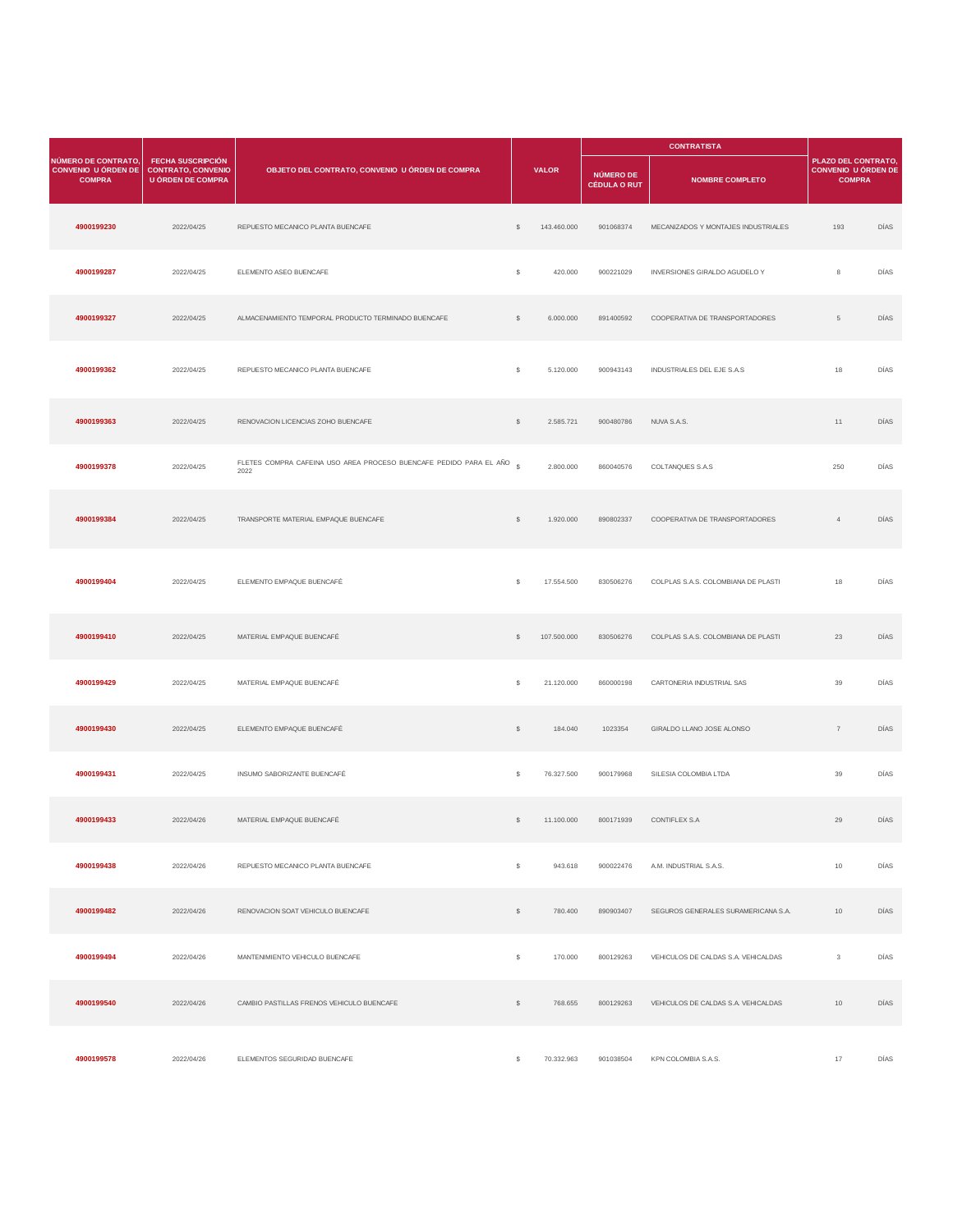|                                                                    |                                                                                   |                                                    |              |               |                                         | <b>CONTRATISTA</b>                |                                                                    |             |
|--------------------------------------------------------------------|-----------------------------------------------------------------------------------|----------------------------------------------------|--------------|---------------|-----------------------------------------|-----------------------------------|--------------------------------------------------------------------|-------------|
| NÚMERO DE CONTRATO,<br><b>CONVENIO U ÓRDEN DE</b><br><b>COMPRA</b> | <b>FECHA SUSCRIPCIÓN</b><br><b>CONTRATO, CONVENIO</b><br><b>U ÓRDEN DE COMPRA</b> | OBJETO DEL CONTRATO, CONVENIO U ÓRDEN DE COMPRA    |              | <b>VALOR</b>  | <b>NÚMERO DE</b><br><b>CÉDULA O RUT</b> | <b>NOMBRE COMPLETO</b>            | PLAZO DEL CONTRATO,<br><b>CONVENIO U ÓRDEN DE</b><br><b>COMPRA</b> |             |
| 4900199608                                                         | 2022/04/26                                                                        | MATERIAL EMPAQUE BUENCAFÉ                          | $\mathbb{S}$ | 10.260.000    | 900482687                               | MM PACKAGING COLOMBIA S.A.S       | 27                                                                 | DÍAS        |
| 4900199621                                                         | 2022/04/27                                                                        | SERVICIO DOMICILIO PUNTO DE VENTA BUENCAFÉ         | $\mathsf{s}$ | 360.000       | 901332340                               | RAPIDPLUS SOCIEDAD POR ACCIONES   | $\overline{2}$                                                     | DÍAS        |
| 4900199626                                                         | 2022/04/27                                                                        | CERTIFICACION MATERIA PRIMA RAINFOREST BUENCAFE    | $\mathbb{S}$ | 39.588.610    | 44444444                                | RAINFOREST ALLIANCE               | 3                                                                  | <b>DÍAS</b> |
| 4900199638                                                         | 2022/04/27                                                                        | MUEBLES Y ENSERES ALMACEN MATERIALES BUENCAFE      | s            | 118.860.000   | 810004774                               | OUTSOURCING COMERCIAL SAS         | 37                                                                 | DÍAS        |
| 4900199639                                                         | 2022/04/27                                                                        | ELEMENTOS SEGURIDAD BUENCAFE                       | $\mathbb{S}$ | 2.644.000     | 900332396                               | SAMM COLOMBIA S.A.S.              | $\overline{9}$                                                     | <b>DÍAS</b> |
| 4900199643                                                         | 2022/04/27                                                                        | ELEMENTOS SEGURIDAD BUENCAFE                       | \$           | 419.800       | 816004007                               | <b>ENCISO LTDA</b>                | $\overline{9}$                                                     | DÍAS        |
| 4900199645                                                         | 2022/04/27                                                                        | ELEMENTOS SEGURIDAD BUENCAFE                       | $\mathbb{S}$ | 450.000       | 860007378                               | CONSEJO COLOMBIANO DE SEGURIDAD   | 16                                                                 | <b>DÍAS</b> |
| 4900199650                                                         | 2022/04/27                                                                        | ELEMENTO LABORATORIO CALIDAD BUENCAFE              | s            | 3.027.000     | 890907406                               | PLASTICOS TRUHER S.A.             | $\overline{9}$                                                     | DÍAS        |
| 4900199727                                                         | 2022/04/27                                                                        | ELEMENTO LABORATORIO BUENCAFE                      | $\mathbb{S}$ | 606.000       | 860524126                               | CENTRO AGROLECHERO GROUP SAS      | $\,9$                                                              | DÍAS        |
| 4900199737                                                         | 2022/04/27                                                                        | EVALUACION PLANTA BUENCAFE BASURA CERO BUENCAFE    | \$           | 700.000       | 900567270                               | BASURA CERO COLOMBIA SIGLA BOGOTA | 23                                                                 | DÍAS        |
| 4900199740                                                         | 2022/04/27                                                                        | ELEMENTO COMPUTO BUENCAFE                          | $\mathbb{S}$ | 63.977.020    | 800058607                               | CONTROLES EMPRESARIALES S A S     | 16                                                                 | DÍAS        |
| 4900199749                                                         | 2022/04/27                                                                        | MATERIAL EMPAQUE BUENCAFÉ                          | s.           | 1.613.606.400 | 830120152                               | COMPAÑIA PRODUCTORA DE ENVASES    | 40                                                                 | DÍAS        |
| 4900199752                                                         | 2022/04/28                                                                        | REPUESTO MECANICO PLANTA BUENCAFE                  | \$           | 8.159.526     | 890915475                               | EMPAQUETADURAS Y EMPAQUES S.A.    | 25                                                                 | DÍAS        |
| 4900199753                                                         | 2022/04/28                                                                        | ELEMENTO INSTRUMENTACION Y CONTROL PLANTA BUENCAFE | \$           | 18.361.484    | 800061585                               | FESTO S.A.S                       | $\overline{7}$                                                     | DÍAS        |
| 4900199754                                                         | 2022/04/28                                                                        | ELEMENTO INSTRUMENTACION Y CONTROL PLANTA BUENCAFE | $\mathbb{S}$ | 4.017.040     | 900142317                               | HI-TECH AUTOMATIZACION S.A.S      | 96                                                                 | <b>DÍAS</b> |
| 4900199755                                                         | 2022/04/28                                                                        | REPUESTO MECANICO PLANTA BUENCAFE                  | $\mathsf{s}$ | 4.474.661     | 811009178                               | INDUHERZIG S.A.                   | 18                                                                 | DÍAS        |
| 4900199756                                                         | 2022/04/28                                                                        | ELEMENTO INSTRUMENTACION Y CONTROL PLANTA BUENCAFE | $\mathbb{S}$ | 35.661.053    | 900467931                               | INGENIERIA EFICIENTE SAS          | $40\,$                                                             | DÍAS        |
| 4900199760                                                         | 2022/04/28                                                                        | REPUESTO MECANICO PLANTA BUENCAFE                  | s            | 5.720.875     | 900022476                               | A.M. INDUSTRIAL S.A.S.            | 110                                                                | DÍAS        |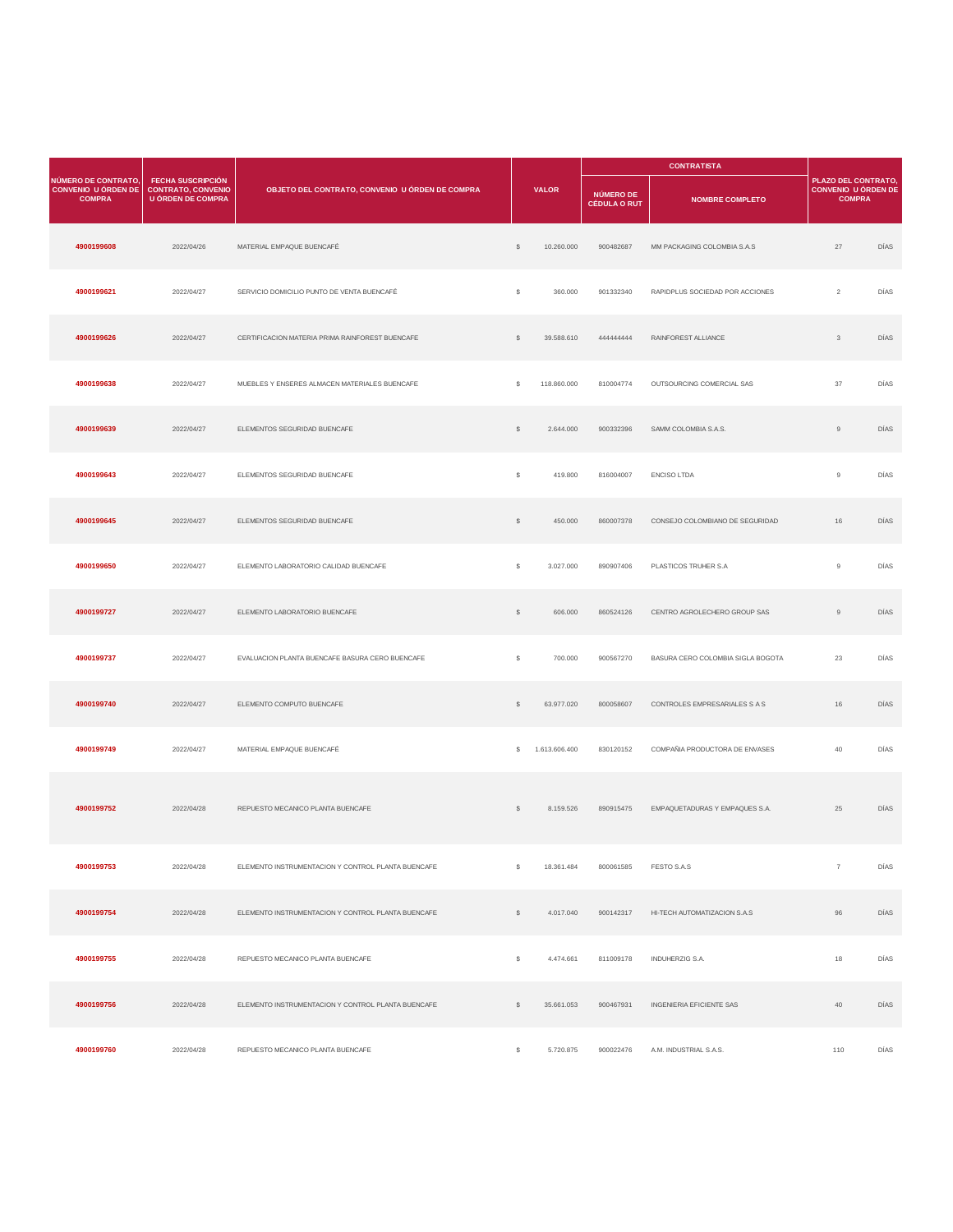|                                                                    |                                                                                   |                                                                           |              |              |                                         | <b>CONTRATISTA</b>                    |                                                                           |             |
|--------------------------------------------------------------------|-----------------------------------------------------------------------------------|---------------------------------------------------------------------------|--------------|--------------|-----------------------------------------|---------------------------------------|---------------------------------------------------------------------------|-------------|
| NÚMERO DE CONTRATO,<br><b>CONVENIO U ÓRDEN DE</b><br><b>COMPRA</b> | <b>FECHA SUSCRIPCIÓN</b><br><b>CONTRATO, CONVENIO</b><br><b>U ÓRDEN DE COMPRA</b> | OBJETO DEL CONTRATO, CONVENIO U ÓRDEN DE COMPRA                           |              | <b>VALOR</b> | <b>NÚMERO DE</b><br><b>CÉDULA O RUT</b> | <b>NOMBRE COMPLETO</b>                | <b>PLAZO DEL CONTRATO.</b><br><b>CONVENIO U ÓRDEN DE</b><br><b>COMPRA</b> |             |
| 4900199762                                                         | 2022/04/28                                                                        | ELEMENTO INSTRUMENTACION Y CONTROL PLANTA BUENCAFE                        | \$           | 50.841.206   | 900255884                               | SCHNEIDER ELECTRIC SYSTEMS COLOMBIA   | 204                                                                       | DÍAS        |
| 4900199772                                                         | 2022/04/28                                                                        | ELEMENTO INSTRUMENTACION Y CONTROL PLANTA BUENCAFE                        | s            | 3.510.364    | 900896981                               | ENDRESS+HAUSER (COLOMBIA) S A S       | 22                                                                        | DÍAS        |
| 4900199773                                                         | 2022/04/28                                                                        | REPARACION INSTRUMENTACION ENDRESS + HAUSER PLANTA BUENCAFE               | \$           | 2.884.797    | 900896981                               | ENDRESS+HAUSER (COLOMBIA) S A S       | 22                                                                        | DÍAS        |
| 4900199777                                                         | 2022/04/28                                                                        | REPUESTO MECANICO PLANTA BUENCAFE                                         | \$           | 8.452.800    | 830021692                               | INOXPA COLOMBIA SAS                   | 36                                                                        | DÍAS        |
| 4900199779                                                         | 2022/04/28                                                                        | REPUESTO MECANICO PLANTA BUENCAFE                                         | $\mathbb{S}$ | 4.336.000    | 805002992                               | ITC S.A.S INGENIERIA DE PLASTICOS     | 15                                                                        | DÍAS        |
| 4900199783                                                         | 2022/04/28                                                                        | REPUESTO ELECTRICO PLANTA BUENCAFE                                        | \$           | 3.510.440    | 890331634                               | <b>IMPORTACION TECNICA ESTUDIOS Y</b> | 106                                                                       | DÍAS        |
| 4900199803                                                         | 2022/04/28                                                                        | REPUESTO MECANICO PLANTA BUENCAFE                                         | $\mathbb{S}$ | 19.914.923   | 890300768                               | LA BALINERA S.A.                      | $\overline{4}$                                                            | DÍAS        |
| 4900199808                                                         | 2022/04/28                                                                        | ELEMENTO INSTRUMENTACION Y CONTROL PLANTA BUENCAFE                        | \$           | 15.846.349   | 860531287                               | MELEXA S.A.S                          | $\,6\,$                                                                   | DÍAS        |
| 4900199810                                                         | 2022/04/28                                                                        | SERVICIOS OPERACION LOGISTICA APROVISIONAMIENTO MATERIA PRIMA BUENCAFE \$ |              | 200.147.578  | 860010973                               | ALMACENES GENERALES DE DEPOSITO DE    | $\overline{4}$                                                            | DÍAS        |
| 4900199816                                                         | 2022/04/28                                                                        | MATERIAL EMAPAQUE BUENCAFÉ                                                | \$           | 347.000      | 890300406                               | CARTON DE COLOMBIA S.A.               | 39                                                                        | DÍAS        |
| 4900199829                                                         | 2022/04/28                                                                        | TRANSPORTE MATERIAL EMPAQUE PEDIDO AÑO 2022 BUENCAFÉ                      | $\mathbb{S}$ | 5.000.000    | 890802337                               | COOPERATIVA DE TRANSPORTADORES        | 247                                                                       | DÍAS        |
| 4900199830                                                         | 2022/04/28                                                                        | MATERIAL EMPAQUE BUENCAFÉ                                                 | s            | 64.256.000   | 900483014                               | EMPAQUES FLEXA S.A.S                  | 53                                                                        | DÍAS        |
| 4900199864                                                         | 2022/04/28                                                                        | ELEMENTO INSTRUMENTACION Y CONTROL PLANTA BUENCAFE                        | \$           | 488.813      | 901039927                               | GTI-ALBERTO ALVAREZ LOPEZ SAS         | 36                                                                        | DÍAS        |
| 4900199866                                                         | 2022/04/28                                                                        | DOTACION PERSONAL BUENCAFE 2022                                           | \$           | 4.875.000    | 900709951                               | CONFECCIONES Y BORDADOS MARNY S.A.S   | 15                                                                        | DÍAS        |
| 4900199869                                                         | 2022/04/28                                                                        | ELEMENTO FERRETERIA PLANTA BUENCAFE                                       | $\mathbb{S}$ | 249.500      | 890913555                               | FERROINDUSTRIAL S.A.                  | $\,6\,$                                                                   | DÍAS        |
| 4900199873                                                         | 2022/04/28                                                                        | ELEMENTOS SEGURIDAD PERSONAL BUENCAFE                                     | \$           | 854.391      | 890800788                               | SUMATEC S.A.S.                        | 8                                                                         | DÍAS        |
| 4900199874                                                         | 2022/04/28                                                                        | ELEMENTOS SEGURIDAD BUENCAFE                                              | $\mathbb{S}$ | 4.849.500    | 900022412                               | HERNANDO OROZCO Y CIA S EN CS         | $^8$                                                                      | <b>DÍAS</b> |
| 4900199879                                                         | 2022/04/28                                                                        | REPUESTO MECANICO PLANTA BUENCAFE                                         | \$           | 1.776.000    | 890938580                               | UNIVERSAL DE CILINDROS HIDRAULICOS    | 22                                                                        | DÍAS        |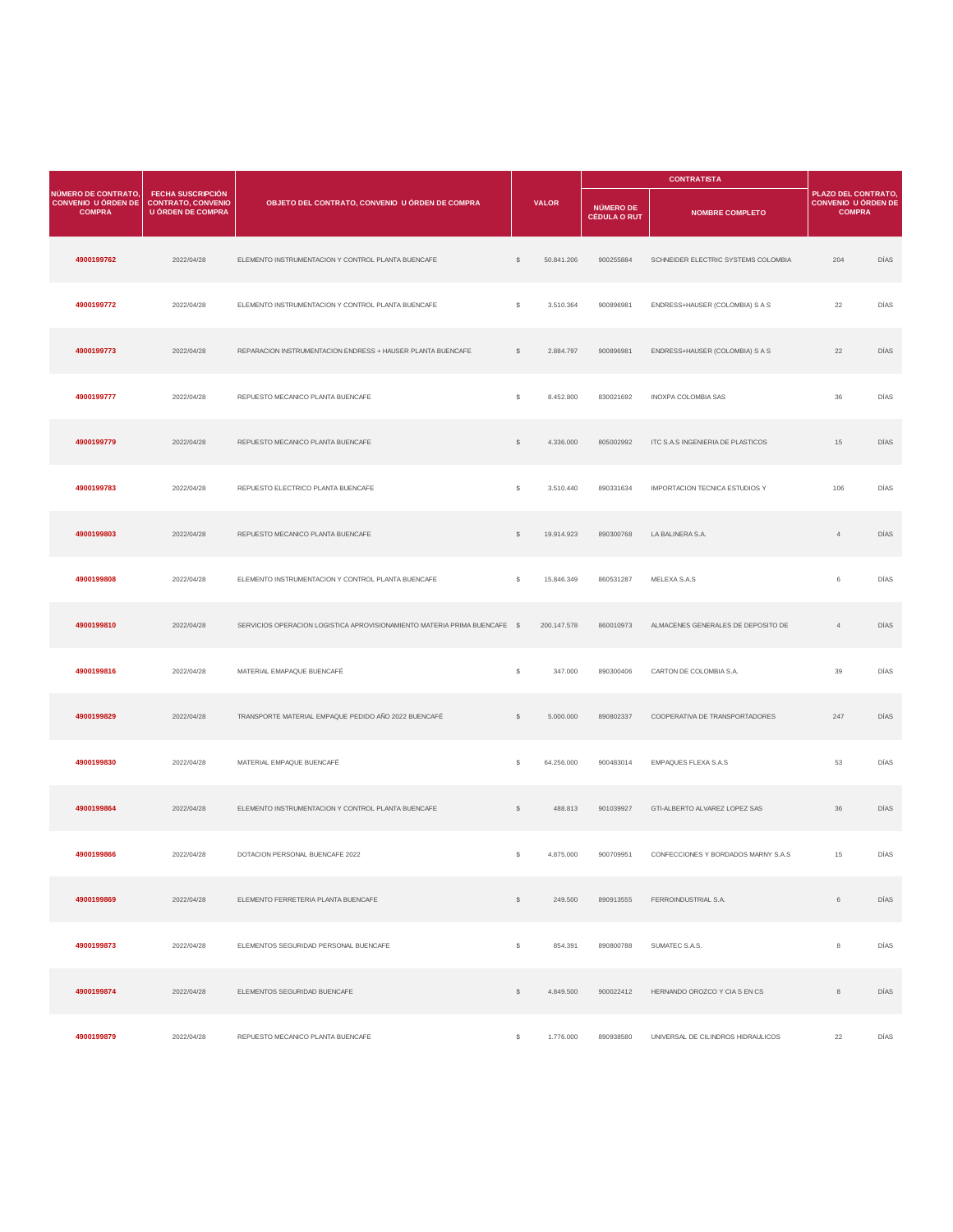|                                                                    |                                                                                   |                                                           |              |              |                                  | <b>CONTRATISTA</b>                  |                                                                          |      |
|--------------------------------------------------------------------|-----------------------------------------------------------------------------------|-----------------------------------------------------------|--------------|--------------|----------------------------------|-------------------------------------|--------------------------------------------------------------------------|------|
| NÚMERO DE CONTRATO.<br><b>CONVENIO U ÓRDEN DE</b><br><b>COMPRA</b> | <b>FECHA SUSCRIPCIÓN</b><br><b>CONTRATO, CONVENIO</b><br><b>U ÓRDEN DE COMPRA</b> | OBJETO DEL CONTRATO, CONVENIO U ÓRDEN DE COMPRA           |              | <b>VALOR</b> | NÚMERO DE<br><b>CÉDULA O RUT</b> | <b>NOMBRE COMPLETO</b>              | <b>PLAZO DEL CONTRATO</b><br><b>CONVENIO U ÓRDEN DE</b><br><b>COMPRA</b> |      |
| 4900199880                                                         | 2022/04/29                                                                        | ELEMENTO INSTRUMENTACION Y CONTROL PLANTA BUENCAFE        | $\mathbb{S}$ | 86.000       | 800002030                        | COLSEIN S A S                       | $\,$ 5                                                                   | DÍAS |
| 4900199881                                                         | 2022/04/29                                                                        | REPUESTO MECANICO PLANTA BUENCAFE                         | \$           | 12.012.000   | 900055948                        | TALLER INDUSTRIAL SERVIACERO S.A.S  | $\overline{7}$                                                           | DÍAS |
| 4900199882                                                         | 2022/04/29                                                                        | ELEMENTO INSTRUMENTACION Y CONTROL PLANTA BUENCAFE        | $\mathbb{S}$ | 60.077.097   | 830066623                        | STEAMCONTROL S.A.                   | 10                                                                       | DÍAS |
| 4900199883                                                         | 2022/04/29                                                                        | ELEMENTO INSTRUMENTACION Y CONTROL PLANTA BUENCAFE        | \$           | 494.960      | 890317504                        | ALMACEN SURTITODO LIMITADA          | $\overline{7}$                                                           | DÍAS |
| 4900199884                                                         | 2022/04/29                                                                        | REPUESTO MECANICO PLANTA BUENCAFE                         | $\mathbb{S}$ | 300.000      | 800226013                        | TECNIYALE S.A.S.                    | $\overline{7}$                                                           | DÍAS |
| 4900199885                                                         | 2022/04/29                                                                        | ELEMENTO FERRETERIA PLANTA BUENCAFE                       | \$           | 509.800      | 806014553                        | TUVACOL S.A.                        | $\overline{7}$                                                           | DÍAS |
| 4900199889                                                         | 2022/04/29                                                                        | REPARACION SELLO MECANICO TORREFACCION PLANTA BUENCAFE    | $\mathbb{S}$ | 1.780.000    | 890302311                        | TAMETCO S.A.S                       | 21                                                                       | DÍAS |
| 4900199897                                                         | 2022/04/29                                                                        | ELEMENTO FERRETERIA PLANTA BUENCAFE                       | \$           | 18.165.598   | 900556104                        | S.T.I SUMINISTROS TECNICOS INDUSTRI | 35                                                                       | DÍAS |
| 4900199900                                                         | 2022/04/29                                                                        | ELEMENTO INSTRUMENTACION Y CONTROL PLANTA BUENCAFE        | $\mathbb{S}$ | 1.616.000    | 900228307                        | TECNOVALVULAS SAS                   | 69                                                                       | DÍAS |
| 4900199904                                                         | 2022/04/29                                                                        | REPUESTO MECANICO PLANTA BUENCAFE                         | \$           | 24.935.029   | 830114220                        | VPC INGENIERIA S.A.S                | 98                                                                       | DÍAS |
| 4900199917                                                         | 2022/04/29                                                                        | ELEMENTOS COMPUTO BUENCAFE                                | s            | 36.441.366   | 800058607                        | CONTROLES EMPRESARIALES S A S       | $\overline{7}$                                                           | DÍAS |
| 4900199954                                                         | 2022/04/29                                                                        | SERVICIO HOSTING PÁGINA WEB BUENCAFÉ                      | s            | 4.790.000    | 900326771                        | HIMALAYA SEM S.A.S                  | $\mathbf{3}$                                                             | DÍAS |
| 4900199959                                                         | 2022/04/29                                                                        | INSUMO LINEA EMPAQUE BUENCAFE                             | $\mathbb{S}$ | 2.063.010    | 830116638                        | CODIFICACION & ETIQUETADO S.A.      | $\overline{4}$                                                           | DÍAS |
| 4900199963                                                         | 2022/04/29                                                                        | ELEMENTO EMPAQUE BUENCAFÉ                                 | \$           | 199.500      | 890806147                        | CALDAS MEDICAS S.A.S                | $\mathbf{3}$                                                             | DÍAS |
| 4900199972                                                         | 2022/04/29                                                                        | MATERIAL EMPAQUE BUENCAFÉ                                 | \$           | 313.381.000  | 890300406                        | CARTON DE COLOMBIA S.A.             | 34                                                                       | DÍAS |
| 4900199979                                                         | 2022/04/29                                                                        | SERVICIOS LOGISTICOS FLETE MARTIMO EXPORTACIONES BUENCAFE | \$           | 597.716      | 444444444                        | UNITED LOGISTIC SERVICES B.V.       | $\overline{1}$                                                           | DÍAS |
| 4900200026                                                         | 2022/04/29                                                                        | REPUESTO MECANICO PLANTA BUENCAFE                         | $\mathbb{S}$ | 25.594.356   | 900291680                        | M & M DESIGN AND DEVELOPMENT S.A.S  | 45                                                                       | DÍAS |
| 4900200027                                                         | 2022/04/30                                                                        | REPARACION MANGUERA MANEJO EXTRACTO PLANTA BUENCAFE       | \$           | 445.000      | 811033997                        | CDEM & CDEB S.A.                    | 20                                                                       | DÍAS |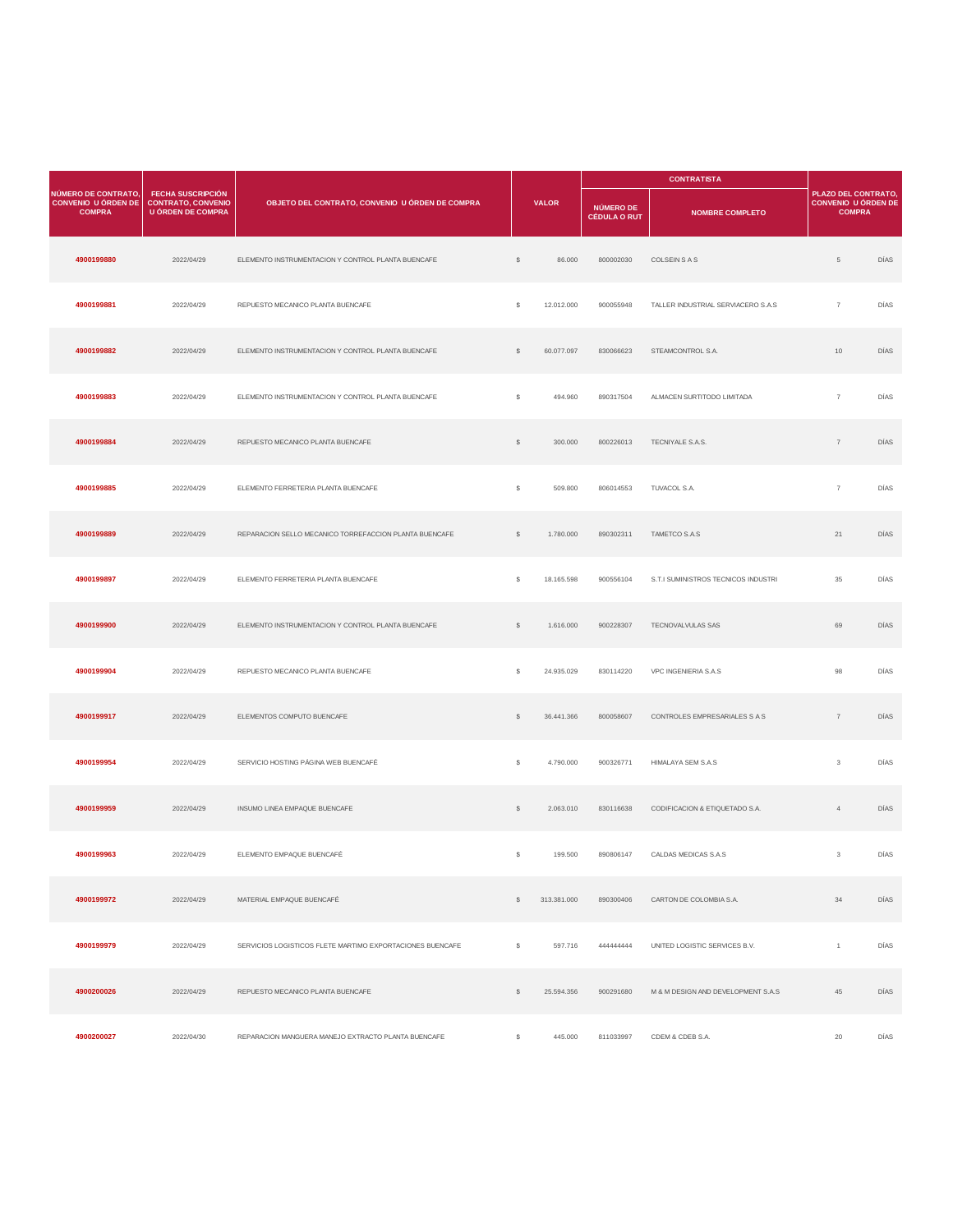|                                                                    |                                                                                   |                                                                                                                                                                                                                                                |    |              |                                  | <b>CONTRATISTA</b>                                         |                                                                    |      |
|--------------------------------------------------------------------|-----------------------------------------------------------------------------------|------------------------------------------------------------------------------------------------------------------------------------------------------------------------------------------------------------------------------------------------|----|--------------|----------------------------------|------------------------------------------------------------|--------------------------------------------------------------------|------|
| NÚMERO DE CONTRATO,<br><b>CONVENIO U ÓRDEN DE</b><br><b>COMPRA</b> | <b>FECHA SUSCRIPCIÓN</b><br><b>CONTRATO, CONVENIO</b><br><b>U ÓRDEN DE COMPRA</b> | OBJETO DEL CONTRATO, CONVENIO U ÓRDEN DE COMPRA                                                                                                                                                                                                |    | <b>VALOR</b> | NÚMERO DE<br><b>CÉDULA O RUT</b> | <b>NOMBRE COMPLETO</b>                                     | PLAZO DEL CONTRATO,<br><b>CONVENIO U ÓRDEN DE</b><br><b>COMPRA</b> |      |
| 4900200028                                                         | 2022/04/30                                                                        | REPARACION CILINDROS EXTRUSORA ACEITE PLANTA BUENCAFE                                                                                                                                                                                          | s  | 10.494.638   | 900669643                        | FAMA MANTENIMIENTO S.A.S.                                  | 20                                                                 | DÍAS |
| 4900200029                                                         | 2022/04/30                                                                        | LIMPIEZA INTERCAMBIADOR FLASHING AREA EXTRACCION PLANTA BUENCAFE                                                                                                                                                                               | s  | 5.610.000    | 900016995                        | PROCESS & TECHNOLOGY Y CIA LTDA                            | 13                                                                 | DÍAS |
| 4900200030                                                         | 2022/04/30                                                                        | REPARAR ROSCA CILINDRO ACTUADOR HIDRAULICO LIOFILIZACIO PLANTA BUENCAFE \$                                                                                                                                                                     |    | 1.720.000    | 900055948                        | TALLER INDUSTRIAL SERVIACERO S.A.S                         | 20                                                                 | DIAS |
| 4900197094                                                         | 2022/04/01                                                                        | COMPRA DE MERTEC PARA CONVENIO CN-2022-0176 DE RENOVACIÓN DE LA §<br>CAFICULTURA OCCIDENTE                                                                                                                                                     |    | 3.329.200    | 900691029                        | FERIAGRO AGROPECUARIA S.A.S                                | $\overline{7}$                                                     | DÍAS |
| 4900197097                                                         | 2022/04/01                                                                        | COMPRA DE BOLSAS PARA ALMACIGOS DE CAFE PARA EL CONVENIO CN-2022-0176 \$<br>DE RENOVACIÓN DE LA CAFICULTURA OCCIDENTE                                                                                                                          |    | 7.344.000    | 800074822                        | PLASTISOL S.A.S                                            | 22                                                                 | DÍAS |
| 4900197154                                                         | 2022/04/04                                                                        | COMPRA DE SEMILLA DE CAFE CERTIFICADA PARA EL CONVENIO CN-2022-0176 DE §<br>RENOVACIÓN DE LA CAFICULTURA OCCIDENTE                                                                                                                             |    | 8.621.000    | 860007538                        | FEDERACION NACIONAL DE CAFETEROS DE<br>COLOMBIA - CENICAFE | 14                                                                 | DÍAS |
| 4900197163                                                         | 2022/04/04                                                                        | COMPRA DE CAMISETAS Y GORRAS DEL PROYECTO SEMILLAS DEL FUTURO 2022.                                                                                                                                                                            | -S | 16.530.000   | 3383679                          | OSPINA VASCO ANDRES FELIPE                                 | 30                                                                 | DÍAS |
| 4900197164                                                         | 2022/04/04                                                                        | COMPRA DE MATERIAL PARA LA EJECUCIÓN DEL PROYECTO SEMILLAS DEL FUTURO $_{\circ}$<br>2022.                                                                                                                                                      |    | 6.096.000    | 901392828                        | FERRINGSA SAS                                              | $\overline{4}$                                                     | DIAS |
| 4900197170                                                         | 2022/04/04                                                                        | COMPRA DE CHAPOLAS DE CAFE PARA CONVENIO CN-2022-0176 RENOVACIÓN DE LA<br>CAFICULTURA OCCIDENTE                                                                                                                                                |    | 14.020.000   | 70810657                         | GIRALDO VELÁSQUEZ NABOR ORLANDO                            | 19                                                                 | DÍAS |
| 4900197177                                                         | 2022/04/04                                                                        | COMPRA DE TAPABOCAS PARA VARIOS PROYECTOS. (FORTALEC. DE LA S<br>CAFICULTURA S. JERONIMO)                                                                                                                                                      |    | 75.000       | 901299363                        | BIO ENLACE TEXTIL S.A.S.                                   | $\overline{4}$                                                     | DÍAS |
| 4900197178                                                         | 2022/04/04                                                                        | COMPRA DE TAPABOCAS PARA VARIOS PROYECTOS. (SEMILLAS DEL FUTURO)                                                                                                                                                                               | s  | 360,000      | 901299363                        | BIO ENLACE TEXTIL S.A.S.                                   | $\overline{4}$                                                     | DÍAS |
| 4900197183                                                         | 2022/04/04                                                                        | COMPRA DE PLACAS DE IDENTIFICACION DE MARQUESINAS PARA PROYECTO DE<br>FORTALECIMIENTO DE LA CAFICULTURA, MEDIANTE LA SOSTENIBILIDAD DE<br>CAFETALES Y MEJORAMIENTO DE LA INFRAESTRUCTURA PRODUCTIVA DE LA FINCA,<br>EN EL MUNICIPIO DE VENECIA | s  | 395.000      | 71334231                         | JUAN DIEGO OCAMPO HENAO                                    | 14                                                                 | DÍAS |
| 4900197189                                                         | 2022/04/04                                                                        | COMPRA DE EQUIPOS TIPO ECOPLUS (DESPULPADORA, MOTOR Y ZARANDA DE 4@)<br>PARA EL CONVENIO CN-2020-1648 DEL MUNICIPIO DE TOLEDO                                                                                                                  |    | 2.495.000    | 890900174                        | J.M. ESTRADA S.A.                                          | 30                                                                 | DIAS |
| 4900197335                                                         | 2022/04/05                                                                        | REINTEGRO GASTOS AL CENTRO COMERCIAL MONTERREY POR CONCEPTO DE<br>SERVICIO DE SEGURIDAD, SERVICIO DE ASEO Y MANTENIMIENTO PREVENTIVO DEL \$<br>MES DE MARZO 2022                                                                               |    | 15.353.359   | 800021620                        | MONTERREY GRAN CENTRO COMERCIAL P.H.                       | $\overline{1}$                                                     | DÍAS |
| 4900197524                                                         | 2022/04/06                                                                        | ANALISIS DE MUESTRA DE SUELOS PARA CONVENIO MOU CN-2010-1929 NESCAFE \$<br>PLAN COLOMBIA                                                                                                                                                       |    | 10.140.000   | 899999063                        | UNIVERSIDAD NACIONAL DE COLOMBIA                           | 269                                                                | DÍAS |
| 4900197574                                                         | 2022/04/07                                                                        | COMPRA DE PLANTULAS DE AGUACATE HASS PARA EL PROYECTO DE RENOVACION Y<br>SOSTENIBILIDAD DE LA CAFICULTURA ASOCIADO A LA SEGURIDAD ALIMENTARIA, EN \$<br>EL MUNICIPIO DE TAMESIS                                                                |    | 1.449.000    | 900714092                        | RECOLSEMILLAS S A S                                        | $\overline{1}$                                                     | DÍAS |
| 4900197581                                                         | 2022/04/07                                                                        | SERVICIO DE DISEÑO Y SUMINISTRO DE DIPLOMASY PLACAS EN ACRILICO PARA \$<br>PROYECTO CAFE REGION ANTIOQUIA                                                                                                                                      |    | 428.800      | 71334231                         | JUAN DIEGO OCAMPO HENAO                                    | $\overline{1}$                                                     | DÍAS |
| 4900197726                                                         | 2022/04/07                                                                        | COMPRA DE FERTILIZANTE PRODUCCION 17-6-18-2 PARA EL CONVENIO CN-2021- \$<br>1333 DEL MUNICIPIO DE GIRARDOTA                                                                                                                                    |    | 2.209.790    | 811025861                        | COOPERATIVA DE CAFICULTORES DE ANTIOQUIA<br>LTDA           | 11                                                                 | DIAS |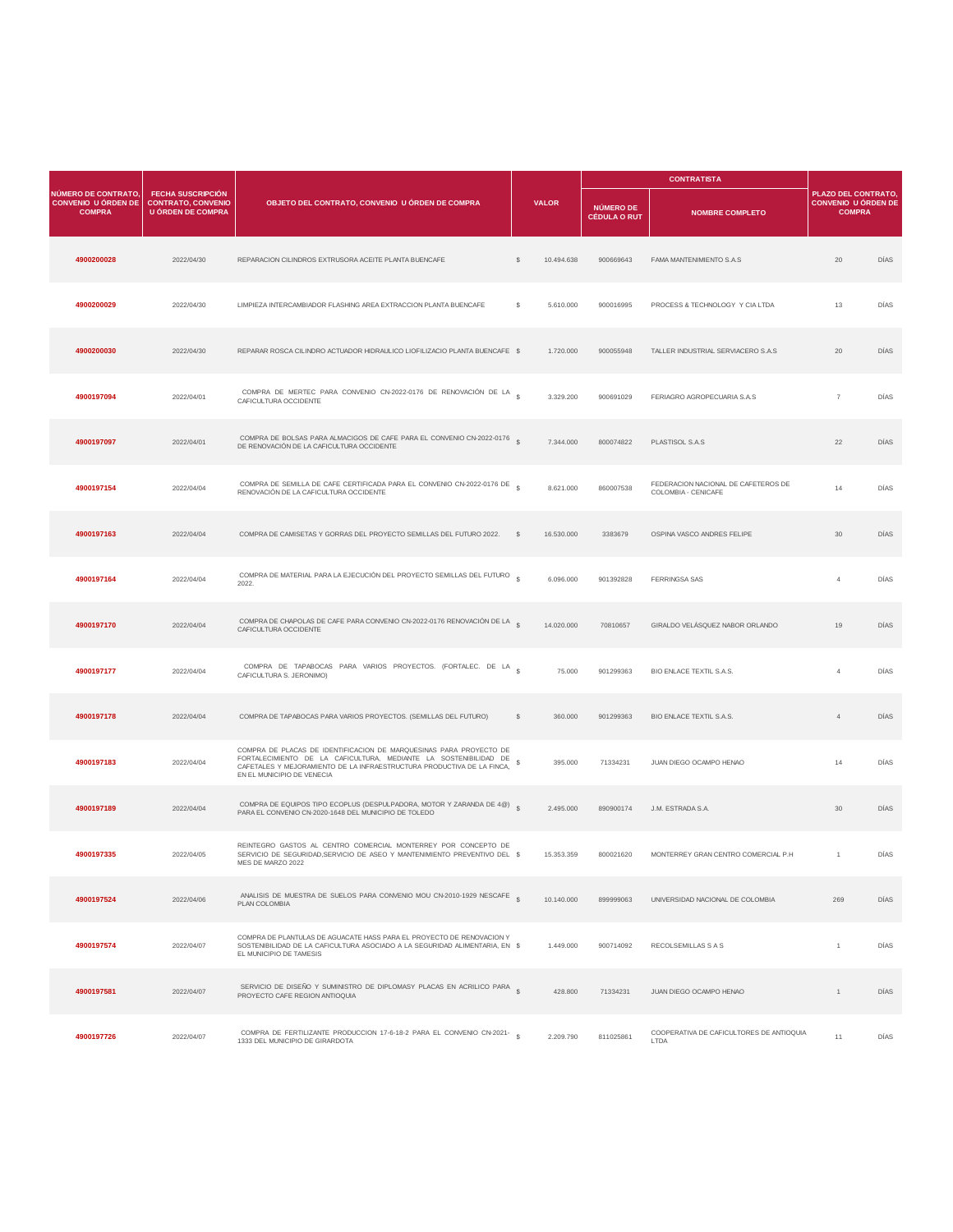|                                                                    |                                                                                   |                                                                                                                                                            |              |              |                                         | <b>CONTRATISTA</b>                                       |                                                                   |      |
|--------------------------------------------------------------------|-----------------------------------------------------------------------------------|------------------------------------------------------------------------------------------------------------------------------------------------------------|--------------|--------------|-----------------------------------------|----------------------------------------------------------|-------------------------------------------------------------------|------|
| NÚMERO DE CONTRATO,<br><b>CONVENIO U ÓRDEN DE</b><br><b>COMPRA</b> | <b>FECHA SUSCRIPCIÓN</b><br><b>CONTRATO, CONVENIO</b><br><b>U ÓRDEN DE COMPRA</b> | OBJETO DEL CONTRATO, CONVENIO U ÓRDEN DE COMPRA                                                                                                            |              | <b>VALOR</b> | <b>NÚMERO DE</b><br><b>CÉDULA O RUT</b> | <b>NOMBRE COMPLETO</b>                                   | PLAZO DEL CONTRATO<br><b>CONVENIO U ÓRDEN DE</b><br><b>COMPRA</b> |      |
| 4900197859                                                         | 2022/04/08                                                                        | COMPRA DE MATERIALES PARA CONSTRUCCION PLACA HUELLA VEREDA LOS<br>MEDIOS MUNICIPIO DE EL RETIRO FAVOR DEJAR EL MATERIAL EN ESCUELA VEREDA \$<br>LOS MEDIOS |              | 2.089.078    | 15378042                                | OSORIO HENAO SIGIFREDO DE JESUS                          | $\mathbf{1}$                                                      | DÍAS |
| 4900197864                                                         | 2022/04/08                                                                        | COMPRA DE FUNDAS PARA LA CONSTRUCCION DE MARQUESINAS EN EL MUNICIPIO<br>DE SAN LUIS                                                                        | s            | 998.235      | 901569782                               | <b>UNYON SAS</b>                                         | 12                                                                | DIAS |
| 4900197889                                                         | 2022/04/08                                                                        | COMPRA DE FUNDAS PARA LA CONSTRUCCION DE MARQUESINAS EN EL MUNICIPIO<br>DE SANTO DOMINGO                                                                   | $\mathbb{S}$ | 1.330.980    | 901569782                               | <b>UNYON SAS</b>                                         | 12                                                                | DÍAS |
| 4900197890                                                         | 2022/04/08                                                                        | COMPRA DE CEMENTO PARA OBRAS DE DRENAJE EN VARIAS VEREDAS DEL 5<br>MUNICIPIO DE JARDIN                                                                     |              | 16.470.587   | 901060157                               | EL BODEGON MATERIALES PARA LA<br><b>CONSTRUCCION SAS</b> | 22                                                                | DIAS |
| 4900197940                                                         | 2022/04/08                                                                        | COMPRA DE MADERA PARA LA CONSTRUCCION DE MARQUESINAS EN EL MUNICIPIO<br>DE SAN LUIS                                                                        | s            | 1.161.000    | 900484580                               | MANUFACTURAS DE PINO S.A.S.                              | 15                                                                | DÍAS |
| 4900198229                                                         | 2022/04/18                                                                        | COMPRA DE HIERRO PARA LA CONSTRUCCION DE MARQUESINAS EN EL MUNICIPIO<br>DE SAN LUIS                                                                        | s            | 10.952.166   | 900803651                               | MATERIALES BETANCOURT USCATEGUI S.A                      | $\overline{2}$                                                    | DÍAS |
| 4900198287                                                         | 2022/04/18                                                                        | COMPRA DE HIERRO PARA LA CONSTRUCCION DE MARQUESINAS EN EL MUNICIPIO<br>DE SANTA ROSA EN EL CORREGIMIENTO DE SAN ISIDRO                                    | s            | 14.602.888   | 900803651                               | MATERIALES BETANCOURT USCATEGUI S.A                      | $\overline{2}$                                                    | DIAS |
| 4900198295                                                         | 2022/04/18                                                                        | COMPRA DE HIERRO PARA LA CONSTRUCCION DE MARQUESINAS EN EL MUNICIPIO<br>DE SANTA ROSA EN EL CORREGIMIENTO DE SAN PABLO                                     |              | 14.691.930   | 900803651                               | MATERIALES BETANCOURT USCATEGUI S.A                      | $\overline{2}$                                                    | DÍAS |
| 4900198310                                                         | 2022/04/18                                                                        | COMPRA DE HIERRO PARA LA CONSTRUCCION DE MARQUESINAS EN EL MUNICIPIO<br>DE SANTA ROSA EN EL CORREGIMIENTO DE SAN PABLO                                     | s            | 1.914.190    | 900803651                               | MATERIALES BETANCOURT USCATEGUI S.A                      | $\overline{2}$                                                    | DÍAS |
| 4900198315                                                         | 2022/04/18                                                                        | COMPRA DE HIERRO PARA LA CONSTRUCCION DE MARQUESINAS EN EL MUNICIPIO<br>DE SANTA ROSA EN EL CORREGIMIENTO DE SAN ISIDRO                                    |              | 1.928.475    | 900803651                               | MATERIALES BETANCOURT USCATEGUI S.A                      | $\overline{2}$                                                    | DÍAS |
| 4900198338                                                         | 2022/04/18                                                                        | COMPRA DE HIERRO PARA LA CONSTRUCCION DE MARQUESINAS EN EL MUNICIPIO<br>DE SANTO DOMINGO                                                                   | $\mathbf{s}$ | 1.424.672    | 900803651                               | MATERIALES BETANCOURT USCATEGUI S.A                      | $\overline{2}$                                                    | DÍAS |
| 4900198340                                                         | 2022/04/18                                                                        | COMPRA DE HIERRO PARA LA CONSTRUCCION DE MARQUESINAS EN EL MUNICIPIO<br>DE SANTO DOMINGO                                                                   |              | 371.410      | 900803651                               | MATERIALES BETANCOURT USCATEGUI S.A                      | $\overline{2}$                                                    | DIAS |
| 4900198389                                                         | 2022/04/19                                                                        | COMPRA DE MADERA PARA LA CONSTRUCCION DE MARQUESINAS EN EL MUNICIPIO<br>DE SANTO DOMINGO                                                                   | s            | 13.990.500   | 900484580                               | MANUFACTURAS DE PINO S.A.S                               | $_{\rm 6}$                                                        | DÍAS |
| 4900198422                                                         | 2022/04/19                                                                        | COMPRA DE MATERIALES PARA LAS ADECUACIONES LOCATIVAS EN LA INSTITUCION<br>EDUCATIVA EL EMPUJE EN EL MUNICIPIO DE CIUDAD BOLIVAR.                           |              | 1.680.000    | 3376055                                 | ESCOBAR ROLDAN FABIO DE JESUS                            | 15                                                                | DÍAS |
| 4900198427                                                         | 2022/04/19                                                                        | COMPRA DE MATERIALES PARA LAS OBRAS DE DRENAJE EN VARIAS VEREDAS DEL $_{\text{S}}$<br>MUNICIPIO DE JARDIN.                                                 |              | 2.400.000    | 3510983                                 | HERNANDO ARANGO JARAMILLO                                | 15                                                                | DÍAS |
| 4900198540                                                         | 2022/04/19                                                                        | COMPRA DE PLASTICO Y TELA NEGRA PARA LA CONSTRUCCION DE MARQUESINAS<br>EN EL MUNICIPIO DE SAN LUIS                                                         | s            | 3.787.695    | 900064376                               | POLYFIQUE MEDELLIN LTDA                                  | 6                                                                 | DÍAS |
| 4900198543                                                         | 2022/04/19                                                                        | COMPRA DE PLASTICO Y TELA NEGRA PARA LA CONSTRUCCION DE MARQUESINAS<br>EN EL MUNICIPIO DE SANTA ROSA EN EL CORREGIMIENTO DE SAN ISIDRO                     | $\mathbf{s}$ | 5.050.260    | 900064376                               | POLYFIQUE MEDELLIN LTDA                                  | 6                                                                 | DIAS |
| 4900198549                                                         | 2022/04/19                                                                        | COMPRA DE PLASTICO Y TELA NEGRA PARA LA CONSTRUCCION DE MARQUESINAS<br>EN EL MUNICIPIO DE SANTA ROSA EN EL CORREGIMIENTO DE SAN PABLO                      | s            | 5.050.260    | 900064376                               | POLYFIQUE MEDELLIN LTDA                                  | 6                                                                 | DÍAS |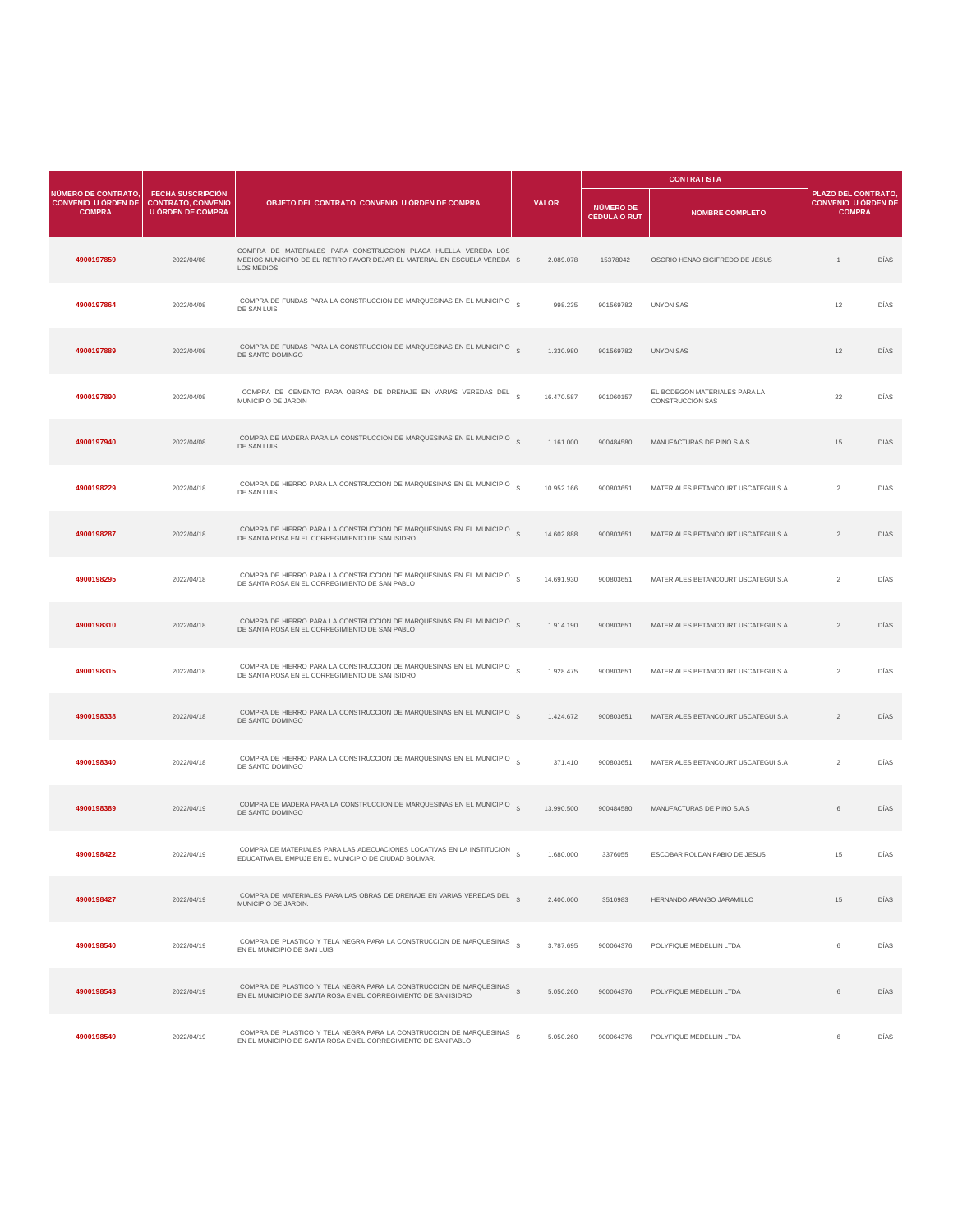|                                                                    |                                                                                   |                                                                                                                                                                                                                                        |                    |              |                                  | <b>CONTRATISTA</b>                                 |                                                                   |      |  |
|--------------------------------------------------------------------|-----------------------------------------------------------------------------------|----------------------------------------------------------------------------------------------------------------------------------------------------------------------------------------------------------------------------------------|--------------------|--------------|----------------------------------|----------------------------------------------------|-------------------------------------------------------------------|------|--|
| NÚMERO DE CONTRATO.<br><b>CONVENIO U ÓRDEN DE</b><br><b>COMPRA</b> | <b>FECHA SUSCRIPCIÓN</b><br><b>CONTRATO, CONVENIO</b><br><b>U ÓRDEN DE COMPRA</b> | OBJETO DEL CONTRATO, CONVENIO U ÓRDEN DE COMPRA                                                                                                                                                                                        |                    | <b>VALOR</b> | NÚMERO DE<br><b>CÉDULA O RUT</b> | <b>NOMBRE COMPLETO</b>                             | PLAZO DEL CONTRATO<br><b>CONVENIO U ÓRDEN DE</b><br><b>COMPRA</b> |      |  |
| 4900198551                                                         | 2022/04/19                                                                        | COMPRA DE PLASTICO Y TELA NEGRA PARA LA CONSTRUCCION DE MARQUESINAS \$<br>EN EL MUNICIPIO DE SANTO DOMINGO                                                                                                                             |                    | 5.050.260    | 900064376                        | POLYFIQUE MEDELLIN LTDA                            | 6                                                                 | DÍAS |  |
| 4900198661                                                         | 2022/04/20                                                                        | COMPRA DE TABLILLAS Y LARGUEROS DE MADERA PARA CONSTRUCCION DE \$<br>MARQUESINAS DE ITUANGO                                                                                                                                            |                    | 49.390.000   | 900484580                        | MANUFACTURAS DE PINO S.A.S                         | 16                                                                | DÍAS |  |
| 4900198710                                                         | 2022/04/20                                                                        | COMPRA DE FUNDAS PARA CONSTRUCCION DE MARQUESINAS DE ITUANGO                                                                                                                                                                           | s                  | 1.026.960    | 901569782                        | <b>UNYON SAS</b>                                   | 16                                                                | DÍAS |  |
| 4900198717                                                         | 2022/04/20                                                                        | COMPRA DE MATERIALES VARIOS DE FERRETERIA PARA CONSTRUCCION DE \$<br>MARQUESINAS DE ITUANGO                                                                                                                                            |                    | 1.310.000    | 901392828                        | FERRINGSA SAS                                      | 18                                                                | DÍAS |  |
| 4900198785                                                         | 2022/04/20                                                                        | COMPRA DE POSTES DE MADERA INMUNIZADA PARA LA CONSTRUCCION DE S<br>MARQUESINAS EN EL MUNICIPIO DE SANTO DOMINGO                                                                                                                        |                    | 2.699.400    | 800203657                        | MADERINCO S.A                                      | $\overline{5}$                                                    | DÍAS |  |
| 4900199245                                                         | 2022/04/25                                                                        | COMPRA DE MATERIALES DE FERRETERIA PARA LA CONSTRUCCION DE 5<br>MARQUESINAS EN EL MUNICIPIO DE SAN LUIS                                                                                                                                |                    | 1.089.000    | 901392828                        | <b>FERRINGSA SAS</b>                               | 5                                                                 | DÍAS |  |
| 4900199281                                                         | 2022/04/25                                                                        | COMPRA DE MATERIALES DE FERRETERIA PARA LA CONSTRUCCION DE<br>MARQUESINAS EN EL MUNICIPIO DE SANTA ROSA EN EL CORREGIMIENTO SAN ISIDRO                                                                                                 |                    | 69,000       | 901392828                        | FERRINGSA SAS                                      | 15                                                                | DÍAS |  |
| 4900199292                                                         | 2022/04/25                                                                        | COMPRA DE MATERIALES DE FERRETERIA PARA LA CONSTRUCCION DE<br>MARQUESINAS EN EL MUNICIPIO DE SANTA ROSA EN EL CORREGIMIENTO SAN PABLO                                                                                                  | s                  | 69,000       | 901392828                        | <b>FERRINGSA SAS</b>                               | 5                                                                 | DÍAS |  |
| 4900199318                                                         | 2022/04/25                                                                        | COMPRA DE MATERIALES DE FERRETERIA PARA LA CONSTRUCCION DE<br>MARQUESINAS EN EL MUNICIPIO DE SANTO DOMINGO                                                                                                                             | $\hat{\mathbf{x}}$ | 2.470.000    | 901392828                        | <b>FERRINGSA SAS</b>                               | $\,$ 5                                                            | DÍAS |  |
| 4900199361                                                         | 2022/04/25                                                                        | COMPRA DE ENMIENDA TRIPLE 30 PARA LOS MUNICIPIOS DE DON MATIAS \$<br>(CORREGIMIENTO DE BELLAVISTA) Y BARBOSA                                                                                                                           |                    | 10.089.600   | 811025861                        | COOPERATIVA DE CAFICULTORES DE ANTIOQUIA<br>I TDA  | 5                                                                 | DÍAS |  |
| 4900199769                                                         | 2022/04/28                                                                        | COMPRA DE TUBERÍA Y ACCESORIOS EN PVC PARA EL MEJORAMIENTO DEL 5<br>ACUEDUCTO CORDILLERA EN EL MUNICIPIO DE ANZÁ.                                                                                                                      |                    | 31.480.315   | 800033159                        | DURMAN COLOMBIA S.A.S.                             | $\overline{7}$                                                    | DÍAS |  |
| CN-2022-0354                                                       | 2022/04/29                                                                        | MANTENIMIENTO DE AIRE ACONDICIONADO EN LAS INSTALACIONES DE LA<br>FEDERACIÓN NACIONAL DE CAFETEROS DE COLOMBIA EN LOS MUNICIPIOS DE SAL \$<br>GAR, SANTA FE DE ANTIOQUIA Y LIBORINA.                                                   |                    | 4.870.510    | 900070549                        | FRAIRE LIMITADA                                    | 300                                                               | DÍAS |  |
| CN-2022-0373                                                       | 2022/04/08                                                                        | MANTENIMIENTO PREVENTIVO EN LOS INMUEBLES DE PROPIEDAD DE LA<br>FEDERACION NACIONAL DE CAFETEROS EN LAS DIFERENTES SEDES DEL \$<br>DEPARTAMENTO DE ANTIOQUIA                                                                           |                    | 80.421.720   | 901519736                        | LOPEZ CONSTRUYE S.A.S.                             | 240                                                               | DÍAS |  |
| CN-2020-0750                                                       | 2022/04/27                                                                        | SUMINISTRO DE LONAS DE RECOLECCIÓN ASISTIDA EN VARIOS MUNICIPIOS DEL<br>DEPARTAMENTO                                                                                                                                                   |                    | 503.901.500  | 890907638                        | COOPERATIVA DE CAFICULTORES DE LOS<br><b>ANDES</b> | 180                                                               | DÍAS |  |
| CN-2022-0456                                                       | 2022/04/21                                                                        | DESARROLLAR ACTIVIDADES EDUCATIVAS CON LOS NIÑOS, NIÑAS Y ADOLESCENTES<br>VINCULADOS A CENTROS EDUCATIVOS DE LA ZONA RURAL CAFETERA DEL S<br>DEPARTAMENTO DE ANTIOQUIA, DONDE SE RECONOZCA LA FINCA CAFETERA COMO<br>PROYECTO DE VIDA. |                    | 48.510.864   | 32564691                         | MONICA YASMIN ATEHORTUA RUA                        | 240                                                               | DIAS |  |
| CN-2022-0525                                                       | 2022/04/28                                                                        | DESARROLLAR ACTIVIDADES EDUCATIVAS EN LOS NIÑOS, NIÑAS Y ADOLESCENTES<br>VINCULADOS A CENTROS EDUCATIVOS DE LA ZONA RURAL CAFETERA DEL<br>DEPARTAMENTO DE ANTIOQUIA, DONDE SE RECONOZCA LA FINCA CAFETERA COMO<br>PROYECTO DE VIDA.    |                    | 48.510.864   | 1060594343                       | ANGIE TATIANA OSSA VARGAS                          | 240                                                               | DÍAS |  |
| CN-2022-0527                                                       | 2022/04/29                                                                        | DESARROLLAR ACTIVIDADES EDUCATIVAS EN LOS NIÑOS, NIÑAS Y ADOLESCENTES<br>VINCULADOS A CENTROS EDUCATIVOS DE LA ZONA RURAL CAFETERA DEL<br>DEPARTAMENTO DE ANTIOQUIA, DONDE SE RECONOZCA LA FINCA CAFETERA COMO \$<br>PROYECTO DE VIDA. |                    | 48.510.864   | 1214721311                       | ANGELICA MARÍA PEDROZA CAVADIA                     | 240                                                               | DÍAS |  |
| CN-2022-0413                                                       | 2022/04/07                                                                        | CONTRATO A TODO COSTO PARA LA CONSTRUCCIÓN DE UN TRAMO DE PLACA<br>HUELLA Y MEJORAMIENTO DE UN CENTRO DE DESARROLLO COMUNITARIO EN LOS \$<br>MUNICIPIOS DE ABEJORRAL Y SANTA BARBARA                                                   |                    | 52.463.448   | 900362238                        | CONSTRUCCIONES ALBERTO PATIÑO SAS                  | 60                                                                | DÍAS |  |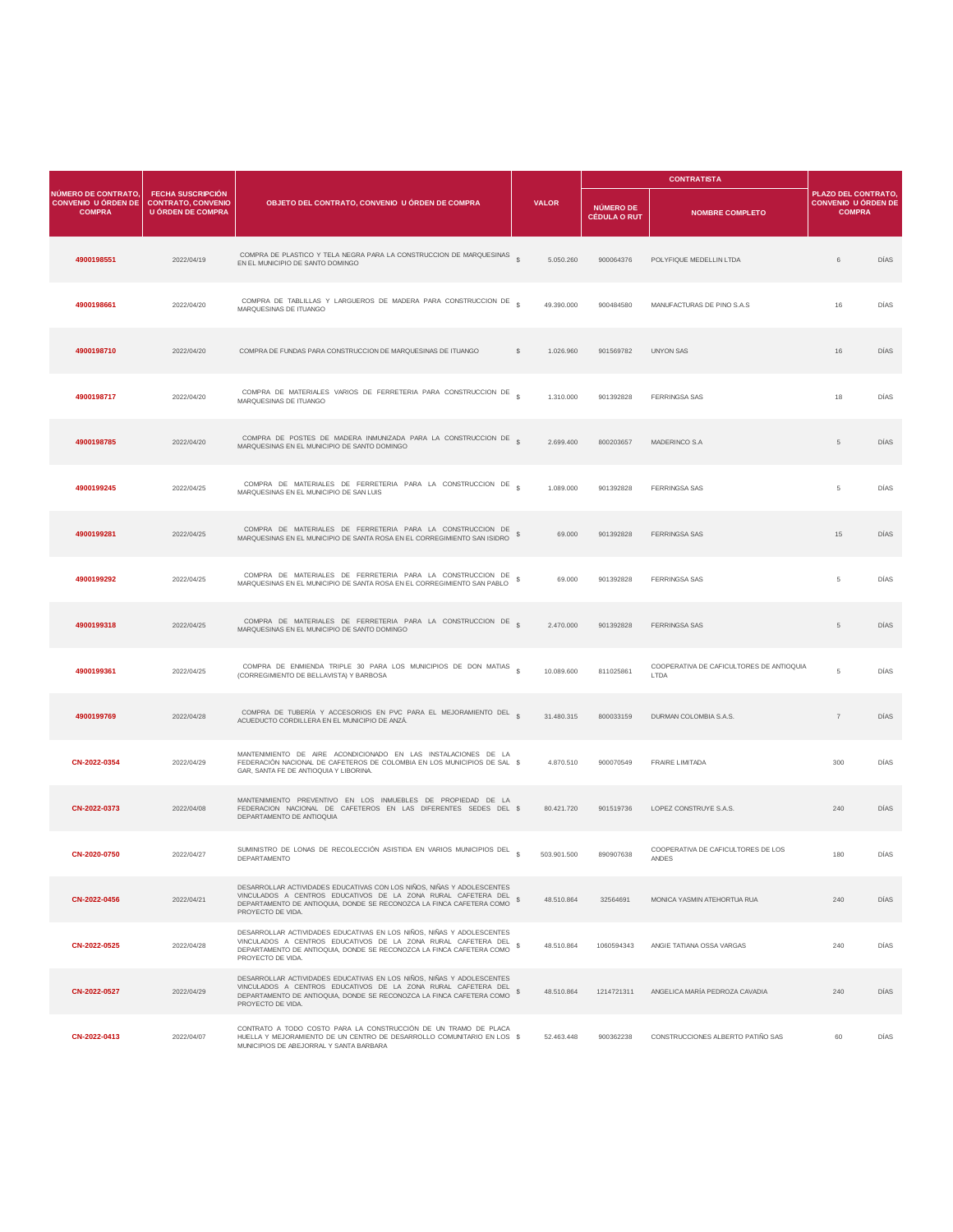|                                                                    |                                                                                   |                                                                                                                                                                                                                                                                                                                                                                                                                                          |                                  |                                  | <b>CONTRATISTA</b>                              |                                                                   |      |
|--------------------------------------------------------------------|-----------------------------------------------------------------------------------|------------------------------------------------------------------------------------------------------------------------------------------------------------------------------------------------------------------------------------------------------------------------------------------------------------------------------------------------------------------------------------------------------------------------------------------|----------------------------------|----------------------------------|-------------------------------------------------|-------------------------------------------------------------------|------|
| NÚMERO DE CONTRATO,<br><b>CONVENIO U ÓRDEN DE</b><br><b>COMPRA</b> | <b>FECHA SUSCRIPCIÓN</b><br><b>CONTRATO, CONVENIO</b><br><b>U ÓRDEN DE COMPRA</b> | OBJETO DEL CONTRATO, CONVENIO U ÓRDEN DE COMPRA                                                                                                                                                                                                                                                                                                                                                                                          | <b>VALOR</b>                     | NÚMERO DE<br><b>CÉDULA O RUT</b> | <b>NOMBRE COMPLETO</b>                          | PLAZO DEL CONTRATO<br><b>CONVENIO U ÓRDEN DE</b><br><b>COMPRA</b> |      |
| CN-2021-0196                                                       | 2021/04/12                                                                        | MANTENIMIENTO PREVENTIVO EN LOS INMUEBLES DE PROPIEDAD DE LA<br>FEDERACION NACIONAL DE CAFETEROS EN LAS DIFERENTES SEDES DEL \$<br>DEPARTAMENTO DE ANTIOQUIA.                                                                                                                                                                                                                                                                            | 70.388.800                       | 900412085                        | CONSTRUCTODO GJJ S.A.S.                         | 210                                                               | DÍAS |
| CN-2020-1523                                                       | 2020/12/21                                                                        | ASESORIA PROFESIONAL PARA EL PROYECTO DE ENGLOBE PARA EL LOCAL 01215,<br>LOCALIZADO EN EL CENTRO COMERCIAL MONTERREY, TENIENDO EN CUENTA LA<br>RESOLUCIÓN C2-20-0112, DE LA CURADURÍA SEGUNDA DE MEDELLÍN Y EN ARAS DE<br>PODER CUMPLIR CON LOS REQUISITOS PROPUESTOS POR LA UNIDAD DE<br>NOMENCLATURA Y ESTRATIFICACIÓN DE LA SUBSECRETARIA DE CATASTRO DE LA<br>ALOALDÍA DE MEDELLÍN, DARA RODER SURTIR LOS REOLIERIMIENTOS TÉONIOOS V | 4.157.304<br>-S                  | 7711989                          | CARLOS ANIBAL GONZALEZ HERNANDEZ                | 60                                                                | DÍAS |
| CN-2021-0112                                                       | 2021/04/16                                                                        | MANTENIMIENTO PREVENTIVO PARA LOS AIRES ACONDICIONADOS UBICADOS EN LAS<br>SEDES DE LIBORINA, SALGAR, SANTA FE DE ANTIOQUIA Y GRANJA ESTEBAN<br>JARAMILLO, DE PROPIEDAD DE LA FEDERACION NACIONAL DE CAFETEROS.<br>RESPONSABLE: BIENES Y SERVICIOS                                                                                                                                                                                        | s<br>7.246.628                   | 900070549                        | <b>FRAIRE LIMITADA</b>                          | 270                                                               | DIAS |
| CN-2021-1360                                                       | 2021/10/07                                                                        | SERVICIO DE CONFIGURACIÓN DE LINEA                                                                                                                                                                                                                                                                                                                                                                                                       | s<br>15,200,000                  | 1047964687                       | ALESNEIDER GRISALES CASTRILLÓN                  | 120                                                               | DÍAS |
| CN-2021-0640                                                       | 2021/06/09                                                                        | PROYECTO DE ELABORACIÓN DE ESTUDIOS Y DISEÑOS ESTRUCTURALES PARA EL<br>MEJORAMIENTO DE LOS CENTROS EDUCATIVOS RURALES DE LAS VEREDAS SANTA \$<br>ANA Y EL VOLCÁN EN EL MUNICIPIO DE ABEJORRAL.                                                                                                                                                                                                                                           | 13.850.000                       | 890981195                        | MUNICIPIO DE ABEJORRAL                          | 180                                                               | DIAS |
| CN-2019-0800                                                       | 2019/06/26                                                                        | AUNAR ESFUERZOS PARA EJECUTAR LA CONSTRUCCIÓN DE LA CUBIERTA EN<br>ESTRUCTURA METÁLICA Y TEJA TERMO ACÚSTICA EN LA PLACA POLIDEPORTIVA DEL \$<br>CORREGIMIENTO DE SANTA RITA. EN EL MUNICIPIO DE ANDES                                                                                                                                                                                                                                   | 160.996.317                      | 890980342                        | MUNICIPIO DE ANDES                              | 180                                                               | DÍAS |
| CN-2020-0626                                                       | 2020/10/06                                                                        | AUNAR ESFUERZOS PARA EJECUTAR EL PROGRAMA DE FORTALECIMIENTO DE LA<br>CAFICULTURA, MEDIANTE SOSTENIBILIDAD DE CAFETALES Y MEJORAMIENTO DE LA<br>INFRAESTRUCTURA DE BENEFICIO DEL CAFÉ, EN EL MUNICIPIO DE EL CARMEN DE<br><b>VIBORAL</b>                                                                                                                                                                                                 | 75.166.288                       | 890982616                        | MUNICIPIO DE EL CARMEN DE VIBORAL               | 360                                                               | DÍAS |
| CN-2020-0563                                                       | 2020/07/08                                                                        | FORTALECIMIENTO DE LA CAFICULTURA, MEDIANTE LA SOSTENIBILIDAD DE<br>CAFETALES RENOVADOS POR SIEMBRA, EN EL MUNICIPIO DE ABEJORRAL                                                                                                                                                                                                                                                                                                        | $\hat{\mathbf{S}}$<br>75.529.545 | 890981195                        | MUNICIPIO DE ABEJORRAL                          | 360                                                               | DIAS |
| CN-2020-1033                                                       | 2020/10/16                                                                        | AUNAR ESFUERZOS PARA EJECUTAR EL PROYECTO MEJORAMIENTO DE LA<br>INFRAESTRUCTURA PRODUCTIVA DEL CAFÉ MEDIANTE LA CONSTRUCCIÓN DE \$<br>MARQUESINAS. EN EL MUNICIPIO SAN LUIS                                                                                                                                                                                                                                                              | 44.781.091                       | 890984376                        | MUNICIPIO DE SAN LUIS                           | 360                                                               | DÍAS |
| CN-2021-0670                                                       | 2021/06/08                                                                        | ACOMPAÑAMIENTO SOCIAL Y EDUCATIVO PARA GENERAR PROCESOS DE RELEVO<br>GENERACIONAL EN NIÑOS Y JÓVENES VINCULADOS A CENTROS EDUCATIVOS<br>RURALES - C.E.R UBICADOS EN LAS ZONAS CAFETERAS DEL DEPARTAMENTO<br>ANTIOQUIA - PROYECTO SEMILLAS DEL FUTURO                                                                                                                                                                                     | 3.598.560<br>s                   | 71577334                         | EDGAR BAYRON AGUDELO GIRALDO                    | 210                                                               | DÍAS |
| CN-2021-0671                                                       | 2021/06/08                                                                        | ACOMPAÑAMIENTO SOCIAL Y EDUCATIVO PARA GENERAR PROCESOS DE RELEVO<br>GENERACIONAL EN NIÑOS Y JÓVENES VINCULADOS A CENTROS EDUCATIVOS<br>RURALES - C.E.R UBICADOS EN LAS ZONAS CAFETERAS DEL DEPARTAMENTO<br>ANTIOQUIA - PROYECTO SEMILLAS DEL FUTURO                                                                                                                                                                                     | s<br>3.598.560                   | 1036938319                       | MARYERI URIBE ZAPATA                            | 210                                                               | DÍAS |
| CN-2021-0672                                                       | 2021/06/08                                                                        | ACOMPAÑAMIENTO SOCIAL Y EDUCATIVO PARA GENERAR PROCESOS DE RELEVO<br>GENERACIONAL EN NIÑOS Y JÓVENES VINCULADOS A CENTROS EDUCATIVOS<br>RURALES - C.E.R UBICADOS EN LAS ZONAS CAFETERAS DEL DEPARTAMENTO<br>ANTIOQUIA - PROYECTO SEMILLAS DEL FUTURO                                                                                                                                                                                     | 3.598.560                        | 1214721311                       | ANGELICA MARÍA PEDROZA CAVADÍA                  | 210                                                               | DÍAS |
| CN-2020-0462                                                       | 2020/06/17                                                                        | AUNAR ESFUERZOS PARA EJECUTAR EL PROGRAMA DE FORTALECIMIENTO DE LA<br>CAFICULTURA, MEDIANTE LA SOSTENIBILIDAD DE CAFETALES RENOVADOS POR \$<br>SIEMBRA, EN EL MUNICIPIO DE SAN LUIS                                                                                                                                                                                                                                                      | 62.291.520                       | 890984376                        | MUNICIPIO DE SAN LUIS                           | 360                                                               | DIAS |
| CN-2020-0567                                                       | 2020/08/05                                                                        | FORTALECIMIENTO DE LA CAFICULTURA, MEDIANTE LA RENOVACIÓN Y<br>SOSTENIBILIDAD DE CAFETALES Y EL MEJORAMIENTO DE LA INFRAESTRUCTURA \$<br>PRODUCTIVA ASOCIADO A SEGURIDAD ALIMENTARIA                                                                                                                                                                                                                                                     | 55.526.524                       | 890982506                        | MUNICIPIO SAN VICENTE FERRER                    | 360                                                               | DÍAS |
| CN-2020-1366                                                       | 2020/11/25                                                                        | SUMINISTRO DE ALMACIGOS DE CAFÉ PARA LOS MUNICIPIOS DE SAN VICENTE,<br><b>GUATAPE Y EL PEÑOL</b>                                                                                                                                                                                                                                                                                                                                         | 36.250.000                       | 70810654                         | NABOR ORLANDO GIRALDO VELASQUEZ                 | 180                                                               | DÍAS |
| CN-2022-0263                                                       | 2022/03/02                                                                        | EL CONTRATISTA SE OBLIGA PARA CON FEDERACION ENTREGAR A TITULO DE<br>COMPRAVENTA TRES MILLONES (3.000.000) DE BOLSAS PARA ALMÁCIGO,<br>CARACTERÍSTICAS: ANCHO: 14 CMS LARGO: 21CMS, MÁS 3CMS FUELLE DE FONDO<br>ESPESOR: CALIBRE 1, PIGMENTACIÓN: NEGRO PERFORACIÓN: 6 EN LA PARTE<br>INFERIOR TIPO DE MATERIAL: POLIETILENO DE BAJA DENSIDAD RECICLADO POST-<br>ININI ISTRIAL                                                           | 45.000.000<br>s                  | 900028618                        | ALPLAST LTDA                                    | 30                                                                | DÍAS |
| 4900199707                                                         | 2022/04/27                                                                        | SUMINISTRO DE TANQUE TINA DE 700 LTS COMO 2DO PUESTO DEL PREMIO EN EL \$<br>CONCURSO TAZA CAFETERA BOYACENSE AÑO 2022                                                                                                                                                                                                                                                                                                                    | 625.000                          | 900396116                        | PRODUCTORA INTERAMERICANA DE PLASTICOS<br>S.A.S | 15                                                                | DÍAS |
| 4900199700                                                         | 2022/04/27                                                                        | SUMINISTRO TELA PROSOLAR 2DO PUESTO DEL PREMIO EN EL CONCURSO TAZA e<br>CAFETERA BOYACENSE ANO 2022                                                                                                                                                                                                                                                                                                                                      | 192.101                          | 900980961                        | PROPLACOL SAS                                   | 15                                                                | DÍAS |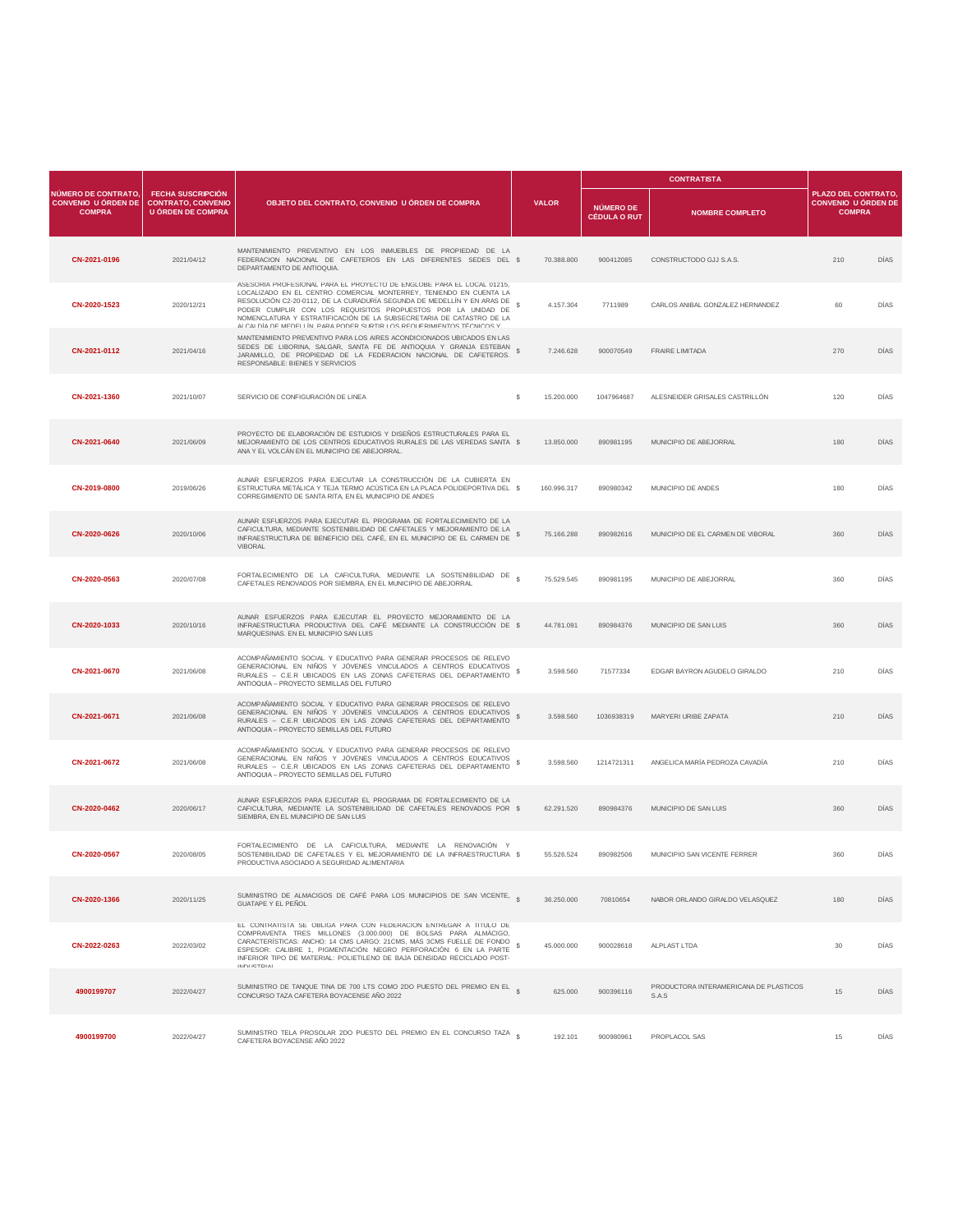|                                                                    |                                                                                   |                                                                                                                                                                                  |                 |                                  | <b>CONTRATISTA</b>                                             |                                                                   |      |
|--------------------------------------------------------------------|-----------------------------------------------------------------------------------|----------------------------------------------------------------------------------------------------------------------------------------------------------------------------------|-----------------|----------------------------------|----------------------------------------------------------------|-------------------------------------------------------------------|------|
| NÚMERO DE CONTRATO,<br><b>CONVENIO U ÓRDEN DE</b><br><b>COMPRA</b> | <b>FECHA SUSCRIPCIÓN</b><br><b>CONTRATO, CONVENIO</b><br><b>U ÓRDEN DE COMPRA</b> | OBJETO DEL CONTRATO, CONVENIO U ÓRDEN DE COMPRA                                                                                                                                  | <b>VALOR</b>    | NÚMERO DE<br><b>CÉDULA O RUT</b> | <b>NOMBRE COMPLETO</b>                                         | PLAZO DEL CONTRATO<br><b>CONVENIO U ÓRDEN DE</b><br><b>COMPRA</b> |      |
| 4900199705                                                         | 2022/04/27                                                                        | APOYO DEL 30% DEL SUMINISTRO DE FERTILIZANTE PARA EL HONGO CONTROL<br>BROCA PARA LOS CAFICULTORES DEL DEPARMENTO DE BOYACA SEGUN PROYECTO \$<br>DE COMPETITIVIDAD 2022           | 5.000.000       | 890206041                        | COOPERATIVA CAFETERA DEL NORORIENTE<br>COLOMBIANO COOPECAFENOR | 247                                                               | DÍAS |
| 4900199706                                                         | 2022/04/27                                                                        | APOYO DEL 50% PARA ESTUDIO DE SUELOS PARA LOS CAFICULTORES DEL<br>DEPARMENTO DE BOYACA SEGUN PROYECTO DE COMPETITIVIDAD AÑO 2022                                                 | s<br>13.200.000 | 891800330                        | UNIVERSIDAD PEDAGOGICA Y TECNOLOGICA DE<br>COLOMBIA            | 247                                                               | DÍAS |
| 4900199708                                                         | 2022/04/27                                                                        | APOYO PARA EL SUMINISTRO DE CAL DOLOMITA PARA LOS CAFICULTORES QUE<br>HAYAN REALIZADO ESTUDIOS DE SUELOS EN EL AÑO 2022 POR EL MISMO VALOR \$<br>DEL ESTUDIO DE SUELOS REALIZADO | 18,000,000      | 890206041                        | COOPERATIVA CAFETERA DEL NORORIENTE<br>COLOMBIANO COOPECAFENOR | 247                                                               | DÍAS |
| 4900199709                                                         | 2022/04/27                                                                        | APOYO DEL 30% DEL SUMINISTRO DE ALTO 100 FUNGICIDA PARA LA GOTERA PARA<br>LOS CAFICULTORES DEL DEPARMENTO DE BOYACA SEGUN PROYECTO \$<br>DECOMPETITIVIDAD 2022                   | 7.000.000       | 890206041                        | COOPERATIVA CAFETERA DEL NORORIENTE<br>COLOMBIANO COOPECAFENOR | 247                                                               | DÍAS |
| 4900199722                                                         | 2022/04/27                                                                        | APOYO DEL 30% DEL SUMINISTRO DE AGROLENE A LOS CAFICULTORES DEL \$<br>DEPARMENTO DE BOYACA SEGUN PROYECTO DE COMPETITIVIDAD AÑO 2022                                             | 16.806.723      | 890206041                        | COOPERATIVA CAFETERA DEL NORORIENTE<br>COLOMBIANO COOPECAFENOR | 247                                                               | DIAS |
| 4900197100                                                         | 2022/04/01                                                                        | SUMINISTRO DE INSUMOS PARA REUNIONES VEREDALES CON PRODUCTORES \$<br>RAINFOREST ALLIANCE Y NESPRESSO AAA DEL MUNICIPIO DE AGUADAS                                                | 2.022.941       | 900327450                        | SUCESORES DE ROBERTO GOMEZ S.A.S.                              | $\overline{9}$                                                    | DÍAS |
| 4900197199                                                         | 2022/04/04                                                                        | TRANSPORTE DE ACEITES, MANGUERAS Y LLANTAS DESDE MANIZALES A LAS \$<br>SIFUIENTESVIAS: LLANO GRANDE EN EL MUNICIPIO DE NEIRA                                                     | 1.920.000       | 1053804227                       | SEBASTIAN MOLINA RUIZ                                          | 25                                                                | DÍAS |
| 4900197303                                                         | 2022/04/05                                                                        | SUMINISTRO DE MATERIAL VEGETAL DE COLINOS DE CAFÉ CONVENIO 2020-0102 CON §<br>EL MUNICIPIO DE CHINCHINA.                                                                         | 14.985.000      | 9920839                          | HUBER DE JESUS SANCHEZ URIBE                                   | 25                                                                | DÍAS |
| 4900197380                                                         | 2022/04/05                                                                        | SUMINISTRO DE COMBUSTIBLE PARA EJECUCION DE OBRAS EN DESARROLLO DEL<br>CONVENIO MMTO VIAS RURALES SAMANA C22-0114 4-624120246                                                    | 16.000.000      | 16110937                         | JOSE RAMIRO CIFUENTES CASTAÑO                                  | 24                                                                | DÍAS |
| 4900197430                                                         | 2022/04/06                                                                        | SUMINISTRO DE COMBUSTIBLE PARA EJECUCION DE OBRAS EN DESARROLLO DEL<br>CONVENIO MMTO VIAS RURALES NEIRA C22-0103                                                                 | 30.000.000      | 10227058                         | FERNANDO JIMENEZ GARCIA                                        | 23                                                                | DIAS |
| 4900197435                                                         | 2022/04/06                                                                        | SUMINISTRO DE COMBUSTIBLE CON MARCO EN EL CONVENIO MMTO VIAS RURALES §<br>RISARALDA C22-0121 4-624120247                                                                         | 10.000.000      | 900886764                        | E.D.S EL CARMELO SAS                                           | 85                                                                | DÍAS |
| 4900197441                                                         | 2022/04/06                                                                        | PEN-SUMINISTRO DE CEMENTO PARA CONSTRUCCION DE 100 M DE PLACA HUELLA<br>EN LA VEREDA SANTA TERESA DEL MUNICIPIO DE PENSILVANIA, CALDAS                                           | 8.974.790       | 901253948                        | ZULUAGA FERRETEROS S.A.S                                       | 24                                                                | DÍAS |
| 4900197672                                                         | 2022/04/07                                                                        | SUMINISTRO DE MATERIAL CON MARCO EN EL CONVENIO 2022-0357 MJTO \$<br>ACUEDUCTO HOJAS ANCHAS MUNICIPIO DE SUPIA - CALDAS                                                          | 1.177.900       | 24338196                         | ORIANA MARINA OCAMPO LIZARRALDE                                | 21                                                                | DÍAS |
| 4900198278                                                         | 2022/04/18                                                                        | SERVICIO GENERACIÓN DE INFORMES POR BENEFICIARIO COMPONENTE JOVENES<br>PROYECTO SEGURIDAD ALIMENTARIA Y NUTRICIONAL CN2021-0707                                                  | 2.092.437       | 890801752                        | CORPORACION PARA EL DESARROLLO                                 | 73                                                                | DÍAS |
| 4900198363                                                         | 2022/04/19                                                                        | SERVICIO DE RESTAURANTE PARA CAFICULTORES DE RIOSUCIO QUE PARTICIPAN EN S<br>GIRA SOBRE NUTRICIION Y LOMBRICULTURA                                                               | 300.000         | 15926551                         | PEDRO NEL RAMIREZ GAVIRIA                                      | 11                                                                | DIAS |
| 4900198429                                                         | 2022/04/19                                                                        | SERVICIO DE TRANSPORTE PARA CAFICULTORES DE RIOSUCIO QUE PARTICIPAN EN \$<br>4 GIRAS SOBRE MANEJO Y TRANSFORMACION DE PULPA                                                      | 1.020.000       | 15930547                         | ASDRUBAL ANTONIO ALZATE BARCO                                  | $\mathbb O$                                                       | DÍAS |
| 4900198760                                                         | 2022/04/20                                                                        | SUMINISTRO DE INSUMOS PARA CAFICULTORES DE PACORA QUE PARTICIPAN EN \$<br>DEMOSTRACION DE METODO EN EL MARCO DEL PROGRAMA DE NESPRESSO                                           | 360.000         | 16052826                         | LUIS FERNANDO LOPEZ RODRIGUEZ                                  | $\mathbf{1}$                                                      | DÍAS |
| 4900198847                                                         | 2022/04/21                                                                        | SERVICIO DE RESTAURANTE PARA CAFICULTORES DE AGUADAS QUE PARTICIPAN EN §<br>GIRA EN EL MARCO DEL PROGRAMA NESPRESSO.                                                             | 1.400.000       | 24366317                         | LUZ MARINA PATIÑO ARBOLEDA                                     | $\overline{4}$                                                    | DÍAS |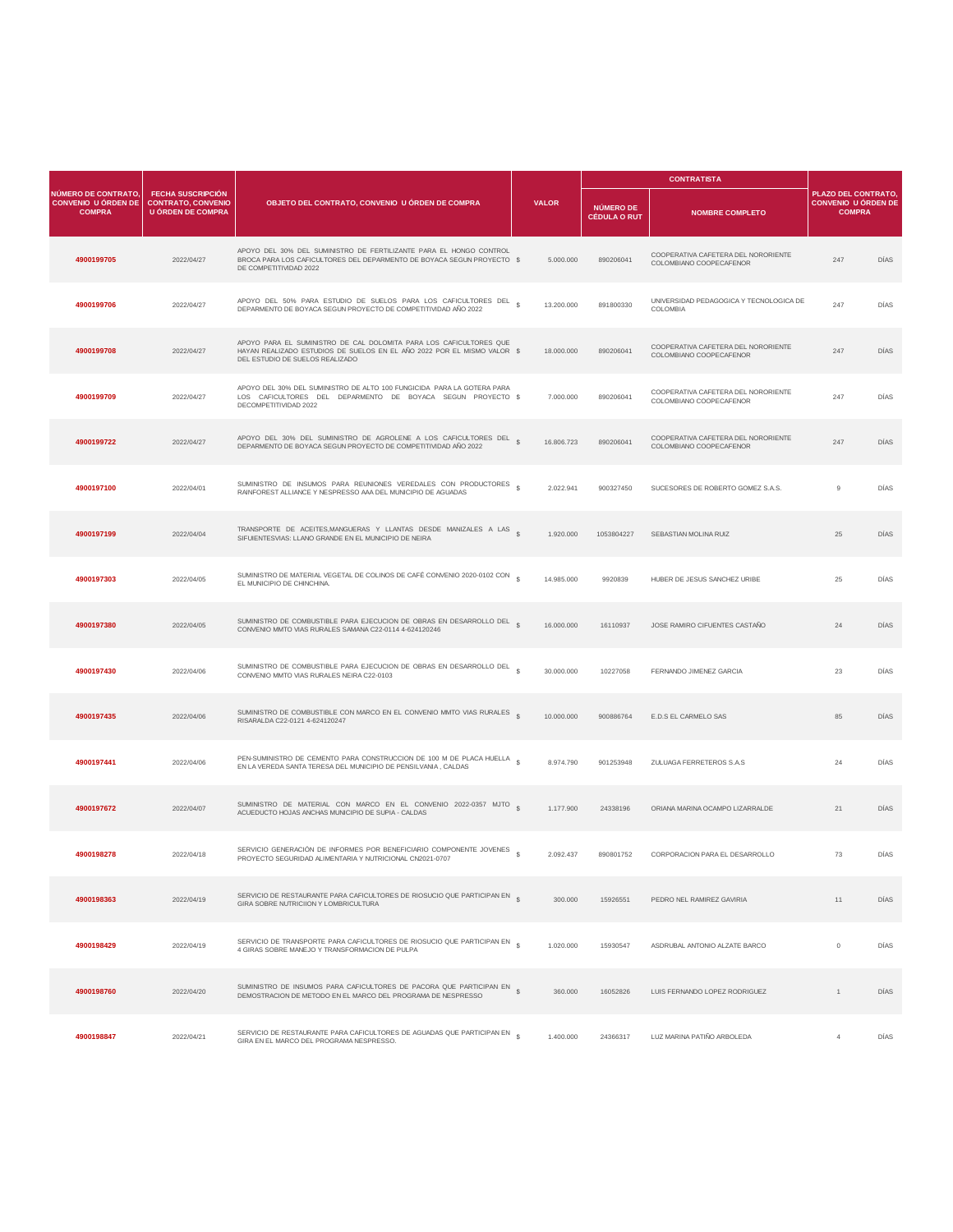|                                                                    |                                                                                   |                                                                                                                                                                                                                                                                                                                                           |                   |             |                                         | <b>CONTRATISTA</b>                  |                                                                   |      |
|--------------------------------------------------------------------|-----------------------------------------------------------------------------------|-------------------------------------------------------------------------------------------------------------------------------------------------------------------------------------------------------------------------------------------------------------------------------------------------------------------------------------------|-------------------|-------------|-----------------------------------------|-------------------------------------|-------------------------------------------------------------------|------|
| NÚMERO DE CONTRATO,<br><b>CONVENIO U ÓRDEN DE</b><br><b>COMPRA</b> | <b>FECHA SUSCRIPCIÓN</b><br><b>CONTRATO, CONVENIO</b><br><b>U ÓRDEN DE COMPRA</b> | OBJETO DEL CONTRATO, CONVENIO U ÓRDEN DE COMPRA                                                                                                                                                                                                                                                                                           | <b>VALOR</b>      |             | <b>NÚMERO DE</b><br><b>CÉDULA O RUT</b> | <b>NOMBRE COMPLETO</b>              | PLAZO DEL CONTRATO<br><b>CONVENIO U ÓRDEN DE</b><br><b>COMPRA</b> |      |
| 4900198857                                                         | 2022/04/21                                                                        | SERVICIO PLANES DE DATOS BENEFICIARIOS PROYETCO SAN PROYECTO \$<br>SEGURIDAD ALIMENTARIA Y NUTRICIONAL CN2021-0707                                                                                                                                                                                                                        |                   | 10.945.083  | 810000317                               | SUSUERTE S.A.                       | 39                                                                | DÍAS |
| 4900198879                                                         | 2022/04/21                                                                        | PENSILVANIA- SUMINISTRO DE CEMENTO PARA CONSTRUCCION DE 100 METROS DE \$<br>PLACA HUELLA EN LA VEREDA LA TORRE                                                                                                                                                                                                                            |                   | 9.647.059   | 901253948                               | ZULUAGA FERRETEROS S.A.S            | 15                                                                | DÍAS |
| 4900198940                                                         | 2022/04/21                                                                        | MZN - SUMINISTRO DE CEMENTO PARA CONSTRUCCIÓN DE 80 METROS DE PLACA §<br>HUELLA EN LA VEREDA LA ARABIA DEL MUNICIPIO DE MANZANARES                                                                                                                                                                                                        |                   | 8.571.428   | 247299334                               | <b>GLORIA YANED RAMIREZ GOMEZ</b>   | $\mathbf{1}$                                                      | DÍAS |
| 4900199092                                                         | 2022/04/22                                                                        | SERVICIO DE TRANSPORTE PARA EL CPMC DE AGUADAS. EVENTO NOVENO \$<br>ENCUENTRO DE MUJER Y CAFÉ. PRMC, ETAPA 4.                                                                                                                                                                                                                             |                   | 1.000.000   | 75046392                                | CARLOS MARIO TOBON TABARES          | 8                                                                 | DÍAS |
| 4900199113                                                         | 2022/04/22                                                                        | SERVICIO DE TRANSPORTE PARA CPMC DE BELALCAZAR - SAN JOSÉ. EVENTO S<br>NOVENO ENCUENTRO MUJER Y CAFÉ. PRMC ETAPA 4                                                                                                                                                                                                                        |                   | 550.000     | 1087486244                              | CLAUDIA AZUCENA ARIAS MUNERA        | 8                                                                 | DIAS |
| 4900199117                                                         | 2022/04/22                                                                        | SERVICIO DE TRANSPORTE PARA CPMC DE RIOSUCIO. EVENTO NOVENO ENCUENTRO \$<br>MUJER Y CAFÉ. PRMC ETAPA 4                                                                                                                                                                                                                                    |                   | 250.000     | 15922190                                | DAGNOVER AICARDO MARIN ZULUAGA      | 8                                                                 | DÍAS |
| 4900199118                                                         | 2022/04/22                                                                        | SERVICIO DE TRANSPORTE PARA CPMC DE RISARALDA. EVENTO NOVENO \$<br>ENCUENTRO MUJER Y CAFÉ. PRMC ETAPA 4                                                                                                                                                                                                                                   |                   | 240,000     | 992305                                  | LUIS FERNANDO BEDOYA BOTERO         | 8                                                                 | DÍAS |
| 4900199130                                                         | 2022/04/22                                                                        | SERVICIO DE TRANSPORTE PARA CPMC DE CHINCHINÁ. EVENTO NOVENO \$<br>ENCUENTRO MUJER Y CAFÉ, PRMC ETAPA 4                                                                                                                                                                                                                                   |                   | 240,000     | 75144856                                | JORGE IVAN GRAJALES RAMIREZ         | 8                                                                 | DÍAS |
| 4900199135                                                         | 2022/04/22                                                                        | SERVICIO DE TRANSPORTE PARA CPMC DE VITERBO. EVENTO NOVENO ENCUENTRO<br>MUJER Y CAFÉ. PRMC ETAPA 4                                                                                                                                                                                                                                        |                   | 250.000     | 890802179                               | TRANSPORTADORES DE VITERBO S.A.     | 8                                                                 | DÍAS |
| 4900199136                                                         | 2022/04/22                                                                        | SERVICIO DE TRANSPORTE PARA CPMC DE SAMANÁ. EVENTO NOVENO ENCUENTRO \$<br>MUJER Y CAFÉ. PRMC ETAPA 4                                                                                                                                                                                                                                      |                   | 700.000     | 16111842                                | DANIEL CORTES HENAO                 | 8                                                                 | DIAS |
| 4900199651                                                         | 2022/04/27                                                                        | SERVICIO REFRIGERIOS FORO BENEFICIO DE CAFE CONVENIO 2022-0102 CON EL S<br>MUNICIPIO DE CHINCHINA   PRO 4624120240                                                                                                                                                                                                                        |                   | 238.000     | 75068938                                | HUGO MUÑOZ HURTADO                  | 18                                                                | DÍAS |
| CN-2017-0559                                                       | 2017/04/27                                                                        | ENTREGA EN ARRENDAMIENTO DE UN LOCAL COMERCIAL, PROPIEDD DEL FONDO<br>NACIONAL DEL CAFE, SITUADO EN EL AREA URBANA DEL MUNICIPIO DE MANIZALES,<br>DEPARTAMENTO DE CALDAS, EN LA CALLE 18 DISTINGUIDO SU PUERTA DE NETRADA \$<br>CON EL NUMERO 24-22, LOCAL QUE SERA UTILIZADO PARA EL FUNCIONAMEINTO DE<br>UN TALLER DE MECANICA CAFETERA |                   | 49.395.796  | 15955918                                | URIEL ANTONIO YEPES BERNAL          | 2556                                                              | DÍAS |
| CN-2022-0415                                                       | 2022/04/19                                                                        | EL CONTRATISTA SE OBLIGA PARA CON LA FEDERACIÓN AL SUMINISTRO DE HASTA<br>436.000 COLINOS DE CAFÉ VARIEDAD CENICAFÉ 1, REQUERIDAS PARA LA<br>EJECUCIÓN DEL CONVENIO ENTRE EL COMITÉ DE CAFETEROS DE<br>CALDAS Y EL MUNICIPIO DE MANIZALES CN 2022-0113 PARA EL FOMENTO DE LA<br>PRODUCTIVIDAD                                             | S.<br>174.400.000 |             | 9924081                                 | JOHANNY GONZALEZ RESTREPO           | 232                                                               | DÍAS |
| CN-2021-0664                                                       | 2021/08/27                                                                        | COOPERACIÓN ENTRE LA FEDERACIÓN Y EL MUNICIPIO DE NEIRA PARA REALIZAR LA<br>CONSTRUCCIÓN DE HASTA 700 METROS DE PLACAS HUELLAS TIPO COMITÉ EN VÍAS<br>RURALES DE ESTE MUNICIPIO, BAJO LA MODALIDAD DE TRABAJO COMUNITARIO (CON<br>APORTE SOLO DE MANO DE OBRA NO CALIFICADA - AYUDANTES).                                                 | s                 | 529.918.200 | 890801135                               | MUNICIPIO DE NEIRA                  | 302                                                               | DÍAS |
| CN-2021-0662                                                       | 2021/07/14                                                                        | COOPERACIÓN ENTRE LA FEDERACIÓN Y EL MUNICIPIO DE BELALCÁZAR PARA<br>REALIZAR LA CONSTRUCCIÓN DE HASTA 280 METROS DE PLACAS<br>HUELLA TIPO COMITÉ EN VÍAS RURALES DE ESTE MUNICIPIO, BAJO LA MODALIDAD \$<br>DE TRABAJO COMUNITARIO                                                                                                       | 272.742.540       |             | 890802650                               | MUNICIPIO DE BELALCAZAR             | 335                                                               | DÍAS |
| CN-2022-0422                                                       | 2022/03/24                                                                        | REALIZAR EL TRANSPORTE DE 200 VIAJES CON AFIRMADO, EN VOLQUETAS DE 7 M <sup>3</sup><br>PARA LAS VÍAS: MORROCALIENTE, PLAN DE LA CABAÑA, LA PAVA, MONTERREDONDO,<br>INCORA, FARALLONES, SANTA CLARA, MORROGORDO, CUCHILLA DEL SALADO Y \$<br>MANZANARES EN EL MUNICIPIO DE MANIZALES -                                                     |                   | 90,000,000  | 900981181                               | SERVICIOS Y CONSTRUCCIONES JM S.A.S | $9\,$                                                             | DÍAS |
| 4900197948                                                         | 2022/04/08                                                                        | SUMINISTRO DE 34 TRAMOS DE PLASTICO INVERNADERO CAL 7 DE 7X14M PUESTOS \$<br>EN EL MUNICIPIO DE SANTANDER DE QULICHAO PY 2-634120144                                                                                                                                                                                                      |                   | 7.548.000   | 800122415                               | PROVISPOL S A                       | 20                                                                | DÍAS |
| 4900198814                                                         | 2022/04/21                                                                        | SUMINISTRO DE MATERIALES DE FERRETERÍA PARA LA REPOSICIÓN DE REDES POR<br>EMERGENCIA INVERNAL EN EL ACUEDUCTO DE LA VEREDA SAN PEDRO MUNICIPIO<br>DE PIENDAMÓ, EN EL MARCO DEL PROYECTO 2-634120148 "MEJORAMIENTO DE<br>ACUEDUCTOS".                                                                                                      | $\mathbf{s}$      | 12.156.726  | 800252944                               | LA DISTRIBUIDORA MARACAIBO S.A.     | 35                                                                | DÍAS |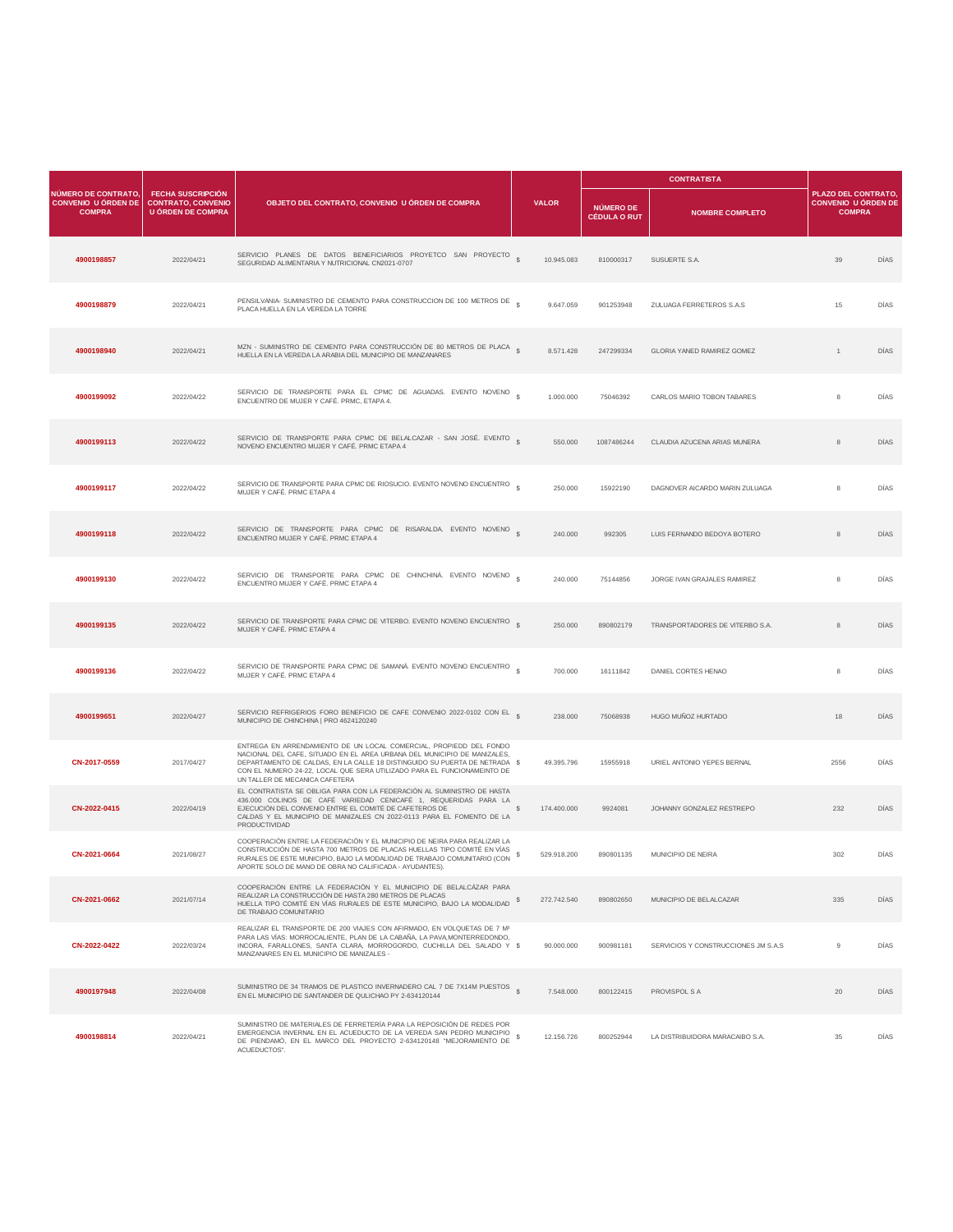|                                                                    |                                                                                   |                                                                                                                                                                                                                                                                                                                                                                                                                                         |                  |                                         | <b>CONTRATISTA</b>                                                                                                                          |                                                                   |             |
|--------------------------------------------------------------------|-----------------------------------------------------------------------------------|-----------------------------------------------------------------------------------------------------------------------------------------------------------------------------------------------------------------------------------------------------------------------------------------------------------------------------------------------------------------------------------------------------------------------------------------|------------------|-----------------------------------------|---------------------------------------------------------------------------------------------------------------------------------------------|-------------------------------------------------------------------|-------------|
| NÚMERO DE CONTRATO,<br><b>CONVENIO U ÓRDEN DE</b><br><b>COMPRA</b> | <b>FECHA SUSCRIPCIÓN</b><br><b>CONTRATO, CONVENIO</b><br><b>U ÓRDEN DE COMPRA</b> | OBJETO DEL CONTRATO, CONVENIO U ÓRDEN DE COMPRA                                                                                                                                                                                                                                                                                                                                                                                         | <b>VALOR</b>     | <b>NÚMERO DE</b><br><b>CÉDULA O RUT</b> | <b>NOMBRE COMPLETO</b>                                                                                                                      | PLAZO DEL CONTRATO<br><b>CONVENIO U ÓRDEN DE</b><br><b>COMPRA</b> |             |
| CN-2022-0492                                                       | 2022/04/25                                                                        | SUMINISTRO DE HASTA 140 TRAMOS RAFIA PLASTIFICADA 7X7X14 METROS PUESTOS<br>EN EL MUNICIPIO DE LA VEGA PY 4-634120062 PARA CONSTURCCION DE SECADEROS \$<br>PARABOLICOS.                                                                                                                                                                                                                                                                  | 58.635.360       | 900980961                               | PROPLACOL SAS                                                                                                                               | 90                                                                | DÍAS        |
| 4900197103                                                         | 2022/04/03                                                                        | CONTRATACION DE HORAS MAQUINAS DE BULLDOZER Y/O RETROESCABADORA<br>PARA EL MEJORAMIENTO DE VIAS RURALES CAFETERAS EN TRAMOS CRITICOS DEL<br>MUNICIPIO DE AGUSTIN CODAZZI, DEPARATAMENTO DEL CESAR, RECURSOS DE<br>FON2 LEY 863 PROYECTO 4-744120026 PEP:4-744120026.01.                                                                                                                                                                 | 23,529,600<br>s  | 901078467                               | MARSIL NUKWAMUKE S.A.S                                                                                                                      | 88                                                                | DÍAS        |
| 4900198950                                                         | 2022/04/21                                                                        | HABILITACION DEL CARRETEABLE QUE CONDUCE DE LA YE DE FILO MACHETE A LAS<br>VEREDAS CERRO EL TESORO BRISAS DEL CHIRIAIMO Y LA PUNTA MUNICIPIO DE LA<br>PAZ CESAR . RECURSOS FON2 LEY 863 PROYECTO 4-744120023 PEP:4-<br>7441200273.02.01 PROVEEDOR:ESTACION NOVALITO BAMOS                                                                                                                                                               | 1.348.215        | 824000231                               | <b>BAMOS LIMITADA ESTACION N</b>                                                                                                            | $\circ$                                                           | <b>DIAS</b> |
| 4900198951                                                         | 2022/04/21                                                                        | MEJORMIENTO DEL RAMAL CARRETEABLE VEREDA LA QUIEBRA Y EL SECTOR DE<br>LOS LOPEZ EN EL CORREGIMIENTO DE SAN JOSE DE ORIENTE MUNICIPIO DE LA PAZ<br>. RECURSOS FON2 LEY 863 PROYECTO 4-744120023 PEP:4-7441200273.02.01<br>PROVEEDOR: ESTACION NOVALITO BAMOS LTDA NIT: 824                                                                                                                                                               | 2.034.579<br>s   | 824000231                               | BAMOS LIMITADA ESTACION N                                                                                                                   | $\mathbb O$                                                       | DÍAS        |
| CN-2021-1211                                                       | 2021/09/21                                                                        | MEJORAR LA INTERCOMUNICACIÓN TERRESTRE EN PUNTOS CRÍTICOS DE UNA<br>PARTE DE LA POBLACIÓN RURAL DEL MUNICIPIO DE PUEBLO BELLO, CESAR; ESTE<br>OBJETIVO SE LOGRARÁ AL DISPONER DE INFRAESTRUCTURA MEJORADA PARA TAL<br>FIN.                                                                                                                                                                                                              | s<br>112.680.000 | 824001624                               | MUNICIPIO DE PUEBLO BELLO                                                                                                                   | 120                                                               | DÍAS        |
| CN-2020-0476                                                       | 2020/08/13                                                                        | AUNAR ESFUERZOS ENTRE EL MUNICIPIO Y LA FEDERACIÓN PARA EL DESARROLLO<br>DEL PROYECTO DENOMINADO "CONTRIBUCIÓN A LA PRODUCTIVIDAD CAFETERA DEL \$<br>MUNICIPIO DE EL PEÑÓN"                                                                                                                                                                                                                                                             | 19.030.000       | 899999460                               | MUNICIPIO EL PEÑON                                                                                                                          | 360                                                               | DÍAS        |
| CN-2021-1271                                                       | 2021/09/23                                                                        | AUNAR ESFUERZOS TÉCNICOS, ADMINISTRATIVOS Y FINANCIEROS A TRAVES DE UNA<br>AGLOMERACION QUE PERMITA EL FORTALECIMIENTO DE LOS ENCADENAMIENTOS \$<br>PRODUCTIVOS DE LA CADENA DEL CAFÉ EN EL DEPARTAMENTO DE CUNDINAMARCA                                                                                                                                                                                                                | 1.869.461.953    | 899999114                               | DEPARTAMENTO DE CUNDINAMARCA -<br>SECRETARÍA DE COMPETITIVIDAD Y<br>DESARROLLO ECONÓMICO                                                    | 183                                                               | DÍAS        |
| CN-2022-0353                                                       | 2022/03/28                                                                        | EL CONTRATISTA SE OBLIGA PARA CON LA FEDERACION A PRESTAR LOS SERVICIOS<br>PROFESIONALES PARA DISEÑAR Y DESARROLLAR UNA (1) CARTILLA DE APOYO AL<br>PROYECTO ESCUELA Y CAFÉ DEL DEPARTAMENTO DE CUNDINAMARCA, DIRIGIDA A<br>ESTUDIANTES DEL PRIMER CICLO DE EDUCACIÓN BÁSICA SECUNDARIA (6° Y 7°) DE<br>LAS INSTITUCIONES EDUCATIVAS PÚBLICAS Y/O OFICIALES DEL DEPARTAMENTO DE<br>CLINDINAMARCA                                        | 50.000.000       | 860023143                               | FUNDACIÓN MANUEL MEJIA                                                                                                                      | 146                                                               | DIAS        |
| CN-2022-0513                                                       | 2022/04/22                                                                        | EL CONTRATISTA SE OBLIGA PARA CON LA FEDERACIÓN A ENTREGAR, A TÍTULO DE<br>COMPRAVENTA, OCHOCIENTAS CUARENTA Y UN (841) SECADORAS MECÁNICAS A GAS<br>DE 10@ DE CAFÉ PERGAMINO SECO, EN 42 MUNICIPIOS PRIORIZADOS DEL \$ 2.191.550.967<br>DEPARTAMENTO DE CUNDINAMARCA, CON DESTINO A LOS CAFICULTORES<br>BENEFICIARIOS DEL PROYECTO.                                                                                                    |                  | 890900174                               | <b>JM ESTRADA SA</b>                                                                                                                        | 420                                                               | DÍAS        |
| 4900196996                                                         | 2022/04/06                                                                        | SERVICIO DE ADECUACION, REPARACIONES DE BODEGA ( PINTURA DE 210 MTRES<br>DE PAREDES Y ARREGLO DE VIGACANAL )-EN UNA BODEGA DE LA CASA DEL CAFE \$<br>DEL MUNICIPIO DE PACHO                                                                                                                                                                                                                                                             | 4.199.438        | 901516528                               | INTERBERTORRES CONSTRUCTORA SAS                                                                                                             | 23                                                                | DÍAS        |
| CN-2021-0750                                                       | 2021/06/09                                                                        | AUNAR ESFUERZOS Y RECURSOS PARA EL MEJORAMIENTO DE LA RED VIAL<br>TERCIARIA DEL MUNICIPIO DE SAN AGUSTIN - HUILA, MEDIANTE LA CONSTRUCCION<br>DE PLACAS HUELLA Y OBRAS DE DRENAJE ALCANTARILLAS DE 24" EN LAS<br>VEREDAS: ALTO MATANZAS, MURALLA - TABOR, ESCUELA LA TRIBUNA TIMANCO,<br>SEVILLA PARTE ALTA, AGUA BENDITA, CASCAJAL, RETIRO, ALTO DEL OBISPO, LOS<br>CALICHOS HEDMITA ORANDO NAZADETH ADALICA 1 CAITANA RADNIZ EL CEDDO | s<br>489.514.025 | 891180056                               | MUNICIPIO DE SAN AGUSTIN (HUILA)                                                                                                            | 179                                                               | DÍAS        |
| CN-2021-1005                                                       | 2021/07/22                                                                        | VENTA DE MATERIALES DE FERRETERIA PARA LA CONSTRUCCION DE PLACAS<br>HUELLA, EN EL MARCO DEL CONVENIO CN-2021-0595 CELEBRADO ENTRE LA FNC- \$<br>COMITÉ HUILA Y EL MUNICIPIO DE GIGANTE - HUILA                                                                                                                                                                                                                                          | 134.336.372      | 900779389                               | JPL SERVICIOS S.A.S                                                                                                                         | 60                                                                | DÍAS        |
| CN-2021-1007                                                       | 2021/07/23                                                                        | AUNAR ESFUERZOS Y RECURSOS PARA EL MEJORAMIENTO DE LA RED VIAL<br>TERCIARIA DEL MUNICIPIO DE ISNOS - HUILA, MEDIANTE LA CONSTRUCCION DE<br>PLACAS HUELLA Y OBRAS DE DRENAJE ALCANTARILLAS DE 24" EN LAS VEREDAS \$<br>MURALLA, GRANADA, BELLAVISTA, LA FLORIDA, VILLANUEVA, REMOLINO,<br>MONDELLAL, VEGAS-BAJO MAGDALENA, BAJO MONDELLAL Y BETANIA                                                                                      | 286.006.954      | 800097098                               | MUNICIPIO DE ISNOS (HUILA)                                                                                                                  | 114                                                               | DIAS        |
| CN-2021-1148                                                       | 2021/08/17                                                                        | AUNAR ESFUERZOS Y RECURSOS PARA ADELANTAR PROYECTO DE INSTALACIÓN DE<br>SECADEROS SOLARES PARA FORTALECER EL PROCESO DE PRODUCCIÓN Y<br>COMERCIALIZACIÓN DE CAFÉ DE PEQUEÑOS PRODUCTORES EN EL MUNICIPIO DE<br>COLOMBIA - HUILA                                                                                                                                                                                                         | 106.156.656<br>s | 891180028                               | MUNICIPIO DE COLOMBIA (HUILA)                                                                                                               | 97                                                                | DÍAS        |
| CN-2021-1162                                                       | 2021/08/24                                                                        | AUNAR ESFUERZOS, TECNICOS, ADMINSTRATIVOS Y FINANCIEROS PARA ADELANTAR<br>EL MEJORAMIENTO DE LA RED VIAL TERCIARIA. MEDIANTE LA CONSTRUCCIÓN DE<br>PLACAS HUELLA, OBRAS DE DRENAJE Y CONTECION VIAL (ALCANTARILLAS Y MUROS) \$<br>EN EL MUNICIPIO DE TERUEL - HUILA EN LAS VEREDAS DE INTERES E INFLUENCIA<br>CAFETERA                                                                                                                  | 188,013,354      | 891180181                               | MUNICIPIO DE TERUEL (HUILA)                                                                                                                 | 122                                                               | DÍAS        |
| CN-2021-1190                                                       | 2021/08/23                                                                        | LA CONSTRUCCIÓN DE 270 ML DE PLACA HUELLA EN LAS VEREDAS EL TRIUNFO 100<br>ML; QUEBRADITAS 100 ML Y GALAXIAS 70 ML, DEL MUNICIPIO DE TARQUI - HUILA LO<br>ANTERIO EN EL MARCO DEL PROYECTO QUE TIENE POR TÍTULO CONSTRUCCION DE<br>PLACA HUELLA EN LA RED VIAL TERCIARI DEL MUNICIPIO DE TARQUI - HUILA                                                                                                                                 | 74.398.823       | 12263041                                | DAMAR CLAROS TRUJILLO                                                                                                                       | 90                                                                | DÍAS        |
| CN-2021-1444                                                       | 2021/10/05                                                                        | AUNAR ESFUERZOS Y RECURSOS PARA ADELANTAR EL MEJORAMIENTO DE LA RED<br>VIAL TERCIARIA MEDIANTE LA CONSTRUCCIÓN DE OBRAS DE DRENAJE<br>(ALCANTARILLAS DE 24") EN EL MUNICIPIO DE LA PLATA - HUILA, VEREDAS DE \$<br>INTERES DE INFLUENCIA CAFETERO.                                                                                                                                                                                      | 129.116.932      | 891180155                               | MUNICIPIO DE LA PLATA (HUILA) Y ASOCIACION<br>COMUNAL DE JUNTAS DEL MUNICIPIO DE LA<br>PLATA - HUILA                                        | 70                                                                | DÍAS        |
| CN-2021-1477                                                       | 2021/10/15                                                                        | AUNAR ESFUERZOS Y RECURSOS PARA ADELANTAR PROYECTO DE CONSTRUCCIÓN<br>DE SECADEROS SOLARES PARA FORTALECER LA COMERCIALIZACION DE CAFÉ DE \$<br>PEQUEÑOS PRODUCTORES EN EL MUNICIPIO DE LA ARGENTINA - HUILA                                                                                                                                                                                                                            | 134.367.525      | 891180205                               | MUNICIPIO DE LA ARGENTINA - HUILA Y LA<br>ASOCIACION COMUNAL DE JUNTAS DE ACCION<br>COMUNAL DEL MUNICIPIO DE LA ARGENTINA -<br><b>HUILA</b> | 57                                                                | DÍAS        |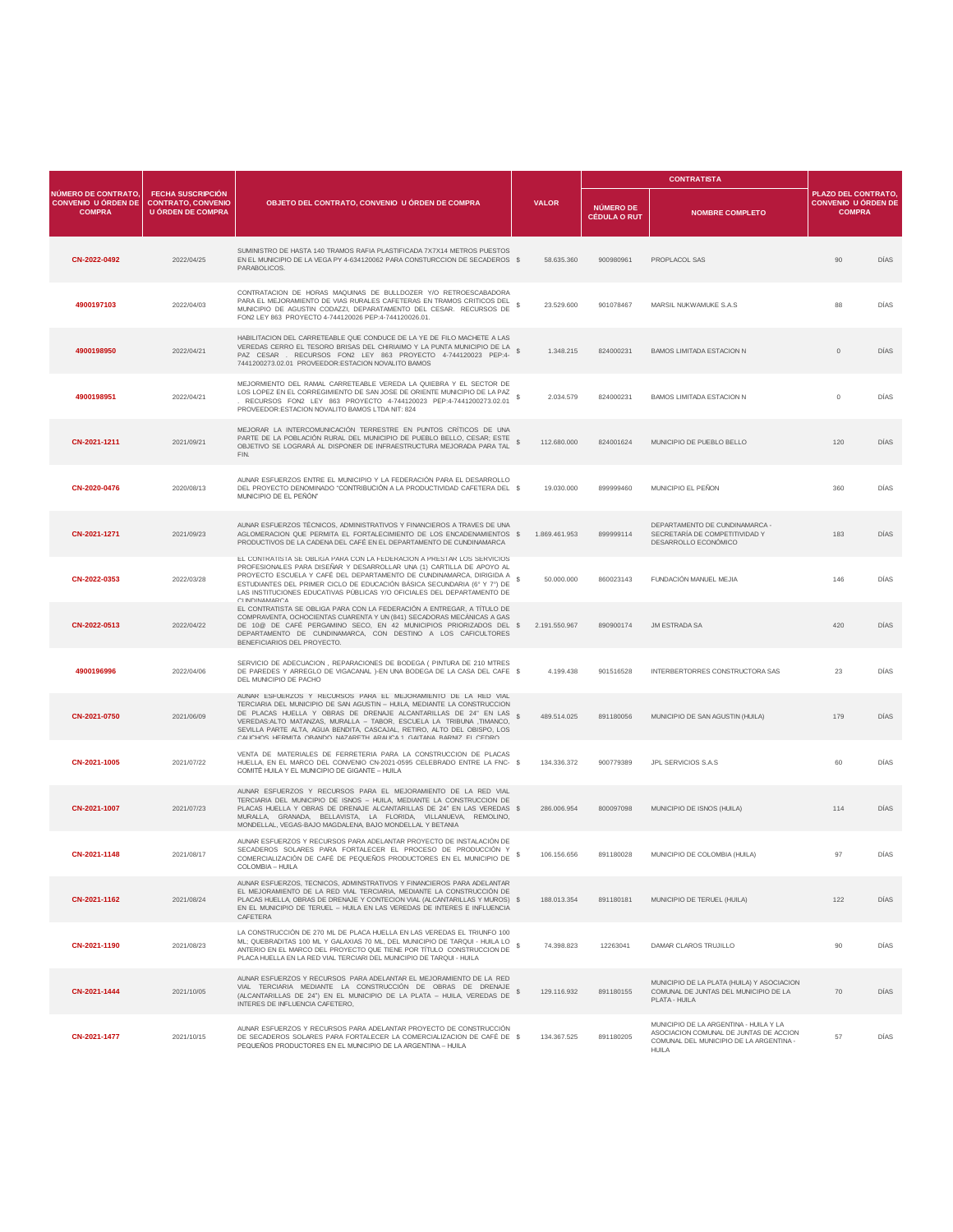|                                                                           |                                                                                   |                                                                                                                                                                                                                                                                                                                                                            |                  |                                         | <b>CONTRATISTA</b>                                            |                                                                           |             |
|---------------------------------------------------------------------------|-----------------------------------------------------------------------------------|------------------------------------------------------------------------------------------------------------------------------------------------------------------------------------------------------------------------------------------------------------------------------------------------------------------------------------------------------------|------------------|-----------------------------------------|---------------------------------------------------------------|---------------------------------------------------------------------------|-------------|
| <b>NÚMERO DE CONTRATO,</b><br><b>CONVENIO U ÓRDEN DE</b><br><b>COMPRA</b> | <b>FECHA SUSCRIPCIÓN</b><br><b>CONTRATO, CONVENIO</b><br><b>U ÓRDEN DE COMPRA</b> | OBJETO DEL CONTRATO, CONVENIO U ÓRDEN DE COMPRA                                                                                                                                                                                                                                                                                                            | <b>VALOR</b>     | <b>NÚMERO DE</b><br><b>CÉDULA O RUT</b> | <b>NOMBRE COMPLETO</b>                                        | <b>PLAZO DEL CONTRATO.</b><br><b>CONVENIO U ÓRDEN DE</b><br><b>COMPRA</b> |             |
| CN-2021-1480                                                              | 2021/10/26                                                                        | AUNAR ESFUERZOS, TÉCNICOS, ADMINISTRATIVOS Y FINANCIEROS PARA LA<br>EJECUCIÓN DEL PROYECTO ANÁLISIS DE SUELOS, COMO UNA ALTERNATIVA PARA<br>MEJORAMIENTO DE LA PRODUCTIVIDAD EN EL CULTIVO DE CAFÉ PARA EL MUNICIPIO<br>DE LA PLATA - HUILA,                                                                                                               | s<br>87.000.000  | 891180155                               | MUNICIPIO DE LA PLATA (HUILA)                                 | 48                                                                        | <b>DÍAS</b> |
| CN-2021-1485                                                              | 2021/10/26                                                                        | AUNAR ESFUERZOS TECNICOS, ADMINISTRATIVOS Y FINANCIEROS PARA LA<br>CONSTRUCCION DE SECADEROS SOLARES PARA FORTALECER LA<br>COMERCIALIZACION DE CAFÉ DE PEQUEÑOS PRODUCTORES DE CAFÉ EN EL<br>MUNICIPIO DE AIPE - HUILA                                                                                                                                     | s<br>99.534.433  | 891180070                               | MUNICIPIO DE AIPE (HUILA)                                     | 45                                                                        | DÍAS        |
| CN-2021-1498                                                              | 2021/10/26                                                                        | AUNAR ESFUERZOS TECNICOS, ADMINISTRATIVOS Y FINANCIEROS PARA LA<br>CONSTRUCCION DE SECADEROS SOLARES PARA FORTALECER LA<br>COMERCIALIZACION DE CAFÉ DE PEQUEÑOS PRODUCTORES DE CAFÉ EN EL<br>MUNICIPIO DE IOURA HUILA                                                                                                                                      | \$<br>94.658.657 | 891180131                               | MUNICIPIO DE IQUIRA (HUILA)                                   | 48                                                                        | DÍAS        |
| CN-2021-1962                                                              | 2021/12/03                                                                        | VENTA DE DESPULPADORAS, SEGÚN ESPECIFICACIONES TECNICAS ENVIADAS POR<br>LA FEDERACION NACIONAL DE CAFETEROS DE COLOMBIA, EN EL MARCO DEL<br>CONVENIO CN-2021-1516, CELEBRADO ENTRE LA FEDERACIÓN NACIONAL DE \$<br>CAFETEROS DE COLOMBIA - COMITÉ DE CAFETEROS DEL HUILA Y EL MUNICIPIO DE<br>PITALITO - HUILA                                             | 114.428.571      | 900597795                               | PROINGENIERIA S.A.S                                           | 20                                                                        | DÍAS        |
| CN-2022-0213                                                              | 2022/02/15                                                                        | VENTA DE MATERIALES DE FERRETERIA PUESTOS EN SITIOS DE OBRA VEREDA LA<br>ONDINA Y ALTO BUENAVISTA DEL MUNICIPIO DE AGRADO (HUILA), PARA LA<br>EJECUCIÓN DEL CONVENIO CN-2021-1742 CELEBRADO ENTRE LA FEDERACION \$<br>NACIONAL DE CAFETEROS DE COLOMBIA - COMITÉ DE CAFETEROS DEL HUILA Y EL<br>MUNICIPIO DEL AGRADO (HUILA)                               | 36.251.002       | 891101158                               | COOPERATIVA CENTRAL DE CAFICULTORES DEL<br>HUILA - COOCENTRAL | 30                                                                        | <b>DIAS</b> |
| CN-2022-0201                                                              | 2022/02/18                                                                        | VENTA DE MATERIALES DE FERRETERIA PUESTOS EN SITIOS DE OBRA VEREDA<br>MESITAS, BUENAS AIRES Y LA ESPERANZA DEL MUNICIPIO DE GARZON (HUILA), PARA<br>LA EJECUCIÓN DEL CONVENIO CN-2021-1596 CELEBRADO ENTRE LA FEDERACION \$<br>NACIONAL DE CAFETEROS DE COLOMBIA - COMITÉ DE CAFETEROS DEL HUILA Y EL<br>MUNICIPIO DE GARZON (HUILA)                       | 99.816.346       | 891101158                               | COOPERATIVA CENTRAL DE CAFICULTORES DEL<br>HUILA - COOCENTRAL | 45                                                                        | DÍAS        |
| CN-2022-0257                                                              | 2022/02/18                                                                        | VENTA DE MATERIALES DE FERRETERIA PUESTOS EN SITIOS DE OBRA VEREDA FILO<br>DE SALAZAR Y LA PLANTA- EL SALADO DEL MUNICIPIO DE GUADALUPE (HUILA), PARA<br>LA EJECUCIÓN DEL CONVENIO CN-2021-1597 CELEBRADO ENTRE LA FEDERACION \$<br>NACIONAL DE CAFETEROS DE COLOMBIA - COMITÉ DE CAFETEROS DEL HUILA Y EL<br>MUNICIPIO DE GUADALUPE (HUILA)               | 53.557.139       | 891101158                               | COOPERATIVA CENTRAL DE CAFICULTORES DEL<br>HUILA - COOCENTRAL | 30                                                                        | DÍAS        |
| CN-2022-0440                                                              | 2022/03/30                                                                        | VENTA DE MATERIAL VEGETAL (750.000 COLINOS DE CAFÉ) DISTRIBUIDOS ASI:<br>(530.000 COLINOS DE CAFÉ) PARA EL MUNICIPIO DE PITALITO (HUILA) Y (220.000<br>COLINOS DE CAFÉ) PARA EL MUNICIPIO DE PALESTINA (HUILA) EN EL MARCO DEL \$<br>PROYECTO APOYO A LA RENOVACIÓN DE CAFETALES CON MATERIAL CERTIFICADO<br>PARA PRODUCTORES EN EL DEPARTAMENTO DEL HUILA | 298.450.000      | 15889631                                | SAIN CABRERA CABRERA                                          | 80                                                                        | DÍAS        |
| CN-2022-0446                                                              | 2022/03/30                                                                        | VENTA DE MATERIAL VEGETAL (350.000 COLINOS DE CAFÉ) PARA EL MUNICIPIO DE<br>GARZON (HUILA) EN EL MARCO DEL PROYECTO APOYO A LA RENOVACIÓN DE<br>CAFETALES CON MATERIAL CERTIFICADO PARA PRODUCTORES EN EL<br>DEPARTAMENTO DEL HUILA                                                                                                                        | 136.500.000<br>s | 26441972                                | SANDRA BASTIDAS SON                                           | 80                                                                        | <b>DÍAS</b> |
| CN-2022-0460                                                              | 2022/03/31                                                                        | VENTA DE MATERIAL VEGETAL REPRESENTADO EN (180.000 COLINOS DE CAFÉ)<br>PARA EL MUNICIPIO DE TIMANA - HUILA, EN EL MARCO DEL PROYECTO DE APOYO A<br>LA RENOVACIÓN DE CAFETALES CON MATERIAL VEGETAL CERTIFICADO PARA<br>PRODUCTORES EN EL DEPARTAMENTO DEL HUILA                                                                                            | s<br>71.000.000  | 900089698                               | ASOCIACIÓN DE PRODUCTORES EAT<br>AGROECOLÓGICOS               | 80                                                                        | DÍAS        |
| CN-2022-0453                                                              | 2022/03/31                                                                        | VENTA DE MATERIAL VEGETAL (420.000 COLINOS DE CAFÉ) PARA EL MUNICIPIO DE<br>ACEVEDO (HUILA) EN EL MARCO DEL PROYECTO APOYO A LA RENOVACIÓN DE<br>CAFETALES CON MATERIAL CERTIFICADO PARA PRODUCTORES EN EL<br>DEPARTAMENTO DEL HUILA                                                                                                                       | s<br>170.100.000 | 1078749148                              | ARVINSON ADRIAN TORRES HERNANDEZ                              | 80                                                                        | <b>DÍAS</b> |
| CN-2022-0461                                                              | 2022/03/31                                                                        | VENTA DE MATERIAL VEGETAL (200.000 COLINOS DE CAFÉ) PARA EL MUNICIPIO DE<br>PITALITO (HUILA) EN EL MARCO DEL PROYECTO APOYO A LA RENOVACIÓN DE<br>CAFETALES CON MATERIAL CERTIFICADO PARA PRODUCTORES EN EL<br>DEPARTAMENTO DEL HUILA                                                                                                                      | s<br>78,000,000  | 36281253                                | BLANCA ESTER SAENZ VELA                                       | 80                                                                        | DÍAS        |
| 4900196992                                                                | 2022/04/01                                                                        | COMPRA DE MATERIALES (POSTES PLASTICOS) PARA PROYECTO APOYO PARA LA<br>PROTECCION DE AREAS ESTRATEGICAS EN DE LA QUEBRADA LA HONDA DE LA<br>VEREDA LA ESPERANZA Y DE PREDIO DENOMINADO EL GUAYACAN UBICADO EN LA \$<br>VEREDA GAVILLA BAJA CORREGIMIENTO DE LAS MESAS MUNICIPIO DE EL TABLON DE<br>GOMEZ.                                                  | 11.218.487       | 891200024                               | FERRETERIA CHAVES LEON SAS                                    | 28                                                                        | DÍAS        |
| 4900197158                                                                | 2022/04/04                                                                        | MATERIALES PARA EJECUCION PROYECTO LEY 863 APOYO PARA LA PROTECCION DE<br>AREAS ESTRATEGICAS EN DE LA QUEBRADA LA HONDA DE LA VEREDA LA<br>ESPERANZA Y DE PREDIO DENOMINADO EL GUAYACAN UBICADO EN LA VEREDA<br>GAVILLA BAJA CORREGIMIENTO DE LAS MESAS MUNICIPIO DE EL TABLON DE GÓMEZ                                                                    | 2.958.402        | 1214716725                              | BUCHELI MONTEZUMA CARLOS JAVIER                               | $\overline{7}$                                                            | DÍAS        |
| 4900197673                                                                | 2022/04/07                                                                        | IMPUESTO PREDIAL CASA DEL CAFE TABLON DE GOMEZ AÑO2022                                                                                                                                                                                                                                                                                                     | s<br>47.957      | 800099080                               | MUNICIPIO DE EL TABLÓN DE GÓMEZ                               | 22                                                                        | <b>DÍAS</b> |
| 4900198621                                                                | 2022/04/20                                                                        | IMPUESTO DE RODAMIENTO DEL VEHICULO TOYOTA ERM 052 DE PROPIEDAD DEL §<br>COMITE DE CAFETEROS DE NARIÑO AÑO VIGENCIA 2022                                                                                                                                                                                                                                   | 150,100          | 800103923                               | GOBERNACION DEL DEPARTAMENTO DE NARIÑO                        | $\,9$                                                                     | DÍAS        |
| 4900199635                                                                | 2022/04/27                                                                        | MATERIALES PARA LA CONSTRUCCIÓN DEL PATIO DE LA ESCUELA EN LA VEREDA EL «<br>SUSPIRO, MUNICIPIO DE EL ROSARIO. LEY 863                                                                                                                                                                                                                                     | 5.857.142        | 59706638                                | ERASO MUÑOZ LUCELLY                                           | 9                                                                         | <b>DÍAS</b> |
| CN-2021-1331                                                              | 2021/10/04                                                                        | ACTA LIQUID Y TERMINACION 06/04/2022, ACTA DE INICIO 04/10/2021, PROMOVER LA<br>PRODUCTIVIDAD Y COMPETITIVIDAD DE LAS FAMILIAS CAFICULTORAS DEL MUNICIPIO \$<br>DE SANTIAGO DEPARTAMENTO NORTE DE SANTANDER.                                                                                                                                               | 16.035.400       | 800099262                               | MUNICIPIO DE SANTIAGO                                         | 89                                                                        | DÍAS        |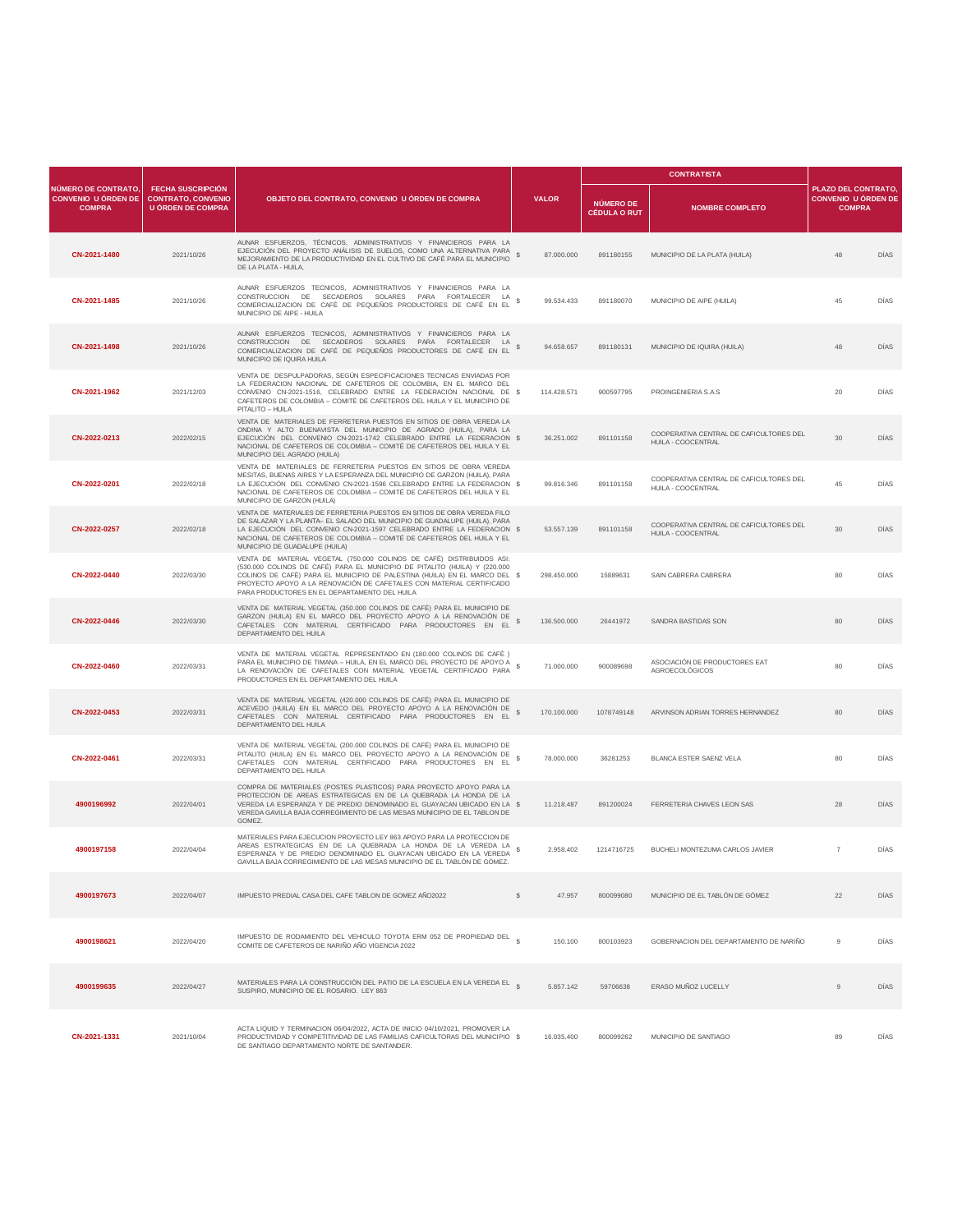|                                                                    |                                                                                   |                                                                                                                                                                                                                                                                                                                                                 |                  |           |                                         | <b>CONTRATISTA</b>                                          |                                                                   |      |
|--------------------------------------------------------------------|-----------------------------------------------------------------------------------|-------------------------------------------------------------------------------------------------------------------------------------------------------------------------------------------------------------------------------------------------------------------------------------------------------------------------------------------------|------------------|-----------|-----------------------------------------|-------------------------------------------------------------|-------------------------------------------------------------------|------|
| NÚMERO DE CONTRATO,<br><b>CONVENIO U ÓRDEN DE</b><br><b>COMPRA</b> | <b>FECHA SUSCRIPCIÓN</b><br><b>CONTRATO, CONVENIO</b><br><b>U ÓRDEN DE COMPRA</b> | OBJETO DEL CONTRATO, CONVENIO U ÓRDEN DE COMPRA                                                                                                                                                                                                                                                                                                 | <b>VALOR</b>     |           | <b>NÚMERO DE</b><br><b>CÉDULA O RUT</b> | <b>NOMBRE COMPLETO</b>                                      | PLAZO DEL CONTRATO<br><b>CONVENIO U ÓRDEN DE</b><br><b>COMPRA</b> |      |
| 4900197558                                                         | 2022/04/06                                                                        | TRANSPORTE MATERIAL DE RIO CUCUTA-BLONAY Y ZARCUTA BLONAY PROYECTO<br>#4684120097 RESTAURACIÓN DE LA CAFICULTURA DE NORTE DE SANTANDER                                                                                                                                                                                                          | 5.820.000        |           | 88157031                                | CONTRERAS LAZARO YESID EDIPSON                              | $\mathbf{1}$                                                      | DÍAS |
| 4900198505                                                         | 2022/04/19                                                                        | TRANSPORTE NACIONAL DE SEMILLA DE CAFE SUMINISTRO DE SEMILLA DE CAFE,<br>PROYECTO 4684120097 RESTAURACIÓN DE LA CAFICULTURA EN NORTE DE \$<br>SANTANDER                                                                                                                                                                                         | 12.661.600       |           | 860512330                               | SERVIENTREGA S.A.                                           | 195                                                               | DÍAS |
| 4900197079                                                         | 2022/04/01                                                                        | MERTEC X LT PROYECTO 4684120071 FORTECIMIENTO DE EMPRENDIMIENTOS<br>PRODUCUTIVOS CAFETEROS DE POBLACIÓN DESPLAZADA Y VULNERABLE DEL LOS \$<br>MUNICIPIOS DE OCAÑA Y SARDINATA DEPARTAMENTO NORTE DE SANTANDER                                                                                                                                   |                  | 290,000   | 901274170                               | LA SEPTIMA DISTRIBUCIONES AGROPECUARIAS                     | $\overline{1}$                                                    | DÍAS |
| CN-2021-0571                                                       | 2021/05/26                                                                        | ACTA DE LIQUIDACION 11/03/2022- ACTA DE INICIO: 26/05/2021- APOYAR<br>EMPRENDIMIENTOS PRODUCTIVOS CAFETEROS DE MUJERES Y JÓVENES DEL<br>MUNICIPIO DE CUCUTILLA, CON LA ENTREGA DE SEMILLA DE CAFÉ CERTIFICADA<br>PARA LA CONSTRUCCIÓN DE GERMINADORES.                                                                                          | \$<br>20.072.000 |           | 800013237                               | MUNICIPIO DE CUCUTILLA                                      | 220                                                               | DÍAS |
| CN-2022-0199                                                       | 2022/04/22                                                                        | EL CONTRATISTA SE OBLIGA PARA CON LA FEDERACIÓN A SUMINISTRAR 4.160.000<br>CHAPOLAS DE CAFÉ, MÁS VEINTE POR CIENTO (20%) ADICIONAL RESIEMBRAS Y<br>PÉRDIDAS CUYA SEMILLA SERÁ ENTREGADA DIRECTAMENTE PARA LOS USUARIOS \$<br>DEL PROYECTO DENOMINADO "RESTAURACIÓN DE LA CAFICULTURA EN EL<br>DEPARTAMENTO DE NORTE DE SANTANDER".              | 164.320.000      |           | 800163130                               | UNIVERSIDAD FRANCISCO DE PAULA<br>SANTANDER SECCIONAL OCANA | 253                                                               | DIAS |
| 4900191228                                                         | 2022/03/30                                                                        | EL CONTRATISTA SE OBLIGA PARA CON LA FEDERACIÓN AL SUMINISTRO DE UN<br>MÁXIMO DE 2.000.000 DE COLINOS DE CAFÉ DE VARIEDADES CASTILLO Y CENICAFÉ<br>1, DE ÓPTIMA CALIDAD AGRONÓMICA Y SANITARIA, DE ORIGEN CONOCIDO DE \$<br>ACUERDO A LAS RECOMENDACIONES TÉCNICAS DERIVADAS DE LAS<br>INVESTIGACIONES DE CENICAFÉ DEPENDENCIA DE LA FEDERACIÓN | 800.000.000      |           | 9920839                                 | HUBER DE JESUS SANCHEZ URIBE                                | 272                                                               | DÍAS |
| 4900199491                                                         | 2022/04/26                                                                        | SUMINISTRAR 50 GUADAÑAS DE EJE FLEXIBLE BEAVER K427, PARA CAFICULTORES<br>DE LOS MUNICIPIOS DE LA CELIA Y BALBOA EN IGUALES CANTIDADES.                                                                                                                                                                                                         | 30.086.135       |           | 900702334                               | FUMIMOTOR S.A.S                                             | 218                                                               | DÍAS |
| 4900198935                                                         | 2022/04/21                                                                        | SUMINISTRAR 45 GUADAÑAS DE EJE FLEXIBLE MARCA BEAVER REFERENCIA K427 A $_{\circ}$<br>CAFICULTORES DEL MUNICIPIO DE SANTA ROSA DE CABAL                                                                                                                                                                                                          | 24.827.521       |           | 900702334                               | <b>FUMIMOTOR S.A.S</b>                                      | 70                                                                | DIAS |
| 4900197851                                                         | 2022/04/08                                                                        | PAGO DE POLIZA PARA LA SUSCRIPCION DEL OTROSI#3 CORRESPONDIENTE AL<br>CONVENIO Nº1593/CN2021-0585 CON ADICION DE TIEMPO HASTA EL 31 DE MAYO DEL \$<br>2022                                                                                                                                                                                      |                  | 124.777   | 890903407                               | SEGUROS GENERALES SURAMERICANA                              | 52                                                                | DÍAS |
| 4900199806                                                         | 2022/04/28                                                                        | PAGO DE POLIZA DE CUMPLIMIENTO DEL CONTRATO, BUEN MANEJO Y CORRECTA<br>INVERSION DEL ANTICIPO, PAGO DE SALARIOS, PRESTACIONES SOCIALES E<br>INDEMNIZACIONES LABORALES A FAVOR DE ENTIDADES ESTATALES DENTRO DEL<br>CONENIO SUSCRITO CON LA CARDER.                                                                                              | s                | 238.000   | 890903407                               | SEGUROS GENERALES SURAMERICANA                              | 216                                                               | DIAS |
| 4900196977                                                         | 2022/04/01                                                                        | SUMINISTRO DE MATERIALES PARA REALIZAR OBRAS DE ADECUACION DE<br>BENEFICIADEROS PARA EL TRATAMIENTO DE AGUAS RESIDUALES EN LA VEREDA PE \$<br>RALONSO DEL MUNICIPIO DE SANTUARIO FINCA DE JAIME ALBERTO TAMAYO                                                                                                                                  |                  | 323.987   | 900980961                               | PROPLACOL SAS                                               | 49                                                                | DÍAS |
| 4900199868                                                         | 2022/04/28                                                                        | PRESTAR SERVICIOS COMO CATADOR EN MARSELLA                                                                                                                                                                                                                                                                                                      | s                | 8.000.000 | 9818600                                 | QUICENO MORALES JULIO ANDRES                                | 30                                                                | DÍAS |
| 4900198720                                                         | 2022/04/20                                                                        | SUMINISTRO DE MATERIALES PARA EL MEJORAMIENTO DEL ACUEDUCTO PARA EL<br>MUNICIPIO DE QUINCHIA Y SANTA ROSA EN EL MARCO DEL PROYECTO<br>"MEJORAMIENTO PARCIAL DE ACUEDUCTOS DE LOS MUNICIPIOS DE QUINCHÍA Y<br>SANTA ROSA".                                                                                                                       | s<br>20.407.603  |           | 901099878                               | CONSTRUEJE S.A.S                                            | 30                                                                | DÍAS |
| 4900198321                                                         | 2022/04/18                                                                        | EMISIÓN DEL PROGRAMA DEL 18 DE ABRIL DEL 2022                                                                                                                                                                                                                                                                                                   | s                | 1.212.104 | 890807724                               | SOCIEDAD DE TELEVISION DE CALDAS                            | 37                                                                | DÍAS |
| CN-2022-0489                                                       | 2022/04/07                                                                        | SUMINISTRAR 140.000 COLINOS DE CAFE VARIEDAD RESISTENTE A ROYA, A<br>CAFICULTORES DEL MUNICIPIO DE MARSELLA COMO APOYO AL FORTALECIMIENTO \$<br>PRODUCTIVO DE LA CAFICULTURA. PROYECTO 4-704120140                                                                                                                                              | 47.600.000       |           | 1054920177                              | RICO MARIN ANDRES MAURICIO                                  | 152                                                               | DIAS |
| CN-2022-0488                                                       | 2022/04/07                                                                        | SUMINISTRAR 60.000 COLINOS DE CAFE VARIEDAD RESISTENTE A ROYA, A<br>CAFICULTORES DEL MUNICIPIO DE MARSELLA COMO APOYO AL FORTALECIMIENTO \$<br>PRODUCTIVO DE LA CAFICULTURA. PROYECTO 4-704120140                                                                                                                                               | 20.400.000       |           | 4452719                                 | GALLEGO QUICENO JAIME                                       | 158                                                               | DÍAS |
| CN-2022-0523                                                       | 2022/04/22                                                                        | SUMINISTRO DE 32 MAQUINAS DESPULPADORAS CON UN RANGO DE 450 Y 500 KG DE<br>CAFE CEREZA, CON MOTOR WEG, CHASIS O SOPORTES PARA EL MOTOR, SISTEMA<br>DE ENCENDIDO Y APAGADO, EN EL MARCO DEL PROYECTO CON LA ALCALDIA DE<br>PEREIRA. PROYECTO 4-704120137                                                                                         | 65.280.000       |           | 900124035                               | INVERSIONES JOTAGALLO S.A                                   | 90                                                                | DÍAS |
| CN-2022-0521                                                       | 2022/04/22                                                                        | SUMINISTRAR 146.000 COLINOS DE CAFE PARA CAFICULTORES DEL MUNICIPIO DE<br>PEREIRA, PROYECTO 4-704120143                                                                                                                                                                                                                                         | 49.640.000       |           | 1054920177                              | RICO MARIN ANDRES MAURICIO                                  | 156                                                               | DÍAS |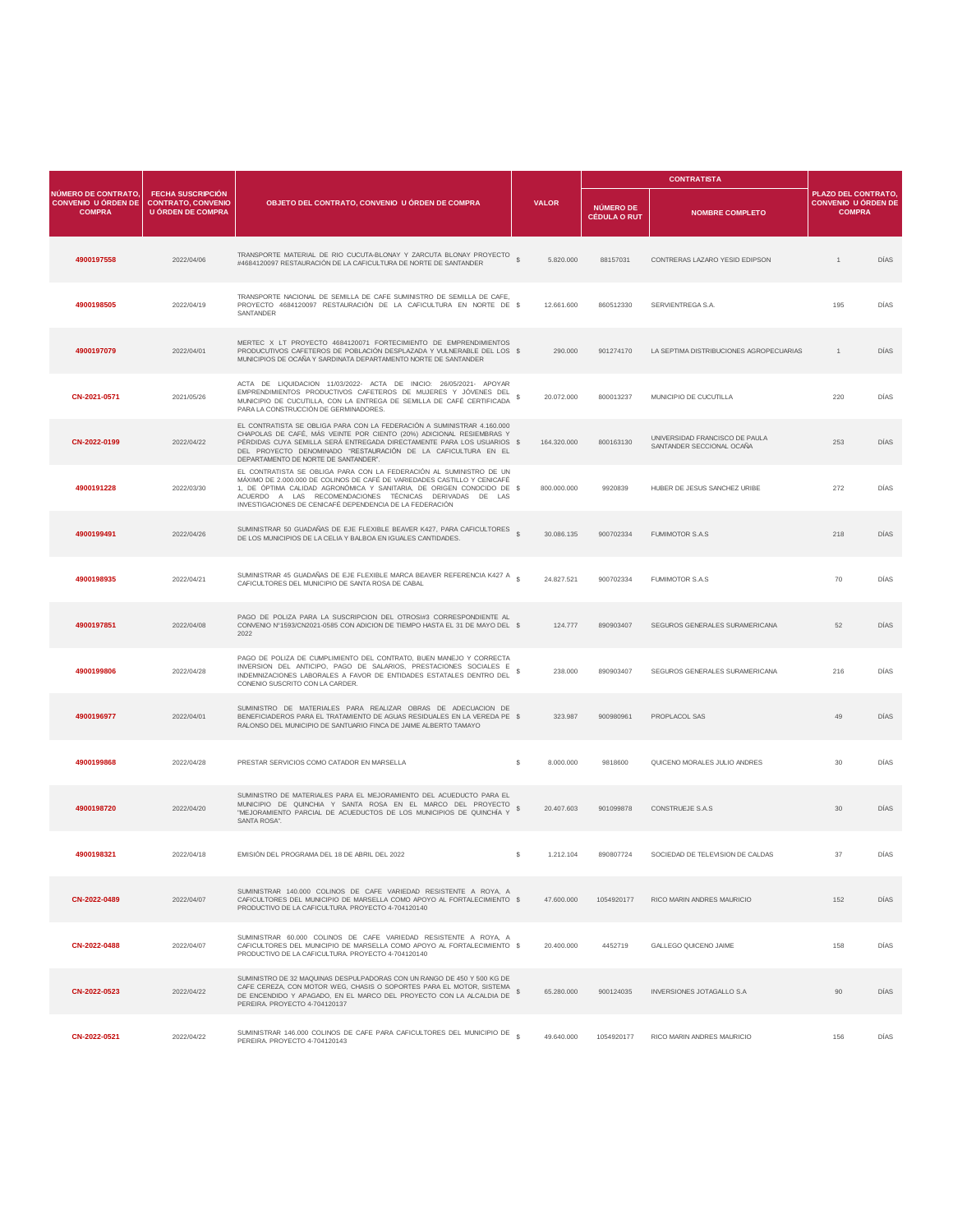|                                                                    |                                                                                   |                                                                                                                                                                                                                                                                                                                                                                                                                                      |                 |                                         | <b>CONTRATISTA</b>                                  |                                                                    |             |
|--------------------------------------------------------------------|-----------------------------------------------------------------------------------|--------------------------------------------------------------------------------------------------------------------------------------------------------------------------------------------------------------------------------------------------------------------------------------------------------------------------------------------------------------------------------------------------------------------------------------|-----------------|-----------------------------------------|-----------------------------------------------------|--------------------------------------------------------------------|-------------|
| NÚMERO DE CONTRATO,<br><b>CONVENIO U ÓRDEN DE</b><br><b>COMPRA</b> | <b>FECHA SUSCRIPCIÓN</b><br><b>CONTRATO, CONVENIO</b><br><b>U ÓRDEN DE COMPRA</b> | OBJETO DEL CONTRATO, CONVENIO U ÓRDEN DE COMPRA                                                                                                                                                                                                                                                                                                                                                                                      | <b>VALOR</b>    | <b>NÚMERO DE</b><br><b>CÉDULA O RUT</b> | <b>NOMBRE COMPLETO</b>                              | PLAZO DEL CONTRATO,<br><b>CONVENIO U ÓRDEN DE</b><br><b>COMPRA</b> |             |
| CN-2022-0508                                                       | 2022/04/18                                                                        | SUMINISTRAR 100.000 COLINOS DE CAFE EN VARIEDADES RESISTENTES, A<br>CAFICULTORES DEL MUNICIPIO DE SANTA ROSA DE CABAL. PROYECTO 4-704120142                                                                                                                                                                                                                                                                                          | 34.000.000      | 4391302                                 | PALACIO MONTOYA JULIO RAMIRO                        | 147                                                                | <b>DÍAS</b> |
| CN-2022-0506                                                       | 2022/04/18                                                                        | SUMINISTRAR 220.000 COLINOS DE CAFE Y 120.000 CHAPOLAS DE CAFÉ VARIEDAD<br>RESISTENTE A ROYA A CAFICULTORES DEL MUNICIPIO DE GUATICA, PARA MEJORAR<br>LOS INDICADORES DE EDAD, DENSIDAD Y VARIEDAD DE SUS CULTIVOS. PROYECTO 4-<br>704120138                                                                                                                                                                                         | 79,600,000      | 9924081                                 | GONZALEZ RESTREPO JOHANNY                           | 205                                                                | DÍAS        |
| CN-2022-0466                                                       | 2022/04/04                                                                        | AUNAR ESFUERZOS TÉCNICOS, ADMINISTRATIVOS Y FINANCIEROS PARA<br>DESARROLLAR ESTRATEGIAS QUE PERMITAN MEJORAR LA PRODUCTIVIDAD, LA<br>CALIDAD DEL CAFÉ, INCENTIVAR LA RENOVACIÓN DE CAFETALES Y EL CUIDADO DEL<br>MEDIO AMBIENTE EN EL MUNICIPIO DE QUINCHÍA                                                                                                                                                                          | 172.800.000     | 890801106                               | COOPERATIVA DEPARTAMENTAL DE<br><b>CAFICULTORES</b> | 247                                                                | <b>DÍAS</b> |
| CN-2022-0485                                                       | 2022/04/06                                                                        | CONSTRUCCION DE PLACA HUELLAS EN EL MUNICIPIO DE MARSELLA, SEGUN<br>INVITACION A COTIZAR REALIZADA                                                                                                                                                                                                                                                                                                                                   | 119.823.545     | 901509976                               | MARCA CIVIL ARQUITECTURA                            | 60                                                                 | DÍAS        |
| CN-2022-0482                                                       | 2022/04/06                                                                        | SERVICIOS PROFESIONALES COMO INTERVENTORA DE LA CONSTRUCCION DE PLACA §<br>HUELLA SEGUN INVITACION A COTIZAR REALIZADA FON 2                                                                                                                                                                                                                                                                                                         | 7.000.000       | 1112783798                              | MARIN ROJAS DIANA CAROLINA                          | 30                                                                 | <b>DÍAS</b> |
| CN-2022-0487                                                       | 2022/04/06                                                                        | REALIZAR LA PERFILACION DE MINIMO 300 MUESTRAS DE CAFE PERGAMINO SECO,<br>ENTREGAR Y RETROALIMENTAR EL RESULTADO CON LOS CAFICULTORES PARA<br>CONTRIBUIR A LA DIFERENCIACION DEL CAFE PRODUCIDO EN EL MUNICIPIO DE APIA,<br>COMO UNA HERRAMIENTA DEL INGRESO. PROYECTO 2-704120148                                                                                                                                                   | 11.500.000      | 1004565659                              | RUIZ CARDONA MANUELA                                | 150                                                                | DÍAS        |
| CN-2022-0531                                                       | 2022/04/25                                                                        | CONTRATO DE TELECAFE PARA EL AÑO 2022 Y 2023 PARA EMISIÓN MAGAZI §<br>CAFETERO. PROYECTO 2-704120133                                                                                                                                                                                                                                                                                                                                 | 22.254.570      | 890807724                               | SOCIEDAD DE TELEVISION DE CALDAS                    | 360                                                                | <b>DÍAS</b> |
| 4900197006                                                         | 2022/04/01                                                                        | COMPRA DE CAL DOLOMITA Y FERTILIZANTES CON DESTINO AL PROYECTO<br>SOSTENIMIENTO DE PARCELAS DEMOSTRATIVAS IPA AÑO 2022                                                                                                                                                                                                                                                                                                               | 3.229.200       | 890206041                               | COOPERATIVA CAFETERA DEL NORORIENTE<br>COLOMBIANO   | $\overline{4}$                                                     | DÍAS        |
| 4900197699                                                         | 2022/04/07                                                                        | COMPRA DE CAL DOLOMITA Y FERTILIZANTES CON DESTINO AL PROYECTO S<br>SOSTENIMIENTO DE PARCELAS DEMOSTRATIVAS IPA AÑO 2022                                                                                                                                                                                                                                                                                                             | 8.442.500       | 890201988                               | COOPERATIVA DE CAFICULTORES DE<br>SANTANDER         | $\overline{1}$                                                     | <b>DÍAS</b> |
| 4900197916                                                         | 2022/04/08                                                                        | MANTENIMIENTO GERMINADOR COMUNAL PARA LA PRODUCCION DE CHAPOLA,<br>UBICADO EN EL CENTRO CAFETERO DE SAN VICENTE, MUNICIPIO DE SAN VICENTE, \$<br>PROYECTO GERMINADORES COMUNALES ANO 2022                                                                                                                                                                                                                                            | 850.000         | 91045919                                | WILSON MORALES DUARTE                               | 17                                                                 | DÍAS        |
| 4900197917                                                         | 2022/04/08                                                                        | MANTENIMIENTO GERMINADOR COMUNAL PARA LA PRODUCCION DE CHAPOLA,<br>UBICADO EN LA COOPERATIVA DE CAFICULTORES DE SANTANDER, MUNICIPIO<br>SOCORRO, PROYECTO GERMINADORES COMUNALES AÑO 2022 SECCIONAL<br>SOCORRO                                                                                                                                                                                                                       | 910.800<br>s    | 5695661                                 | PEDRO MANUEL MURILLO DIAZ                           | 17                                                                 | <b>DÍAS</b> |
| 4900198837                                                         | 2022/04/21                                                                        | MANTENIMIENTO GERMINADOR COMUNAL PARA LA PRODUCCION DE CHAPOLA,<br>UBICADO EN EL CENTRO CAFETERO DEL MUNICIPIO CHARALA, PROYECTO \$<br>GERMINADORES COMUNALES AÑO 2022 SECCIONAL CHARALA                                                                                                                                                                                                                                             | 994.000         | 2075513                                 | FERMIN ROMERO ARAQUE                                | 6                                                                  | DÍAS        |
| 4900198838                                                         | 2022/04/21                                                                        | MANTENIMIENTO GERMINADOR COMUNAL PARA LA PRODUCCION DE CHAPOLA,<br>UBICADO EN LA VEREDA CENTRO, MUNICIPIO ENCINO, PROYECTO GERMINADORES \$<br>COMUNALES AÑO 2022 SECCIONAL CHARALA                                                                                                                                                                                                                                                   | 252.000         | 1100953269                              | DIANA MARCELA RANGEL MELGAREJO                      | 6                                                                  | <b>DÍAS</b> |
| 4900198925                                                         | 2022/04/21                                                                        | COMPRA DE 3 METROS CUBICOS DE ARENA LAVADA Y 2 METROS DE MALLA ZARANDA<br>CON DESTINO AL PROYECTO GERMINADORES COMUNALES AÑO 2022 SECCIONAL \$<br><b>BARBOSA</b>                                                                                                                                                                                                                                                                     | 389,919         | 52965220                                | YULI PAOLA CASTAÑEDA RODRIGUEZ                      | 24                                                                 | DÍAS        |
| 4900198927                                                         | 2022/04/21                                                                        | COMPRA DE 79 KILOS DE SEMILLA DE CAFÉ CON DESTINO AL PROYECTO CN- 2019-<br>0910 AMPLIACIÓN DEL ALCANCE "UNA NUEVA GENERACIÓN DE EMPRESARIOS DEL \$<br>CAFÉ".<br>PFP: 4                                                                                                                                                                                                                                                               | 2.923.000       | 860007538                               | FEDERACION NACIONAL DE CAFETEROS DE<br>COLOMBIA     | 24                                                                 | <b>DÍAS</b> |
| CN-2022-0272                                                       | 2022/03/16                                                                        | EL CONTRATISTA SE OBLIGA PARA CON LA FEDERACION A PRESTAR, CON PLENA<br>AUTONOMÍA TÉCNICA. ADMINISTRATIVA Y DIRECTIVA. LA REALIZACIÓN DE LOS<br>SERVICIOS DE MANTENIMIENTO, SOSTENIMIENTO Y ACTIVIDADES DE LABORES<br>AGRÍCOLAS EN LOS GERMINADORES DE LA ESTACIÓN EXPERIMENTAL SAN ANTONIO<br>PARA LA PRODUCCIÓN DE CHAPOLAS CON VARIEDADES RESISTENTES (CASTILLO Y<br>CENICAEÉ1) I OS SERVICIOS SE DRESTARÁN A RETICIÓN DEL COMITÉ | 39.957.320<br>s | 900645180                               | THE PEOPLE COMPANY S.A.S.                           | 283                                                                | DÍAS        |
| CN-2021-0586                                                       | 2021/06/02                                                                        | AUNAR ESFUERZOS TÉCNICOS Y ECONÓMICOS ENTRE EL MUNICIPIO Y LA<br>FEDERACIÓN PARA EL MEJORAMIENTO DE LA PRODUCTIVIDAD Y LA COMPETITIVIDAD<br>DE LA ZONA CAFETERA DEL MUNICIPIO DE JORDÁN (SANTANDER), MEDIANTE EL \$<br>APOYO A LA RENOVACIÓN Y NUEVAS SIEMBRAS DE 11 HECTÁREAS DE CAFÉ CON<br>VARIEDADES RESISTENTES A LA ROYA                                                                                                       | 12.000.000      | 800124166                               | MUNICIPIO DE JORDAN                                 | 181                                                                | <b>DÍAS</b> |
|                                                                    |                                                                                   |                                                                                                                                                                                                                                                                                                                                                                                                                                      |                 |                                         |                                                     |                                                                    |             |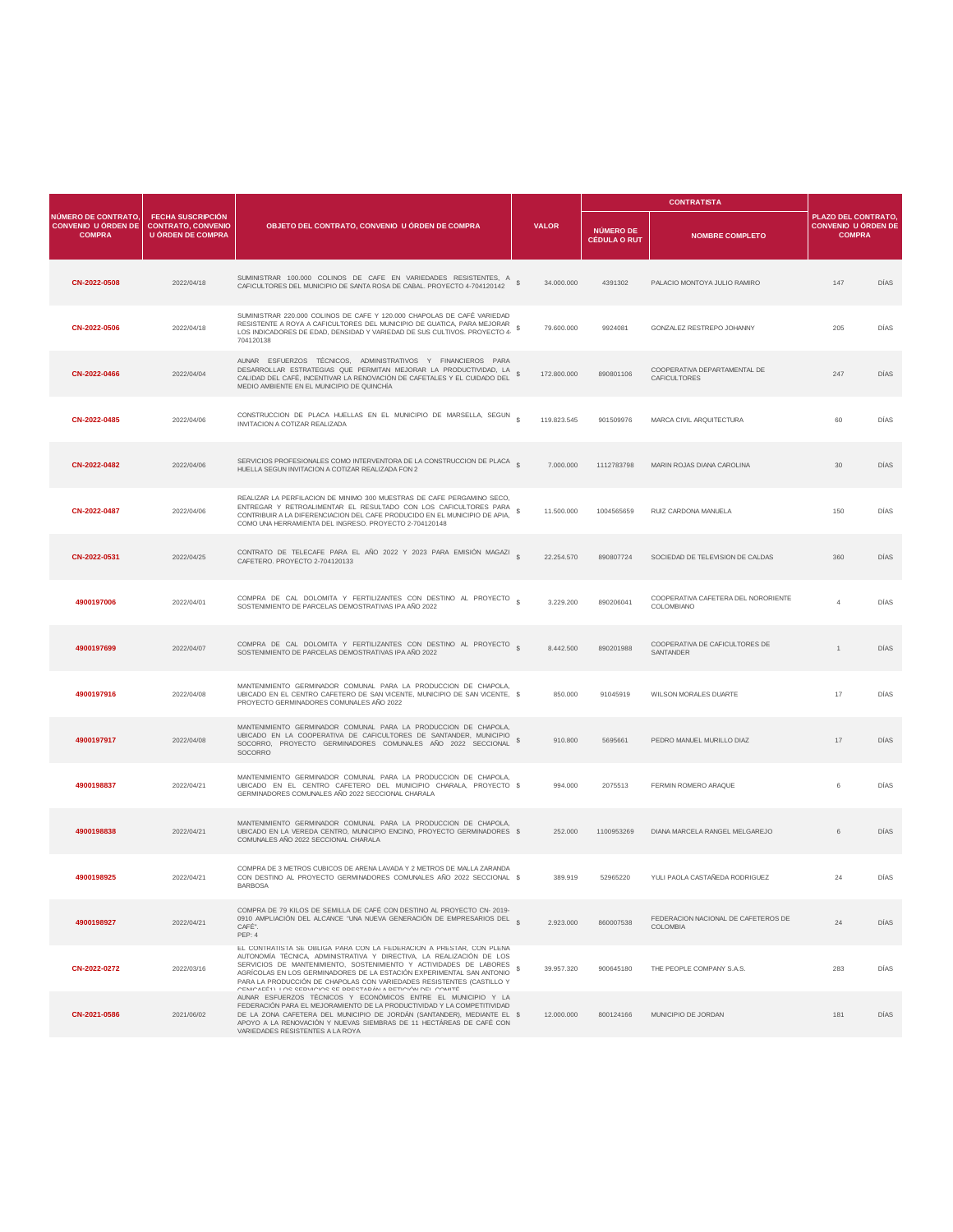|                                                                    |                                                                                   |                                                                                                                                                                                                                                                                                                                                |                         |                                         | <b>CONTRATISTA</b>                                      |                                                                   |      |
|--------------------------------------------------------------------|-----------------------------------------------------------------------------------|--------------------------------------------------------------------------------------------------------------------------------------------------------------------------------------------------------------------------------------------------------------------------------------------------------------------------------|-------------------------|-----------------------------------------|---------------------------------------------------------|-------------------------------------------------------------------|------|
| NÚMERO DE CONTRATO,<br><b>CONVENIO U ÓRDEN DE</b><br><b>COMPRA</b> | <b>FECHA SUSCRIPCIÓN</b><br><b>CONTRATO, CONVENIO</b><br><b>U ÓRDEN DE COMPRA</b> | OBJETO DEL CONTRATO, CONVENIO U ÓRDEN DE COMPRA                                                                                                                                                                                                                                                                                | <b>VALOR</b>            | <b>NÚMERO DE</b><br><b>CÉDULA O RUT</b> | <b>NOMBRE COMPLETO</b>                                  | PLAZO DEL CONTRATO<br><b>CONVENIO U ÓRDEN DE</b><br><b>COMPRA</b> |      |
| CN-2021-0355                                                       | 2021/05/19                                                                        | AUNAR ESFUERZOS TÉCNICOS Y ECONÓMICOS ENTRE EL MUNICIPIO Y LA<br>FEDERACIÓN PARA EL MEJORAMIENTO DE LA PRODUCTIVIDAD Y COMPETITIVIDAD DE<br>LA ZONA CAFETERA DEL MUNICIPIO DE ONZAGA (SANTANDER), MEDIANTE LA \$<br>RENOVACIÓN POR SIEMBRA Y/O NUEVA SIEMBRA DE 18,2 HECTÁREAS DE CAFÉ CON<br>VARIEDADES RESISTENTES A LA ROYA | 20.780.000              | 890208148                               | MUNICIPIO DE ONZAGA                                     | 193                                                               | DÍAS |
| 4900197104                                                         | 2022/04/01                                                                        | MANTENIMIENTO DE EQUIPOS BULLDOZER 118 (CT1-2030 - CT1-2074), VOLQUETA 33<br>(CT1-2050), VOLQUETA 41 (CT1-2060), VOLQUETA 46 (CT1-2066), MOTONIVELADORA<br>129 (CT1-2078), MANTENIMIENTO, CONSERVACIÓN Y ATENCIÓN DE EMERGENCIAS DE<br>LA RED VIAL TERCIARIA EN MUNICIPIO                                                      | 470.000<br><sub>S</sub> | 901036466                               | INVERSIONES J.A.H.R. S.AS                               | $_{\rm 3}$                                                        | DÍAS |
| 4900197106                                                         | 2022/04/01                                                                        | MANTENIMIENTO DE EQUIPOS MONTACARGA 50 (CT1-2024), CAMIONETA 304 (CT1-<br>2080), DOBLETROQUE 09 (CT1-2082), MANTENIMIENTO, CONSERVACIÓN Y ATENCIÓN<br>DE EMERGENCIAS DE LA RED VIAL TERCIARIA EN MUNICIPIOS CAFETEROS DEL<br>DEPARTAMENTO DEL TOLIMA, EQUIPO DE APOYO, PRO                                                     | 289,000                 | 901036466                               | INVERSIONES J.A.H.R. S.AS                               | 3                                                                 | DÍAS |
| 4900197107                                                         | 2022/04/01                                                                        | MANTENIMIENTO DE EQUIPOS BULLDOZER 125 (CT1-2076), MANTENIMIENTO,<br>CONSERVACIÓN Y ATENCIÓN DE EMERGENCIAS DE LA RED VIAL TERCIARIA EN<br>MUNICIPIOS CAFETEROS DEL DEPARTAMENTO DEL TOLIMA, ALISTAMIENTO DE<br>EQUIPOS. PROYECTO 2-724120101                                                                                  | s<br>31,000             | 901036466                               | <b>INVERSIONES J.A.H.R. S.AS</b>                        | $_{\rm 3}$                                                        | DÍAS |
| 4900197114                                                         | 2022/04/01                                                                        | SUMINISTRO DE COMBUSTIBLE (A.C.P.M.) DOBLETROQUE 09, 11, MANTENIMIENTO,<br>CONSERVACIÓN Y ATENCIÓN DE EMERGENCIAS DE LA RED VIAL TERCIARIA EN<br>MUNICIPIOS CAFETEROS DEL DEPARTAMENTO DEL TOLIMA, EQUIPO DE APOYO.<br>PROYECTO 2-724120101                                                                                    | s<br>5.081.771          | 809012788                               | ESTACION DE SERVICIOS ARAZUL LTDA                       | $\mathbf{1}$                                                      | DÍAS |
| 4900197329                                                         | 2022/04/05                                                                        | SUMINISTRO DE REPUESTOS DOBLETROQUE 09 (COT. 095), MANTENIMIENTO,<br>CONSERVACIÓN Y ATENCIÓN DE EMERGENCIAS DE LA RED VIAL TERCIARIA EN<br>MUNICIPIOS CAFETEROS DEL DEPARTAMENTO DEL TOLIMA, EQUIPO DE APOYO.<br>PROYECTO 2-724120101                                                                                          | s<br>1.500.000          | 93354772                                | JARAMILLO HUERTAS CARLOS                                | $\mathbf{1}$                                                      | DÍAS |
| 4900197425                                                         | 2022/04/06                                                                        | SUMINISTRO DE CEMENTO, PARA LA CONSTRUCCION DE CINTAS HUELLAS EN EL<br>MUNICIPIO DE ANZOATEGUI, SEGUN CONVENIO CN-2021-0397. PROYECTO 4 - \$<br>724120147                                                                                                                                                                      | 37.730.419              | 900353601                               | DIACEMENTO S.A.S                                        | $\overline{1}$                                                    | DÍAS |
| 4900197449                                                         | 2022/04/06                                                                        | MANTENIMIENTO DE EQUIPOS VOLQUETA 36 (COT. 274), MANTENIMIENTO,<br>CONSERVACIÓN Y ATENCIÓN DE EMERGENCIAS DE LA RED VIAL TERCIARIA EN M<br>UNICIPIOS CAFETEROS DEL DEPARTAMENTO DEL TOLIMA, CIRCUNSCRIPCIÓN<br>IBAGUÉ - MUNICIPIO IBAGUÉ, PROYECTO 2-724120101                                                                 | 150.000                 | 93115949                                | ARAGON VILLARREAL OLIVERIO                              | 11                                                                | DÍAS |
| 4900197457                                                         | 2022/04/06                                                                        | MANTENIMIENTO DE EQUIPOS VOLQUETA 35 (CT1-2026 - CT1-2054), VOLQUETA 36<br>(CT1-2056), VOLQUETA 40 (CT1-2058), BULLDOZER 62 (CT1-2034),<br>RETROEXCAVADORA 55 (CT1-2070), MANTENIMIENTO, CONSERVACIÓN Y ATENCIÓN \$<br>DE EMERGENCIAS DE LA RED VIAL TERCIARIA EN MUNICIPIOS                                                   | 1.164.000               | 901036466                               | INVERSIONES J.A.H.R. S.AS                               | 11                                                                | DIAS |
| 4900197462                                                         | 2022/04/06                                                                        | MANTENIMIENTO DE EQUIPOS VOLQUETA 36 (COT. A-72), MANTENIMIENTO,<br>CONSERVACIÓN Y ATENCIÓN DE EMERGENCIAS DE LA RED VIAL TERCIARIA EN<br>MUNICIPIOS CAFETEROS DEL DEPARTAMENTO DEL TOLIMA, CIRCUNSCRIPCIÓN<br>IBAGUÉ - MUNICIPIO IBAGUÉ. PROYECTO 2-724120101                                                                 | s<br>1.760.000          | 14236142                                | SAAVEDRA LUIS EDUARDO                                   | 11                                                                | DÍAS |
| 4900197464                                                         | 2022/04/06                                                                        | SUMINISTRO DE REPUESTOS VOLQUETA 36 (COT. A-73), MANTENIMIENTO,<br>CONSERVACIÓN Y ATENCIÓN DE EMERGENCIAS DE LA RED VIAL TERCIARIA EN M<br>UNICIPIOS CAFETEROS DEL DEPARTAMENTO DEL TOLIMA, CIRCUNSCRIPCIÓN<br>IBAGUÉ - MUNICIPIO IBAGUÉ. PROYECTO 2-724120101                                                                 | 170.000                 | 14236142                                | SAAVEDRA LUIS EDUARDO                                   | $\mathbf{1}$                                                      | DÍAS |
| 4900197465                                                         | 2022/04/06                                                                        | MANTENIMIENTO DE EQUIPOS VOLQUETA 35 (COT. 20220354), MANTENIMIENTO,<br>CONSERVACIÓN Y ATENCIÓN DE EMERGENCIAS DE LA RED VIAL TERCIARIA EN<br>MUNICIPIOS CAFETEROS DEL DEPARTAMENTO DEL TOLIMA, CIRCUNSCRIPCIÓN<br>IBAGUÉ - MUNICIPIO IBAGUÉ. PROYECTO 2-724120101                                                             | 300.000                 | 809009677                               | CORREAS MANGUERAS Y ACOPLES S.A.                        | 11                                                                | DÍAS |
| 4900197466                                                         | 2022/04/06                                                                        | SUMINISTRO DE REPUESTOS VOLQUETA 35 (COT. 20220352), MANTENIMIENTO,<br>CONSERVACIÓN Y ATENCIÓN DE EMERGENCIAS DE LA RED VIAL TERCIARIA EN<br>MUNICIPIOS CAFETEROS DEL DEPARTAMENTO DEL TOLIMA, CIRCUNSCRIPCIÓN<br>IBAGUÉ - MUNICIPIO IBAGUÉ. PROYECTO 2-724120101                                                              | 753.150                 | 809009677                               | CORREAS MANGUERAS Y ACOPLES S.A.                        |                                                                   | DÍAS |
| 4900197514                                                         | 2022/04/06                                                                        | SUMINISTRO DE COMBUSTIBLE (A.C.P.M.), VOLQUETA PLACA IBO-213 (37), PARA EL<br>TRANSPORTE DE MATERIALES PROYECTO CONSTRUCCIÓN DE CINTAS HUELLAS<br>PARA EL MEJORAMIENTO DE VÍAS TERCIARIAS EN LA ZONA RURAL DEL MUNICPIO<br>DEL LÍBANO. CONVENIO CN-2021-0426 PROYECTO 4-7                                                      | 3.049.055               | 890703311                               | ESTACION DE SERVICIO LOS PINOS MART<br><b>I IMITADA</b> | $\mathbf{1}$                                                      | DIAS |
| 4900197646                                                         | 2022/04/07                                                                        | SUMINISTRO DE COMBUSTIBLE (A.C.P.M.) DOBLETROQUE 09, 11, MANTENIMIENTO,<br>CONSERVACIÓN Y ATENCIÓN DE EMERGENCIAS DE LA RED VIAL TERCIARIA EN<br>MUNICIPIOS CAFETEROS DEL DEPARTAMENTO DEL TOLIMA, EQUIPO DE APOYO.<br>PROYECTO 2-724120101                                                                                    | 1.058.970               | 901463590                               | INVERSIONES DEL SUR DEL TOLIMA S.A.                     | 41                                                                | DÍAS |
| 4900198163                                                         | 2022/04/18                                                                        | MANTENIMIENTO DE EQUIPOS BULLDOZER 118 (CT1-2124), VOLQUETA 41 (CT1-2130),<br>MANTENIMIENTO, CONSERVACIÓN Y ATENCIÓN DE LA RED VIAL \$<br>TERCIARIA EN MUNICIPIOS CAFETEROS DEL DEPARTAMENTO DEL TOLIMA,<br>CIRCUNSCRIPCIÓN CHAPARRAL - MUNICIPIO ORTEGA, PRO                                                                  | 630.000                 | 901036466                               | INVERSIONES J.A.H.R. S.AS                               | $\mathbf{1}$                                                      | DIAS |
| 4900198164                                                         | 2022/04/18                                                                        | MANTENIMIENTO DE EQUIPOS VOLQUETA 31 (CT1-2048), MANTENIMIENTO,<br>CONSERVACIÓN Y ATENCIÓN DE EMERGENCIAS DE LA RED VIAL TERCIARIA EN M<br>UNICIPIOS CAFETEROS DEL DEPARTAMENTO DEL TOLIMA, ALISTAMIENTO DE \$<br>EQUIPOS. PROYECTO 2-724120101                                                                                | 31,000                  | 901036466                               | INVERSIONES J.A.H.R. S.AS                               | $\overline{1}$                                                    | DÍAS |
| 4900198167                                                         | 2022/04/18                                                                        | MANTENINMIENTO DE EQUIPOS VOLQUETA 37 (CT1-2134 - CT1-2282), PROYECTO<br>CONSTRUCCIÓN DE CINTAS HUELLAS PARA EL MEJORAMIENTO DE VÍAS TERCIARIAS<br>EN LA ZONA RURAL DEL MUNICPIO DEL LÍBANO. CONVENIO CN-2021-0426 PROYECTO<br>4-724120146                                                                                     | 545.000                 | 901036466                               | INVERSIONES J.A.H.R. S.AS                               | $\overline{1}$                                                    | DÍAS |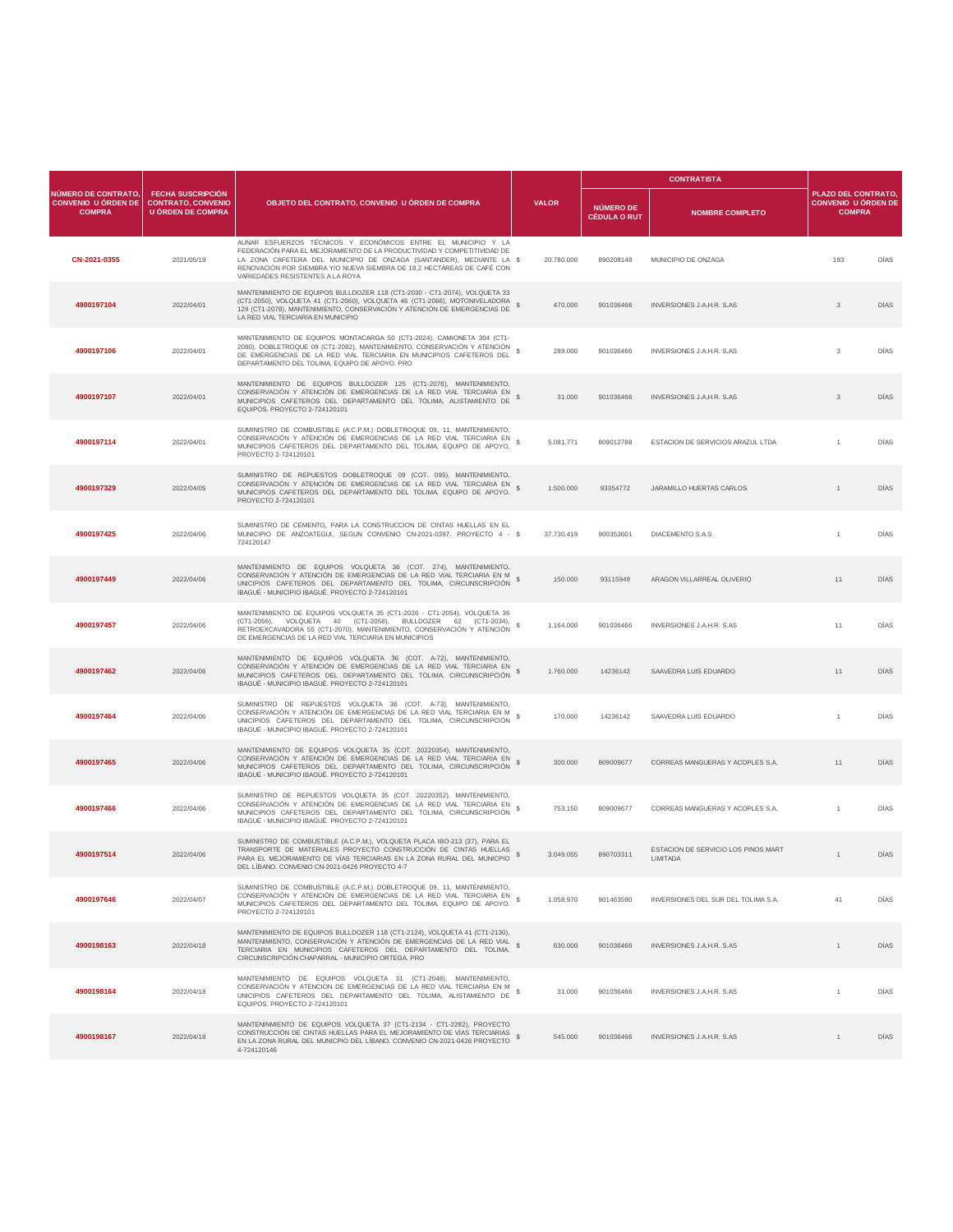|                                                                    |                                                                                   |                                                                                                                                                                                                                                                                                |                           |                                         | <b>CONTRATISTA</b>                |                                                                    |             |
|--------------------------------------------------------------------|-----------------------------------------------------------------------------------|--------------------------------------------------------------------------------------------------------------------------------------------------------------------------------------------------------------------------------------------------------------------------------|---------------------------|-----------------------------------------|-----------------------------------|--------------------------------------------------------------------|-------------|
| NÚMERO DE CONTRATO,<br><b>CONVENIO U ÓRDEN DE</b><br><b>COMPRA</b> | <b>FECHA SUSCRIPCIÓN</b><br><b>CONTRATO, CONVENIO</b><br><b>U ÓRDEN DE COMPRA</b> | OBJETO DEL CONTRATO, CONVENIO U ÓRDEN DE COMPRA                                                                                                                                                                                                                                | <b>VALOR</b>              | <b>NÚMERO DE</b><br><b>CÉDULA O RUT</b> | <b>NOMBRE COMPLETO</b>            | PLAZO DEL CONTRATO,<br><b>CONVENIO U ÓRDEN DE</b><br><b>COMPRA</b> |             |
| 4900198181                                                         | 2022/04/18                                                                        | MANTENIMIENTO DE EQUIPOS VOLQUETA 31 (CT1-2267), CONSTRUCCIÓN CINTAS<br>HUELLAS EN VÍAS TERCIARIAS DEL MUNICIPIO DE RIOBLANCO, PROYECTO 4- \$<br>724120157                                                                                                                     | 1.325.000                 | 901036466                               | INVERSIONES J.A.H.R. S.AS         | $\overline{1}$                                                     | DÍAS        |
| 4900198182                                                         | 2022/04/18                                                                        | MANTENIMIENTO DE EQUIPOS VOLQUETA 40 (CT1-2137), MANTENIMIENTO,<br>CONSERVACIÓN Y ATENCIÓN DE EMERGENCIAS DE LA RED VIAL TERCIARIA EN M<br>UNICIPIOS CAFETEROS DEL DEPARTAMENTO DEL TOLIMA, CIRCUNSCRIPCIÓN \$<br>CHAPARRAL - MUNICIPIO ORTEGA. PROYECTO 2-724120101           | 160.000                   | 901036466                               | INVERSIONES J.A.H.R. S.AS         | $\mathbf{1}$                                                       | DÍAS        |
| 4900198184                                                         | 2022/04/18                                                                        | MANTENIMIENTO DE EQUIPOS BULLDOZER 62 (CT1-2122), MANTENIMIENTO,<br>CONSERVACIÓN Y ATENCIÓN DE EMERGENCIAS DE LA RED VIAL TERCIARIA EN<br>MUNICIPIOS CAFETEROS DEL DEPARTAMENTO DEL TOLIMA, CIRCUNSCRIPCIÓN<br>IBAGUÉ - MUNICIPIO IBAGUÉ. PROYECTO 2-724120101                 | -S<br>235.000             | 901036466                               | INVERSIONES J.A.H.R. S.AS         | $\mathbf{1}$                                                       | DÍAS        |
| 4900198188                                                         | 2022/04/18                                                                        | SUMINISTRO DE COMBUSTIBLE (GASOLINA) CAMIONETA 304, CAMPERO 306,<br>MONTACARGA 50, MANTENIMIENTO, CONSERVACIÓN Y ATENCIÓN DE EMERGENCIAS<br>DE LA RED VIAL TERCIARIA EN MUNICIPIOS CAFETEROS DEL DEPARTAMENTO DEL<br>TOLIMA, EQUIPO DE APOYO. PROYECTO 2-724120101             | $\mathbb{S}$<br>1.128.739 | 809012788                               | ESTACION DE SERVICIOS ARAZUL LTDA | $\overline{1}$                                                     | DÍAS        |
| 4900198190                                                         | 2022/04/18                                                                        | SUMINISTRO DE COMBUSTIBLE (A.C.P.M.) DOBLETROQUE 09, 11, MANTENIMIENTO,<br>CONSERVACIÓN Y ATENCIÓN DE EMERGENCIAS DE LA RED VIAL TERCIARIA EN<br>MUNICIPIOS CAFETEROS DEL DEPARTAMENTO DEL TOLIMA, EQUIPO DE APOYO.<br>PROYECTO 2-724120101                                    | s<br>3.647.825            | 809012788                               | ESTACION DE SERVICIOS ARAZUL LTDA |                                                                    | DÍAS        |
| 4900198330                                                         | 2022/04/18                                                                        | MANTENIMIENTO DE EQUIPOS VOLQUETA 36 (CT1-2162), CONSTRUCCIÓN CINTAS<br>HUELLAS EN VÍAS TERCIARIAS DEL MUNICIPIO DE RIOBLANCO, PROYECTO 4- \$<br>724120157                                                                                                                     | 250.000                   | 901036466                               | <b>INVERSIONES J.A.H.R. S.AS</b>  | $\overline{2}$                                                     | DÍAS        |
| 4900198373                                                         | 2022/04/19                                                                        | MANTENIMIENTO DE EQUIPOS VOLQUETA 35 (CT1-2128), PARA LA CONSTRUCCION DE<br>CINTAS HUELLAS EN EL MUNICIPIO DE RIOBLANCO. PROYECTO 4-724120157                                                                                                                                  | 235.000                   | 901036466                               | INVERSIONES J.A.H.R. S.AS         | 3                                                                  | DÍAS        |
| 4900198447                                                         | 2022/04/19                                                                        | REVISION INCLUYE REPROGRAMACION DISPOSITIVO GPS CON SIMCARD,<br>INSTALACION DISPOSITIVO GPS, RETROEXCAVADORA 57 MANTENIMIENTO<br>CONSERVACIÓN Y ATENCIÓN DE EMERGENCIAS DE LA RED VIAL TERCIARIA EN<br>MUNICIPIOS CAFETEROS DEL DEPARTAMENTO DEL TOLIMA. EQUIPO DE APOYO       | 185.000                   | 900275680                               | ICS DE COLOMBIA S.A.S             | 11                                                                 | <b>DIAS</b> |
| 4900198492                                                         | 2022/04/19                                                                        | MANTENIMIENTO DE EQUIPOS VOLQUETA 47 (CT1-2521), MANTENIMIENTO,<br>CONSERVACIÓN Y ATENCIÓN DE EMERGENCIAS DE LA RED VIAL TERCIARIA EN<br>MUNICIPIOS CAFETEROS DEL DEPARTAMENTO DEL TOLIMA, ALISTAMIENTO DE \$<br>EQUIPOS. PROYECTO 2-724120101                                 | 370,000                   | 901036466                               | <b>INVERSIONES J.A.H.R. S.AS</b>  | $\overline{2}$                                                     | DÍAS        |
| 4900198557                                                         | 2022/04/19                                                                        | MANTENIMIENTO DE EQUIPOS BULLDOZER 62 (CT1-2330), MANTENIMIENTO,<br>CONSERVACIÓN Y ATENCIÓN DE EMERGENCIAS DE LA RED VIAL TERCIARIA EN<br>MUNICIPIOS CAFETEROS DEL DEPARTAMENTO DEL TOLIMA, CIRCUNSCRIPCIÓN<br>IBAGUÉ - MUNICIPIO IBAGUÉ. PROYECTO 2-724120101                 | 50.000                    | 901036466                               | INVERSIONES J.A.H.R. S.AS         |                                                                    | DÍAS        |
| 4900198561                                                         | 2022/04/19                                                                        | MANTENIMIENTO DE EQUIPOS DOBLETROQUE 11 (CT1-2346), MANTENIMIENTO,<br>CONSERVACIÓN Y ATENCIÓN DE EMERGENCIAS DE LA RED VIAL TERCIARIA EN<br>MUNICIPIOS CAFETEROS DEL DEPARTAMENTO DEL TOLIMA, EQUIPO DE APOYO.<br>PROYECTO 2-724120101                                         | 110,000                   | 901036466                               | INVERSIONES J.A.H.R. S.AS         | 3                                                                  | DÍAS        |
| 4900198914                                                         | 2022/04/21                                                                        | MANTENIMIENTO DE EQUIPOS VOLQUETA 35 (CT1-2399), CONSTRUCCIÓN CINTAS<br>HUELLAS EN VÍAS TERCIARIAS DEL MUNICIPIO DE PLANADAS. CONVENIO CN-2021- \$<br>0584, PROYECTO 4-724120143                                                                                               | 235.000                   | 901036466                               | INVERSIONES J.A.H.R. S.AS         | $\,$ 5                                                             | DÍAS        |
| 4900198953                                                         | 2022/04/21                                                                        | MANTENINMIENTO DE EQUIPOS VOLQUETA 37 (CT1-2423), PROYECTO<br>CONSTRUCCIÓN DE CINTAS HUELLAS PARA EL MEJORAMIENTO DE VÍAS TERCIARIAS<br>EN LA ZONA RURAL DEL MUNICPIO DEL LÍBANO. CONVENIO CN-2021-0426 PROYECTO<br>4-724120146                                                | 895.000                   | 901036466                               | INVERSIONES J.A.H.R. S.AS         | 3                                                                  | DIAS        |
| 4900199185                                                         | 2022/04/22                                                                        | MANTENIMIENTO DE EQUIPOS DOBLETROQUE 11 (CT1-2332), DOBLETROQUE 09 CT1-<br>2417 - CT1-2419 - CT1-2587), MANTENIMIENTO, CONSERVACIÓN Y ATENCIÓN DE<br>EMERGENCIAS DE LA RED VIAL TERCIARIA EN MUNICIPIOS CAFETEROS DEL<br>DEPARTAMENTO DEL TOLIMA, EQUIPO DE APOYO. PROYECT     | $\mathbf{s}$<br>1.290.000 | 901036466                               | INVERSIONES LAHR SAS              | 3                                                                  | DÍAS        |
| 4900199194                                                         | 2022/04/22                                                                        | MANTENIMIENTO DE EQUIPOS VOLQUETA 36 (CT1-2248), VOLQUETA 41 (CT1-2306 -<br>CT1-2427 - CT1-2475 - CT1-2629), VOLQUETA 40 (CT1-2621), MANTENIMIENTO,<br>CONSERVACIÓN Y ATENCIÓN DE EMERGENCIAS DE LA RED VIAL TERCIARIA EN<br>MUNICIPIOS CAFETEROS DEL DEPARTAMENTO DEL TO      | 1.959.500                 | 901036466                               | INVERSIONES J.A.H.R. S.AS         | 3                                                                  | DÍAS        |
| 4900199196                                                         | 2022/04/22                                                                        | MANTENIMIENTO DE EQUIPOS RETROEXCAVADORA 55 (CT1-2393), VOLQUETA 31 (CT1-<br>$2397$ - CT1-2421), VOLQUETA 36 (CT1-2401), MANTENIMIENTO, CO NSERVACIÓN Y $\$$ ATENCIÓN DE EMERGENCIAS DE LA RED VIAL TERCIARIA EN MUNICIPIOS CAFETEROS<br>DEL DEPARTAMENTO DEL TOLIMA, CIRCUNSC | 2.247.700                 | 901036466                               | INVERSIONES J.A.H.R. S.AS         | $\overline{4}$                                                     | DÍAS        |
| 4900199201                                                         | 2022/04/22                                                                        | SUMINISTRO DE REPUESTOS BULLDOZER 62 (COT. 20220385), MOTONIVELADORA 130<br>(COT. 20220398), RETROEXCAVADORA 56 (COT. 20220402), MANTENIMIENTO,<br>CONSERVACIÓN Y ATENCIÓN DE EMERGENCIAS DE LA RED VIAL TERCIARIA EN \$<br>MUNICIPIOS CAFFTEROS DEL DEPARTAMENTO DEL TOLIMA   | 202.826                   | 809009677                               | CORREAS MANGUERAS Y ACOPLES S.A.  | 5                                                                  | DÍAS        |
| 4900199243                                                         | 2022/04/25                                                                        | MANTENIMIENTO DE EQUIPOS MOTONIVELADORA 130 (CT1-2334), BULLDOZER 125<br>(CT1-2395 - CT1-2533), VOLQUETA 33 (CT1-2623), VOLQUETA 36 (CT1-2625), VOLQUETA<br>47 (CT1-2657), MANTENIMIENTO, CONSERVACIÓN Y ATENCIÓN DE EMERGENCIAS DE<br>LA RED VIAL TERCIARIA EN MUNICIPIO      | 1.735.000                 | 901036466                               | INVERSIONES J.A.H.R. S.AS         | 5                                                                  | DIAS        |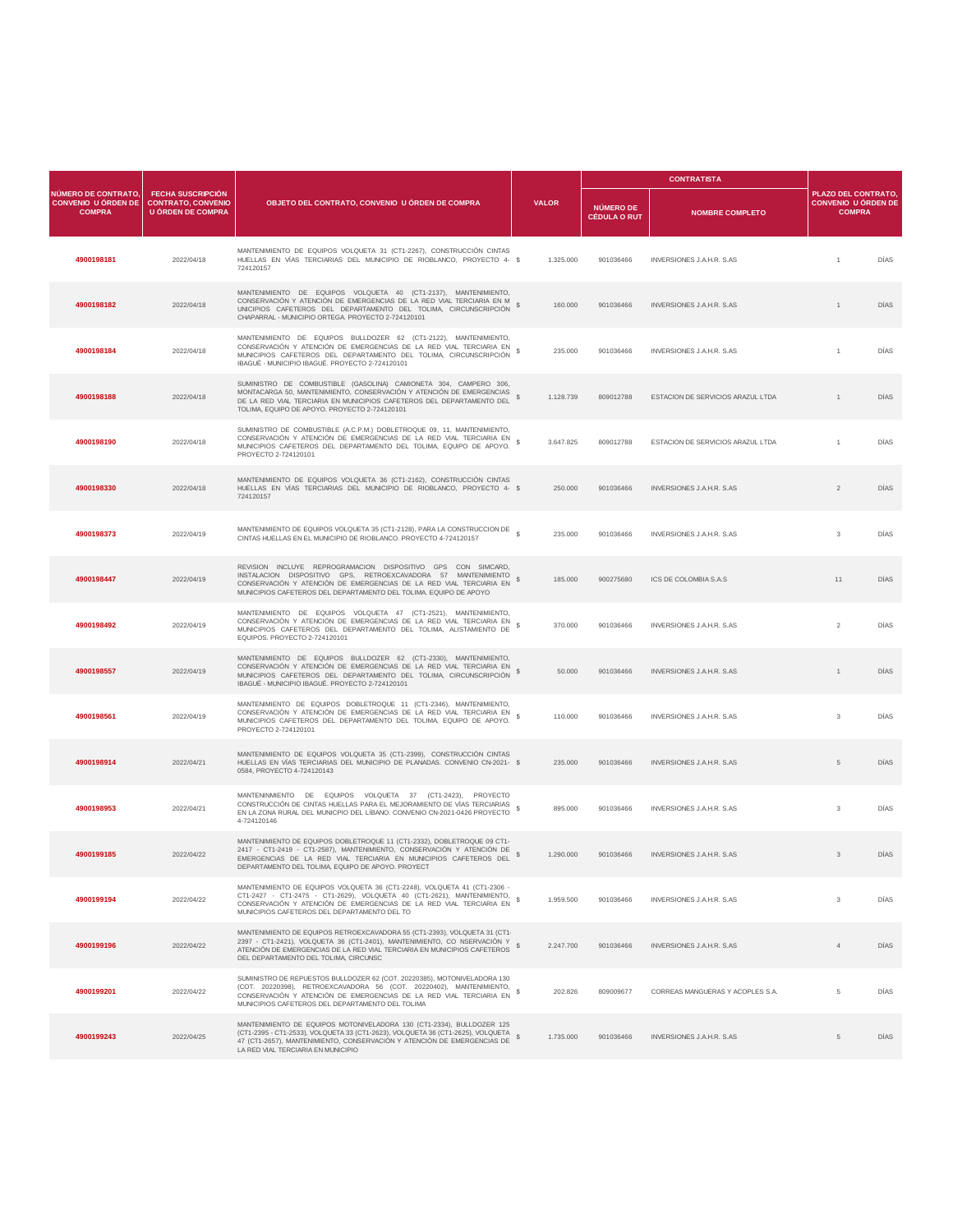|                                                                    |                                                                                   |                                                                                                                                                                                                                                                                                                                                                 |                             |                                         | <b>CONTRATISTA</b>                                  |                                                                   |      |
|--------------------------------------------------------------------|-----------------------------------------------------------------------------------|-------------------------------------------------------------------------------------------------------------------------------------------------------------------------------------------------------------------------------------------------------------------------------------------------------------------------------------------------|-----------------------------|-----------------------------------------|-----------------------------------------------------|-------------------------------------------------------------------|------|
| NÚMERO DE CONTRATO,<br><b>CONVENIO U ÓRDEN DE</b><br><b>COMPRA</b> | <b>FECHA SUSCRIPCIÓN</b><br><b>CONTRATO, CONVENIO</b><br><b>U ÓRDEN DE COMPRA</b> | OBJETO DEL CONTRATO, CONVENIO U ÓRDEN DE COMPRA                                                                                                                                                                                                                                                                                                 | <b>VALOR</b>                | <b>NÚMERO DE</b><br><b>CÉDULA O RUT</b> | <b>NOMBRE COMPLETO</b>                              | PLAZO DEL CONTRATO<br><b>CONVENIO U ÓRDEN DE</b><br><b>COMPRA</b> |      |
| 4900199249                                                         | 2022/04/25                                                                        | SUMINISTRO DE REPUESTOS VOLQUETA 40 (COT. 20220347), VOLQUETA 41 (COT.<br>20220390), CONSERVACIÓN Y ATENCIÓN DE EMERGENCIAS DE LA RED VIAL<br>TERCIARIA EN MUNICIPIOS CAFETEROS DEL DEPARTAMENTO DEL TOLIMA,<br>CIRCUNSCRIPCIÓN CHAPARRAL - MUNICIPIO ORTEGA. PROYECTO 2-                                                                       | s<br>112,898                | 809009677                               | CORREAS MANGUERAS Y ACOPLES S.A.                    | $\overline{4}$                                                    | DÍAS |
| 4900199257                                                         | 2022/04/25                                                                        | SUMINISTRO DE COMBUSTIBLE (GASOLINA) CAMPERO 306, MONTACARGA 59,<br>CAMIONETA 304, MANTENIMIENTO, CONSERVACIÓN Y ATENCIÓN DE EMERGENCIAS<br>DE LA RED VIAL TERCIARIA EN MUNICIPIOS CAFETEROS DEL DEPARTAMENTO DEL \$<br>TOLIMA, EQUIPO DE APOYO. PROYECTO 2-724120101                                                                           | 902.976                     | 809012788                               | ESTACION DE SERVICIOS ARAZUL LTDA                   | $\overline{2}$                                                    | DÍAS |
| 4900199258                                                         | 2022/04/25                                                                        | SUMINISTRO DE COMBUSTIBLE (A.C.P.M.) DOBLETROQUE 11 Y 09, MANTENIMIENTO,<br>CONSERVACIÓN Y ATENCIÓN DE EMERGENCIAS DE LA RED VIAL TERCIARIA EN<br>MUNICIPIOS CAFETEROS DEL DEPARTAMENTO DEL TOLIMA, EQUIPO DE APOYO.<br>PROYECTO 2-724120101                                                                                                    | s<br>3.139.900              | 809012788                               | ESTACION DE SERVICIOS ARAZUL LTDA                   | 3                                                                 | DÍAS |
| 4900199259                                                         | 2022/04/25                                                                        | SUMINISTRO DE COMBUSTIBLE (ACPM) VOLQUETA 35, PARA LA CONSTRUCCIÓN DE<br>CINTAS HUELLAS EN VÍAS TERCIARIAS DEL MUNICIPIO DE PLANADAS, SEGUN \$<br>CONVENIO CN-2021-9584. PROYECTO 4-724120143                                                                                                                                                   | 507.925                     | 809012788                               | ESTACION DE SERVICIOS ARAZUL LTDA                   | $\overline{2}$                                                    | DÍAS |
| 4900199405                                                         | 2022/04/25                                                                        | SUMINISTRO DE COMBUSTIBLE (A.C.P.M.) VOLQUETA 37, PROYECTO CONSTRUCCIÓN<br>CINTAS HUELLAS EN VÍAS TERCIARIAS DEL MUNICIPIO DE PRADO. CONVENIO CN- \$<br>2021-0428 PROYECTO 4-724120148                                                                                                                                                          | 4.685.000                   | 830512721                               | VIATELA VALENTIN Y COMPAÑIA S EN C                  |                                                                   | DÍAS |
| 4900197242                                                         | 2022/04/05                                                                        | ORDEN DE COMPRA MATERIALES PARA KIT DE TANQUE DEL PROGRAMA DE<br>BENEFICIO Y CALIDAD PARA EL MUNICIPIO DE SEVILLA. RECURSOS DEL FONDO §<br>NACIONAL DEL CAFE<br>RESPONSABLE: FREDY FABIAN JARAMILLO                                                                                                                                             | 143,752                     | 163595445                               | HERRERA OBANDO JOSE EGI ANTINE                      | $\overline{7}$                                                    | DÍAS |
| 4900198589                                                         | 2022/04/19                                                                        | ORDEN DE SERVICIO, TRANSPORTE PARA ENTREGAR BOLSAS DE ALMACIGO DESDE<br>EL MUNICIPIO DE RESTREPO A LOS MUNICIPIOS DE CALIMA - DARIEN. DAGUA Y LA<br>CUMBRE, EN EL MARCO DEL PROGRAMA "DESDE EL PRINCIPIO 2022". RECURSOS<br>DEL FONDO NACIONAL DEL CAFÉ.                                                                                        | 400,000                     | 165913172                               | PAREDES AGUIRRE HECTOR HUMBERTO                     | $\overline{1}$                                                    | DÍAS |
| 4900199331                                                         | 2022/04/25                                                                        | COMPRA DE MATERIALES VARIOS DE FERRETERIA PARA LA CONSTRUCCIÓN DE<br>ESTRUCTURA METÁLICA E INSTALACIÓN DE CUBIERTA PARA EL RESTAURANTE<br>ESCOLAR DE LA INSTITUCIÓN EDUCATIVA GENERAL SANTANDER EN EL SECTOR \$<br>VILLACOLOMBIA, MUNICIPIO DE JAMUNDI - RECURSOS DEL FONDO NACIONAL DEL<br>CAFE.                                               | 20.337.278                  | 163595445                               | HERRERA OBANDO JOSE EGLANTINE                       | $\overline{5}$                                                    | DIAS |
| 4900199453                                                         | 2022/04/26                                                                        | SERVICIO DE OBRA CIVIL PARA EL MEJORAMIENTO DE UNA VIVIENDA RURAL<br>BENEFICIADA UBICADA EN EL CORREGIMIENTO DE VILLACOLOMBIA DEL MUNICIPIO<br>DE JAMUNDÍ CONSISTENTE EN REPARACIONES LOCATIVAS - CONV. CN-2021-1235 \$<br>SEC. VIVIENDA JAMUNDI (FONC) SOLICITA: UDS                                                                           | 7.174.054                   | 94431473                                | BUENO GONZALEZ JHON FREDY                           | 34                                                                | DÍAS |
| CN-2022-0290                                                       | 2022/04/20                                                                        | CONTRATO DE PRESTACIÓN DE SERVICIOS PARA EL ANÁLISIS DE HASTA 500<br>MUESTRAS DE SUELOS PARA EL PROGRAMA DESDE EL PRINCIPIO DEL AÑO 2022                                                                                                                                                                                                        | $\mathbf{s}$<br>32.500.000  | 810004212                               | MULTILAB AGROANALITICA S.A.S.                       | 251                                                               | DÍAS |
| CN-2022-0375                                                       | 2022/03/25                                                                        | CONTRATO DE SUMINISTRO DE HASTA 1.407.725) COLINOS DE CAFÉ, LOS CUALES<br>SERÁN SUMINISTRADOS EN LAS CABECERAS MUNICIPALES Y VEREDAS DEL \$<br>DEPARTAMENTO DEL VALLE DEL CAUCA, (ZONA SUR DEL VALLE)                                                                                                                                           | 534.935.500                 | 10755674                                | ANGELMIRO GONZALEZ PILLIMUE                         | 276                                                               | DÍAS |
| CN-2022-0284                                                       | 2022/04/13                                                                        | CONTRATO DE SUMINISTRO DE HASTA 4.970.500) CHAPOLAS DE CAFÉ, LOS CUALES<br>SERÁN SUMINISTRADOS EN LAS CABECERAS MUNICIPALES Y VEREDAS DEL \$<br>DEPARTAMENTO DEL VALLE DEL CAUCA                                                                                                                                                                | 218,702,000                 | 10755674                                | ANGELMIRO GONZALEZ PILLIMUE                         | 258                                                               | DÍAS |
| CN-2021-0090                                                       | 2021/02/10                                                                        | CONTRATO DE PRESTACIÓN DE SERVICIOS PARA LA REALIZACIÓN DE HASTA UN<br>ESTIMADO DE MIL DOSCIENTAS CINCUENTA (1.250) ANÁLISIS DE MUESTRAS DE<br>SUELOS - TIPO FERTILIDAD DE ACUERDO A LA PROPUESTA NO. MLAB 002 \$<br>PRESENTADA EL 25 DE ENERO DE 2021.<br>(A.LIQUIDACIÓN)                                                                      | 81.250.000                  | 810004212                               | MULTILAB AGROANALITICA S.A.S.                       | 286                                                               | DIAS |
| CN-2021-0242                                                       | 2021/03/16                                                                        | CONTRATO DE SUMINISTRO DE HASTA 443.325 COLINOS DE CAFE VARIEDAD<br>RESISTENTE A ROYA, DISPONIBLES PARA ENTREGA INMEDIATA; Y, POR OTRA PARTE,<br>DE HASTA 964.400 COLINOS DE CAFÉ VARIEDAD RESISTENTE A ROYA, LOS CUALES<br>SERÁN SUMINISTRADOS EN LAS CABECERAS MUNICIPALES Y VEREDAS DEL<br>DEPARTAMENTO DEL VALLE.<br><b>IA LIOLIDACIÓNS</b> | $\mathbf{s}$<br>477.086.450 | 10755674                                | ANGELMIRO GONZALEZ PILLIMUE                         | 120                                                               | DÍAS |
| CN-2021-1233                                                       | 2021/10/12                                                                        | SOLICITUD PARA LA CONTRATACIÓN DEL SERVICIO DE EDUCACIÓN Y CAPACITACIÓN<br>PROYECTO APOYAR Y FORTALECER LA EDUCACIÓN RURAL EN ZONAS CAFETERAS S<br>DEL DEPARTAMENTO DEL VALLE DEL CAUCA.<br>(A.LIQUIDACIÓN)                                                                                                                                     | 80.000.000                  | 890312279                               | FUNDACION PARA LA EDUCACIÓN COOPERATIVA ·<br>FECOOP | 321                                                               | DÍAS |
| CN-2021-1717                                                       | 2021/11/12                                                                        | AUNAR RECURSOS TECNICOS Y ECONOMICOS PARA REALIZAR OBRAS DE<br>REPOSICION DE PAVIMENTOS EN DIFERENTES SITIOS DEL AREA URBANA DEL §<br>MUNICIPIO DE SEVILLA<br>(PRÓRROGA)                                                                                                                                                                        | 33,500,000                  | 800100527                               | MUNICIPIO DE SEVILLA                                | 107                                                               | DÍAS |
| CN-2021-1503                                                       | 2021/11/11                                                                        | AUNAR RECURSOS ECONOMICOS Y TECNICOS PARA REALIZAR EL PARCHEO EN<br>CONCRETO ASFALTICO DE LA VIA QUE CONDUCE DE LA CABECERA MUNICIPAL HACIA<br>CERRO AZUL Y POR LA QUE TRANSITAN LOS RESIDENTES DE LAS VEREDAS TRES \$<br>HELDAS, LA MARINA, LA LUISA, LA SIRIA, LA BOHEMIA,<br>(ADICIÓN + PRORROGA)                                            | 637.021.606                 | 891900764                               | MUNICIPIO TRUJILLO                                  | 200                                                               | DÍAS |
| CN-2021-1236                                                       | 2021/09/30                                                                        | AUNAR ESFUERZOS TECNICOS Y ECONOMICOS PARA MEJORAR LAS CONDICIONES<br>DE VIDA DE LA ZONA RURAL Y URBANA DEL MUNICIPIO DE YOTOCO, ENMARCADOS<br>EN EL PLAN DE DESARROLLO DEL MUNICIPIO Y QUE SON AFINES CON LAS CON LOS<br>OBJETIVOS DEL PLAN ESTRATÉGICO DE LA FNC (PRORROGA)                                                                   | 385.729.248                 | 800100531                               | MUNICIPIO DE YOTOCO                                 | 298                                                               | DIAS |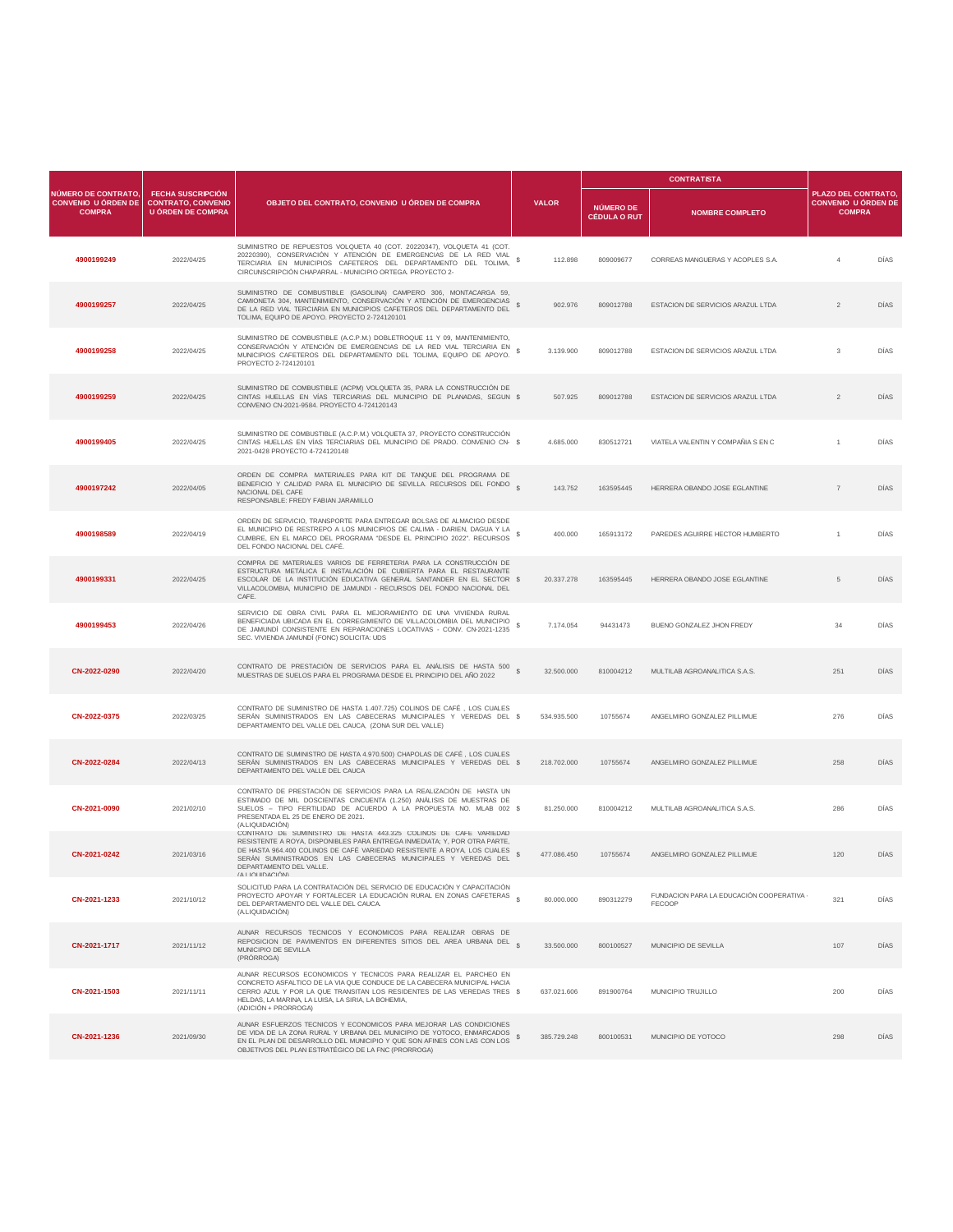|                                                                    |                                                                                   |                                                                                                                                                                                                                                                                                                                                                                                                                   | <b>VALOR</b> |               |                                         | <b>CONTRATISTA</b>                                                                              |                                                                   |      |
|--------------------------------------------------------------------|-----------------------------------------------------------------------------------|-------------------------------------------------------------------------------------------------------------------------------------------------------------------------------------------------------------------------------------------------------------------------------------------------------------------------------------------------------------------------------------------------------------------|--------------|---------------|-----------------------------------------|-------------------------------------------------------------------------------------------------|-------------------------------------------------------------------|------|
| NÚMERO DE CONTRATO.<br><b>CONVENIO U ÓRDEN DE</b><br><b>COMPRA</b> | <b>FECHA SUSCRIPCIÓN</b><br><b>CONTRATO, CONVENIO</b><br><b>U ÓRDEN DE COMPRA</b> | OBJETO DEL CONTRATO, CONVENIO U ÓRDEN DE COMPRA                                                                                                                                                                                                                                                                                                                                                                   |              |               | <b>NÚMERO DE</b><br><b>CÉDULA O RUT</b> | <b>NOMBRE COMPLETO</b>                                                                          | PLAZO DEL CONTRATO<br><b>CONVENIO U ÓRDEN DE</b><br><b>COMPRA</b> |      |
| CN-2021-0768                                                       | 2021/08/13                                                                        | AUNAR ESFUERZOS TÉCNICOS Y ECONÓMICOS PARA EJECUTAR EL PROYECTO DE<br>DESARROLLO RURAL QUE BUSCA APOYAR A 542 PRODUCTORES CAFICULTORES DEL<br>PROGRAMA FARMER BROTHERS 2021, EN LOS MUNICIPIOS DE EL ÁGUILA, EL CAIRO \$<br>Y ANSERMANUEVO.<br>(ADICIÓN + PRORROGA)                                                                                                                                               |              | 1.543.290.781 | 860525060                               | RGC AMERICAS S.A.S.<br>SOCIEDAD EXPORTADORA DE CAFÉ DE LAS<br>COOPERATIVAS DE CAFICULTORES S.A. | 270                                                               | DÍAS |
| CN-2021-0680                                                       | 2021/07/08                                                                        | AUNAR ESFUERZOS ECONOMICOS Y TECNICOS PARA EL FORTALECIMIENTO Y<br>COMPETITIVIDAD DE LA CAFICULTURA, MEDIANTE LA ENTREGA DE COLINOS DE CAFÉ<br>RESISTENTES A LA ROYA, CHAPOLA DE CAFÉ Y FERTILIZANTE PARA EL<br>MEJORAMIENTO DE LA CALIDAD DE VIDA DE LOS CAFICULTORES, EL INCREMENTO<br>DE SUS INGRESOS Y LA GENERACIÓN DE EMPLEO.                                                                               | s            | 220.300.000   | 800100527                               | MUNICIPIO DE SEVILLA                                                                            | 138                                                               | DÍAS |
| CN-2021-1387                                                       | 2021/11/18                                                                        | ALLIOLIDACIÓN<br>AUNAR ESFUERZOS ECONOMICOS Y TECNICOS PARA EL FORTALECIMIENTO Y<br>COMPETITIVIDAD DE LA CAFICULTURA. MEDIANTE LA RENOVACIÓN DE CAFETALES.<br>NUEVAS SIEMBRAS, ENTREGA DE COLINOS DE CAFÉ Y FERTILIZANTE PARA LA<br>SOSTENIBILIDAD DEL SECTOR CAFETERO Y EL MEJORAMIENTO DE LA CALIDAD DE<br>VIDA DE LOS CAFICULTORES EL INCREMENTO DE SUS INGRESOS Y LA GENERACIÓN                               |              | 98.441.000    | 890309611                               | MUNICIPIO DE CAICEDONIA                                                                         | 90                                                                | DIAS |
| CN-2021-0629                                                       | 2021/07/07                                                                        | DE EMPLEO<br>AUNAR ESFUERZOS ECONOMICOS Y TECNICOS PARA EL FORTALECIMIENTO Y<br>SOSTENIBILIDAD DE LA CAFICULTURA, A TRAVÉS DEL ESTABLECIMIENTO DE TREINTA<br>Y TRES (33) HECTÂREAS DE CAFÉ, MEDIANTE LA ENTREGA DE COLINO DE CAFÉ<br>VARIEDAD RESISTENTE A ROYA, Y MEJORAR LA CALIDAD DE VIDA DE LOS<br>CAFICULTORES DEL MUNICIPIO, EL INCREMENTO DE SUS INGRESOS Y LA                                            | s            | 76.604.951    | 800100515                               | MUNICIPIO DE EL CAIRO                                                                           | 174                                                               | DÍAS |
| CN-2021-0627                                                       | 2021/07/07                                                                        | GENERACIÓN DE EMPLEO.<br>AUNAR ESFUERZOS ECONOMICOS Y TECNICOS PARA EL FORTALECIMIENTO Y<br>SOSTENIBILIDAD DE LA CAFICULTURA, A TRAVÉS DEL ESTABLECIMIENTO DE 17 HA EN<br>CAFÉ, POR NUEVAS SIEMBRAS, MEDIANTE LA ENTREGA DE COLINO DE CAFÉ<br>VARIEDAD RESISTENTE Y ASÍ PROPENDER POR MEJORAR LA CALIDAD DE VIDA DE<br>LOS CAFICULTORES DEL MUNICIPIO, EL INCREMENTO DE SUS INGRESOS Y LA<br>CENERACIÓN DE EMPLEO | s            | 37.411.000    | 891901019                               | MUNICIPIO DE ARGELIA                                                                            | 166                                                               | DÍAS |
| CN-2021-0172                                                       | 2021/03/23                                                                        | AUNAR ESFUERZOS TECNICOS Y ECONOMICOS QUE PERMITAN REALIZAR EL<br>MEJORAMIENTO VIAL Y MANTENIMIENTO PERIODICO, RUTINARIO Y SOSTENIBLE DE<br>VIAS DEL MUNICIPIO DE JAMUNDI.<br>(A.LIQUIDACIÓN)                                                                                                                                                                                                                     |              | 260,000,000   | 890399046                               | ALCALDIA MUNICIPIO DE JAMUNDI                                                                   | 178                                                               | DÍAS |
| 4900197865                                                         | 2022/04/08                                                                        | SUMINISTRO TONER IMPRESORA LASER INSPECCION CAFETERA PUERTO DE<br>BUENAVENTUR XIMA TECHNOLOGY LTDA.                                                                                                                                                                                                                                                                                                               |              | 915.000       | 900309629                               | XIMA TECHNOLOGY S A S                                                                           | 30                                                                | DÍAS |
| 4900198641                                                         | 2022/04/20                                                                        | SERVICIO CORRECTOR DE MN/ LEDA MAERSK/207W NUMERO DE CONTENEDOR §<br>TGHU347134 PUERTO BUENAVENTURA                                                                                                                                                                                                                                                                                                               |              | 187.933       | 800235053                               | MAERSK COLOMBIA S.A.                                                                            | 15                                                                | DIAS |
| 4900199213                                                         | 2022/04/23                                                                        | SERVICIO LATE ARRIVAL MN/VALUE 2209W BL/ ONEYBOGC03208800 EMBARQUE<br>CAFÉ PUERTO BUNAVENTURA                                                                                                                                                                                                                                                                                                                     |              | 602.266       | 860006765                               | CIA TRANSPORTADORA S A S                                                                        | 15                                                                | DÍAS |
| 4900199414                                                         | 2022/04/25                                                                        | PRESTACION DE SERVICIOS TRASLADO MUESTRAS DE CAFE DE BODEGA A OFICINA<br>DE CALIDADES DENTRO DE LAS INSTALACIONES PORTUARIAS DE TCBUEN \$<br>BUENAVENTURA ABRIL 2022                                                                                                                                                                                                                                              |              | 2.602.913     | 860010451                               | CASALIMPIA S.A.                                                                                 | 30                                                                | DÍAS |
| 4900199590                                                         | 2022/04/26                                                                        | SERVICIO ALMACENAMIENTO SOCIEDAD PUERTO INDUSTRIAL AGUADULCE \$<br>INSPECCION CAFETERA PUERTO BUENAVENTURA PRIMER SEMESTRE 2022                                                                                                                                                                                                                                                                                   |              | 18,000,000    | 835000149                               | SOCIEDAD PUERTO INDUSTRIAL AGUADULCE                                                            | 60                                                                | DÍAS |
| 4900199718                                                         | 2022/04/27                                                                        | SERVICIO ALMACENAMIENTO SOCIEDAD PUERTO INDUSTRIAL AGUADULCE<br>INSPECCION CAFETERA PUERTO BUENAVENTURA PRIMER SEMESTRE 2022                                                                                                                                                                                                                                                                                      |              | 38.000.000    | 835000149                               | SOCIEDAD PUERTO INDUSTRIAL AGUADULCE                                                            | 60                                                                | DÍAS |
| 4900200034                                                         | 2022/04/30                                                                        | SERVICIO IMPRESION BL 711200017099                                                                                                                                                                                                                                                                                                                                                                                | s            | 189.477       | 901187760                               | EVERGREEN SHIPPING AGENCY (COLOMBIA                                                             | 15                                                                | DIAS |
| 4900200035                                                         | 2022/04/30                                                                        | SERVICIO ELABORACION DE PACAS DE SACOS EN EL PUERTO DE SANTA MARTA                                                                                                                                                                                                                                                                                                                                                | s            | 17,376        | 800247852                               | COMPAÑIA OPERADORA PORTUARIA CAFETERA                                                           | 15                                                                | DÍAS |
| 4900200036                                                         | 2022/04/30                                                                        | SERVICIO COLOCACION ETIQUETAS PARA IDENTIFCACION DE LOTES DE CAFÉ EN EL §<br>PUERTO DE SANTA MARTA                                                                                                                                                                                                                                                                                                                |              | 1.000.000     | 800247852                               | COMPAÑIA OPERADORA PORTUARIA CAFETERA                                                           | 90                                                                | DÍAS |
| 4900198488                                                         | 2022/04/19                                                                        | DIGITACION DE BL CAFÉ VERDE INSPECCION CAFETERA PUERTO DE CARTAGENA §<br>EVERGREEN SHIPPING AGENCY (COLOMBIA)S.A.S                                                                                                                                                                                                                                                                                                |              | 190.092       | 901187760                               | EVERGREEN SHIPPING AGENCY (COLOMBIA)<br>S.A.S                                                   | 30                                                                | DÍAS |
| 4900198486                                                         | 2022/04/19                                                                        | SUMINISTRO DE ESTIBAS Y BOLSA BIG BAG PARA CAFE DE EXPORTACION<br>INSPECCION CAFETERA PUERTO CARTAGENA COMPAÑIA OPERADORA PORTUARIA CA                                                                                                                                                                                                                                                                            |              | 19.994.612    | 800247852                               | COMPAÑIA OPERADORA PORTUARIA CAFETERA<br>S.A                                                    | 30                                                                | DÍAS |
| 4900199299                                                         | 2022/04/25                                                                        | USO DE INSTALACIONES CAFE EXPORTACION INSPECCION CAFETERA PUERTO DE<br>CARTAGENA 2022 COMPAÑIA DE PUERTOS ASOCIADOS S.A.                                                                                                                                                                                                                                                                                          |              | 15.000.000    | 800156044                               | COMPAÑIA DE PUERTOS ASOCIADOS S.A.                                                              | 90                                                                | DIAS |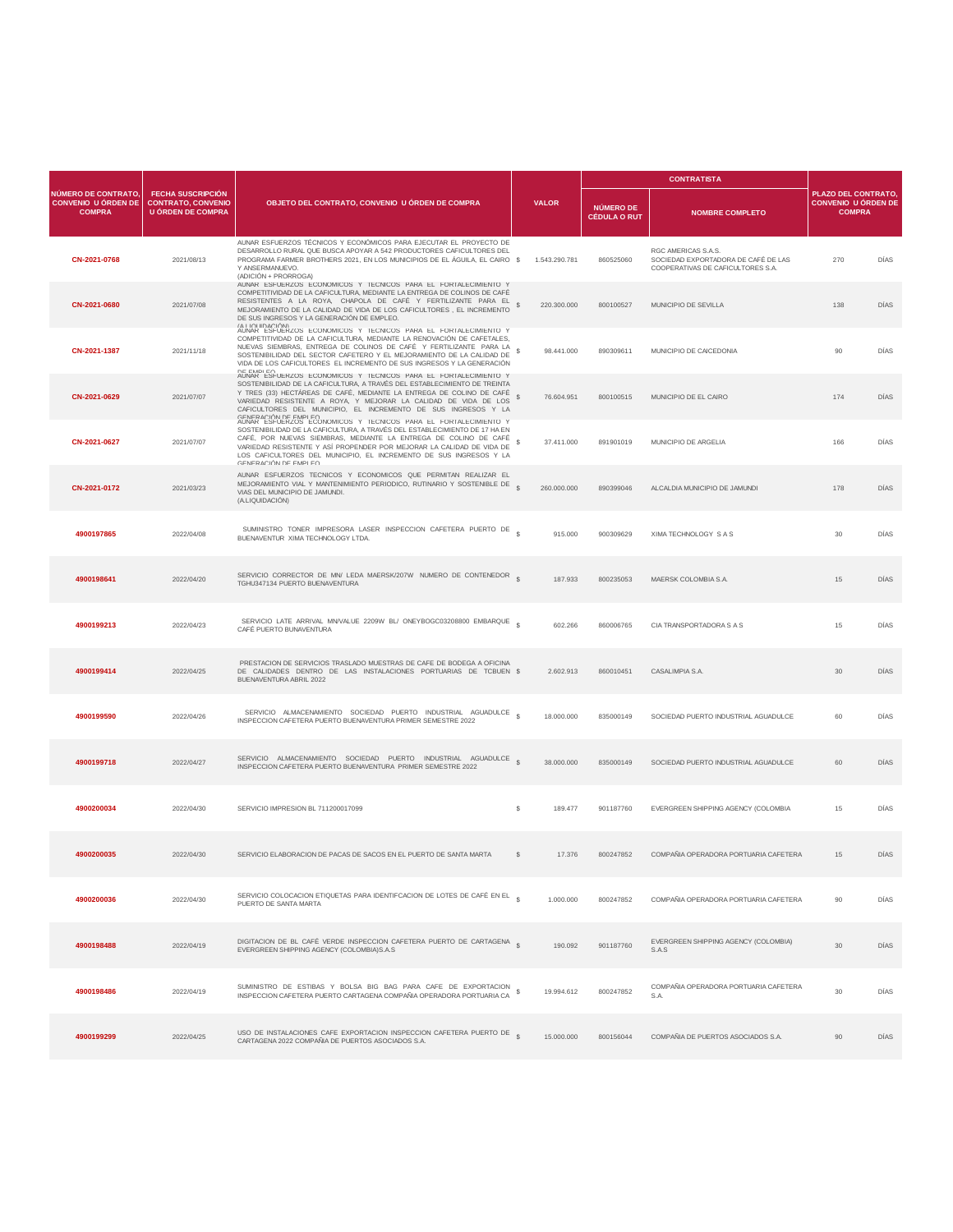|                                                                    |                                                                                   |                                                                                                                                                                                                                                                                                                                                                                                                                   |                            |                                         | <b>CONTRATISTA</b>                                                               |                                                                   |      |
|--------------------------------------------------------------------|-----------------------------------------------------------------------------------|-------------------------------------------------------------------------------------------------------------------------------------------------------------------------------------------------------------------------------------------------------------------------------------------------------------------------------------------------------------------------------------------------------------------|----------------------------|-----------------------------------------|----------------------------------------------------------------------------------|-------------------------------------------------------------------|------|
| NÚMERO DE CONTRATO,<br><b>CONVENIO U ÓRDEN DE</b><br><b>COMPRA</b> | <b>FECHA SUSCRIPCIÓN</b><br><b>CONTRATO, CONVENIO</b><br><b>U ÓRDEN DE COMPRA</b> | OBJETO DEL CONTRATO, CONVENIO U ÓRDEN DE COMPRA                                                                                                                                                                                                                                                                                                                                                                   | <b>VALOR</b>               | <b>NÚMERO DE</b><br><b>CÉDULA O RUT</b> | <b>NOMBRE COMPLETO</b>                                                           | PLAZO DEL CONTRATO<br><b>CONVENIO U ÓRDEN DE</b><br><b>COMPRA</b> |      |
| 4900199636                                                         | 2022/04/27                                                                        | DIGITACION DE BL CAFÉ VERDE INSPECCION CAFETERA PUERTO DE CARTAGENA<br>FAC CO22/10009995 EVERGREEN SHIPPING AGENCY (COLOMBIA)S.A.S                                                                                                                                                                                                                                                                                | 189.477                    | 901187760                               | EVERGREEN SHIPPING AGENCY (COLOMBIA)<br>S.A.S                                    | $30^{\circ}$                                                      | DÍAS |
| 4900200001                                                         | 2022/04/29                                                                        | LIMPIEZA DE CAFE BARREDURAS PARA SU APROVECHAMIENTO INSPECCION<br>CAFETERA DE CARTAGENA COMPAÑIA OPERADORA PORTUARIA CAFETERA FAC SAMT                                                                                                                                                                                                                                                                            | 790.875<br>s               | 800247852                               | COMPAÑIA OPERADORA PORTUARIA CAFETERA<br>S.A.                                    | 30                                                                | DÍAS |
| CN-2022-0350                                                       | 2022/03/25                                                                        | MAQUINA ELECTRONICA SELECCIONADORA DE GRANOS ULTRAVIOLETA SORTEX A5<br>LUMOVISION PARA LA PLANTA TRILLADORA ALMATRILLA                                                                                                                                                                                                                                                                                            | 417.879.000                | 900535593                               | CLASIFICADORAS ELECTRONICAS DE GRANOS<br>SAS                                     | $30^{\circ}$                                                      | DIAS |
| CN-2022-0396                                                       | 2022/03/28                                                                        | REPARAR, SELLAR JUNTAS DE DILTACIÓN, RESANAR Y RECUBRIR 726 M2 DEL PISO<br>DE LA BODEGA DONDE FUNCIONA LA TRILLADORA DEL FONDO NACIONAL DEL CAFÉ                                                                                                                                                                                                                                                                  | $\mathbb{S}$<br>78.024.978 | 901248800                               | GRUPO DE CONSTRUCCION. INMOBILIARIA E<br>INGENIERIA ELECTRICA SAS GRUPO CIIE SAS | 30                                                                | DÍAS |
| CN-2020-1512                                                       | 2020/12/10                                                                        | SERVICIO DE AUDITORIA PROGRAMA RENOVACION 2019: EL CONTRATISTA SE OBLIGA<br>PARA CON LA FEDERACIÓN A PRESTAR, POR SUS PROPIOS MEDIOS, CON PLENA<br>AUTONOMÍA TÉCNICA Y ADMINISTRATIVA, SUS SERVICIOS PARA REALIZAR LA<br>AUDITORIA DEL PROGRAMA DE APOYO A LA RENOVACIÓN DE CAFETALES 2019, DE<br>ACUERDO CON LOS REQUERIMIENTOS DE LA GERENCIA TÉCNICA DE LA<br><b>EEDERACIÓN</b>                                | s<br>251.722.500           | 890807738                               | CENTRO DE ESTUDIOS REGIONALES<br>CAFETEROS Y EMPRESARIALES                       | 120                                                               | DÍAS |
| CN-2021-1578                                                       | 2021/11/01                                                                        | LA FEDERACIÓN ENTREGA AL ARRENDATARIO A TÍTULO DE ARRENDAMIENTO Y ÉSTE<br>LO RECIBE AL MISMO TÍTULO, LA BODEGA UBICADA EN LA CARRERA 52 # 48-35/41,<br>BARRIO TRES DE MAYO DEL MUNICIPIO SEVILLA, DEPARTAMENTO DEL VALLE DEL<br>CAUCA, DE PROPIEDAD DE LA FEDERACIÓN                                                                                                                                              | \$<br>44.034.948           | 2646948                                 | BENITEZ GRANADA MANUEL ANGEL                                                     | 365                                                               | DÍAS |
| CN-2018-0216                                                       | 2018/03/01                                                                        | QUE LA FEDERACIÓN NACIONAL DE CAFETEROS ENTREGA A TÍTULO DE<br>ARRENDAMIENTO A FAVOR DEL ARRENDATARIO- FAMOLMA, EL INMUEBLE UBICADO \$<br>EN CALLE 26 NO. 7-75 EN LA CIUDAD DE CALI - VALLE.                                                                                                                                                                                                                      | 10.425.600                 | 901444152                               | GRUPO GLOBAL JEL S.A.S.                                                          | 365                                                               | DÍAS |
| CN-2020-0027                                                       | 2020/03/15                                                                        | LA FEDERACIÓN NACIONAL DE CAFETEROS DE COLOMBIA COMO ADMINISTRADORA<br>DEL FONDO NACIONAL DEL CAFÉ ES PROPIETARIA DE UN INMUEBLE (BODEGA)<br>UBICADO EN LA CALLE 11 NO. 5A - 08, SECTOR CENTRO EN LA CIUDAD DE<br>FUSAGASUGÁ,                                                                                                                                                                                     | <sub>S</sub><br>39.600.000 | 3249832                                 | JOSE LORENZO CASTELLANOS                                                         | 730                                                               | DIAS |
| CN-2022-0342                                                       | 2022/03/25                                                                        | PROGRAMA SICA * TOMA DE FOTOGRAFÍA AÉREA VERTICAL E INFORMACIÓN LIDAR<br>(COMO VALOR AGREGADO) Y GENERACIÓN DE ORTOFOTOMOSAICO SOBRE ZONAS \$<br>DE INTERÉS <sup>*</sup>                                                                                                                                                                                                                                          | 579.831.933                | 900292243                               | <b>ISATECH CORPORATION S.A.S</b>                                                 | 150                                                               | DÍAS |
| CN-2021-0009                                                       | 2021/02/04                                                                        | LAS COMPRAS Y CONTRATACIONES DERIVADAS DE LAS ACTIVIDADES DE MARKETING<br>Y EXPERIENCIA DE LA MARCA, NO SOLO EN LO RELATIVO A LA PRESENCIA EN<br>EVENTOS O FERIAS SINO, ADICIONAL A ELLO, EN LA EJECUCIÓN DE ACTIVIDADES<br>RELACIONADAS CON LA PARTICIPACIÓN EN PATROCINIOS, ACTIVIDADES DE<br>DIVULGACIÓN Y MEDIOS, ACTIVACIÓN, POSICIONAMIENTO DE LA MARCA, ALIANZAS Y<br>ADOI IITECTI IDA EFÍMEDA ENTOE OTDAS | s<br>3.237.429.600         | 900706422                               | BUENTIPO ANCHOR WORLDWIDE                                                        | 323                                                               | DÍAS |
| CN-2007-1675                                                       | 2007/02/01                                                                        | OTORGAR AL LICENCIATARIO EL DERECHO NO EXCLUSIVO, DE UTILIZAR LA(S)<br>MARCA(S) REGISTRADA(S) CAFÉ DE COLOMBIA BAJO LA MODALIDAD MARCA-<br>INGREDIENTE, CON EL FIN DE COMUNICAR AL CONSUMIDOR EL ORIGEN 100%<br>COLOMBIANO DEL CAFÉ TOSTADO                                                                                                                                                                       | s                          | 44444444                                | <b>BROOK'S CO LTD</b>                                                            | 1096                                                              | DÍAS |
| CN-2013-0575                                                       | 2013/05/20                                                                        | OTORGAR AL LICENCIATARIO EL DERECHO NO EXCLUSIVO, DE UTILIZAR LA(S)<br>MARCA(S) REGISTRADA(S) CAFÉ DE COLOMBIA BAJO LA MODALIDAD MARCA-<br>INGREDIENTE, CON EL FIN DE COMUNICAR AL CONSUMIDOR EL ORIGEN 100%<br>COLOMBIANO DEL CAFÉ TOSTADO                                                                                                                                                                       |                            | 900429779                               | D'ORIGENN S.A.S                                                                  | 3461                                                              | DÍAS |
| CN-2018-0847                                                       | 2019/04/08                                                                        | OTORGAR AL LICENCIATARIO EL DERECHO NO EXCLUSIVO, DE UTILIZAR LA(S)<br>MARCA(S) REGISTRADA(S) CAFÉ DE COLOMBIA BAJO LA MODALIDAD MARCA-<br>INGREDIENTE, CON EL FIN DE COMUNICAR AL CONSUMIDOR EL ORIGEN 100%<br>COLOMBIANO DEL CAFÉ TOSTADO                                                                                                                                                                       | s                          | 444444444                               | HORS LIMITED                                                                     | 3072                                                              | DIAS |
| CN-2006-1133                                                       | 2006/01/15                                                                        | OTORGAR AL LICENCIATARIO EL DERECHO NO EXCLUSIVO, DE UTILIZAR LA(S)<br>MARCA(S) REGISTRADA(S) CAFÉ DE COLOMBIA BAJO LA MODALIDAD MARCA-<br>INGREDIENTE, CON EL FIN DE COMUNICAR AL CONSUMIDOR EL ORIGEN 100%<br>COLOMBIANO DEL CAFÉ TOSTADO                                                                                                                                                                       | $\mathbb{S}$               | 444444444                               | NOVADELTA - COMERCIO E INDUSTRIA DE<br>CAFÈS, LDA                                | 5051                                                              | DÍAS |
| CN-2005-1001                                                       | 2005/09/14                                                                        | OTORGAR AL LICENCIATARIO EL DERECHO NO EXCLUSIVO, DE UTILIZAR LA(S)<br>MARCA(S) REGISTRADA(S) CAFÉ DE COLOMBIA BAJO LA MODALIDAD MARCA- \$<br>INGREDIENTE, CON EL FIN DE COMUNICAR AL CONSUMIDOR EL ORIGEN 100%<br>COLOMBIANO DEL CAFÉ TOSTADO                                                                                                                                                                    |                            | 44444444                                | ROYAL ARMENIA                                                                    | 730                                                               | DÍAS |
| CN-2014-0272                                                       | 2014/03/14                                                                        | OTORGAR AL LICENCIATARIO EL DERECHO NO EXCLUSIVO, DE UTILIZAR LA(S)<br>MARCA(S) REGISTRADA(S) CAFÉ DE COLOMBIA BAJO LA MODALIDAD MARCA- \$<br>INGREDIENTE, CON EL FIN DE COMUNICAR AL CONSUMIDOR EL ORIGEN 100%<br>COLOMBIANO DEL CAFÉ TOSTADO                                                                                                                                                                    |                            | 890801094                               | COOPERATIVA DE CAFICULTORES DE<br><b>MANIZALES</b>                               | 1735                                                              | DÍAS |
| CN-2019-0471                                                       | 2019/03/27                                                                        | OTORGAR AL LICENCIATARIO EL DERECHO NO EXCLUSIVO, DE UTILIZAR LA(S)<br>MARCA(S) REGISTRADA(S) CAFÉ DE COLOMBIA BAJO LA MODALIDAD MARCA-<br>INGREDIENTE, CON EL FIN DE COMUNICAR AL CONSUMIDOR EL ORIGEN 100%<br>COLOMBIANO DEL CAFÉ TOSTADO                                                                                                                                                                       |                            | 900932436                               | NUTRI GRUP S.A.S.                                                                | 3782                                                              | DÍAS |
| CN-2021-0286                                                       | 2021/04/22                                                                        | OTORGAR AL LICENCIATARIO EL DERECHO NO EXCLUSIVO, DE UTILIZAR LA(S)<br>MARCA(S) REGISTRADA(S) CAFÉ DE COLOMBIA BAJO LA MODALIDAD MARCA-<br>INGREDIENTE, CON EL FIN DE COMUNICAR AL CONSUMIDOR EL ORIGEN 100%<br>COLOMBIANO DEL CAFÉ TOSTADO                                                                                                                                                                       |                            | 44444444                                | QUINTA GABILONDO S.A DE C.V                                                      | 1642                                                              | DIAS |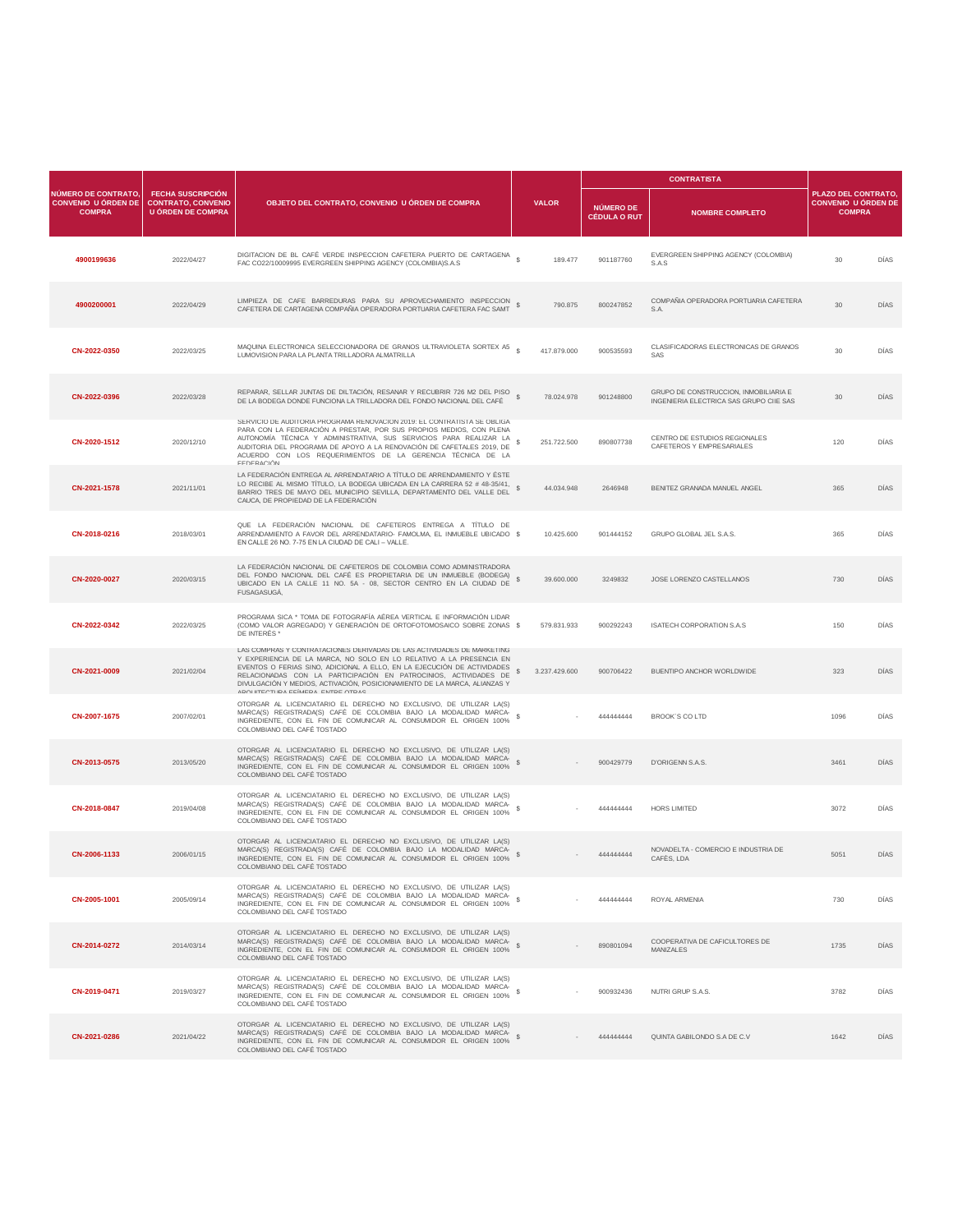|                                                                    |                                                                                   |                                                                                                                                                                                                                                                                                                                                         |                   |                                         |           | <b>CONTRATISTA</b>                                          |                                                                   |      |
|--------------------------------------------------------------------|-----------------------------------------------------------------------------------|-----------------------------------------------------------------------------------------------------------------------------------------------------------------------------------------------------------------------------------------------------------------------------------------------------------------------------------------|-------------------|-----------------------------------------|-----------|-------------------------------------------------------------|-------------------------------------------------------------------|------|
| NÚMERO DE CONTRATO,<br><b>CONVENIO U ÓRDEN DE</b><br><b>COMPRA</b> | <b>FECHA SUSCRIPCIÓN</b><br><b>CONTRATO, CONVENIO</b><br><b>U ÓRDEN DE COMPRA</b> | <b>OBJETO DEL CONTRATO, CONVENIO U ÓRDEN DE COMPRA</b>                                                                                                                                                                                                                                                                                  | <b>VALOR</b>      | <b>NÚMERO DE</b><br><b>CÉDULA O RUT</b> |           | <b>NOMBRE COMPLETO</b>                                      | PLAZO DEL CONTRATO<br><b>CONVENIO U ÓRDEN DE</b><br><b>COMPRA</b> |      |
| CN-2021-0284                                                       | 2021/04/30                                                                        | OTORGAR AL LICENCIATARIO EL DERECHO NO EXCLUSIVO, DE UTILIZAR LA(S)<br>MARCA(S) REGISTRADA(S) CAFÉ DE COLOMBIA BAJO LA MODALIDAD MARCA-<br>INGREDIENTE, CON EL FIN DE COMUNICAR AL CONSUMIDOR EL ORIGEN 100%<br>COLOMBIANO DEL CAFÉ TOSTADO                                                                                             | s                 |                                         | 901172234 | TERRA MADRE NATURAL FOODS S.A.S                             | 1096                                                              | DÍAS |
| CN-2011-1912                                                       | 2011/03/09                                                                        | OTORGAR AL LICENCIATARIO EL DERECHO NO EXCLUSIVO, DE UTILIZAR LA(S)<br>MARCA(S) REGISTRADA(S) CAFÉ DE COLOMBIA BAJO LA MODALIDAD MARCA-<br>INGREDIENTE, CON EL FIN DE COMUNICAR AL CONSUMIDOR EL ORIGEN 100%<br>COLOMBIANO DEL CAFÉ TOSTADO                                                                                             |                   |                                         | 890907638 | COOPERATIVA DE CAFICULTORES DE LOS<br>ANDES - COOPERAN LTDA | 6501                                                              | DÍAS |
| CN-2019-0514                                                       | 2019/05/17                                                                        | OTORGAR AL LICENCIATARIO EL DERECHO NO EXCLUSIVO, DE UTILIZAR LA(S)<br>MARCA(S) REGISTRADA(S) CAFÉ DE COLOMBIA BAJO LA MODALIDAD MARCA-<br>INGREDIENTE, CON EL FIN DE COMUNICAR AL CONSUMIDOR EL ORIGEN 100%<br>COLOMBIANO DEL CAFÉ TOSTADO                                                                                             | s                 |                                         | 444444444 | <b>JUAN IRIONDO</b>                                         | 1195                                                              | DIAS |
| CN-2006-1121                                                       | 2006/01/01                                                                        | OTORGAR AL LICENCIATARIO EL DERECHO NO EXCLUSIVO, DE UTILIZAR LA(S)<br>MARCA(S) REGISTRADA(S) CAFÉ DE COLOMBIA BAJO LA MODALIDAD MARCA-<br>INGREDIENTE, CON EL FIN DE COMUNICAR AL CONSUMIDOR EL ORIGEN 100%<br>COLOMBIANO DEL CAFÉ TOSTADO                                                                                             | s.                |                                         | 44444444  | TOLE S.A                                                    | 5892                                                              | DÍAS |
| CN-2016-1243                                                       | 2016/11/02                                                                        | OTORGAR AL LICENCIATARIO EL DERECHO NO EXCLUSIVO, DE UTILIZAR LA(S)<br>MARCA(S) REGISTRADA(S) CAFÉ DE COLOMBIA BAJO LA MODALIDAD MARCA-<br>INGREDIENTE, CON EL FIN DE COMUNICAR AL CONSUMIDOR EL ORIGEN 100%<br>COLOMBIANO DEL CAFÉ TOSTADO                                                                                             | \$                |                                         | 79966642  | JUAN CARLOS QUINTERO MONTENEGRO                             | 2001                                                              | DÍAS |
| CN-2016-2310                                                       | 2016/11/16                                                                        | LAS<br>PARTES<br>ACUERDAN<br>CONSOLIDAR<br><b>ESFUERZOS</b><br>INSTITUCIONALES, TÉCNICOS, TECNOLÓGICOS Y LOGÍSTICOS, CON EL PROPOSITO DE<br>REALIZAR INTERCAMBIO SEGURO Y CONFIDENCIAL DE INFORMACIÓN \$<br>CARTOGRÁFICA.GEOGRÁFICA Y CATASTRAL RESPECTO DE LAS ZONAS CAFETERAS<br>DEL PAÍS.LA INFORMACIÓN A ENTREGAR SERÁ LA SIGUIENTE |                   |                                         | 899999004 | INSTITUTO GEOGRAFICO AGUSTIN CODAZZI                        | 1475                                                              | DÍAS |
| CN-2020-0325                                                       | 2020/04/02                                                                        | DESARROLLO TECNOLOGÍA PARA OBTENER EXTRACTO DE CAFÉ ESTABLE A S<br>TEMPERATURA AMBIENTE                                                                                                                                                                                                                                                 | 185.000.000       |                                         | 11440718  | VIDA INGREDIENTS LIMITED                                    | 255                                                               | DÍAS |
| CN-2021-0581                                                       | 2021/06/10                                                                        | SERVICIOS PROFESIONALES PARA LA GESTIÓN DE LA PLANIFICACIÓN Y COMPRA DE<br><b>ESPACIOS PUBLICITARIOS</b>                                                                                                                                                                                                                                | 510.000.000       |                                         | 830060529 | WAVEMAKER COLOMBIA SAS                                      | 204                                                               | DIAS |
| CN-2022-0289                                                       | 2022/02/21                                                                        | DESCAFEINACIÓN 209504 CAFÉ CONSUMO (OM3)                                                                                                                                                                                                                                                                                                | 304.283.610<br>s. |                                         | 800045228 | DESCAFFINADORA COLOMBIANA S.A.S.                            | 30                                                                | DÍAS |
| CN-2022-0410                                                       | 2022/03/15                                                                        | DESCAFEINACIÓN 244,908 CAFÉ CONSUMO (OM4)                                                                                                                                                                                                                                                                                               | S<br>355.704.379  |                                         | 800045228 | DESCAFEINADORA COLOMBIANA S.A.S                             | 30                                                                | DÍAS |
| CN-2022-0442                                                       | 2022/03/29                                                                        | SERVICIOS DE CONSULTORÍA PARA DIAGNOSTICAR LA MADUREZ ORGANIZACIONAL<br>EN LA GESTIÓN DEL PROCESO DE PLANEAMIENTO DE VENTAS Y OPERACIONES (PVO)                                                                                                                                                                                         | s                 | 44.000.000                              | 900429597 | SALES AND OPERATIONS TEAM S.A.S                             | 90                                                                | DÍAS |
| CN-2022-503                                                        | 2022/04/29                                                                        | MANTENIMIENTO PREVENTIVO CORRECTIVO CON REPUESTOS EQUIPOS DE<br>COMPUTO Y REDES                                                                                                                                                                                                                                                         | 105.196.560       |                                         | 901039927 | GTI - ALBERTO ÁLVAREZ LÓPEZ SAS                             | 365                                                               | DÍAS |
| CN-2022-532                                                        | 2022/04/19                                                                        | DESCAFEINACIÓN 280,770 CAFÉ CONSUMO (OM5)                                                                                                                                                                                                                                                                                               | s<br>407.790.348  |                                         | 800045228 | DESCAFEINADORA COLOMBIANA S.A.S                             | 30                                                                | DIAS |
| CN-2021-1024                                                       | 2021/08/12                                                                        | AUNAR ESFUERZOS PARA EJECUTAR EL MEJORAMIENTO DE VÍAS EN VARIAS<br>VEREDAS DEL MUNICIPIO, EN EL MUNICIPIO DE SABANALARGA.                                                                                                                                                                                                               |                   | 94,000,000                              | 890983736 | MUNICIPIO DE SABANAI ARGA                                   | 240                                                               | DÍAS |
| CN-2020-0842                                                       | 2020/09/16                                                                        | FORTALECIMIENTO DE LA CAFICULTURA MEDIANTE LA RENOVACIÓN Y<br>SOSTENIBILIDAD DE CAFETALES RENOVADOS POR SIEMBRA, EN EL MUNICIPIO DE \$<br>ARGELIA                                                                                                                                                                                       |                   | 89.092.994                              | 890981786 | MUNICIPIO DE ARGELIA                                        | 360                                                               | DÍAS |
| CN-2021-1126                                                       | 2021/08/27                                                                        | AUNAR ESFUERZOS PARA EJECUTAR EL PROYECTO DE FORTALECIMIENTO DE LA<br>CAFICULTURA, A TRAVÉS DE LA SOSTENIBILIDAD DE CAFETALES RENOVADOS Y<br>MEJORAMIENTO DE LA INFRAESTRUCTURA PRODUCTIVA DEL CAFÉ, EN EL MUNICIPIO \$<br>DE YOLOMBÓ                                                                                                   | 116,437,700       |                                         | 890984030 | MUNICIPIO DE YOLOMBO                                        | 240                                                               | DÍAS |
| CN-2020-0691                                                       | 2020/08/20                                                                        | FORTALECIMIENTO DE LA CAFICULTURA MEDIANTE LA RENOVACION Y<br>OISTENIBILIDAD DE LA CAFICULTURA, ASOCIADO A LA SEGURIDAD ALIMENTARIA E \$<br>INFRAESTRUCTURA PRODUCTIVA DE LA FINCA EN EL MUNICIPIO DE VALPARAISO                                                                                                                        |                   | 99.993.157                              | 890984186 | MUNICIPIO DE VALPARAISO                                     | 540                                                               | DÍAS |
| CN-2021-0756                                                       | 2021/06/25                                                                        | AUNAR ESFUERZOS PARA EL PROYECTO CONSTRUCCIÓN DE CENTROS DE<br>DESARROLLO COMUNITARIOS Y MANTENIMIENTO DE VÍAS EN VARIAS VEREDAS DEL \$<br>MUNICIPIO DE SALGAR                                                                                                                                                                          | 195.733.131       |                                         | 890980577 | MUNICIPIO DE SALGAR                                         | 210                                                               | DIAS |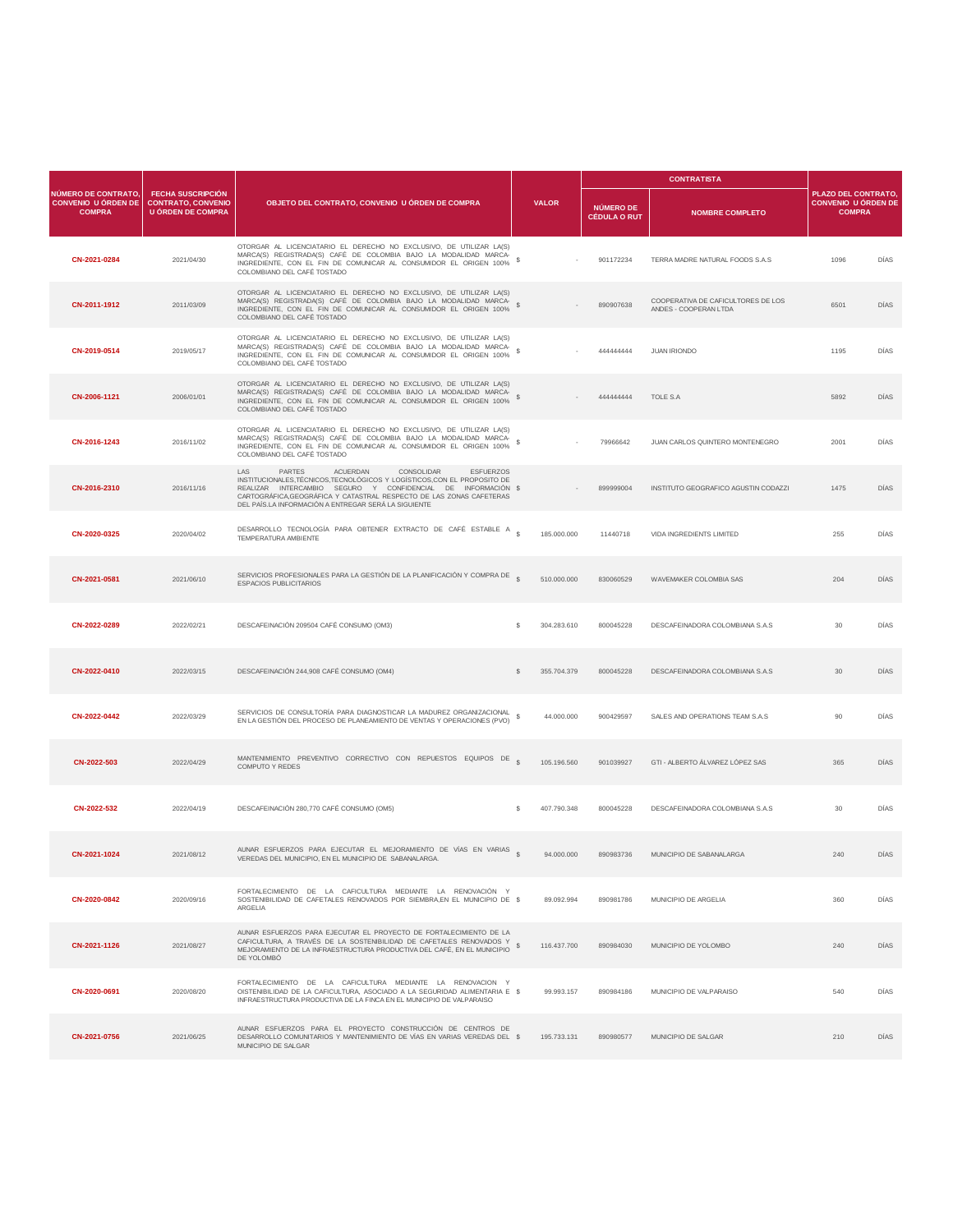|                                                                    |                                                                                   |                                                                                                                                                                                                                                                                                |                                 |                                         | <b>CONTRATISTA</b>                                                  |                                                                    |      |
|--------------------------------------------------------------------|-----------------------------------------------------------------------------------|--------------------------------------------------------------------------------------------------------------------------------------------------------------------------------------------------------------------------------------------------------------------------------|---------------------------------|-----------------------------------------|---------------------------------------------------------------------|--------------------------------------------------------------------|------|
| NÚMERO DE CONTRATO,<br><b>CONVENIO U ÓRDEN DE</b><br><b>COMPRA</b> | <b>FECHA SUSCRIPCIÓN</b><br><b>CONTRATO, CONVENIO</b><br><b>U ÓRDEN DE COMPRA</b> | OBJETO DEL CONTRATO, CONVENIO U ÓRDEN DE COMPRA                                                                                                                                                                                                                                | <b>VALOR</b>                    | <b>NÚMERO DE</b><br><b>CÉDULA O RUT</b> | <b>NOMBRE COMPLETO</b>                                              | PLAZO DEL CONTRATO,<br><b>CONVENIO U ÓRDEN DE</b><br><b>COMPRA</b> |      |
| CN-2021-1295                                                       | 2021/10/05                                                                        | CONTRATO A TODO COSTO PARA LA CONSTRUCCIÓN O MEJORAMIENTO DE CENTROS<br>DE DESARROLLO COMUNITARIOS, CENTROS EDUCATIVOS RURALES Y ACUEDUCTOS \$<br>VEREDALES EN LOS MUNICIPIOS DE HELICONIA, ABEJORRAL, CALDAS Y AMAGA                                                          | 192.337.069                     | 900399027                               | CONSTRUCCIONES Y REMODELACIONES HG<br>S.A.S                         | 120                                                                | DÍAS |
| CN-2021-1562                                                       | 2021/10/25                                                                        | SUMINISTRO DE HASTA (7.187) GALONES DE ACPM PARA EL MEJORAMIENTO VIAL EN<br>LAS VEREDAS DE: GUAPIO, GUAQUIYO, SAN MARTIN, EL RECUERDO, SAN VICENTE DE<br>TOGOIMA, CALOTO, BUENOS AIRES Y AGUA BENDITA, DEL MUNICIPIO DE PAEZ ZONA<br>CENTRO, PROYECTOS PRIORIZADOS POR LO      | 67.198.450<br>s                 | 900988420                               | INVERSIONES COOTRANSPAEZ                                            | 120                                                                | DÍAS |
| CN-2021-1785                                                       | 2021/11/22                                                                        | SUMINISTRO DE 166 DESPULPADORAS PARA MUJERES BENEFICIARIAS DEL<br>PROYECTO "EL AGUA EN EL CORAZON DE LAS COMUNIDADES CAFETERAS DE<br>CAUCA", 4-634120020, CONVENIO KDP CN 2018-1949. (150 DESPULPADORAS CON IVA<br>Y 16 DESPULPADORAS EXENTAS DE IVA)                          | 128,496,450                     | 9800897                                 | SIERRA BOTERO JOHN JAIRO                                            | 180                                                                | DÍAS |
| CN-2021-1280                                                       | 2021/09/09                                                                        | SUMINISTRO DE HASTA 11982 BULTOS DE UREA; 3341 BULTOS DE CALFOS, 8 KILOS D<br>EELEMENTOS MENORES, SEGÚN FICHA TECNICA DESCRITA EN EL NUMERAL 11 Y A<br>SER ENTREGADOS EN CANTIDADES Y SITIOS DESCRITOS EN EL PUNTO 6 DEL PLIEGO<br>DE CONDICIONES BS 2021-014 (REGALIAS R1-R2) | 1.642.610.900<br>s              | 891500231                               | COOPERATIVA DE CAFICULTORES DEL CAU                                 | 180                                                                | DÍAS |
| CN-2022-0076                                                       | 2022/01/26                                                                        | SERVICIO LOGISTICO PARA APOYAR LA REALIZACIÓN DE CAPACITACIONES DE \$<br>SOCIALIZACION EN EL MARCO DEL PROYECTO 2-634120145                                                                                                                                                    | 16,806,723                      | 901500371                               | ASOCIACION DE MUNICIPIOS                                            | 60                                                                 | DÍAS |
| CN-2022-0216                                                       | 2022/02/23                                                                        | MANO DE OBRA PARA LA CONSTRUCCION DE UN MURO EN GAVION DE UN PUNTO<br>CRITICO DE LA VIA EL SAUCE, MUNICIPIO DE ROSAS EN EL MARCO DEL PROYECTO 2-<br>6341200143, DE ACUERDO A LAS ESPECIFICACIONES TECNICAS CONTENIDAS EN LA<br>INVITACION A COTIZAR Y PROPUESTA ADJUNTA.       | s<br>9.684.864                  | 10476111                                | ZAMBRANO NARVAEZ ARCESIO                                            | 90                                                                 | DÍAS |
| CN-2022-0142                                                       | 2022/03/03                                                                        | PRESTACIÓN DE SERVICIOS LOGISTICOS PARA LA CAPACITACIÓN Y<br>SISTEMATIZACIÓN DEL PROCESO DE REALIZACIÓN DEL FESTIVAL DE MÚSICA<br>"ESCUELA Y CAFÉ LE CANTA A LA PAZ", A REALIZARCE EN HASTA 60 INSTITUCIONES<br>EDUCATIVAS VINCULADAS AL PROYECTO ESCUELA Y CAFÉ DE 30 MÚ      | 40.000.000                      | 860013720                               | PONTIFICIA UNIVERSIDAD JA                                           | 300                                                                | DÍAS |
| CN-2022-0307                                                       | 2022/03/02                                                                        | SUMINISTRO DE HASTA: 1.222 KITS DE MATERIALES DE FERRETERÍA PARA LA<br>INSTALACIÓN DE SECADORES SOLARES DE CAFÉ DE DOBLE BANDEJA DE 54<br>METROS CUADRADOS ACTUALIZADOS; MATERIALES PARA SER ENTREGADOS EN LAS<br>CANTIDADES, ESPECIFICACIONES TÉCNICAS Y SITIOS DESCRITO      | s<br>260.824.902                | 59706955                                | BRAVO JOJOA DEICY                                                   | 60                                                                 | DIAS |
| CN-2022-0309                                                       | 2022/03/02                                                                        | SUMINISTRO DE HASTA 1.222 TRAMOS DE MALLA SARÁN AL 70% DIMENSIONES 3 POR<br>19 METROS; DICHOS SUMINISTROS EN FIBRA SINTÉTICA DE POLIPROPILENO NEGRO,<br>RESISTENTES A RAYOS ULTRAVIOLETAS Y A ALTAS TEMPERATURAS; INSUMOS PARA<br>SER ENTREGADOS EN CANTIDADES, ESPECIFIC      | s<br>211.539.198                | 59706955                                | BRAVO JOJOA DEICY                                                   | 60                                                                 | DÍAS |
| CN-2022-0310                                                       | 2022/03/01                                                                        | SUMINISTRO DE HASTA: 1.222 TRAMOS DE PLÁSTICO TIPO INVERNADERO CALIBRE 7,<br>DIMENSIONES 7 POR 13 METROS; DICHOS SUMINISTROS CON FILTROS UV,<br>RESISTENTES A ALTAS TEMPERATURAS, ALTA CAPACIDAD DE ELONGACIÓN; CADA<br>TRAMO ROTULADO CON STICKER ADHESIVO DIMENSIONES 4      | 227.292.000                     | 800122415                               | PROVISPOL S A                                                       | 60                                                                 | DÍAS |
| CN-2022-0336                                                       | 2022/03/04                                                                        | SUMINISTRO INSTALACIÓN Y PUESTA EN FUNCIONAMIENTO DE CASETAS PARA<br>BENEFICIADEROS DE CAFÉ PARA INSTITUCIONES EDUCATIVAS, CON TECHO EN TEJA<br>TRAPEZOIDAL ARQUITECTÓNICA INSTALADO Y EN FUNCIONAMIENTO, SOPORTADO EN<br>ESTRUCTURA METÁLICA TUBO CUADRADO DE 70X70 MIL       | s<br>83.193.286                 | 9800897                                 | SIERRA BOTERO JOHN JAIRO                                            | 60                                                                 | DÍAS |
| CN-2022-0337                                                       | 2022/03/04                                                                        | SUMINISTRO DE MODULO CLASIFICADOR PARA DESPULPADO DE CAFÉ: CONTIENE<br>DESPULPADORA DE CAFÉ # 2 3/4 MARCA JJ SIERRA, ZARANDA EN ACERO I<br>NOXIDABLE DE 60 CM, BASE METALICA EN ANGULO DE 1"1/2, PROTEGIDA CON<br>ANTICORROSIVO Y PINTURA RESISTENTE AL AGUA, MOTOR MONO       | 70,400,000                      | 9800897                                 | SIERRA BOTERO JOHN JAIRO                                            | 60                                                                 | DÍAS |
| CN-2022-0341                                                       | 2022/03/10                                                                        | SUMINISTRO DE TREITA Y UN (31) MODULOS SEMI-INTEGRADOS DE 2 3/4" DE<br>DESPULPADO DE CAFÉ, CON LOS RESPECTIVOS LOGOS PARA SER ENTREGADOS EN \$<br>LA CABECERA MUNICIPAL DE ALMAGUER                                                                                            | 37.500.000                      | 9800897                                 | SIERRA BOTERO JOHN JAIRO                                            | 60                                                                 | DIAS |
| CN-2022-0397                                                       | 2022/03/17                                                                        | MANO DE OBRA CALIFICADA PARA LA CONSTRUCCIÓN Y PUESTA EN<br>FUNCIONAMIENTO DE HASTA 150 TANQUES TINA PARA EL LAVADO DEL CAFÉ,<br>CAPACIDAD 350 LITROS DOBLE EMPOTRADO EN PISO EN CONCRETO RÚSTICO,<br>INSTALACIONES HIDRÁULICAS Y TECHO EN ZINC DE 12 METROS CUADRADOS.        | $\mathbf{\hat{s}}$<br>1.287.193 | 10476111                                | ARCESIO ZAMBRANO NARVÁEZ                                            | 60                                                                 | DÍAS |
| CN-2021-1465                                                       | 2021/10/06                                                                        | SUMINISTRO DE HASTA 16.667 GALONES DE COMBUSTIBLE TIPO DIESEL (ACPM).<br>PARA SER ENTREGADO EN LA CABECERA MUNICIPAL DE MORALES, EN EL MARCO \$<br>DEL CONVENIO CN-2021-0462                                                                                                   | 149.169.650                     | 76358155                                | MUTIS MARTINEZ JAVIER                                               | 180                                                                | DÍAS |
| CN-2021-1924                                                       | 2021/12/10                                                                        | SUMINISTRO DE 230 TRAMOS DE RAFIA PLASTIFICADA DE 160 GR/M2, DE 9 METROS<br>DE LARGO POR 7 METROS DE ANCHO. CON DESTINO AL MUNICIPIO DE CAJIBIO. \$<br>PROYECTO 4-634120061.                                                                                                   | 77.593.950                      | 901113458                               | <b>EUROMALLAS SAS</b>                                               | 60                                                                 | DÍAS |
| CN-2019-2016                                                       | 2019/12/26                                                                        | ARRENDAMIENTO DE BODEGA CON CABIDA APROXIMADA DE 374 M2 UBICADA EN LA $_{\circ}$<br>CARRERA 6 4-25 DEL MUNICIPIO DE PITALITO - HUILA                                                                                                                                           | 10.453.764                      | 891100296                               | COOPERATIVA DEPARTAMENTAL DE<br>CAFICULTORES DEL HUILA              | 360                                                                | DÍAS |
| CN-2020-1398                                                       | 2020/11/13                                                                        | CONSTRUCCION DE PLACA HUELLA TRAMO VIAL DE ACCESO A SITIO DE INTERES<br>TURISTICO Y DE PRODUCCION CAFETERA EN LA VEREDA EL TABLON DEL MUNICIPIO \$<br>DE SAN AGUSTIN - HUILA                                                                                                   | 565.497.490                     | 800103913                               | DEPARTAMENTO DEL HUILA Y MUNICIPIO DE SAN<br><b>AGUSTIN - HUILA</b> | 120                                                                | DIAS |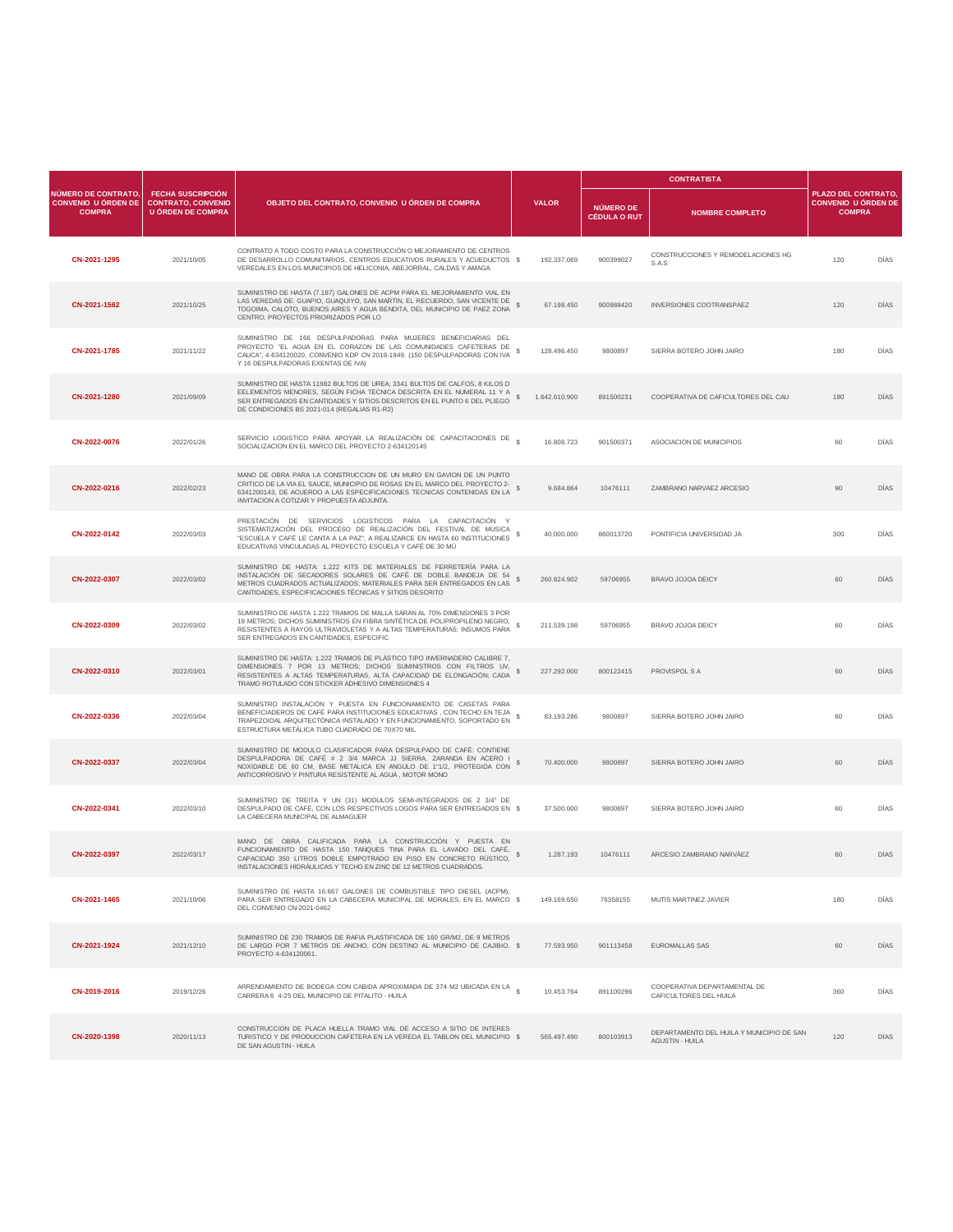|                                                                    |                                                                                   |                                                                                                                                                                                                                                                                                                                                                                                                                                          |                            |                                         | <b>CONTRATISTA</b>                                         |                                                                    |             |
|--------------------------------------------------------------------|-----------------------------------------------------------------------------------|------------------------------------------------------------------------------------------------------------------------------------------------------------------------------------------------------------------------------------------------------------------------------------------------------------------------------------------------------------------------------------------------------------------------------------------|----------------------------|-----------------------------------------|------------------------------------------------------------|--------------------------------------------------------------------|-------------|
| NÚMERO DE CONTRATO,<br><b>CONVENIO U ÓRDEN DE</b><br><b>COMPRA</b> | <b>FECHA SUSCRIPCIÓN</b><br><b>CONTRATO, CONVENIO</b><br><b>U ÓRDEN DE COMPRA</b> | OBJETO DEL CONTRATO, CONVENIO U ÓRDEN DE COMPRA                                                                                                                                                                                                                                                                                                                                                                                          | <b>VALOR</b>               | <b>NÚMERO DE</b><br><b>CÉDULA O RUT</b> | <b>NOMBRE COMPLETO</b>                                     | PLAZO DEL CONTRATO.<br><b>CONVENIO U ÓRDEN DE</b><br><b>COMPRA</b> |             |
| CN-2021-0494                                                       | 2021/04/27                                                                        | VENTA DE MATERIAL VEGETAL REPRESENTADO EN (350.000 COLINOS DE CAFÉ)<br>PARA EL MUNICIPIO DE LA PLATA - HUILA, EN EL MARCO DEL PROYECTO DE APOYO<br>A LA RENOVACIÓN DE CAFETALES CON MATERIAL VEGETAL CERTIFICADO PARA<br>PRODUCTORES EN EL DEPARTAMENTO DEL HUILA                                                                                                                                                                        | \$<br>126.000.000          | 900736654                               | ASOCIACION DE MUJERES CAFETERAS DEL<br>OCCIDENTE DEL HUILA | 180                                                                | DÍAS        |
| CN-2021-0496                                                       | 2021/04/27                                                                        | VENTA DE MATERIAL VEGETAL (230.000 COLINOS DE CAFÉ) PARA EL MUNICIPIO DE<br>ALGECIRAS (HUILA) Y (170.000 COLINOS DE CAFÉ) PARA EL MUNICIPIO DE SANTA<br>MARIA (HUILA) EN EL MARCO DEL PROYECTO APOYO A LA RENOVACIÓN DE \$<br>CAFETALES CON MATERIAL CERTIFICADO PARA PRODUCTORES EN EL<br>DEPARTAMENTO DEL HUILA,                                                                                                                       | 149,450,000                | 1078749148                              | ARVINSON ADRIAN TORRES HERNANDEZ                           | 180                                                                | <b>DÍAS</b> |
| CN-2021-0595                                                       | 2021/05/12                                                                        | AUNAR ESFUERZOS Y RECURSOS PARA ADELANTAR EL MEJORAMIENTO DE LA RED<br>VIAL TERCIARIA EN EL MUNICIPIO DE GIGANTE - HUILA, MEDIANTE LA CONSTRUCCIÓN \$<br>DE PLACAS HUELLA                                                                                                                                                                                                                                                                | 400.000.000                | 891180176                               | MUNICIPIO DE GIGANTE (HUILA)                               | 210                                                                | DÍAS        |
| CN-2021-0859                                                       | 2021/06/23                                                                        | AUNAR ESFUERZOS TECNICOS, ADMINISTRATIVOS Y FINANCIEROS PARA EL<br>MEJORAMIENTO DE LAS CONDICIONES DE VIDA DE FAMILIAS CAFETERAS EN EL<br>MUNICIPIO DE NEIVA, MEDIANTE EL MANTENIMIENTO DE LA RED VIAL TERCIARIA A \$<br>TRAVES DE LA CONSTRUCCION DE PLACA HUELLA, ALCANTARILLAS Y MURO DE<br>GAVION                                                                                                                                    | 2.707.237.164              | 891180009                               | MUNICIPIO DE NEIVA - HUILA                                 | 365                                                                | <b>DÍAS</b> |
| CN-2021-0863                                                       | 2021/07/06                                                                        | AUNAR ESFUERZOS Y RECURSOS PARA EL FORTALECIMENTO DE LA CAPACIDAD<br>INSTALADA DE UN LABORATORIO DE CATACIÓN DE CAFÉ, UBICADO EN LA CASA DEL<br>CAFÉ DEL MUNICIPIO DE ALGECIRAS - HUILA, PARA BRINDAR A LOS CAFICULTORES \$<br>UN LUGAR DONDE PUEDAN REALIZAR LA IDENTIFICACION DE PERFILES DEL CAFÉ<br>PRODUCIDO EN SUS FINCA                                                                                                           | 38.700.000                 | 891180024                               | MUNICIPIO DE ALGECIARS (HUILA)                             | 122                                                                | DÍAS        |
| CN-2021-0955                                                       | 2021/07/13                                                                        | AUNAR ESFUERZOS Y RECURSOS PARA EL MEJORAMIENTO DE LA RED VIAL<br>TERCIARIA DEL MUNICIPIO DE ACEVEDO - HUILA, MEDIANTE LA CONSTRUCCION DE<br>PLACAS HUELLAS , OBRAS DE CONTENCION Y DRENAJE VIAL (MURO, PUENTE, BOX<br>COLVERT, ALCANTARILLAS DE 24" Y 36").                                                                                                                                                                             | 1.049.415.722<br>s         | 891180069                               | MUNICIPIO DE ACEVEDO (HUILA)                               | 152                                                                | <b>DÍAS</b> |
| CN-2021-1044                                                       | 2021/07/29                                                                        | AUNAR ESFUERZOS Y RECURSOS PARA ADELANTAR EL MANTENIMIENTO DE LA RED<br>VIAL TERCIARIA MEDIANTE LA CONSTRUCCIÓN DE OBRAS DE DRENAJE EN LA ZONA \$<br>RURAL DEL MUNICIPIO DE PITAL - HUILA,                                                                                                                                                                                                                                               | 97.266.758                 | 891180199                               | MUNICIPIO EL PITAL (HUILA)                                 | 92                                                                 | DÍAS        |
| CN-2021-1132                                                       | 2021/08/12                                                                        | RECTIFICACIÓN Y AMPLIACIÓN PARA EL MEJORAMIENTO DE VIAS TERCIARIAS DE<br>INTERES CAFETEROS EN EL MUNICIPIO DE LA PLATA - HUILA                                                                                                                                                                                                                                                                                                           | 155,000,000                | 891180155                               | MUNICIPIO DE LA PLATA (HUILA)                              | 109                                                                | <b>DÍAS</b> |
| CN-2021-1161                                                       | 2021/08/18                                                                        | MEJORAMIENTO RED VIAL 3RIA MUN PITALITO.CONSTRUCCION PLACAS HUELLA<br><b>VDAS:CORREG</b><br>CHARGUAYACO(HIGUERON.EL<br>TRIUNFO, PARAISO); CORREG<br>PALMARITO(SAN MARTIN);CORREG LA LAGUNA (7 DE AGO);CORREG CRIOLLO(EL<br>JARDIN-FILO<br>SECO<br>Y EL RECUERDO)CORREG<br><b>BRUSELAS(LA</b><br>ESMERALDA, KENNEDY) CORREG<br>GUCACALLO(BUENOS<br>AIRES);CORREG<br>CHILLURCO/GIRASOL ALTOS DEL MAGDALENA Y ALTO PINOS) CORREGIREGLIEROS. | s<br>1.549.952.153         | 891180077                               | MUNICIPIO DE PITALITO (HUILA)                              | 96                                                                 | DÍAS        |
| CN-2021-1191                                                       | 2021/08/20                                                                        | MATERIAL VEGETAL REPRESENTADO EN (150.000 COLINOS DE CAFÉ ) EN EL<br>MUNICPIO DE LA PLATA - HUILA EN EL MARCO DEL PROYECTO DE APOYO A LA<br>RENOVACIÓN DE CAFETALES CON MATERIAL VEGETAL CERTIFICADO PARA<br>PRODUCTORES EN EL DEPARTAMENTO DEL HUILA                                                                                                                                                                                    | s<br>54.000.000            | 900488794                               | VIVERO CAFETERO EL PROGRESO S.A.S                          | 150                                                                | <b>DÍAS</b> |
| CN-2021-1189                                                       | 2021/08/20                                                                        | VENTA DE MATERIAL VEGETAL (200.000 COLINOS DE CAFÉ) PARA EL MUNICIPIO DE<br>GIGANTE (HUILA) EN EL MARCO DEL PROYECTO APOYO A LA RENOVACIÓN DE<br>CAFETALES CON MATERIAL CERTIFICADO PARA PRODUCTORES EN EL<br>DEPARTAMENTO DEL HUILA                                                                                                                                                                                                     | \$<br>72.000.000           | 83225790                                | ALBEIRO RAMON SUAREZ BARBOSA                               | 150                                                                | DÍAS        |
| CN-2021-1317                                                       | 2021/09/15                                                                        | AUNAR ESFUERZOS Y RECURSOS PARA LA CONSTRUCCIÓN DE PUENTE VEHICULAR<br>SOBRE LA QUEBRADA LA PERDIZ; BOX COULVERT SOBRE LAS QUEBRADAS LA<br>ESMERALDA Y FRUTAL; ALCANTARILLAS DOBLES DE 36"; BATEA CON TUBERIA DE 36", \$<br>MANTENIMIENTO Y REPARACIÓN DE PUENTES PEATONALES; ALCANTARILLA DE 24"<br>SOBRE LA RED VIAL TERCIARIA DEL MUNICIPIO DE SAN AGUSTIN - HUILA                                                                    | 637.941.352                | 891108056                               | MUNICIPIO DE SAN AGUSTIN (HUILA)                           | 180                                                                | DÍAS        |
| CN-2021-1386                                                       | 2021/09/23                                                                        | AUNAR ESFUERZOS Y RECURSOS PARA ADELANTAR EL MEJORAMIENTO DE LA RED<br>VIAL TERCIARIA PARA LA ATENCIÓN DE EMERGENCIAS Y DESASTRES, MEDIANTE LA<br>CONSTRUCCIÓN DE DOS (2) BATEAS EN EL MUNICIPIO DE LA PLATA - HUILA,<br>VEREDAS DE INTERES DE INFUENCIA CAFETERA                                                                                                                                                                        | 169.688.881                | 891180155                               | MUNICIPIO DE LA PLATA (HUILA)                              | 77                                                                 | DÍAS        |
| CN-2021-1384                                                       | 2021/09/29                                                                        | VENTA DE MATERIALES PETREOS (PUESTOS EN SITIO DE OBRA) REQUERIDOS EN EL<br>MARCO DEL CONVENIO CN-2021-0955 CELEBRADO ENTRE LA FEDERACIÓN NACIONAL<br>DE CAFETEROS DE COLOMBIA - COMITÉ DE CAFETEROS DEL HUILA Y EL MUNICIPIO<br>DE ACEVEDO - HUILA"                                                                                                                                                                                      | $\mathbf{s}$<br>62.727.922 | 7687336                                 | JAIRO VARGAS TRILLERAS                                     | 75                                                                 | <b>DÍAS</b> |
| CN-2021-1449                                                       | 2021/10/06                                                                        | VENTA DE MATERIALES DE FERRETERIA PUESTOS EN SITIOS DE OBRA, PARA LA<br>CONSTRUCCION DE PLACAS HUELLA EN LOS CORREGIMIENTOS DE CHAPINERO, SAN<br>LUIS, AIPECITO, VEGALARGA, CEIBAS, CAGUAN DEL MUNICIPIO DE NEIVA, EN EL \$<br>MARCO DEL CONVENIO CN-2021-0859 / 1923 DE 2021 CELEBRADO ENTRE LA FNC-<br>COMITE HUILA Y EL MUNICIPIO DE NEIVA - HUILA                                                                                    | 714.223.445                | 901252254                               | FERREHORIZONTE NEIVA S.A.S.                                | 150                                                                | DÍAS        |
| CN-2021-1499                                                       | 2021/10/13                                                                        | AUNAR ESFUERZOS Y RECURSOS PARA EL MEJORAMIENTO Y RECUPERACIÓN DE<br>VIAS TERCIARIAS DE INTERES CAFETERO EN EL MUNICIPIO DE LA ARGENTINA -<br>HUILA, MEDIANTE LA CONSTRUCCIÓN DE PLACA Y AMPLIACIÓN Y/O RECTIFICACIÓN<br>DE VIAS.                                                                                                                                                                                                        | 156.291.517                | 891180205                               | MUNICIPIO DE LA ARGENTINA - HUILA                          | 65                                                                 | DÍAS        |
| CN-2021-1496                                                       | 2021/10/13                                                                        | CONSTRUCCION<br>DRENAJE(ALCANTARILLAS<br>OBRAS<br><b>VDAS</b><br>CABUYAL, DIAMANTE, MONTECRISTO, HIGUERON MUN PITALITO-HUILA VDAS<br>MONTAÑITAS Y QUINCHE MUN TIMANA-HUILA, MEJORAMENTO RED VIAL 3RIA MUN<br>PITALITO Y TIMANÁ, CONST 25 OBRAS DRENAJE ALCANTARILLAS 24 PITALITO VDAS<br>CABUYAL, DIAMANTE, MONTECRISTO, HIGUERON, SECT<br>VENTIL ADOR TRILINEO RARAISO SAN MARTIN 7 DE ACOSTO RECUERDO LA                               | 89.728.750<br>s            | 4900858                                 | FERNEY CHAVARRO CLAROS                                     | 70                                                                 | DÍAS        |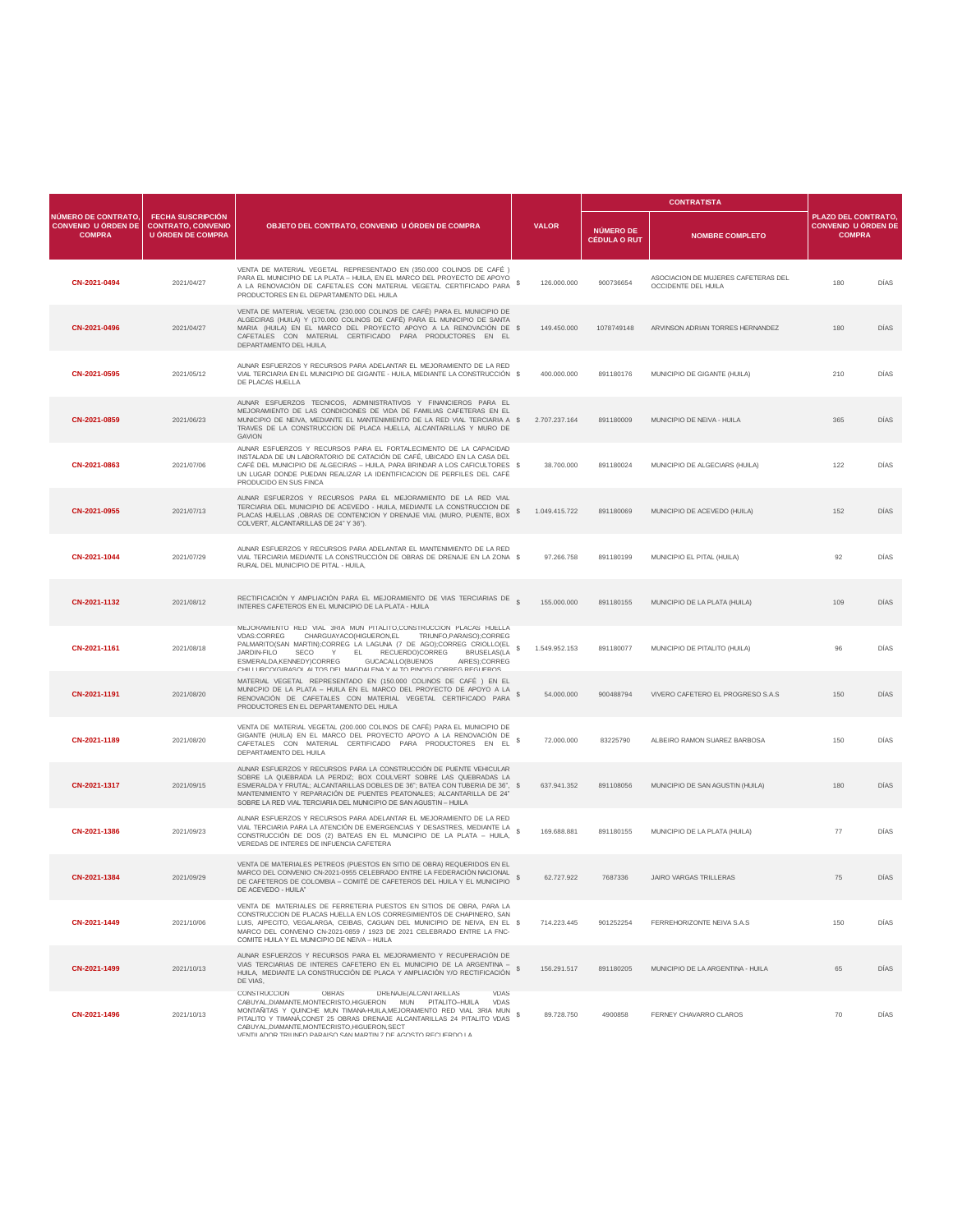|                                                                    |                                                                                   | OBJETO DEL CONTRATO, CONVENIO U ÓRDEN DE COMPRA                                                                                                                                                                                                                                                                                                                                                                         |                    |                                         | <b>CONTRATISTA</b>                                                                                                    |                                                                   |      |
|--------------------------------------------------------------------|-----------------------------------------------------------------------------------|-------------------------------------------------------------------------------------------------------------------------------------------------------------------------------------------------------------------------------------------------------------------------------------------------------------------------------------------------------------------------------------------------------------------------|--------------------|-----------------------------------------|-----------------------------------------------------------------------------------------------------------------------|-------------------------------------------------------------------|------|
| NÚMERO DE CONTRATO,<br><b>CONVENIO U ÓRDEN DE</b><br><b>COMPRA</b> | <b>FECHA SUSCRIPCIÓN</b><br><b>CONTRATO, CONVENIO</b><br><b>U ÓRDEN DE COMPRA</b> |                                                                                                                                                                                                                                                                                                                                                                                                                         | <b>VALOR</b>       | <b>NÚMERO DE</b><br><b>CÉDULA O RUT</b> | <b>NOMBRE COMPLETO</b>                                                                                                | PLAZO DEL CONTRATO<br><b>CONVENIO U ÓRDEN DE</b><br><b>COMPRA</b> |      |
| CN-2021-1542                                                       | 2021/10/19                                                                        | <u>RECHIEICACIONY AMPERACIONIPARA MEJORAMIENIO VIAS SRIAS INTERES CAFETERO</u><br>EN MUN LA PLATA-HUILA, CONFORMIDAD SITIOS Y ESPECIFICACIONES ESTALECIDAS<br>EN LA SOLICITUD DE COTIZACION Y ANEXOS ENVIADOS; EN EL MARCO DE LA<br>EJECUCION DEL CONVENIO CN-2021-1132, CELEBRAEDO ENTRE LA FEDERACION<br>NACIONAL DE CAFETEROS DE COLOMBIA - COMITÉ DE CAFETEROS DEL HUILA Y EL<br>MI INICIPIO DE LA PLATA - HI III A | s<br>139.943.139   | 1112466868                              | ANTONY STIVEN CARMONA GUERRERO                                                                                        | 60                                                                | DÍAS |
| CN-2021-1557                                                       | 2021/10/21                                                                        | AUNAR ESFUERZOS Y RECURSOS PARA ADELANTAR EL MANTENIMIENTO Y<br>RECUPERACIÓN DE VIAS, MEDIANTE LA ADICIÓN DE MATERIAL DE AFIRMADO Y \$<br>COMPACTACION MECANICA DEL MUNICIPIO DE OPORAPA - HUILA,                                                                                                                                                                                                                       | 384.139.163        | 891180179                               | MUNICIPIO DE OPORAPA (HUILA)                                                                                          | 180                                                               | DÍAS |
| CN-2021-1516                                                       | 2021/11/10                                                                        | AUNAR ESFUERZOS ADMINISTRATIVOS, FINANCIEROS, LOGISTICOS Y OPERATIVOS<br>PARA EL FORTALECIMIENTO DEL SECTOR CAFETERO MEDIANTE LA ADQUISICION Y<br>SUMINISTRO DE MAQUINARIA AGRÍCOLA A PEQUEÑOS PRODUCTORES DE CAFÉ DEL<br>MUNICIPIO DE PITALITO - HUILA,                                                                                                                                                                | 125.000.000        | 891180077                               | MUNICIPIO DE PITALITO (HUILA)                                                                                         | 50                                                                | DIAS |
| CN-2021-1533                                                       | 2021/11/03                                                                        | AUNAR ESFUERZOS TECNICOS, ADMINISTRATIVOS Y FINANCIEROS PARA LA<br>CONSTRUCCION DE SECADEROS SOLARES PARA FORTALECER LA<br>COMERCIALIZACION DE CAFÉ DE PEQUEÑOS PRODUCTORES DE CAFÉ EN EL<br>MUNICIPIO DE TERUEL HUILA, EN VEREDAS DE INTERES E INFLUENCIA CAFETERA                                                                                                                                                     | s<br>67.575.982    | 891180181                               | MUNICIPIO DE TERUEL (HUILA)                                                                                           | 38                                                                | DÍAS |
| CN-2021-1584                                                       | 2021/10/26                                                                        | AUNAR ESFUERZOS Y RECURSOS PARA EL MEJORAMIENTO DE COCINA POR MEDIO<br>DE LA CONSTRUCCION DE ESTUFAS ECOEFICIENTES DIRIGIDAS A FAMILIAS \$<br>CAFETERAS DEL MUNICIPIO DE LA ARGENTINA - HUILA                                                                                                                                                                                                                           | 77.005.486         | 891180205                               | MUNICIPIO DE LA ARGENTINA (HUILA) Y LA<br>ASOCIACION MUNICIPAL DE JUNTAS DE ACCION<br>COMUNAL DE LA ARGENTINA - HUILA | 59                                                                | DÍAS |
| CN-2021-1605                                                       | 2021/11/02                                                                        | AUNAR ESFUERZOS Y RECURSOS PARA ADELANTAR EL MEJORAMIENTO DE LA RED<br>VIAL TERIARIA DEL MUNICIPIO DE HOBO - HUILA, MEDIANTE LA CONSTRUCCIÓN DE<br>OBRAS DE DRENAJE VIAL, EN LAS VIAS TERCIARIAS QUE CONDUCEN DE LA ZONA<br>CAFETERA AL MUNICIPIO DE HOBO- HUILA                                                                                                                                                        | 98.613.607<br>s    | 891180019                               | MUNICIPIO DE HOBO (HUILA)                                                                                             | 56                                                                | DÍAS |
| CN-2021-1603                                                       | 2021/11/08                                                                        | AUNAR ESFUERZOS TECNICOS, ADMINISTRATIVOS, FINANCIEROS Y AMBIENTALES<br>PARA LA CONSTRUCCIÓN DE ESTUFAS ECOEFICIENTES DIRIGIDAS A FAMILIAS<br>CAFETERAS DE LAS ZONAS RURALES DEL MUNICIPIO DE LA PLATA - HUILA, COMO<br>MEDIDA DE MITIGACION DE GASES DE EFECTO INVERNADERO Y ADAPTACION AL<br>CAMBIO CLIMATICO QUE PERMLITA UN DESARROLLO BAJO EN CARBONO Y<br><b>PESILIENTE AL CLIMA</b>                              | s<br>142.042.995   | 891180155                               | MUNICIPIO DE LA PLATA (HUILA)                                                                                         | 42                                                                | DÍAS |
| CN-2021-1597                                                       | 2021/11/02                                                                        | AUNAR ESFUEZOS Y RECURSOS PARA LA CONSTRUCCION DE PLACA HUELLA EN LA<br>RED VIAL TERCIARIA DEL MUNICIPIO DE GUADALUPE - HUILA                                                                                                                                                                                                                                                                                           | 163.067.919        | 891180177                               | MUNICIPIO DE GUADALUPE (HUILA)                                                                                        | 150                                                               | DIAS |
| CN-2021-1619                                                       | 2021/11/04                                                                        | AUNAR ESFUERZOS Y RECURSOS PARA ADELANTAR LA REHABILITACION EN TRAMOS<br>DE VIAS TERCIARIAS MEDIANTE LA CONSTRUCCION DE OBRAS DE ARTE TIPO<br>ALCANTARILLA EN LAS VEREDAS DE LAS PERLAS, RIO BLANCO, TURQUESTAN Y \$<br>NUEVE REFORMA DEL MUNICIPIO DE BARAYA - HUILA                                                                                                                                                   | 352.207.390        | 891180183                               | MUNICIPIO DE BARAYA (HUILA)                                                                                           | 270                                                               | DÍAS |
| CN-2021-1596                                                       | 2021/11/12                                                                        | AUNAR ESFUERZOS Y RECURSOS PARA ADELANTAR LA CONSTRUCCIÓN DE PLACA<br>HUELLA EN LA RED VIAL TERCIARIA DEL MUNICIPIO DE GARZON - DEPARTAMENTO \$<br><b>DEL HUILA</b>                                                                                                                                                                                                                                                     | 300.000.159        | 891180022                               | MUNICIPIO DE GARZON (HUILA)                                                                                           | 180                                                               | DÍAS |
| CN-2021-1702                                                       | 2021/11/11                                                                        | LA CONSTRUCCION DE LAS OBRAS OBJETO DEL CONVENIO CN-2021-1044<br>CELEBRADO ENTRE EL MUNICIPIO DE EL PITAL - HUILA Y LA FEDERACION NACIONAL \$<br>DE CAFETEROS DE COLOMBIA - COMITÉ DE CAFETEROS DEL HUILA                                                                                                                                                                                                               | 52.042.290         | 83225095                                | ISMAEL ENRIQUE PASTRANA ARDILA                                                                                        | 30                                                                | DÍAS |
| CN-2021-1768                                                       | 2021/11/18                                                                        | AUNAR ESFUERZOS TECNICOS, ADMINISTRATIVOS, FINANCIEROS PARA EL<br>MEJORAMIENTO DE LA RED VIAL TERCIARIA DEL MUNICIPIO DE LA PLATA - HUILA,<br>MEDIANTE LA PAVIMENTACION DE TRAMOS EN CONCRETO REFORZADO CON<br>GEOCELDAS.                                                                                                                                                                                               | 1.430.000.000<br>s | 891180155                               | MUNICIPIO DE LA PLATA (HUILA)                                                                                         | 240                                                               | DÍAS |
| CN-2021-1742                                                       | 2021/11/17                                                                        | AUNAR ESFUERZOS Y RECURSOS PARA ADELANTAR LA CONSTRUCCION DE PLACA<br>HUELLA EN LA RED VIAL TERCIARIA DE LA VEREDA LA ONDINA Y ALCANTARILLA EN LA<br>VEREDA ALTO BUENVAVISTA DEL MUNICIPIO DEL AGRADO EN EL DEPARTAMENTO<br>DEL HUILA,                                                                                                                                                                                  | 111.169.378        | 891180139                               | MUNICIPIO DEL AGRADO (HUILA)                                                                                          | 180                                                               | DIAS |
| CN-2021-1887                                                       | 2021/11/30                                                                        | REALIZAR A TODO COSTO EL MANTENIMIENTO Y RECUPERACION DE VIAS OBJETO<br>DEL CONVENIO CN-2021-1557 CELEBRADO ENTRE EL MUNICIPIO DE OPORAPA- HUILA<br>Y LA FEDERACION NACIONAL DE CAFETEROS DE COLOMBIA - COMITÉ DE<br>CAFETEROS DEL HUILA                                                                                                                                                                                | s<br>350,806,298   | 12266703                                | NORBEY CORREA VARGAS                                                                                                  | 120                                                               | DÍAS |
| CN-2021-1893                                                       | 2021/12/09                                                                        | AUNAR ESFUERZOS TECNICOS, ADMINISTRATIVOS, FINANCIEROS PARA ADELANTAR<br>LA CONSTRUCCIÓN Y MEJORAMIENTO DE ESCENARIOS DEPORTIVOS EN ESCUELAS Y<br>ESPACIOS COMUNITARIOS LOCALIZADOS EN VEREDAS DE INFLUENCIA E INTERES \$<br>CAFETERO EN EL MUNICIPIO DE LA PLATA, DEPARTAMENTO DEL HUILA                                                                                                                               | 842.500.000        | 891180155                               | MUNICIPIO DE LA PLATA - HUILA                                                                                         | 240                                                               | DÍAS |
| CN-2021-1995                                                       | 2021/12/14                                                                        | ARRENDAMIENTO DE UNA BODEGA Y LOTE UBICADO EN LA CALLE 8 9-131 DEL §<br>MUNICIPIO DE LA PLATA - HUILA                                                                                                                                                                                                                                                                                                                   | 9,579,840          | 12276599                                | WILLIAN GARCIA ORTIZ                                                                                                  | 360                                                               | DÍAS |
| CN-2021-2009                                                       | 2021/12/15                                                                        | AUNAR ESFUERZOS TECNICOS, ADMINISTRATIVOS, FINANCIEROS PARA ADELANTAR<br>LA CONSTRUCCION Y MEJORAMIENTO DE INFRAESTRUCTURA EDUCATIVA<br>LOCALIZADA EN VEREDAS DE AREA DE INTERES CAFETERO EN EL MUNICIPIO DE LA \$<br>PLATA, DEPARTAMENTO DEL HUILA                                                                                                                                                                     | 926.132.293        | 891180155                               | MUNICIPIO DE LA PLATA - HUILA                                                                                         | 240                                                               | DÍAS |
| CN-2021-2038                                                       | 2021/12/15                                                                        | VENTA DE (95) KITS DE HERRAJES PUESTOS EN EL CASCO URBANO DEL MUNICIPIO<br>DE LA PLATA - HUILA, EN EL MARCO DEL CONVENIO CN-2021-1603 / 045-2021 \$<br>CELEBRADO ENTRE LA FEDERACION NACIONAL DE CAFETEROS DE COLOMBIA -<br>COMITÉ DE CAFETEROS DEL HUILA Y EL MUNICIPIO DE LA PLATA - HUILA                                                                                                                            | 64.967.227         | 26449364                                | GRACIELA CULMA DE TRUJILLO                                                                                            | 10                                                                | DÍAS |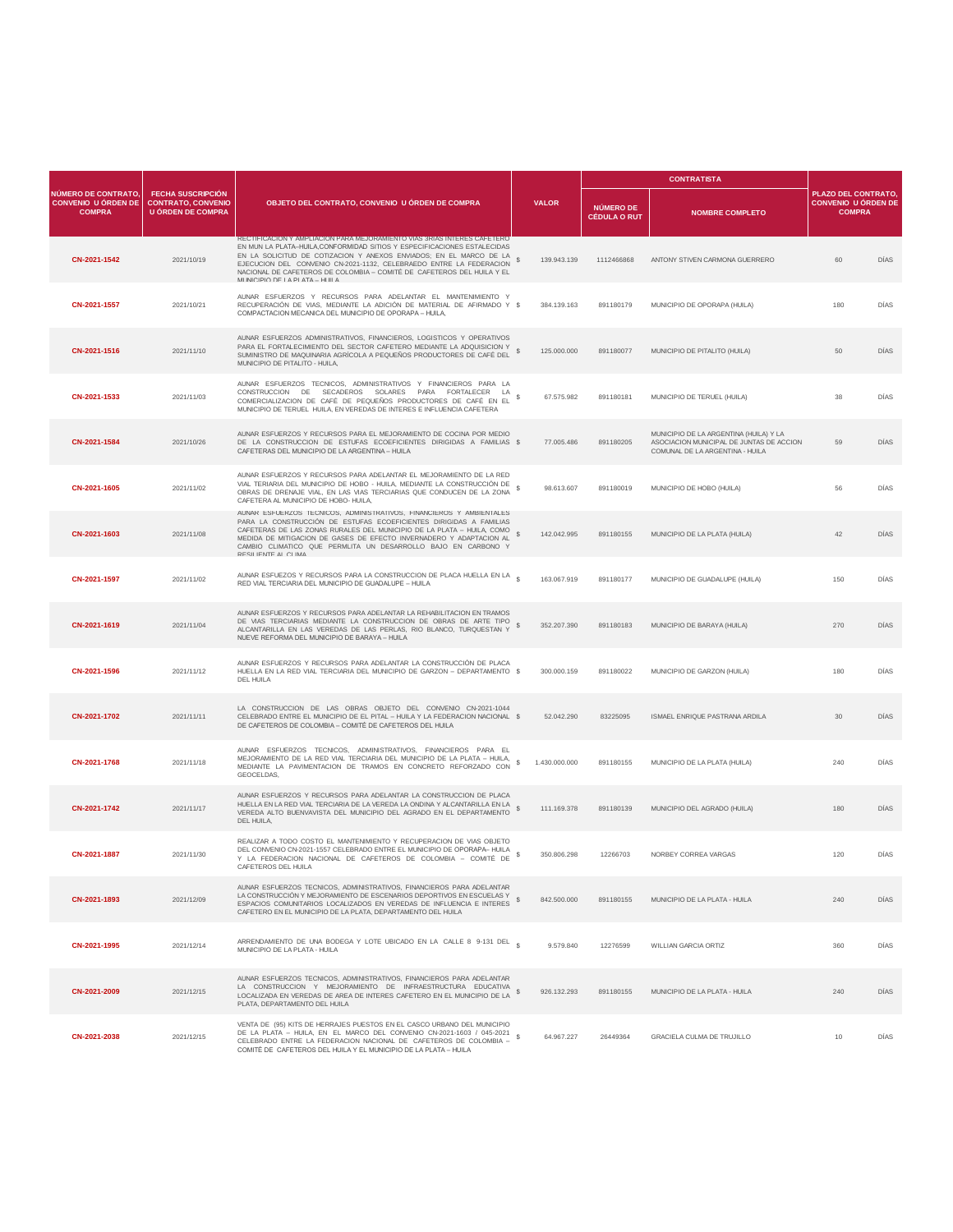|                                                                    |                                                                                   | OBJETO DEL CONTRATO, CONVENIO U ÓRDEN DE COMPRA                                                                                                                                                                                                                                                                                                                                                        |                            |                                         | <b>CONTRATISTA</b>                                                               |                                                                   |             |
|--------------------------------------------------------------------|-----------------------------------------------------------------------------------|--------------------------------------------------------------------------------------------------------------------------------------------------------------------------------------------------------------------------------------------------------------------------------------------------------------------------------------------------------------------------------------------------------|----------------------------|-----------------------------------------|----------------------------------------------------------------------------------|-------------------------------------------------------------------|-------------|
| NÚMERO DE CONTRATO,<br><b>CONVENIO U ÓRDEN DE</b><br><b>COMPRA</b> | <b>FECHA SUSCRIPCIÓN</b><br><b>CONTRATO, CONVENIO</b><br><b>U ÓRDEN DE COMPRA</b> |                                                                                                                                                                                                                                                                                                                                                                                                        | <b>VALOR</b>               | <b>NÚMERO DE</b><br><b>CÉDULA O RUT</b> | <b>NOMBRE COMPLETO</b>                                                           | PLAZO DEL CONTRATO<br><b>CONVENIO U ÓRDEN DE</b><br><b>COMPRA</b> |             |
| CN-2021-2069                                                       | 2021/12/22                                                                        | CONSTRUCCION DE 95 ESTUFAS ECOEFICIENTES OBJETO DEL CONVENIO CN-2021-<br>1603 / 045-2021 CELEBRADO ENTRE FNC-COMITÉ DE CAFETEROS DEL HUILA Y EL \$<br>MUNICIPIO DE LA PLATA - HUILA                                                                                                                                                                                                                    | 55.361.361                 | 1075283864                              | DAVID ESTEBAN BARACALDO MESA                                                     | 20                                                                | DIAS        |
| CN-2021-2090                                                       | 2021/12/27                                                                        | AUNAR ESFUERZOS TECNICOS, ADMINISTRATIVOS, FINANCIEROS PARA EL<br>MEJORAMIENTO DE LA RED VIAL TERCIARIA DEL MUNICIPIO DE LA PLATA - HUILA,<br>MEDIANTE LA CONSTRUCCION DE PLACAS HUELLA EN LAS VEREDAS TABLON, \$<br>JARDINES, EL CHOCO, LAURELES, MONSERRATE, EL LIMON (ESCUELA), SAN ANDRES,<br>LA INDEPENDENCIA, LAS MERCEDES Y EL CARMEN                                                           | 860.858.829                | 891180155                               | MUNICIPIO DE LA PLATA - HUILA                                                    | 240                                                               | DÍAS        |
| CN-2022-0211                                                       | 2022/02/16                                                                        | VENTA DE MATERIALES E INSTALACION DE (26) SECADEROS SOLARES TIPO TUNEL,<br>CON TECHO EN PLÁSTICO REFORZADO E INFRAESTRUCTURA DE MADERA, PATAS<br>PLASTICA Y ARCOS EN PVC, EN EL MUNICIPIO DE TERUEL- HUILA, EN EL MARCO DEL<br>CONVENIO CN-2021-1533 / 2021-03 CELEBRADO ENTRE EL MUNICIPIO DE TERUEL -<br>HUILA Y LA FEDERACIÓN NACIONAL DE CAFETEROS DE COLOMBIA - COMITÉ DE<br>CAFFTEROS DEL HIJI A | 51.718.160                 | 900496472                               | INNOVAKIT S.A.S BIC                                                              | 15                                                                | DIAS        |
| CN-2021-0211                                                       | 2021/03/23                                                                        | PROMOVER LA PRODUCTIVIDAD Y COMPETITIVIDAD DE LAS FAMILIAS CAFICULTORAS<br>REGISTRADAS EN SICA DEL MUNICIPIO DE CONVENCIÓN, DEPARTAMENTO NORTE DE \$<br>SANTANDER.                                                                                                                                                                                                                                     | 36,066,000                 | 800099236                               | MUNICIPIO DE CONVENCION                                                          | 284                                                               | DÍAS        |
| CN-2020-1732                                                       | 2021/03/12                                                                        | FORTALECER EMPRENDIMIENTOS PRODUCTIVOS CAFETEROS DE POBLACIÓN<br>DESPLAZADA Y VULNERABLE DE LOS MUNICIPIOS DE SARDINATA Y OCAÑA DEL \$<br>DEPARTAMENTO DE NORTE DE SANTANDER.                                                                                                                                                                                                                          | 763.868.776                | 830099193                               | DEUTSCHE GESELLSCHAFT FUR<br>INTERNATIONALE ZUSAMMENARBEIT- (GIZ)<br><b>GMBH</b> | 548                                                               | DIAS        |
| CN-2021-0889                                                       | 2021/07/16                                                                        | PROMOVER LA PRODUCTIVIDAD Y COMPETITIVIDAD DE LAS FAMILIAS CAFICULTORAS<br>DEL MUNICIPIO DE ÁBREGO, DEPARTAMENTO NORTE DE SANTANDER                                                                                                                                                                                                                                                                    | 19.490.200                 | 890504612                               | MUNICIPIO ABREGO                                                                 | 169                                                               | <b>DIAS</b> |
| CN-2021-0983                                                       | 2021/08/10                                                                        | PROMOVER LA PRODUCTIVIDAD Y COMPETITIVIDAD DE LAS FAMILIAS CAFICULTORAS<br>DEL MUNICIPIO DE TOLEDO, DEPARTAMENTO NORTE DE SANTANDER.                                                                                                                                                                                                                                                                   | 110.717.600                | 890501362                               | MUNICIPIO DE TOLEDO                                                              | 144                                                               | DÍAS        |
| CN-2021-1438                                                       | 2021/10/13                                                                        | PROMOVER LA PRODUCTIVIDAD Y COMPETITIVIDAD DE LAS FAMILIAS CAFICULTORAS<br>DEL MUNICIPIO DE GRAMALOTE, DEPARTAMENTO NORTE DE SANTANDER.                                                                                                                                                                                                                                                                | 135.208.200                | 890501404                               | MUNICIPIO DE GRAMALOTE                                                           | 272                                                               | DIAS        |
| CN-2021-1407                                                       | 2021/10/15                                                                        | PROMOVER LA PRODUCTIVIDAD Y COMPETITIVIDAD DE LAS FAMILIAS CAFICULTORAS<br>DEL MUNICIPIO DE EL CARMEN DEPARTAMENTO NORTE DE SANTANDER.                                                                                                                                                                                                                                                                 | 47.142.000                 | 800099238                               | MUNICIPIO DE EL CARMEN                                                           | 78                                                                | <b>DIAS</b> |
| CN-2021-1551                                                       | 2021/10/27                                                                        | PROMOVER LA PRODUCTIVIDAD Y COMPETITIVIDAD DE LAS FAMILIAS CAFICULTORAS<br>DEL MUNICIPIO DE PAMPLONITA DEPARTAMENTO NORTE DE SANTANDER.                                                                                                                                                                                                                                                                | 19.352.600                 | 890506116                               | MUNICIPIO DE PAMPLONITA                                                          | 242                                                               | DIAS        |
| CN-2021-1550                                                       | 2021/11/12                                                                        | PROMOVER LA PRODUCTIVIDAD Y COMPETITIVIDAD DE LAS FAMILIAS CAFICULTORAS<br>DEL MUNICIPIO DE PAMPLONITA DEPARTAMENTO NORTE DE SANTANDER.                                                                                                                                                                                                                                                                | $\mathbf{s}$<br>32.097.000 | 800099251                               | MUNICIPIO DE RAGONVALIA                                                          | 272                                                               | DÍAS        |
| CN-2021-1711                                                       | 2021/11/12                                                                        | RESTAURACION DE LA CAFICULTURA EN EL DEPARTAMENTO NORTE DE SANTANDER"<br>SISTEMA GENERAL DE REGALIAS                                                                                                                                                                                                                                                                                                   | 10.089.993.746             | 800103927                               | DEPARTAMENTO NORTE DE SANTANDER                                                  | 630                                                               | DÍAS        |
| CN-2021-1824                                                       | 2021/12/16                                                                        | APOYO A LA ASOCIACIÓN DE MUJERES CAFETERAS DE LOURDES (ASOMUCAFEL)<br>CON LA COMPRA DE MAQUINA (TOSTADORA DE CAFÉ) PARA MEJORAR EL PROCESO<br>DE TOSTADO DE CAFÉ EN EL MUNICIPIO DE LOURDES, DEPARTAMENTO NORTE DE<br>SANTANDER.                                                                                                                                                                       | 11.245.000                 | 890502611                               | MUNICIPIO DE LOURDES                                                             | 180                                                               | DIAS        |
| CN-2022-0168                                                       | 2022/03/02                                                                        | EL CONTRATISTA SE OBLIGA PARA CON FEDERACION A ENTREGARLE, A TITULO DE<br>COMPRAVENTA, OCHENTA (80) GERMINADORES PARA CAFÉ ELABORADOS EN \$<br>PLÁSTICO RECICLABLE, DESARMABLES, REUTILIZABLES Y CON PATAS.                                                                                                                                                                                            | 73,200,000                 | 13255783                                | JOSE ALVARO CARVAJAL FRANKLIN                                                    | 90                                                                | DÍAS        |
| CN-2022-0402                                                       | 2022/03/30                                                                        | EL CONTRATISTA SE OBLIGA PARA CON LA FEDERACIÓN AL SUMINISTRO DE UN<br>MÁXIMO DE 2.000.000 DE COLINOS DE CAFÉ DE VARIEDADES CASTILLO Y CENICAFÉ<br>1, DE ÓPTIMA CALIDAD AGRONÓMICA Y SANITARIA, DE ORIGEN CONOCIDO DE \$<br>ACUERDO A LAS RECOMENDACIONES TÉCNICAS DERIVADAS DE LAS<br>INVESTIGACIONES DE CENICAFÉ DEPENDENCIA DE LA FEDERACIÓN                                                        | 800.000.000                | 9920839                                 | HUBER DE JESUS SANCHEZ URIBE                                                     | 272                                                               | DÍAS        |
| CN-2020-0014                                                       | 2020/01/16                                                                        | COMODATO O PRÉSTAMO DE USO Y PARA USO EXCLUSIVO DEL INSTITUTO AGRÍCOLA<br>ALTO CAUCA EL INMUEBLE UBICADO EN LA VEREDA ALTO CAUCA, JURISDICCIÓN DEL \$<br>MUNICIPIO DE MARSELLA.                                                                                                                                                                                                                        | 393.475.513                | 891480085                               | DEPARTAMENTO DE RISARALDA                                                        | 720                                                               | DÍAS        |
| CN-2021-0075                                                       | 2021/02/04                                                                        | INCENTIVAR Y PROMOCIONAR EL CONSUMO INTERNO DE CAFÉS ESPECIALIZADOS EN<br>EL DEPARTAMENTO DE RISARALDA, AL IGUAL QUE CONTRIBUIR EN LA PROMOCIÓN<br>DE TIENDAS DE CAFÉ DE ALTA CALIDAD, EMPRENDEDORES CAFETEROS Y \$<br>ASOCIACIONES DE PRODUCTORES DE CAFÉ DE ALTA CALIDAD EN TODA LA CADENA<br>DE VALOR DEL CAFÉ                                                                                      | 30,000,000                 | 6240921                                 | <b>GRANADA PATINO CARLOS MARINO</b>                                              | 360                                                               | DÍAS        |
| CN-2021-0316                                                       | 2021/03/23                                                                        | REALIZAR LA PRODUCCIÓN Y POSTPRODUCCIÓN DE PRODUCTOS AUDIOVISUALES,<br>AL IGUAL QUE EL REGISTRO DE LAS DIFERENTES ACTIVIDADES DEL COMITÉ S<br>RISARALDA, ENMARCADAS DENTRO DEL PROYECTO MEJORAMIENTO DE LA CALIDAD<br>DE VIDA DE LAS FAMILIAS CAFICULTORAS DE RISARALDA                                                                                                                                | 26.400.000                 | 4519111                                 | MONCADA RAMIREZ ANDRES MAURICIO                                                  | 360                                                               | DÍAS        |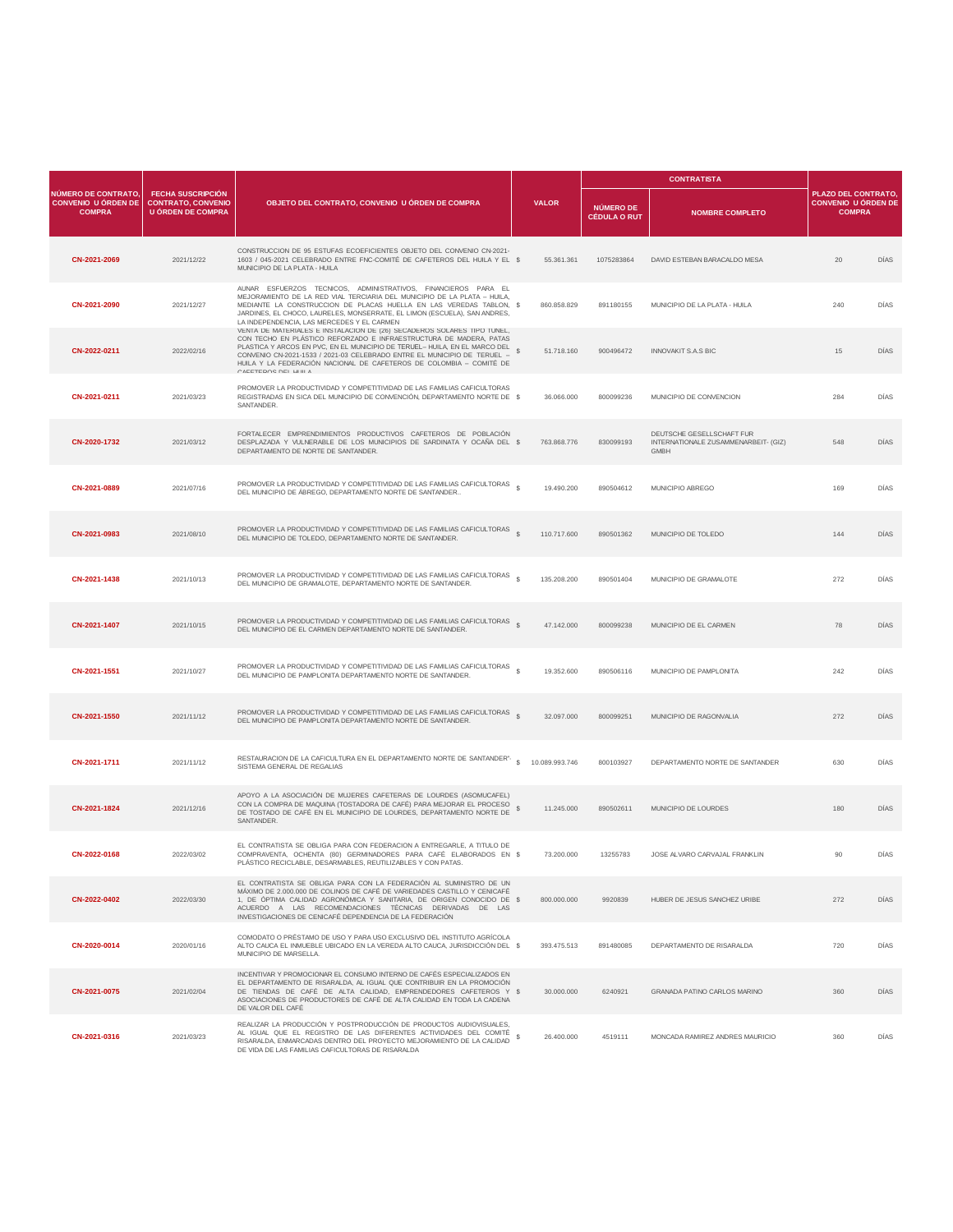|                                                                    |                                                                                   | OBJETO DEL CONTRATO, CONVENIO U ÓRDEN DE COMPRA                                                                                                                                                                                                                                                                                  |                 |                                         | <b>CONTRATISTA</b>               |                                                                   |             |
|--------------------------------------------------------------------|-----------------------------------------------------------------------------------|----------------------------------------------------------------------------------------------------------------------------------------------------------------------------------------------------------------------------------------------------------------------------------------------------------------------------------|-----------------|-----------------------------------------|----------------------------------|-------------------------------------------------------------------|-------------|
| NÚMERO DE CONTRATO,<br><b>CONVENIO U ÓRDEN DE</b><br><b>COMPRA</b> | <b>FECHA SUSCRIPCIÓN</b><br><b>CONTRATO, CONVENIO</b><br><b>U ÓRDEN DE COMPRA</b> |                                                                                                                                                                                                                                                                                                                                  | <b>VALOR</b>    | <b>NÚMERO DE</b><br><b>CÉDULA O RUT</b> | <b>NOMBRE COMPLETO</b>           | PLAZO DEL CONTRATO<br><b>CONVENIO U ÓRDEN DE</b><br><b>COMPRA</b> |             |
| CN-2021-0317                                                       | 2021/03/23                                                                        | APOYO EN LA ELABORACIÓN DE PRODUCTOS, RADIALES Y ESCRITOS, AL IGUAL QUE<br>EL APOYO A LA EDICIÓN DEL PORDUCTOS AUDIOVISUALES Y DEMAS ACTIVIDADES<br>DESARROLLADAS DENTRO DEL PROYECTO MEJORAMIENTO DE LA CALIDAD DE VIDA<br>DE LAS FAMILIAS CAFICULTORAS DE RISARALDA                                                            | s<br>25.920.000 | 1088261469                              | JIMENEZ RODRIGUEZ JORGE ELIECER  | 360                                                               | DIAS        |
| CN-2021-0340                                                       | 2021/03/24                                                                        | REALIZAR MINIMO 27 EMISIONES DEL PROGRAMA MAGAZÍN CAFETERO EN EL<br>ESPACIO DE 8 PM A 8:30 PM POR EL CANAL TELECAFÉ DENTRO DEL PROYECTO<br>MEJORAMIENTO DE LA CALIDAD DE VIDA DE LAS FAMILIAS CAFICULTORAS DE<br>RISARALDA                                                                                                       | 26.571.510<br>s | 890807724                               | SOCIEDAD DE TELEVISION DE CALDAS | 360                                                               | DÍAS        |
| CN-2021-0343                                                       | 2021/03/24                                                                        | APOYO EN LA GENERACIÓN DE CONTENIDOS DIGITALES EN LAS DIFERENTES REDES<br>SOCIALES Y PÁGINA WEB DEL COMITÉ, AL IGUAL QUE LAS DEMAS ACTIVIDADES<br>DESARROLLADAS DENTRO DEL PROYECTO MEJORAMIENTO DE LA CALIDAD DE VIDA \$<br>DE LAS FAMILIAS CAFICULTORAS DE RISARALDA, A TRAVÉS DE LA CAPACITACIÓN,<br>EDUCACIÓN Y COMUNICACIÓN | 25.920.000      | 1088249936                              | TORO MONSALVE JUAN MANUEL        | 360                                                               | DIAS        |
| CN-2021-0348                                                       | 2021/03/25                                                                        | REALIZAR APOYAR PARA LA GENERACIÓN DE CONTENIDOS RADIALES. ESCRITOS.<br>DIGITALES ENCAMINADOS EN LA PREVENCIÓN DEL COVID - 19 DENTRO DEL<br>PROYECTO MEJORAMIENTO DE LA CALIDAD DE VIDA DE LAS FAMILIAS \$<br>CAFICULTORAS DE RISARALDA, A TRAVÉS DE LA CAPACITACIÓN, EDUCACIÓN Y<br>COMUNICACIÓN                                | 15,750,000      | 24337410                                | OSORIO CARDONA LORENA            | 360                                                               | DÍAS        |
| CN-2021-0358                                                       | 2021/03/26                                                                        | APOYO COMO ASISTENTE DE LABORATORIO EN LAS ACTIVIDADES QUE SE DERIVEN<br>DE LA EJECUCIÓN DEL CONVENIO CN-2021-0124, SUSCRITO ENTRE COOPCAFER Y EL \$<br>COMITÉ DE CAFETEROS DE RISARALDA                                                                                                                                         | 19.422.224      | 24547476                                | ESCOBAR COLORADO LUZ ADELA       | 240                                                               | DIAS        |
| CN-2021-0359                                                       | 2021/03/26                                                                        | REALIZAR LA PERFILACIÓN DE MÍNIMO 400 MUESTRAS DE CAFÉ EDUCATIVAS O<br>DESTINADAS A NEGOCIACIONES Y A LA SELECCIÓN DE CAFÉ DE ALTA CALIDAD                                                                                                                                                                                       | 35.555.552      | 55166395                                | PASCUAS LEGUIZAMO ROSA           | 255                                                               | <b>DIAS</b> |
| CN-2021-0360                                                       | 2021/03/26                                                                        | REALIZAR LA PERFILACIÓN DE MÍNIMO 400 MUESTRAS DE CAFÉ EDUCATIVAS O<br>DESTINADAS A NEGOCIACIONES Y A LA SELECCIÓN DE CAFÉ DE ALTA CALIDAD                                                                                                                                                                                       | 34.222.224      | 18617590                                | DIAZ TORRES LEONARDO             | 255                                                               | DÍAS        |
| CN-2021-0476                                                       | 2021/04/22                                                                        | REALIZAR PERFILACION DE MINIMO 200 MUESTRAS DE CAFE DE CAFICULTORES, EN<br>EL MARCO DEL PROYECRTO DE LABORATORIO 2021                                                                                                                                                                                                            | 14.300.000      | 1004565659                              | RUIZ CARDONA MANUELA             | 210                                                               | DIAS        |
| CN-2021-0596                                                       | 2021/05/10                                                                        | REALIZAR EMISIONES RADIALES DE LAS 11:30AM A 12:00PM TODOS LOS VIERNES<br>CON UNA RETRASMISIÓN TODOS LOS LUNES DE 11:30 A 12:00 PM EN EL MUNICIPIO<br>DE SANTA ROSA DE CABAL, CON EL OBJETO DE VISIBILIZAR LA LABOR Y EL \$<br>MEJORAMIENTO DE LA CALIDAD DE VIDA DE LAS FAMILIAS CAFETERAS.                                     | 3.040.000       | 800090098                               | ANTENA DE LOS ANDES LTDA         | 224                                                               | <b>DIAS</b> |
| CN-2021-0617                                                       | 2021/05/12                                                                        | INCENTIVAR Y PROMOCIONAR EL CONSUMO INTERNO DE CAFÉS ESPECIALIZADOS EN<br>EL DEPARTAMENTO DE RISARALDA, AL IGUAL QUE CONTRIBUIR EN LA PROMOCIÓN<br>DE TIENDAS DE CAFÉ DE ALTA CALIDAD, EMPRENDEDORES CAFETEROS Y<br>ASOCIACIONES DE PRODUCTORES DE CAFÉ                                                                          | 22.500.000<br>s | 10033377                                | <b>GARCIA MURILLO ANDRES</b>     | 290                                                               | DIAS        |
| CN-2021-1208                                                       | 2021/08/25                                                                        | GENERAR CONDICIONES PARA QUE SE RECOLECTE DE MANERA OPORTUNA Y S<br>SEGURA EL CAFÉ DEL DEPARTAMENTO DE RISARALDA                                                                                                                                                                                                                 | 15.600.000      | 18398553                                | CAICEDO IBARRA IVAN DARIO        | 180                                                               | DÍAS        |
| CN-2021-1209                                                       | 2021/08/25                                                                        | APOYO TECNICO Y COMERCIAL PARA EL FORTALECIMIENTO DE LA ASOCIACION DE<br>PRODUCTORES DE ALTA CALIDAD "ENTREVERDES"                                                                                                                                                                                                               | 13.083.333      | 10134909                                | AGUIRRE ALZATE JOSE FERNANDO     | 90                                                                | DÍAS        |
| CN-2021-1213                                                       | 2021/08/26                                                                        | INTERVENTORIA Y SEGUIMIENTO PROYECTO PLACA HUELLA MISTRATO                                                                                                                                                                                                                                                                       | s<br>5.000.000  | 1112783798                              | MARIN ROJAS DIANA CAROLINA       | 60                                                                | DIAS        |
| CN-2021-1216                                                       | 2021/08/26                                                                        | TABULAR Y SISTEMATIZAR LA INFORMACION DEL PROYECTO FORESTAL, REALIZAR<br>SEGUIMIENTO DE PAGOS A PROVEEDORES Y BENEFICIARIOS Y GENERAR LAS BASES \$<br>DE DATOS CORRESPONDIENTES.                                                                                                                                                 | 9,500,000       | 30396447                                | SOTO ORTIZ LUZ YANETH            | 118                                                               | DÍAS        |
| CN-2021-1219                                                       | 2021/08/26                                                                        | REALIZAR 2 CAPACITACIONES A LOS AGRICULTORES Y 115 VISITAS DE ASISTENCIA<br>TECNICA A LAS PLANTACIONES QUE FORMEN PARTE DEL PROYECTO FORESTAL DEL<br>DEPARTAMENTO. ADEMAS, APOYAR LA GESTION NECESARIA PARA REEALIZAR<br>LABORES DE CONSERVACION DE LA VIDA SILVESTRE.                                                           | 9.237.743<br>\$ | 42123581                                | ZULUAGA HINCAPIE MARIA TERESA    | 101                                                               | DÍAS        |
| CN-2021-1221                                                       | 2021/08/26                                                                        | REALIZAR 2 CAPACITACIONES A LOS AGRICULTORES Y 230 VISITAS DE ASISTENCIA<br>TECNICA A LAS PLANTACIONES QUE FORMEN PARTE DEL PROYECTO FORESTAL DEL<br>DEPARTAMENTO. ADEMAS, APOYAR LA GESTION NECESARIA PARA REEALIZAR<br>LABORES DE CONSERVACION DE LA VIDA SILVESTRE.                                                           | s<br>17.262.811 | 34066200                                | MONSALVE APONTE BRIGITTE         | 101                                                               | DÍAS        |
| CN-2021-1262                                                       | 2021/09/02                                                                        | CONSTRUCCION DE PLACA HUELLA SEGUN INVITACION A COTIZAR PARA EL S<br>MUNICIPIO DE MISTRATO FONDO NACIONAL DEL CAFE                                                                                                                                                                                                               | 75.019.254      | 901509976                               | MARCA CIVIL ARQUITECTURA         | 90                                                                | DÍAS        |
| CN-2021-1618                                                       | 2021/11/03                                                                        | REPARACION DE ESCUELAS DEL MUNICIPIO DE SANTUARIO SEGUN CONVENIO<br><b>FIRMADO</b>                                                                                                                                                                                                                                               | 406.502.200     | 901509976                               | MARCA CIVIL ARQUITECTURA         | 90                                                                | DÍAS        |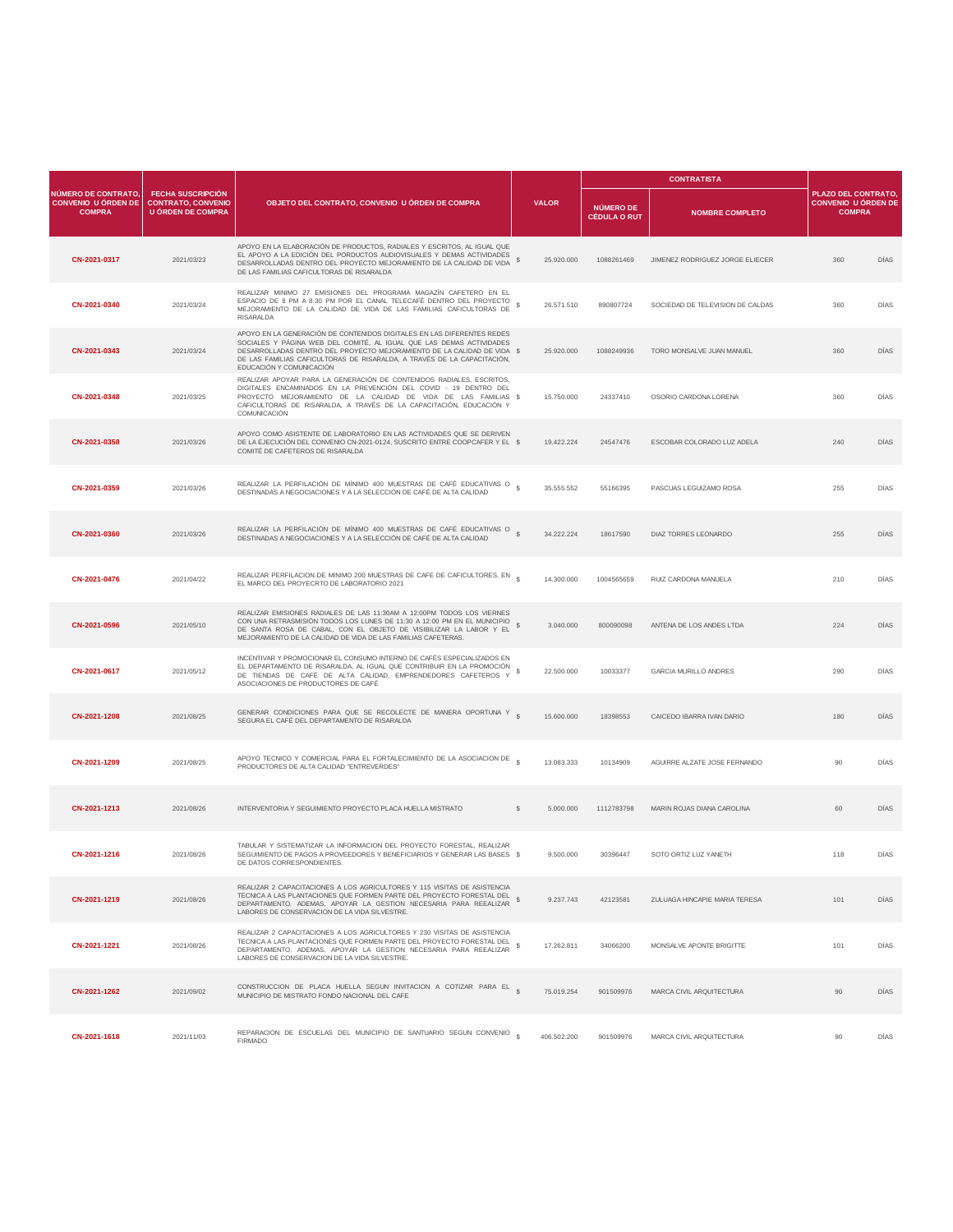|                                                                    |                                                                                   | OBJETO DEL CONTRATO, CONVENIO U ÓRDEN DE COMPRA                                                                                                                                                                                                                                                   |              |              | <b>CONTRATISTA</b>                      |                                 |                                                                    |             |
|--------------------------------------------------------------------|-----------------------------------------------------------------------------------|---------------------------------------------------------------------------------------------------------------------------------------------------------------------------------------------------------------------------------------------------------------------------------------------------|--------------|--------------|-----------------------------------------|---------------------------------|--------------------------------------------------------------------|-------------|
| NÚMERO DE CONTRATO,<br><b>CONVENIO U ÓRDEN DE</b><br><b>COMPRA</b> | <b>FECHA SUSCRIPCIÓN</b><br><b>CONTRATO, CONVENIO</b><br><b>U ÓRDEN DE COMPRA</b> |                                                                                                                                                                                                                                                                                                   |              | <b>VALOR</b> | <b>NÚMERO DE</b><br><b>CÉDULA O RUT</b> | <b>NOMBRE COMPLETO</b>          | PLAZO DEL CONTRATO.<br><b>CONVENIO U ÓRDEN DE</b><br><b>COMPRA</b> |             |
| CN-2021-1650                                                       | 2021/11/03                                                                        | CONTRATO DE OBRA DE INGENIERIA A TODO COSTO SEGUN COTIZACION ENVIADA                                                                                                                                                                                                                              | s            | 145.000.000  | 901509976                               | MARCA CIVIL ARQUITECTURA        | 120                                                                | DÍAS        |
| CN-2021-1766                                                       | 2021/11/17                                                                        | CONTRATO DE PRESTACION DE SERVICIO COMO OPTOMETRA PARA EL DESARROLLO<br>DEL PROYECTO DE SALUD VISUAL 28 JORNADAS DE SALUD VISUAL EN MUNICIPIOS                                                                                                                                                    | s            | 18.068.680   | 10077338                                | OSSA RAMIREZ LUIS CARLOS        | 210                                                                | DÍAS        |
| CN-2021-1791                                                       | 2021/11/19                                                                        | INTERVENTORIA OBRAS MUNICIPIOS DE SANTUARIO                                                                                                                                                                                                                                                       | \$           | 14,000,000   | 1112783798                              | MARIN ROJAS DIANA CAROLINA      | 40                                                                 | <b>DIAS</b> |
| CN-2021-1808                                                       | 2021/11/23                                                                        | SUMINISTRAR 16 MARQUESINAS SOLARES HIBRIDAS TIPO TUNEL 8 X 2 METROS, A<br>CAFICULTORES DEL MUNICIPIO DE MARSELLA EN DESARROLLO DEL CN 2021-1377                                                                                                                                                   |              | 39.598.612   | 900496472                               | INNOVAKIT SAS BIC               | 180                                                                | DÍAS        |
| CN-2022-0066                                                       | 2022/01/25                                                                        | PROVEER 70.000 COLINOS DE CAFÉ PROVENIENTES DE SEMILLA CERTIFICADA DE<br>ALTA CALIDAD FITOSANITARIA PARA LOS CAFICULTORES DEL MUNICIPIO DE \$<br>SANTUARIO. PROYECTO 4-704120120                                                                                                                  |              | 22.050.000   | 7685053                                 | ROMERO CONDE RAFAEL             | 65                                                                 | DIAS        |
| CN-2022-0158                                                       | 2022/02/07                                                                        | INTERVENTOR DEL PROYECTO SALUD VISUAL POR UN PERIODO DE 5 MESES                                                                                                                                                                                                                                   | s            | 15.000.000   | 9870264                                 | DELGADO ROJAS JUAN DAVID        | 136                                                                | DÍAS        |
| CN-2022-0203                                                       | 2022/02/14                                                                        | SERVICIOS PROMOTOR PROYECTO MERCADOS CAMPESINOS                                                                                                                                                                                                                                                   | s            | 7.200.000    | 31424728                                | TOBON MORALES ANDREA            | 90                                                                 | DÍAS        |
| CN-2022-0228                                                       | 2022/02/15                                                                        | SERVICIOS PROMOTOR PROYECTO MERCADOS CAMPESINOS                                                                                                                                                                                                                                                   | \$           | 7.200.000    | 1001710635                              | ZULETA AREIZA CAROL NATALIA     | 90                                                                 | DIAS        |
| CN-2022-0231                                                       | 2022/02/15                                                                        | SERVICIO PROMOTOR PROYECTO MERCADOS CAMPESINOS                                                                                                                                                                                                                                                    | s            | 7.200.000    | 1053854397                              | CALVO GOMEZ LUIS VICENTE        | 90                                                                 | DÍAS        |
| CN-2022-0237                                                       | 2022/02/16                                                                        | SERVICIOS PROMOTOR PROYECTO MERCADOS CAMPESINOS                                                                                                                                                                                                                                                   | s            | 7.200.000    | 10117234                                | GALVEZ GONZALEZ JOHN RENE       | 90                                                                 | DIAS        |
| CN-2022-0238                                                       | 2022/02/16                                                                        | SERVICIOS PROMOTOR PROYECTO MERCADOS CAMPESINOS                                                                                                                                                                                                                                                   | $\mathbb{S}$ | 7.200.000    | 1088322982                              | FORERO PINEDA STEVE             | 90                                                                 | DÍAS        |
| CN-2022-0249                                                       | 2022/02/17                                                                        | SERVICIOS PROMOTOR PROYECTO MERCADOS CAMPESINOS                                                                                                                                                                                                                                                   | s            | 7.200.000    | 1143854869                              | PINZON SERNA GIOVANNY ANDRES    | 90                                                                 | DÍAS        |
| CN-2022-0273                                                       | 2022/02/22                                                                        | SERVICIOS PROMOTOR PROYECTO MERCADOS CAMPESINOS                                                                                                                                                                                                                                                   | s            | 7.200.000    | 1098645957                              | OREJARENA CARVAJAL ANDRES       | 90                                                                 | DÍAS        |
| CN-2022-0274                                                       | 2022/02/22                                                                        | SERVICIO PROMOTOR PROYECTO MERCADOS CAMPESINOS                                                                                                                                                                                                                                                    | s            | 7.200.000    | 42079888                                | GALEANO CIRO ZONIA NEDY         | 90                                                                 | DÍAS        |
| CN-2022-0280                                                       | 2022/02/22                                                                        | SERVICIO PROMOTOR PROYECTO MERCADOS CAMPESINOS                                                                                                                                                                                                                                                    | \$           | 7.200.000    | 1088260129                              | ARBELAEZ MONSALVE DIANA MARCELA | 90                                                                 | DÍAS        |
| CN-2022-0391                                                       | 2022/03/24                                                                        | SUMINISTRO DE 67.000 COLINOS DEL PROYECTO APOYO A LA TECNIFICACIÓN DE LA §<br>CAFICULTURA DE BELEN DE UMBRIA ¿ FASE 2022. PROYECTO 2-704120144                                                                                                                                                    |              | 22.780.000   | 1087489369                              | CASTRO MUÑOZ YENNY ALEJANDRA    | 58                                                                 | DÍAS        |
| CN-2022-0392                                                       | 2022/03/17                                                                        | SUMINISTRO DE 80.000 COLINOS PARA EL PROYECTO APOYO A LA TECNIFICACIÓN \$<br>DE LA CAFICULTURA DE BELEN DE UMBRIA. FASE 2022. PROYECTO 2-704120144                                                                                                                                                |              | 27.200.000   | 4391302                                 | PALACIO MONTOYA JULIO RAMIRO    | 65                                                                 | DÍAS        |
| CN-2022-0430                                                       | 2022/03/25                                                                        | APOYAR LA GENERACIÓN DE HERRAMIENTAS PARA INCENTIVAR EL CONSUMO DE<br>CAFÉ DE ALTA CALIDAD EN EL DEPARTAMENTO DE RISARALDA, AL IGUAL QUE<br>CONTRIBUIR EN LA PROMOCIÓN DE TIENDAS DE CAFÉ DE ALTA CALIDAD, \$<br>EMPRENDEDORES CAFETEROS Y ASOCIACIONES DE PRODUCTORES DE CAFÉ DE<br>ALTA CALIDAD |              | 30.000.000   | 10033377                                | GARCIA MURIILO ANDRES           | 360                                                                | DÍAS        |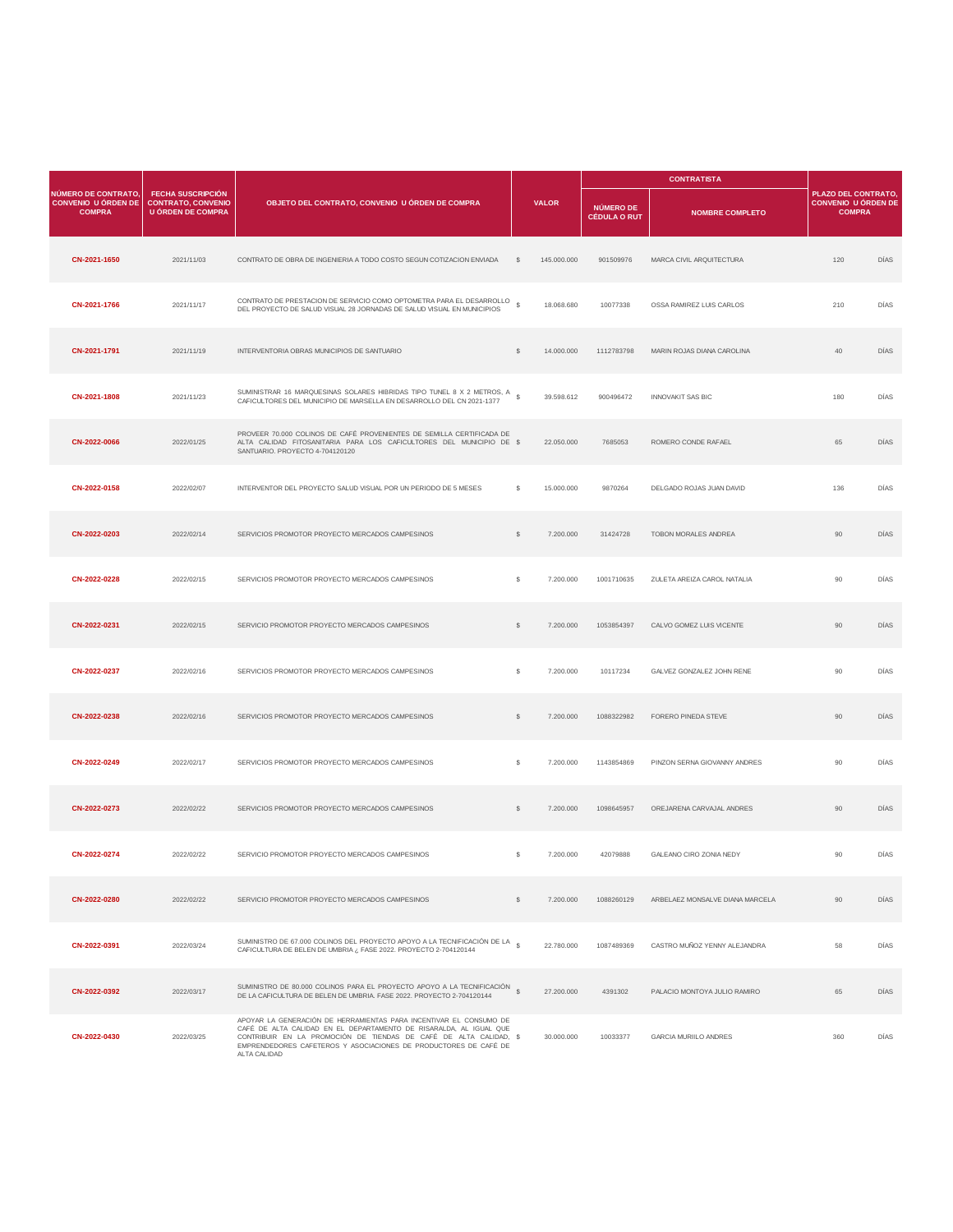|                                                                    |                                                                                   | OBJETO DEL CONTRATO, CONVENIO U ÓRDEN DE COMPRA                                                                                                                                                                                                                                                                                                                                                              |                               |                                         | <b>CONTRATISTA</b>                                         |                                                                          |             |
|--------------------------------------------------------------------|-----------------------------------------------------------------------------------|--------------------------------------------------------------------------------------------------------------------------------------------------------------------------------------------------------------------------------------------------------------------------------------------------------------------------------------------------------------------------------------------------------------|-------------------------------|-----------------------------------------|------------------------------------------------------------|--------------------------------------------------------------------------|-------------|
| NÚMERO DE CONTRATO.<br><b>CONVENIO U ÓRDEN DE</b><br><b>COMPRA</b> | <b>FECHA SUSCRIPCIÓN</b><br><b>CONTRATO, CONVENIO</b><br><b>U ÓRDEN DE COMPRA</b> |                                                                                                                                                                                                                                                                                                                                                                                                              | <b>VALOR</b>                  | <b>NÚMERO DE</b><br><b>CÉDULA O RUT</b> | <b>NOMBRE COMPLETO</b>                                     | <b>PLAZO DEL CONTRATO</b><br><b>CONVENIO U ÓRDEN DE</b><br><b>COMPRA</b> |             |
| CN-2022-0431                                                       | 2022/03/25                                                                        | APOYAR LA GENERACIÓN DE HERRAMIENTAS PARA INCENTIVAR EL CONSUMO DE<br>CAFÉ DE ALTA CALIDAD EN EL DEPARTAMENTO DE RISARALDA, AL IGUAL QUE<br>CONTRIBUIR EN LA PROMOCIÓN DE TIENDAS DE CAFÉ DE ALTA CALIDAD, \$<br>EMPRENDEDORES CAFETEROS Y ASOCIACIONES DE PRODUCTORES DE CAFÉ DE<br>ALTA CALIDAD                                                                                                            | 30.000.000                    | 6240921                                 | <b>GRANADA PATINO CARLOS MARINO</b>                        | 360                                                                      | DÍAS        |
| CN-2022-0395                                                       | 2022/04/07                                                                        | LA COMPRA 2.165 METROS DE MALLA RED 5000 Y 1.299 METROS DE PLÁSTICO<br>SOLARIG CLASSIC DE 140 GR/M2, EN DESARROLLO DEL PROYECTO Nº 4-724120163.<br>"CONTRIBUIR AL MEJORAMIENTO DE LA INFRAESTRUCTURA DE SECADO DE CAFÉ \$<br>TIPO MARQUESINA, MEDIANTE LA ENTREGA DE NUEVOS MATERIALES A<br>CAFICULTOR@S DEL MUNICIPIO DE IBAGUÉ - TOLIMA."                                                                  | 69.984.487                    | 809007007                               | PLASTICOS Y EMPAQUES S.A.S.                                | 20                                                                       | DÍAS        |
| CN-2021-2075                                                       | 2021/12/23                                                                        | SUMINISTRAR A LA FNC - COMITE TOLIMA, COMO ADMINISTRADORA DEL FONDO<br>NACIONAL DEL CAFÉ; PERSONAL EN MISIÓN CON REFERENCIAS ACREDITADAS,<br>TÉCNICAMENTE ESCOGIDO, IDÓNEO; EN EL NÚMERO Y POR EL TIEMPO SOLICITADO<br>POR ESCRITO POR LA FNC, PARA EL DESARROLLO Y EJECUCIÓN DE LAS<br>ACTIVIDADES SEÑALADAS EN EL ART, 77 LEY 50 DE 1990 Y ART, 13 DECRETO 24 DE<br>1998                                   |                               | 900113051                               | APOYOS TEMPORALES S.A                                      | 181                                                                      | <b>DIAS</b> |
| CN-2021-1854                                                       | 2021/12/07                                                                        | AUNAR ESFUERZOS ECONÓMICOS, JURÍDICOS, TÉCNICOS ENTRE EL MUNICIPIO DE<br>LA VEGA CAUCA Y LA FEDERACION NACIONAL DE CAFETEROS- COMITÉ<br>DEPARTAMENTAL DE CAFETEROS DEL CAUCA, PARA LA CONSTRUCCIÓN DE \$<br>MÓDULOS PARABÓLICOS PARA EL SECADO DEL CAFÉ EN EL MUNICIPIO DE LA VEGA<br>CAUCAABÓLICOS TIPO TUNEL                                                                                               | 114,000,000                   | 891500997                               | MUNICIPIO DE LA VEGA                                       | 210                                                                      | DÍAS        |
| CN-2021-0349                                                       | 2021/05/07                                                                        | CONVENIO DE COOPERACIÓN PARA LA CONSTRUCCIÓN DE LA PRIMERA ETAPA DEL<br>CENTRO DE ACOPIO DE CAFÉ DE LA FEDERACIÓN CAMPESINA DEL CAUCA, QUE<br>PERMITA ATENDER Y MEJORAR LOS PROCESOS DE COMERCIALIZACIÓN DE CAFÉ DE<br>SUS ASOCIADOS.                                                                                                                                                                        | s<br>793.250.000              | 891500831                               | FEDERACION CAMPESINA DEL CAUCA FCC                         | 300                                                                      | <b>DIAS</b> |
| CN-2021-0468                                                       | 2021/07/08                                                                        | CONVENIO DE COPPERACION PARA LA COSNTRUCCION DE UN TRAMO DE HUELLAS<br>EN CONCRETO PARA LA VIA MAZAMORRAS, MUNICIPIO DE SUCRE.                                                                                                                                                                                                                                                                               | 110.000.000                   | 817003440                               | MUNICIPIO DE SUCRE                                         | 70                                                                       | DÍAS        |
| CN-2021-1572                                                       | 2021/11/22                                                                        | ESFUERZOS ECONOMICOS, JURIDICOS Y TECNICOS ENTRE EL MUN DE CORINTO Y LA<br>FNC-COMITÉ DEPARTAMENTAL DE CAFETEROSCAUCA, PARA LA CONSTRUCCIÓN DE<br>UNA PLANTA DE TRATAMIENTO AGUA POTABLE SAB 3 X 2000 EN EL CORREGIMIENTO<br>DE MEDIA NARANJA Y LA REALIZACIÓN DE LOS ESTUDIOS Y DISEÑOS DE PUENTES<br>PEATONALES DE LAS VEREDAS LOS ANDES Y LA COMINERA DEL MUNICIPIO DE<br>CORINTO DERARTAMENTO DEL CALICA | 106,000,000<br>S.             | 891501283                               | MUNICIPIO DE CORINTO                                       | 150                                                                      | DÍAS        |
| CN-2021-0732                                                       | 2021/07/08                                                                        | CONVENIO DE COOPERACIÓN PARA LA CONSTRUCCIÓN DE LA PLANTA DE<br>TRATAMIENTO DE AGUA POTABLE DEL CORREGIMIENTO DE SAN MIGUEL MUNICIPIO \$<br>DE LA VEGA-CAUCA.                                                                                                                                                                                                                                                | 38.000.000                    | 800095983                               | MUNICIPIO DE ROSAS                                         | 70                                                                       | <b>DIAS</b> |
| CN-2021-1077                                                       | 2021/10/22                                                                        | AUNAR ESFUERZOS TÉCNICOS, ADMINISTRATIVOS Y FINANCIEROS ENTRE EL<br>MUNICIPIO DE ROSAS CAUCA Y EL COMITÉ DE CAFETEROS DEL CAUCA, CON EL FIN<br>DEL MEJORAMIENTO DE COCINAS EN V¡VIENDA, MEDIANTE EL SUMINISTRO DE<br>ESTUFAS ECOEFICIENTES EN LA VIGENCIA 2021 EN EL MUNICIPIO DE ROSAS CAUCA.                                                                                                               | s.<br>19,000,000              | 800095983                               | MUNICIPIO DE ROSAS                                         | 70                                                                       | DÍAS        |
| CN-2021-1701                                                       | 2021/11/11                                                                        | LA IMPLEMENTACION DE 253 PARCELAS PRODUCTIVAS DE CAFE VARIEDAD<br>CENICAFE 1 Y/O CASTILLO Y LA IMPLEMENTACIÓN DE 230 SECADEROS PARA CAFÉ,<br>EN EL MARCO DE LA EJECUCION DEL PROYECTO: "IMPLEMENTACION DEL \$<br>PROGRAMA CAJIBIO GESTIONADOR PRODUCTIVO VIGENCIA 2021 EN EL MUNICIPIO<br>DE CAJIBÍO, BPIN 2021191300008"                                                                                    | 112.973.427                   | 891500864                               | MUNICIPIO DE CAJIBIO                                       | 240                                                                      | DÍAS        |
| CN-2021-0124                                                       | 2021/02/16                                                                        | AUNAR ESFUERZOS ENTRE COOPCAFER Y LA FEDERACIÓN -COMITÉ DE CAFETEROS<br>DE RISARALDA PARA PONER EN FUNCIONAMIENTO EL LABORATORIO DE CALIDADES \$<br>DEL COMITÉ DE CAFETEROS DE RISARALDA, CON EL FIN DE IMPULSAR LOS CAFÉS                                                                                                                                                                                   | 190.864.986                   | 891400088                               | COOPERATIVA DEPARTAMENTAL DE<br>CAFICULTORES DEL RISARALDA | 288                                                                      | DÍAS        |
| CN-2021-0454                                                       | 2021/04/19                                                                        | AUNAR ESFUERZOS PARA LA IMPLEMENTACIÓN DE UN PROGRAMA DE APOYO A LA<br>COMERCIALIZACIÓN DE PRODUCTOS AGROPECUARIOS Y ASOCIADOS AL CAFÉ EN \$<br>EL MUNICIPIO DE PEREIRA                                                                                                                                                                                                                                      | 1.079.997.295                 | 891480030                               | MUNICIPIO DE PEREIRA                                       | 195                                                                      | DÍAS        |
| CN-2021-0455                                                       | 2021/04/19                                                                        | LA FEDERACIÓN, EL MUNICIPIO DE GUATICA Y LA FUNDACIÓN SOLIDARIDAD<br>LATINOAMERICANA SE COMPROMETEN A AUNAR ESFUERZOS TÉCNICOS,<br>ADMINISTRATIVOS Y FINANCIEROS ENCAMINADOS A LA CONSOLIDACIÓN DE UNA<br>CAFICULTURA RENOVADA Y PRODUCTIVA EN EL MUNICIPIO DE GUÁTICA.                                                                                                                                      | s<br>157.630.000              | 891480025                               | MUNICIPIO DE GUATICA                                       | 300                                                                      | <b>DIAS</b> |
| CN-2021-0460                                                       | 2021/04/20                                                                        | LA FEDERACIÓN NACIONAL DE CAFETEROS DE COLOMBIA -COMO ADMINISTRADORA<br>DEL FONDO NACIONAL DEL CAFÉ - COMITÉ DEPARTAMENTAL DE CAFETEROS DE<br>RISARALDA, COOPERATIVA DEL ALTO OCCIDENTE DE CALDAS, ASPROCAFE, MINERA \$<br>DE QUINCHIA, FUNDACIÓN SOLIDARIDAD, APECAFEQ, Y MUNICIPIO DE QUINCHIA<br>FORTALECIMIENTO PRODUCTIVO Y                                                                             | 205.950.000                   | 891480032                               | MUNICIPIO DE OUINCHIA                                      | 300                                                                      | DÍAS        |
| CN-2021-0585                                                       | 2021/05/07                                                                        | AUNAR ESFUERZOS PARA LA IMPLEMENTACIÓN DE UN PROGRAMA PARA LA<br>RESTAURACIÓN ECOLÓGICA EN CUENCAS ABASTECEDORAS Y EL FORTALECIMIENTO<br>DE CAPACIDADES SOCIALES PARA LA CONSERVACIÓN AMBIENTAL Y LA GESTIÓN DEL<br>CAMBIO CLIMÁTICO EN EL DEPARTAMENTO DE RISARALDA                                                                                                                                         | 3.460.800.000<br>$\mathbb{S}$ | 891480085                               | DEPARTAMENTO DE RISARALDA                                  | 210                                                                      | DÍAS        |
| CN-2021-0655                                                       | 2021/05/20                                                                        | LA FEDERACIÓN Y EL MUNICIPIO SE COMPROMETEN A AUNAR ESFUERZOS<br>TÉCNICOS, ADMINISTRATIVOS Y FINANCIEROS, ENCAMINADOS A LA REALIZACIÓN DE<br>LA CALLE DEL CAFÉ EN EL MUNICIPIO DE APÍA, POR LOS CAFÉS ESPECIALES DEL<br>MUNICIPIO, PROYECTO 4-704120115                                                                                                                                                      | 28,445,984                    | 891480022                               | MUNICIPIO DE APIA                                          | 90                                                                       | DÍAS        |
| CN-2021-1064                                                       | 2021/07/29                                                                        | AUNAR ESFUERZOS ENTRE LA CARDER Y LA FEDERACIÓN NACIONAL DE CAFETEROS<br>COLOMBIA PARA IMPLEMENTAR ACCIONES PREVISTAS EN LA RECUPERACIÓN DE<br>MICROCUENCAS ABASTECEDORAS Y EN LOS COMPONENTES PROGRAMÁTICOS DE \$<br>LOS POMCAS, LA RECONVERSIÓN DE SISTEMAS PRODUCTIVOS, EL SANEAMIENTO<br>BÁSICO, LA RECUPERACIÓN DEL SUELO Y LA CONSERVACIÓN DE LA BIODIVERSIDAD                                         | 345.108.103                   | 891410354                               | CORPORACION AUTONOMA REGIONAL DE<br>RISARALDA - CARDER     | 150                                                                      | DÍAS        |
| CN-2021-1068                                                       | 2021/07/29                                                                        | DE CAFETEROS DE COLOMBIA PARA EL FORTALECIMIENTO PRODUCTIVO DE LA<br>CAFICULTURA DEL MUNICIPIO, A TRAVÉS DE LA ENTREGA DE 120.000 COLINOS DE<br>CAFÉ VARIEDAD CASTILLO Y/O CENICAFE 1 Y 16 MARQUESINAS SOLARES HIBRIDO \$<br>TIPO TÚNEL DE 8X2 A LOS CAFICULTORES.<br>PROYECTO 4-704120118                                                                                                                   | 78.000.000                    | 800099317                               | MUNICIPIO DE MARSELLA                                      | 120                                                                      | <b>DIAS</b> |